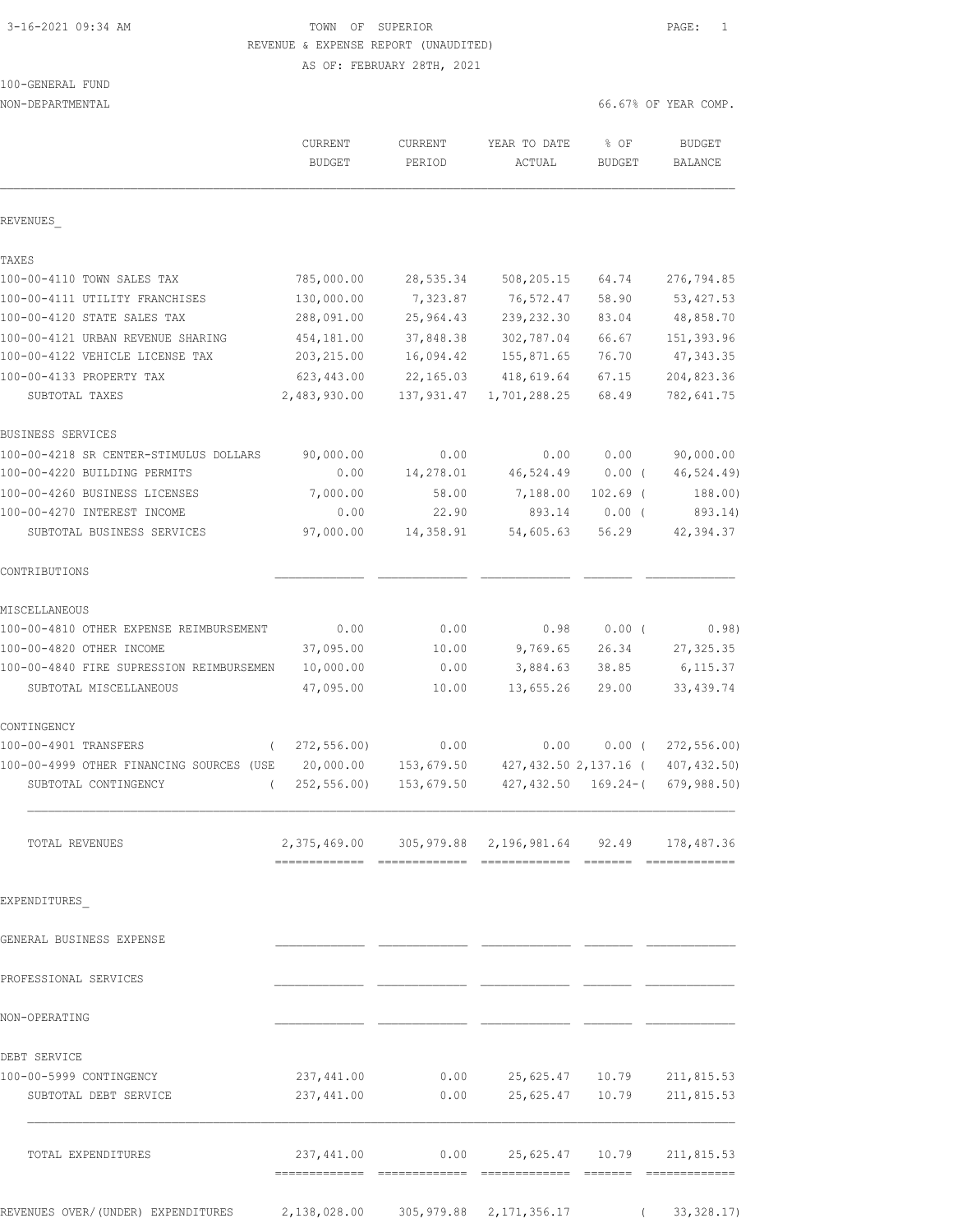### 3-16-2021 09:34 AM TOWN OF SUPERIOR PAGE: 2 REVENUE & EXPENSE REPORT (UNAUDITED) AS OF: FEBRUARY 28TH, 2021

100-GENERAL FUND MAYOR AND COUNCIL COUNCIL COUNCIL COMP.

|                                    | <b>CURRENT</b><br><b>BUDGET</b> | <b>CURRENT</b><br>PERIOD    | YEAR TO DATE<br>ACTUAL | % OF<br><b>BUDGET</b> | BUDGET<br><b>BALANCE</b> |
|------------------------------------|---------------------------------|-----------------------------|------------------------|-----------------------|--------------------------|
|                                    |                                 |                             |                        |                       |                          |
| EXPENDITURES                       |                                 |                             |                        |                       |                          |
| PERSONEL                           |                                 |                             |                        |                       |                          |
| 100-01-5100 SALARIES               | 15,600.00                       | 0.00                        | 0.00                   | 0.00                  | 15,600.00                |
| 100-01-5151 FICA                   | 967.20                          | 0.00                        | 0.00                   | 0.00                  | 967.20                   |
| 100-01-5152 MEDICARE               | 226.20                          | 0.00                        | 0.00                   | 0.00                  | 226.20                   |
| SUBTOTAL PERSONEL                  | 16,793.40                       | 0.00                        | 0.00                   | 0.00                  | 16,793.40                |
| SUPPLIES                           |                                 |                             |                        |                       |                          |
| 100-01-5299 OPERATING SUPPLIES     | 0.00                            | 2,505.00                    | 14, 124. 24            | $0.00$ (              | 14, 124. 24)             |
| SUBTOTAL SUPPLIES                  | 0.00                            | 2,505.00                    | 14, 124. 24            | $0.00$ (              | 14, 124. 24)             |
| UTILITIES                          |                                 |                             |                        |                       |                          |
| 100-01-5350 TELEPHONE              | 4,500.00                        | 292.45                      | 2,314.77               | 51.44                 | 2,185.23                 |
| SUBTOTAL UTILITIES                 | 4,500.00                        | 292.45                      | 2,314.77               | 51.44                 | 2,185.23                 |
| GENERAL BUSINESS EXPENSE           |                                 |                             |                        |                       |                          |
| 100-01-5420 DUES & SUBSCRIPTIONS   | 7,000.00                        | 0.00                        | 6,161.00               | 88.01                 | 839.00                   |
| 100-01-5425 CONFERENCES & TRAINING | 2,000.00                        | 0.00                        | 363.00                 | 18.15                 | 1,637.00                 |
| 100-01-5470 TRAVEL                 | 8,000.00                        | 0.00                        | 0.00                   | 0.00                  | 8,000.00                 |
| SUBTOTAL GENERAL BUSINESS EXPENSE  | 17,000.00                       | 0.00                        | 6,524.00               | 38.38                 | 10,476.00                |
| PROFESSIONAL SERVICES              |                                 |                             |                        |                       |                          |
| TOTAL EXPENDITURES                 | 38,293.40                       | 2,797.45                    | 22,963.01              | 59.97                 | 15,330.39                |
| REVENUES OVER/(UNDER) EXPENDITURES | $\left($                        | $38, 293, 40$ ( 2,797.45) ( | 22, 963.01             | $\left($              | 15, 330.39               |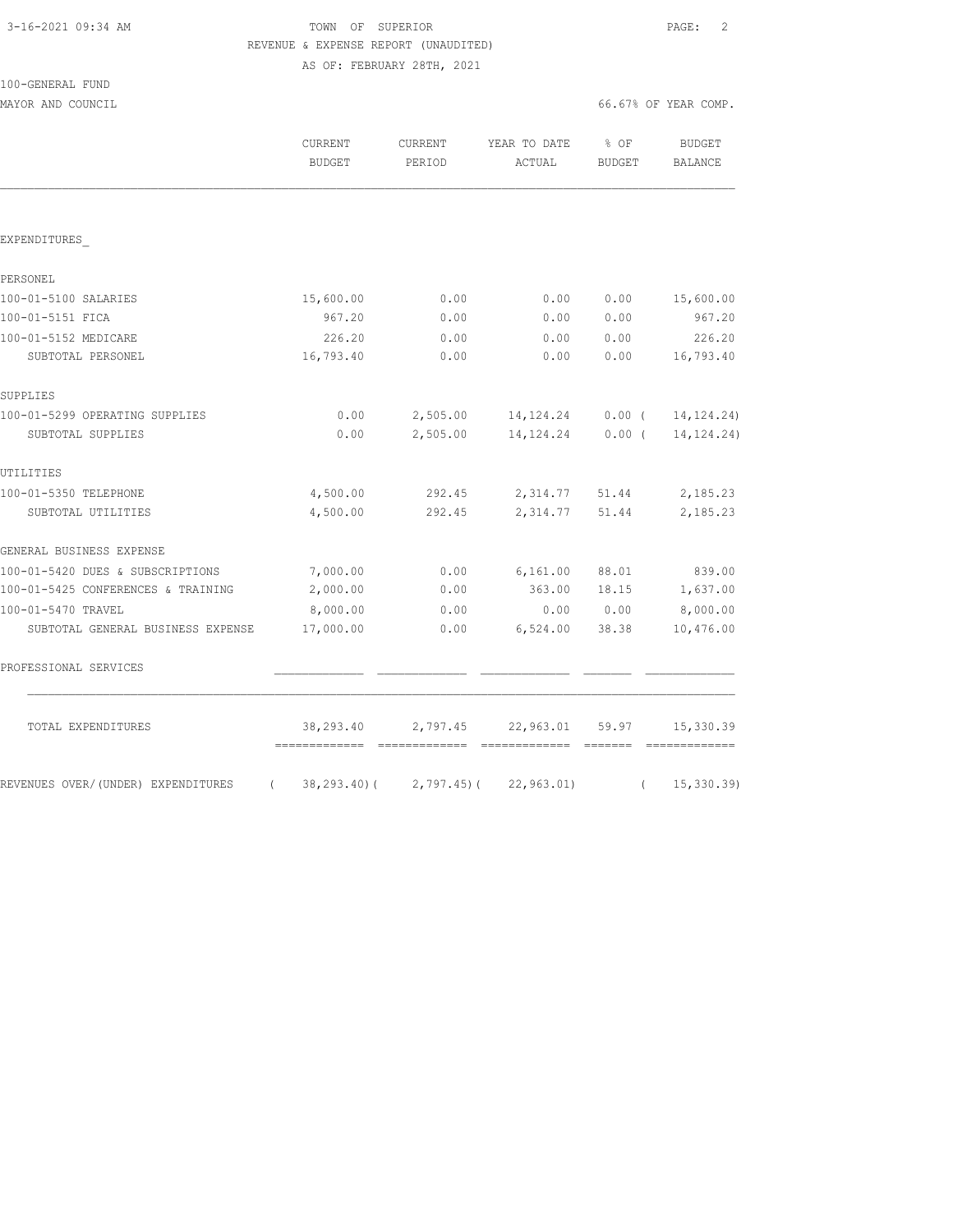### 3-16-2021 09:34 AM TOWN OF SUPERIOR PAGE: 3 REVENUE & EXPENSE REPORT (UNAUDITED) AS OF: FEBRUARY 28TH, 2021

TOWN MANAGER 66.67% OF YEAR COMP.

|                                                                      | CURRENT<br><b>BUDGET</b> | <b>CURRENT</b><br>PERIOD | YEAR TO DATE<br>ACTUAL                        | % OF<br><b>BUDGET</b> | <b>BUDGET</b><br><b>BALANCE</b> |
|----------------------------------------------------------------------|--------------------------|--------------------------|-----------------------------------------------|-----------------------|---------------------------------|
|                                                                      |                          |                          |                                               |                       |                                 |
| EXPENDITURES                                                         |                          |                          |                                               |                       |                                 |
| PERSONEL                                                             |                          |                          |                                               |                       |                                 |
| 100-02-5100 SALARIES                                                 | 88,217.00                | 5,918.46                 | 52,386.14                                     | 59.38                 | 35,830.86                       |
| 100-02-5151 FICA                                                     | 5,469.00                 | 366.94                   | 3,247.92                                      | 59.39                 | 2,221.08                        |
| 100-02-5152 MEDICARE                                                 | 1,279.00                 | 85.82                    | 759.56                                        | 59.39                 | 519.44                          |
| 100-02-5153 STATE UNEMPLOYMENT                                       | 120.00                   | 5.81                     | 96.19                                         | 80.16                 | 23.81                           |
| 100-02-5154 WORKERS COMP INSURANCE                                   | 233.00                   | 0.00                     | 0.00                                          | 0.00                  | 233.00                          |
| 100-02-5161 ARIZONA STATE RETIREMENT                                 | 10,780.00                | 676.80                   | 6,091.20                                      | 56.50                 | 4,688.80                        |
| 100-02-5162 LIFE INSURANCE                                           | 64.00                    | 0.00                     | 53.60                                         | 83.75                 | 10.40                           |
| 100-02-5163 HEALTH INSURANCE                                         | 21,570.00                | 1,348.10                 | 10,784.80                                     | 50.00                 | 10,785.20                       |
| 100-02-5164 DENTAL INSURANCE                                         | 303.00                   | 0.00                     | 186.24                                        | 61.47                 | 116.76                          |
| SUBTOTAL PERSONEL                                                    | 128,035.00               | 8,401.93                 | 73,605.65                                     | 57.49                 | 54,429.35                       |
| SUPPLIES                                                             |                          |                          |                                               |                       |                                 |
| 100-02-5299 OPERATING SUPPLIES                                       | 0.00                     | 0.00                     | 3.98                                          | $0.00$ (              | 3.98)                           |
| SUBTOTAL SUPPLIES                                                    | 0.00                     | 0.00                     | 3.98                                          | $0.00$ (              | 3.98)                           |
| UTILITIES                                                            |                          |                          |                                               |                       |                                 |
| 100-02-5350 TELEPHONE                                                | 0.00                     | 88.67                    | 608.67                                        | $0.00$ (              | 608.67)                         |
| SUBTOTAL UTILITIES                                                   | 0.00                     | 88.67                    | 608.67                                        | 0.00(                 | 608.67)                         |
| GENERAL BUSINESS EXPENSE                                             |                          |                          |                                               |                       |                                 |
| 100-02-5420 DUES & SUBSCRIPTIONS                                     | 0.00                     | 0.00                     | 65.95                                         | $0.00$ (              | 65.95)                          |
| 100-02-5425 CONFERENCE & TRAINING                                    | 4,000.00                 | 0.00                     | 0.00                                          | 0.00                  | 4,000.00                        |
| 100-02-5470 TRAVEL                                                   | 1,000.00                 | 0.00                     | 0.00                                          | 0.00                  | 1,000.00                        |
| SUBTOTAL GENERAL BUSINESS EXPENSE                                    | 5,000.00                 | 0.00                     | 65.95                                         | 1.32                  | 4,934.05                        |
| REPAIR/MAINTENANCE                                                   |                          |                          |                                               |                       |                                 |
| DEBT SERVICE                                                         |                          |                          |                                               |                       |                                 |
| 100-02-5999 CONTINGENCY FUND                                         | 0.00                     |                          | $0.00$ 16,021.46 0.00 ( 16,021.46)            |                       |                                 |
| SUBTOTAL DEBT SERVICE                                                | 0.00                     | 0.00                     | $16,021.46$ 0.00 (                            |                       | 16,021.46)                      |
| TOTAL EXPENDITURES                                                   |                          |                          | 133,035.00 8,490.60 90,305.71 67.88 42,729.29 |                       |                                 |
| REVENUES OVER/(UNDER) EXPENDITURES (133,035.00)(8,490.60)(90,305.71) |                          |                          |                                               | $\left($              | 42,729.29)                      |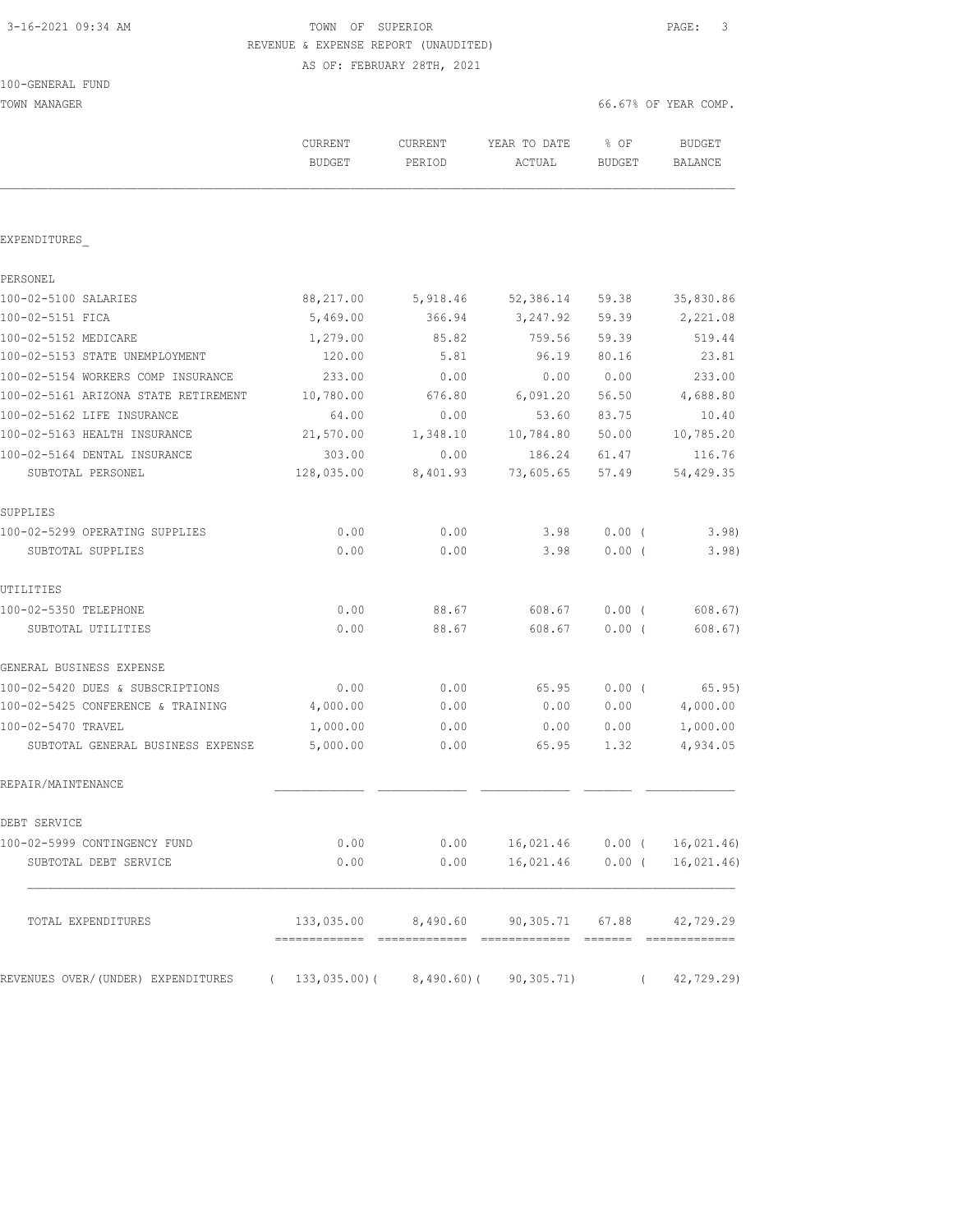| 3-16-2021 09:34 AM |  |
|--------------------|--|
|                    |  |

100-GENERAL FUND

# TOWN OF SUPERIOR **PAGE:** 4 REVENUE & EXPENSE REPORT (UNAUDITED) AS OF: FEBRUARY 28TH, 2021

| TOWN ATTORNEY |                          |                   |                        |                | 66.67% OF YEAR COMP.     |
|---------------|--------------------------|-------------------|------------------------|----------------|--------------------------|
|               | CURRENT<br><b>BUDGET</b> | CURRENT<br>PERIOD | YEAR TO DATE<br>ACTUAL | % OF<br>BUDGET | <b>BUDGET</b><br>BALANCE |
|               |                          |                   |                        |                |                          |
| EXPENDITURES  |                          |                   |                        |                |                          |

| PERSONEL                           |                |                |            |       |              |
|------------------------------------|----------------|----------------|------------|-------|--------------|
| SUPPLIES                           |                |                |            |       |              |
| PROFESSIONAL SERVICES              |                |                |            |       |              |
| 100-03-5540 LEGAL SERVICES         | 63,000.00      | 5,250.00       | 42,007.10  | 66.68 | 20,992.90    |
| SUBTOTAL PROFESSIONAL SERVICES     | 63,000.00      | 5,250.00       | 42,007.10  | 66.68 | 20,992.90    |
| TOTAL EXPENDITURES                 | 63,000.00      | 5,250.00       | 42,007.10  | 66.68 | 20,992.90    |
|                                    |                |                |            |       |              |
| REVENUES OVER/(UNDER) EXPENDITURES | $63,000.00)$ ( | $5,250.00$ ) ( | 42,007.10) |       | 20, 992, 90) |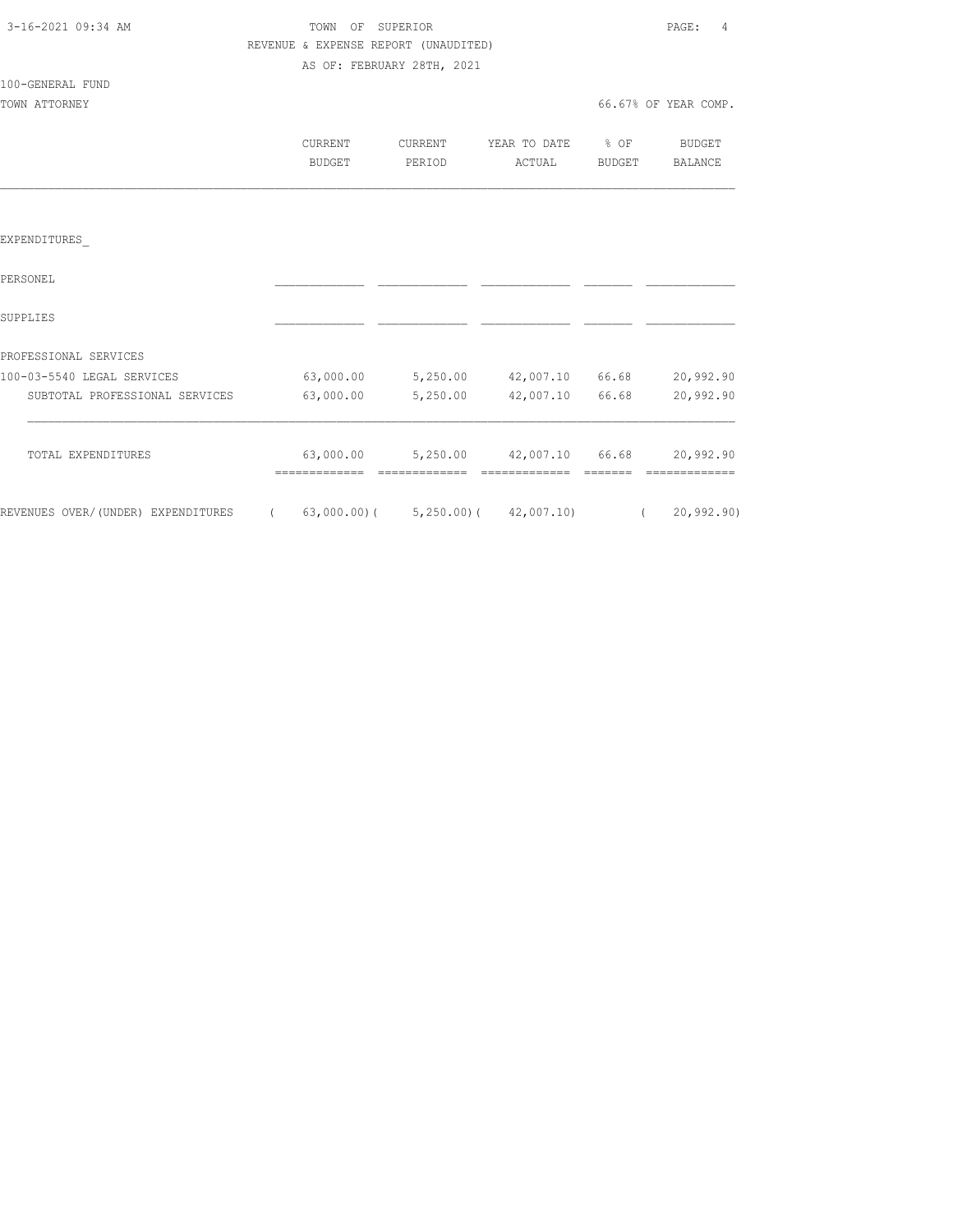# 3-16-2021 09:34 AM **TOWN** OF SUPERIOR **PAGE:** 5 REVENUE & EXPENSE REPORT (UNAUDITED)

AS OF: FEBRUARY 28TH, 2021

| 100-GENERAL FUND |  |
|------------------|--|
|------------------|--|

| MAGISTRATE                                                          |                          |                         |                                     |                       | 66.67% OF YEAR COMP.     |
|---------------------------------------------------------------------|--------------------------|-------------------------|-------------------------------------|-----------------------|--------------------------|
|                                                                     | <b>CURRENT</b><br>BUDGET | CURRENT<br>PERIOD       | YEAR TO DATE<br>ACTUAL              | % OF<br><b>BUDGET</b> | <b>BUDGET</b><br>BALANCE |
| REVENUES                                                            |                          |                         |                                     |                       |                          |
| BUSINESS SERVICES                                                   |                          |                         |                                     |                       |                          |
| 100-04-4250 FINES                                                   | 0.00                     | 61.95                   | 771.95                              | $0.00$ (              | 771.95)                  |
| 100-04-4251 MFTG - MAGISTRATE COURT                                 | 0.00                     | 83.60                   | 845.34                              | $0.00$ (              | 845.34)                  |
| SUBTOTAL BUSINESS SERVICES                                          | 0.00                     | 145.55                  | 1,617.29                            |                       | $0.00$ ( $1,617.29$ )    |
| TOTAL REVENUES                                                      | 0.00<br>=============    | 145.55<br>============= | 1,617.29<br>======================= | 0.00(                 | 1,617.29                 |
| EXPENDITURES                                                        |                          |                         |                                     |                       |                          |
| PERSONEL                                                            |                          |                         |                                     |                       |                          |
| 100-04-5100 SALARIES                                                | 13,670.00                | 985.60                  | 8,870.40                            | 64.89                 | 4,799.60                 |
| 100-04-5151 FICA                                                    | 848.00                   | 61.10                   | 549.90                              | 64.85                 | 298.10                   |
| 100-04-5152 MEDICARE                                                | 198.00                   | 14.30                   | 128.70                              | 65.00                 | 69.30                    |
| 100-04-5153 STATE UNEMPLOYMENT                                      | 200.00                   | 15.08                   | 83.93                               | 41.97                 | 116.07                   |
| 100-04-5154 WORKERS COMP INSURANCE                                  | 198.00                   | 0.00                    | 295.00                              | 148.99 (              | 97.00)                   |
| 100-04-5161 ARIZONA STATE RETIREMENT                                | 1,670.00                 | 86.20                   | 743.45                              | 44.52                 | 926.55                   |
| SUBTOTAL PERSONEL                                                   | 16,784.00                | 1,162.28                | 10,671.38                           | 63.58                 | 6,112.62                 |
| SUPPLIES                                                            |                          |                         |                                     |                       |                          |
| 100-04-5210 OFFICE SUPPLIES                                         | 886.00                   | 0.00                    | 0.00                                | 0.00                  | 886.00                   |
| 100-04-5299 OPERATING SUPPLIES                                      | 5,000.00                 | 0.00                    | 0.00                                | 0.00                  | 5,000.00                 |
| SUBTOTAL SUPPLIES                                                   | 5,886.00                 | 0.00                    | 0.00                                | 0.00                  | 5,886.00                 |
| GENERAL BUSINESS EXPENSE                                            |                          |                         |                                     |                       |                          |
| 100-04-5471 AUDIT & ACCOUNTING                                      | 1,500.00                 | 1,500.00                | 7,424.10 494.94 (5,924.10)          |                       |                          |
| SUBTOTAL GENERAL BUSINESS EXPENSE                                   | 1,500.00                 | 1,500.00                | 7,424.10 494.94 (                   |                       | 5,924.10                 |
| PROFESSIONAL SERVICES                                               |                          |                         |                                     |                       |                          |
| 100-04-5550 OTHER PROFESSIONAL SVC 2,000.00                         |                          | 0.00                    | 0.00                                | 0.00                  | 2,000.00                 |
| SUBTOTAL PROFESSIONAL SERVICES                                      | 2,000.00                 | 0.00                    | 0.00                                | 0.00                  | 2,000.00                 |
| CAPITAL OUTLAY                                                      |                          |                         |                                     |                       |                          |
| 100-04-5720 OFFICE EQUIPMENT                                        | 1,000.00                 | 0.00                    |                                     | 384.38 38.44          | 615.62                   |
| SUBTOTAL CAPITAL OUTLAY                                             | 1,000.00                 | 0.00                    |                                     | 384.38 38.44          | 615.62                   |
| TOTAL EXPENDITURES                                                  |                          |                         | 27,170.00 2,662.28 18,479.86 68.02  |                       | 8,690.14                 |
| REVENUES OVER/(UNDER) EXPENDITURES (27,170.00)(2,516.73)(16,862.57) |                          |                         |                                     |                       | (10, 307.43)             |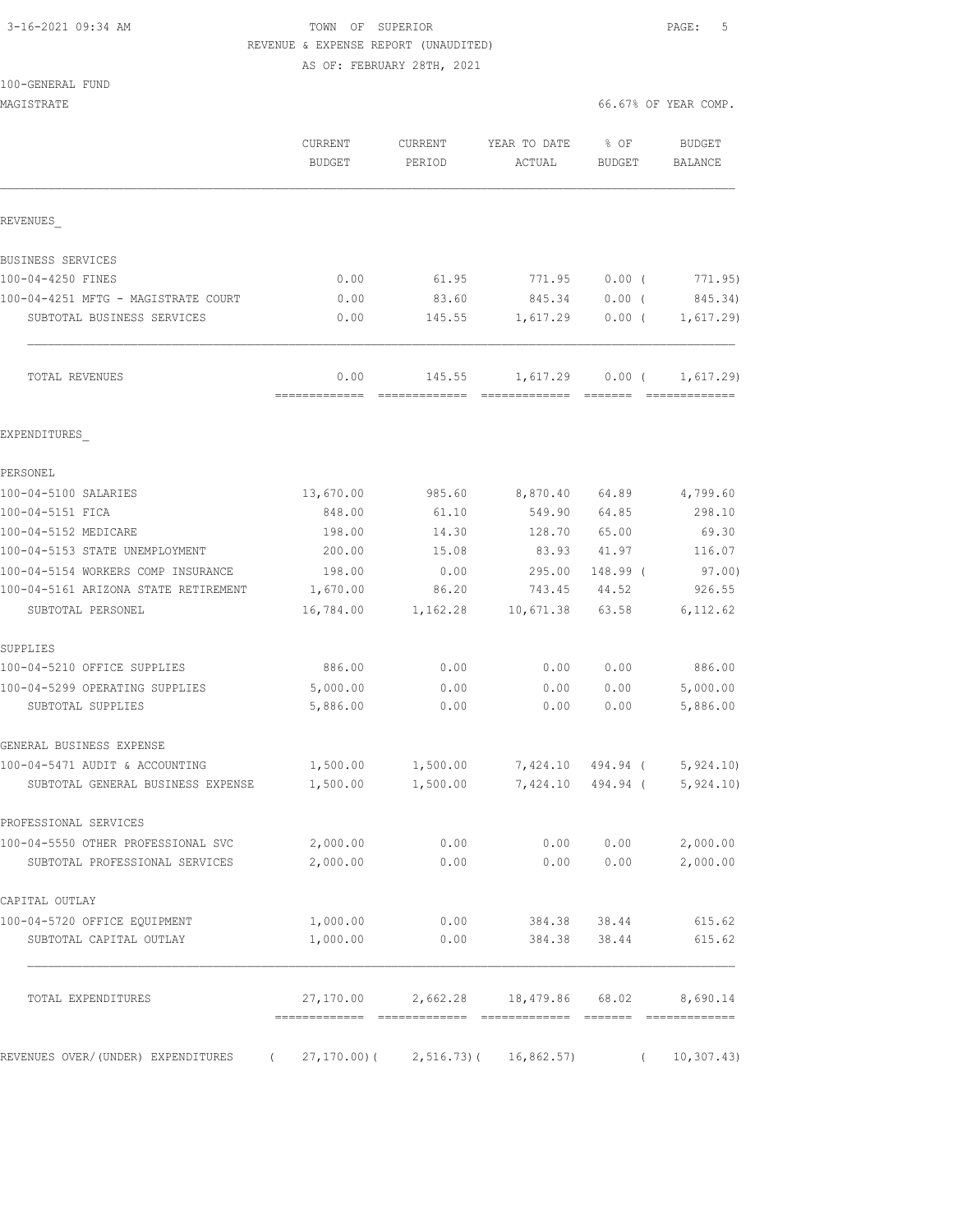## 3-16-2021 09:34 AM TOWN OF SUPERIOR PAGE: 6 REVENUE & EXPENSE REPORT (UNAUDITED) AS OF: FEBRUARY 28TH, 2021

### 100-GENERAL FUND ADMIN/TOWN CLERK

|  |  | 66.67% OF YEAR COMP. |
|--|--|----------------------|
|  |  |                      |

|                                                   | <b>CURRENT</b><br><b>BUDGET</b> | CURRENT<br>PERIOD | YEAR TO DATE<br>ACTUAL                        | % OF<br>BUDGET  | <b>BUDGET</b><br><b>BALANCE</b>                                                                                                                                                                                                                                                                                                                                                                                                                                                                   |
|---------------------------------------------------|---------------------------------|-------------------|-----------------------------------------------|-----------------|---------------------------------------------------------------------------------------------------------------------------------------------------------------------------------------------------------------------------------------------------------------------------------------------------------------------------------------------------------------------------------------------------------------------------------------------------------------------------------------------------|
| REVENUES                                          |                                 |                   |                                               |                 |                                                                                                                                                                                                                                                                                                                                                                                                                                                                                                   |
| BUSINESS SERVICES                                 |                                 |                   |                                               |                 |                                                                                                                                                                                                                                                                                                                                                                                                                                                                                                   |
| 100-05-4240 ADMIN FEES (FAX/COPY/NOTARY)          | 0.00                            | 31.25             | 283.25                                        | $0.00$ (        | 283.25)                                                                                                                                                                                                                                                                                                                                                                                                                                                                                           |
| SUBTOTAL BUSINESS SERVICES                        | 0.00                            | 31.25             | 283.25                                        | 0.00(           | 283.25                                                                                                                                                                                                                                                                                                                                                                                                                                                                                            |
| GRANTS                                            |                                 |                   |                                               |                 |                                                                                                                                                                                                                                                                                                                                                                                                                                                                                                   |
| 100-05-4601 CC CONVENIENCE FEE                    | 0.00                            | 44.01             | 519.84                                        | $0.00$ (        | 519.84)                                                                                                                                                                                                                                                                                                                                                                                                                                                                                           |
| SUBTOTAL GRANTS                                   | 0.00                            | 44.01             | 519.84                                        | $0.00$ (        | 519.84)                                                                                                                                                                                                                                                                                                                                                                                                                                                                                           |
| TOTAL REVENUES                                    | 0.00<br>=============           | 75.26             | 803.09<br>-------------- ------------- ------ | $0.00$ (        | 803.09)<br>$\begin{array}{cccccccccccccc} \multicolumn{2}{c}{} & \multicolumn{2}{c}{} & \multicolumn{2}{c}{} & \multicolumn{2}{c}{} & \multicolumn{2}{c}{} & \multicolumn{2}{c}{} & \multicolumn{2}{c}{} & \multicolumn{2}{c}{} & \multicolumn{2}{c}{} & \multicolumn{2}{c}{} & \multicolumn{2}{c}{} & \multicolumn{2}{c}{} & \multicolumn{2}{c}{} & \multicolumn{2}{c}{} & \multicolumn{2}{c}{} & \multicolumn{2}{c}{} & \multicolumn{2}{c}{} & \multicolumn{2}{c}{} & \multicolumn{2}{c}{} & \$ |
| EXPENDITURES                                      |                                 |                   |                                               |                 |                                                                                                                                                                                                                                                                                                                                                                                                                                                                                                   |
| PERSONEL                                          |                                 |                   |                                               |                 |                                                                                                                                                                                                                                                                                                                                                                                                                                                                                                   |
| 100-05-5100 SALARIES                              | 101,255.00                      | 7,764.00          |                                               | 68,780.50 67.93 | 32, 474.50                                                                                                                                                                                                                                                                                                                                                                                                                                                                                        |
| 100-05-5101 OVERTIME                              | 0.00                            | 78.00             | 786.60                                        | $0.00$ (        | 786.60)                                                                                                                                                                                                                                                                                                                                                                                                                                                                                           |
| 100-05-5151 FICA                                  | 6,278.00                        | 468.42            | 4,170.87                                      | 66.44           | 2,107.13                                                                                                                                                                                                                                                                                                                                                                                                                                                                                          |
| 100-05-5152 MEDICARE                              | 1,468.00                        | 109.55            | 975.42                                        | 66.45           | 492.58                                                                                                                                                                                                                                                                                                                                                                                                                                                                                            |
| 100-05-5153 STATE UNEMPLOYMENT                    | 160.00                          | 72.43             | 226.85                                        | 141.78 (        | 66.85)                                                                                                                                                                                                                                                                                                                                                                                                                                                                                            |
| 100-05-5154 WORKERS COMP INSURANCE                | 262.00                          | 0.00              | 292.00                                        | $111.45$ (      | $30.00$ )                                                                                                                                                                                                                                                                                                                                                                                                                                                                                         |
| 100-05-5161 ARIZONA STATE RETIREMENT              | 12,373.00                       | 958.29            | 8,501.07                                      | 68.71           | 3,871.93                                                                                                                                                                                                                                                                                                                                                                                                                                                                                          |
| 100-05-5162 LIFE INSURANCE                        | 193.00                          | 0.00              | 205.95                                        | $106.71$ (      | 12.95)                                                                                                                                                                                                                                                                                                                                                                                                                                                                                            |
| 100-05-5163 HEALTH INSURANCE                      | 12,325.00                       | 1,273.90          | 10, 191.20                                    | 82.69           | 2,133.80                                                                                                                                                                                                                                                                                                                                                                                                                                                                                          |
| 100-05-5164 DENTAL INSURANCE<br>SUBTOTAL PERSONEL | 910.00<br>135,224.00            | 0.00<br>10,724.59 | 691.52<br>94,821.98                           | 75.99<br>70.12  | 218.48<br>40, 402.02                                                                                                                                                                                                                                                                                                                                                                                                                                                                              |
| SUPPLIES                                          |                                 |                   |                                               |                 |                                                                                                                                                                                                                                                                                                                                                                                                                                                                                                   |
| 100-05-5210 OFFICE SUPPLIES                       | 10,000.00                       | 274.53            | 5,156.36 51.56                                |                 | 4,843.64                                                                                                                                                                                                                                                                                                                                                                                                                                                                                          |
| 100-05-5299 OPERATING SUPPLIES                    | 5,000.00                        | 1,376.89          | 5,554.23 111.08 (                             |                 | 554.23)                                                                                                                                                                                                                                                                                                                                                                                                                                                                                           |
| SUBTOTAL SUPPLIES                                 | 15,000.00                       | 1,651.42          | 10,710.59                                     | 71.40           | 4,289.41                                                                                                                                                                                                                                                                                                                                                                                                                                                                                          |
| UTILITIES                                         |                                 |                   |                                               |                 |                                                                                                                                                                                                                                                                                                                                                                                                                                                                                                   |
| 100-05-5310 ELECTRICITY                           | 18,910.00                       | 0.00              | 12,311.11                                     | 65.10           | 6,598.89                                                                                                                                                                                                                                                                                                                                                                                                                                                                                          |
| 100-05-5320 GAS                                   | 1,200.00                        | 309.28            | 1,612.54                                      | 134.38 (        | 412.54)                                                                                                                                                                                                                                                                                                                                                                                                                                                                                           |
| 100-05-5350 TELEPHONE                             | 4,000.00                        | 286.83            | 2,330.18                                      | 58.25           | 1,669.82                                                                                                                                                                                                                                                                                                                                                                                                                                                                                          |
| 100-05-5360 WATER                                 | 2,300.00                        | 110.04            | 890.91                                        | 38.74           | 1,409.09                                                                                                                                                                                                                                                                                                                                                                                                                                                                                          |
| 100-05-5380 SECURITY                              | 1,230.00                        | 0.00              | 0.00                                          | 0.00            | 1,230.00                                                                                                                                                                                                                                                                                                                                                                                                                                                                                          |
| SUBTOTAL UTILITIES                                | 27,640.00                       | 706.15            | 17, 144.74                                    | 62.03           | 10,495.26                                                                                                                                                                                                                                                                                                                                                                                                                                                                                         |
| GENERAL BUSINESS EXPENSE                          |                                 |                   |                                               |                 |                                                                                                                                                                                                                                                                                                                                                                                                                                                                                                   |
| 100-05-5410 ADVERTISING                           | 6,000.00                        | 56.78 (           | $10, 157.16$ ) $169.29-$                      |                 | 16, 157. 16                                                                                                                                                                                                                                                                                                                                                                                                                                                                                       |
| 100-05-5420 DUES & SUBSCRIPTIONS                  | 9,000.00                        | 443.44            | 8,468.46                                      | 94.09           | 531.54                                                                                                                                                                                                                                                                                                                                                                                                                                                                                            |
| 100-05-5425 CONFERENCES & TRAINING                | 0.00                            | 50.00             | 530.71                                        | $0.00$ (        | 530.71)                                                                                                                                                                                                                                                                                                                                                                                                                                                                                           |
| 100-05-5430 PRINTING<br>100-05-5440 ELECTIONS     | 5,120.00<br>5,000.00            | 472.59<br>0.00    | 1,181.80<br>2,133.79                          | 23.08<br>42.68  | 3,938.20<br>2,866.21                                                                                                                                                                                                                                                                                                                                                                                                                                                                              |
| 100-05-5460 POSTAGE                               | 6,000.00                        | 418.86            | 1,678.50                                      | 27.98           | 4,321.50                                                                                                                                                                                                                                                                                                                                                                                                                                                                                          |
|                                                   |                                 |                   |                                               |                 |                                                                                                                                                                                                                                                                                                                                                                                                                                                                                                   |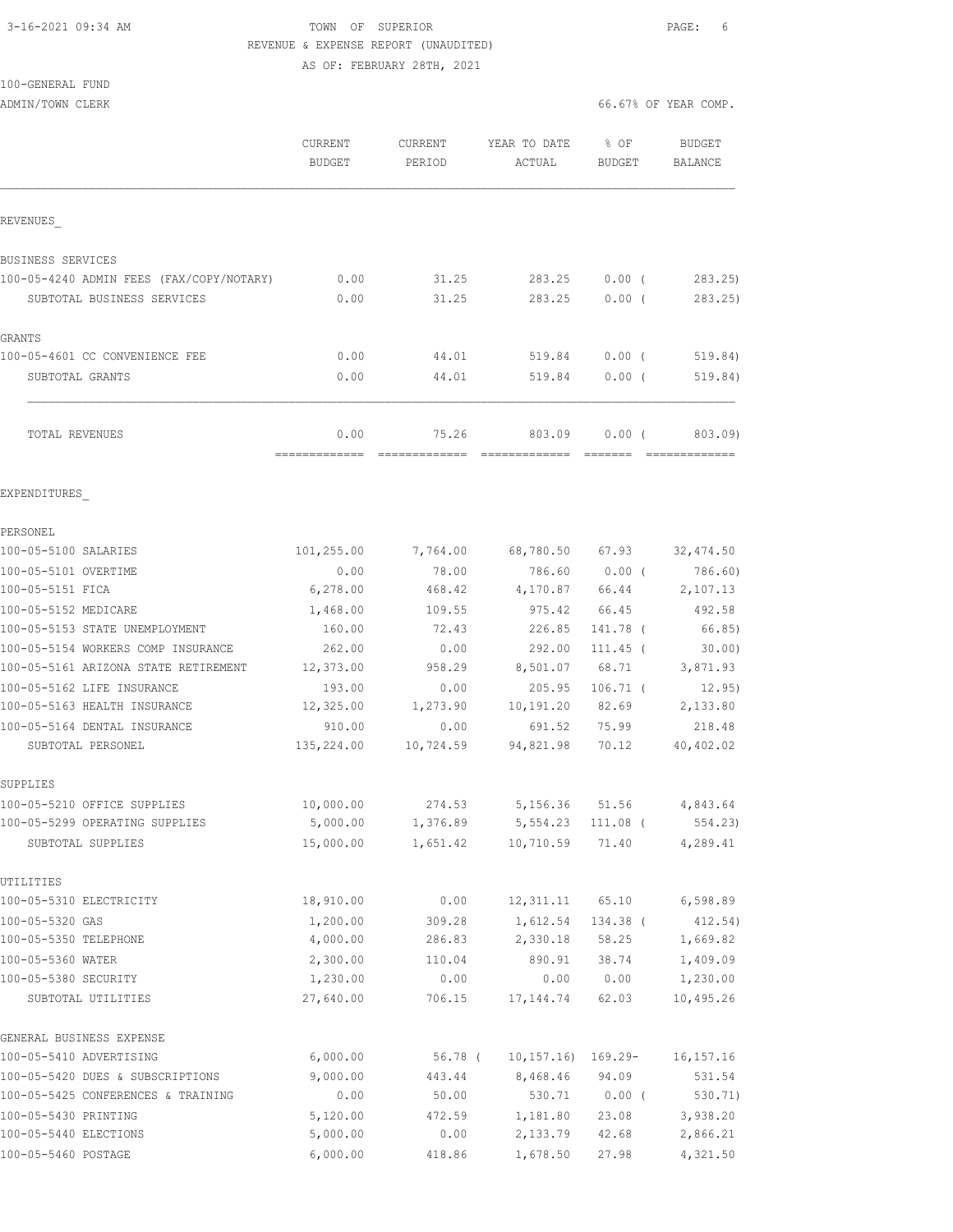## 3-16-2021 09:34 AM **TOWN** OF SUPERIOR **PAGE:** 7 REVENUE & EXPENSE REPORT (UNAUDITED) AS OF: FEBRUARY 28TH, 2021

100-GENERAL FUND

ADMIN/TOWN CLERK 66

| $6.67\%$ OF YEAR COMP. |  |
|------------------------|--|

|                                                  | CURRENT<br><b>BUDGET</b>                    | CURRENT<br>PERIOD                              | YEAR TO DATE<br>ACTUAL              | % OF<br><b>BUDGET</b> |            | <b>BUDGET</b><br><b>BALANCE</b> |
|--------------------------------------------------|---------------------------------------------|------------------------------------------------|-------------------------------------|-----------------------|------------|---------------------------------|
| 100-05-5471 AUDIT & ACCOUNTING                   | 0.00                                        | 0.00                                           | 1,324.10                            | $0.00$ (              |            | 1,324.10)                       |
| 100-05-5480 GENERAL INSURANCE                    | 12,820.00                                   | 3,700.25                                       | 6,826.64 53.25                      |                       |            | 5,993.36                        |
| 100-05-5491 FINANCE/BANK FEES                    | 3,000.00                                    | 316.66                                         | 3,294.88                            | $109.83$ (            |            | 294.88)                         |
| SUBTOTAL GENERAL BUSINESS EXPENSE                | 46,940.00                                   | 5,458.58                                       | 15,281.72                           | 32.56                 |            | 31,658.28                       |
| PROFESSIONAL SERVICES                            |                                             |                                                |                                     |                       |            |                                 |
| 100-05-5520 CONTRACT                             | 0.00                                        | 600.00                                         | $10,675.00$ 0.00 (                  |                       |            | 10,675.00                       |
| 100-05-5550 OTHER PROFESSIONAL SERVICES          | 2,000.00                                    | 5,020.00                                       | 55,702.68 2,785.13 (                |                       |            | 53,702.68)                      |
| 100-05-5590 AUDIT & ACCOUNTING                   | 1,545.00                                    | 0.00                                           |                                     |                       |            | $0.00$ $0.00$ $1,545.00$        |
| SUBTOTAL PROFESSIONAL SERVICES                   | 3,545.00                                    | 5,620.00                                       | 66,377.68 1,872.43 (                |                       |            | 62, 832.68                      |
| REPAIR/MAINTENANCE                               |                                             |                                                |                                     |                       |            |                                 |
| 100-05-5640 AUTO & TRUCK REPAIRS                 | 1,000.00                                    | 0.00                                           | 231.27                              | 23.13                 |            | 768.73                          |
| 100-05-5641 GAS & OIL                            | 500.00                                      | 0.00                                           | 278.85                              | 55.77                 |            | 221.15                          |
| SUBTOTAL REPAIR/MAINTENANCE                      | 1,500.00                                    | 0.00                                           | 510.12                              | 34.01                 |            | 989.88                          |
| CAPITAL OUTLAY                                   |                                             |                                                |                                     |                       |            |                                 |
| 100-05-5710 BUILDING                             | 9,000.00                                    | 0.00                                           | 2,666.64                            | 29.63                 |            | 6,333.36                        |
| 100-05-5720 OFFICE EQUIPMENT                     | 5,000.00                                    | 0.00                                           | 4,196.86                            | 83.94                 |            | 803.14                          |
| 100-05-5780 COMPUTER/INCODE SOFTWARE             | 32,539.00                                   | 75.00                                          | 8,892.37                            | 27.33                 |            | 23,646.63                       |
| SUBTOTAL CAPITAL OUTLAY                          | 46,539.00                                   | 75.00                                          | 15,755.87                           | 33.86                 |            | 30,783.13                       |
| DEBT SERVICE                                     |                                             |                                                |                                     |                       |            |                                 |
| 100-05-5900 DEBT SERVICE:<br>PRINCIPAL           | 0.00                                        | 225.78                                         | 1,531.35                            | $0.00$ (              |            | 1, 531.35)                      |
| 100-05-5901 DEBT SERVCE INTEREST                 | 0.00                                        | 15.86                                          | 160.19                              | $0.00$ (              |            | 160.19                          |
| SUBTOTAL DEBT SERVICE                            | 0.00                                        | 241.64                                         | 1,691.54                            | $0.00$ (              |            | 1,691.54)                       |
| TOTAL EXPENDITURES                               | 276,388.00<br>-------------- -------------- | 24,477.38                                      | 222,294.24<br>2222222222222 2222222 | 80.43                 |            | 54,093.76                       |
| REVENUES OVER/(UNDER) EXPENDITURES<br>$\sqrt{2}$ |                                             | $276, 388.00$ ( $24, 402.12$ ( $221, 491.15$ ) |                                     |                       | $\sqrt{2}$ | 54,896.85)                      |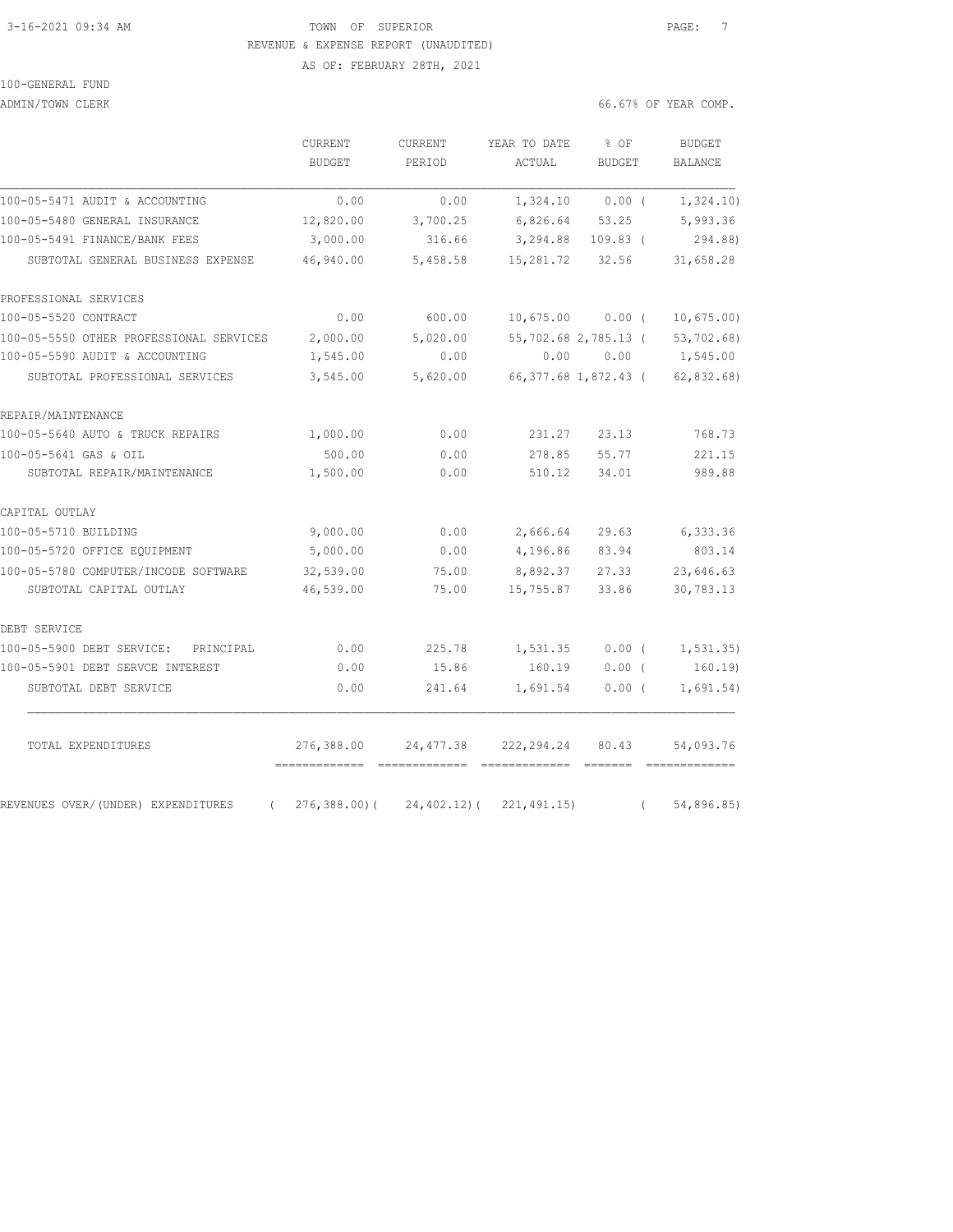| 3-16-2021 09:34 AM                      | TOWN OF SUPERIOR<br>REVENUE & EXPENSE REPORT (UNAUDITED)<br>AS OF: FEBRUARY 28TH, 2021 |                   | PAGE:<br>8                                    |                       |                          |
|-----------------------------------------|----------------------------------------------------------------------------------------|-------------------|-----------------------------------------------|-----------------------|--------------------------|
| 100-GENERAL FUND<br>FINANCE             |                                                                                        |                   |                                               |                       | 66.67% OF YEAR COMP.     |
|                                         | CURRENT<br>BUDGET                                                                      | CURRENT<br>PERIOD | YEAR TO DATE<br>ACTUAL                        | % OF<br><b>BUDGET</b> | BUDGET<br>BALANCE        |
| REVENUES                                |                                                                                        |                   |                                               |                       |                          |
| GRANTS                                  |                                                                                        |                   |                                               |                       |                          |
|                                         |                                                                                        |                   |                                               |                       |                          |
| EXPENDITURES                            |                                                                                        |                   |                                               |                       |                          |
| PERSONEL                                |                                                                                        |                   |                                               |                       |                          |
| 100-06-5164 DENTAL INSURANCE            | 0.00                                                                                   | $0.00$ (          | 33.20) 0.00                                   |                       | 33.20                    |
| SUBTOTAL PERSONEL                       | 0.00                                                                                   | $0.00$ (          | 33.20                                         | 0.00                  | 33.20                    |
| SUPPLIES                                |                                                                                        |                   |                                               |                       |                          |
| 100-06-5299 OPERATING SUPPLIES          | 0.00                                                                                   | 0.00              | 2,901.89 0.00 (                               |                       | 2,901.89                 |
| SUBTOTAL SUPPLIES                       | 0.00                                                                                   | 0.00              | 2,901.89 0.00 (                               |                       | 2,901.89                 |
| UTILITIES                               |                                                                                        |                   |                                               |                       |                          |
| GENERAL BUSINESS EXPENSE                |                                                                                        |                   |                                               |                       |                          |
| 100-06-5471 AUDIT & ACCOUNTING          | 0.00                                                                                   | 0.00              | $1,324.10$ 0.00 (                             |                       | 1,324.10)                |
| 100-06-5480 GENERAL INSURANCE           | 12,820.00                                                                              | 0.00              | 0.00                                          | 0.00                  | 12,820.00                |
| 100-06-5491 FINANCE/BANK FEES           | 9,100.00                                                                               | 1,615.52          | 5,803.27 63.77                                |                       | 3,296.73                 |
| SUBTOTAL GENERAL BUSINESS EXPENSE       | 21,920.00                                                                              | 1,615.52          | 7,127.37 32.52                                |                       | 14,792.63                |
| PROFESSIONAL SERVICES                   |                                                                                        |                   |                                               |                       |                          |
| 100-06-5550 OTHER PROFESSIONAL SERVICES | 46,000.00                                                                              | 0.00              | 35,972.50                                     | 78.20                 | 10,027.50                |
| 100-06-5590 AUDIT & ACCOUNTING          | 1,545.00                                                                               | 0.00              |                                               |                       | $0.00$ $0.00$ $1,545.00$ |
| SUBTOTAL PROFESSIONAL SERVICES          | 47,545.00                                                                              | 0.00              | 35,972.50                                     | 75.66                 | 11,572.50                |
| CAPITAL OUTLAY                          |                                                                                        |                   |                                               |                       |                          |
| TOTAL EXPENDITURES                      |                                                                                        |                   | 69,465.00 1,615.52 45,968.56 66.18 23,496.44  |                       |                          |
| REVENUES OVER/(UNDER) EXPENDITURES      |                                                                                        |                   | $69, 465.00$ ( $1, 615.52$ ) ( $45, 968.56$ ) |                       | 23,496.44)               |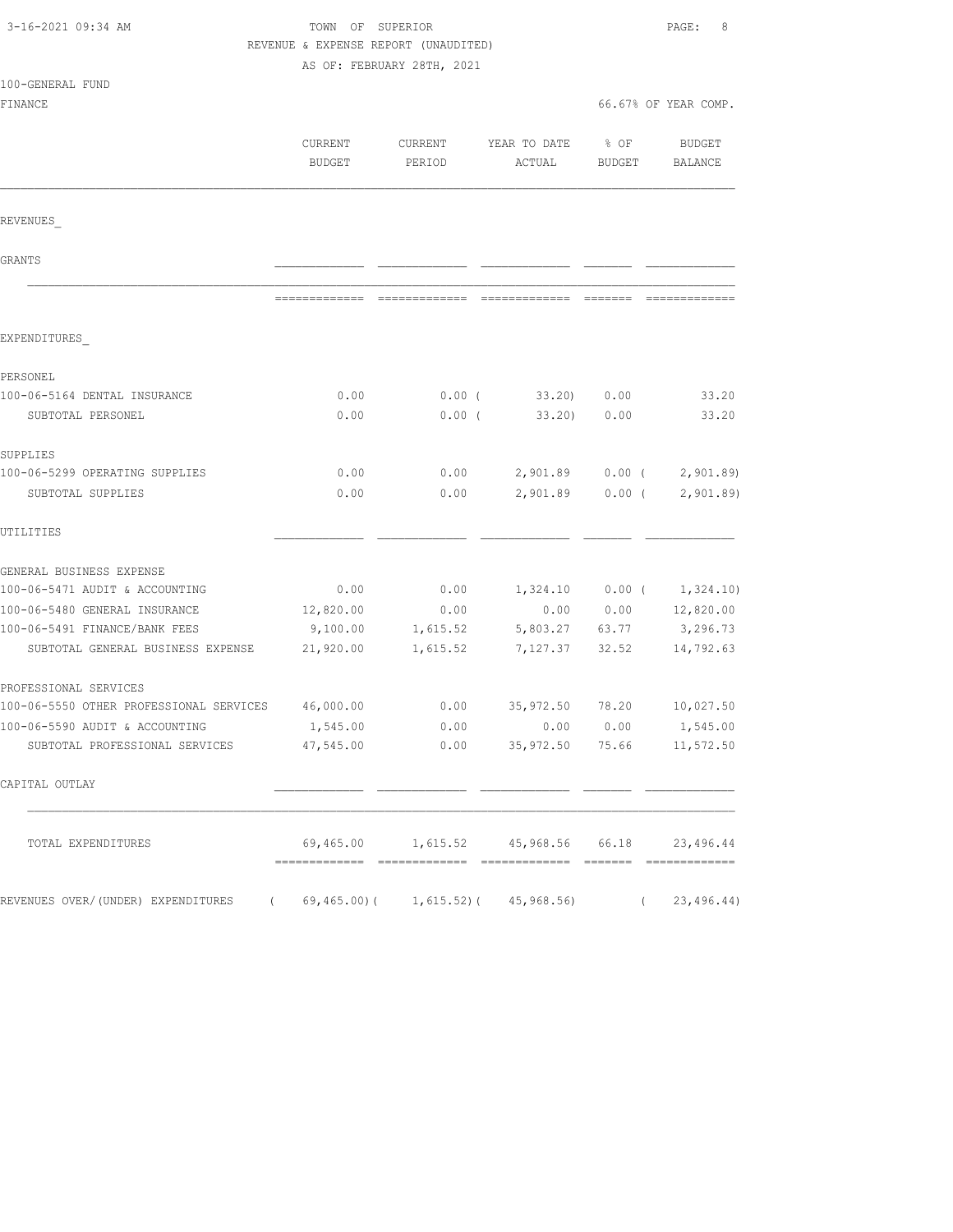# 3-16-2021 09:34 AM TOWN OF SUPERIOR PAGE: 9 REVENUE & EXPENSE REPORT (UNAUDITED)

AS OF: FEBRUARY 28TH, 2021

#### 100-GENERAL FUND

| POLICE                                   |                          |                          |                        | 66.67% OF YEAR COMP.  |                          |  |
|------------------------------------------|--------------------------|--------------------------|------------------------|-----------------------|--------------------------|--|
|                                          | CURRENT<br><b>BUDGET</b> | <b>CURRENT</b><br>PERIOD | YEAR TO DATE<br>ACTUAL | % OF<br><b>BUDGET</b> | <b>BUDGET</b><br>BALANCE |  |
| REVENUES                                 |                          |                          |                        |                       |                          |  |
| BUSINESS SERVICES                        |                          |                          |                        |                       |                          |  |
| 100-07-4230 PD SERVICES-IMPOUND/FING PRI | 20,000.00                | 5.00                     | 1,408.75               | 7.04                  | 18,591.25                |  |
| 100-07-4250 TRAFFIC FINES                | 14,000.00                | 2,355.23                 | 9,770.78               | 69.79                 | 4,229.22                 |  |
| SUBTOTAL BUSINESS SERVICES               | 34,000.00                | 2,360.23                 | 11, 179.53             | 32.88                 | 22,820.47                |  |
| GRANTS                                   |                          |                          |                        |                       |                          |  |
| 100-07-4600 REVENUE                      | 0.00                     | 0.00                     | 500.00                 | $0.00$ (              | 500.00                   |  |
| SUBTOTAL GRANTS                          | 0.00                     | 0.00                     | 500.00                 | $0.00$ (              | 500.00)                  |  |
| CONTRIBUTIONS                            |                          |                          |                        |                       |                          |  |
| TOTAL REVENUES                           | 34,000.00                | 2,360.23                 | 11,679.53              | 34.35                 | 22,320.47                |  |
| EXPENDITURES                             |                          |                          |                        |                       |                          |  |
| PERSONEL                                 |                          |                          |                        |                       |                          |  |
| 100-07-5100 SALARIES                     | 442,447.00               | 35,542.23                | 334, 365.50            | 75.57                 | 108,081.50               |  |
| 100-07-5101 OVERTIME                     | 30,000.00                | 3,841.55                 | 27,383.94              | 91.28                 | 2,616.06                 |  |
| 100-07-5151 FICA                         | 3,799.00                 | 251.26                   | 2,000.10               | 52.65                 | 1,798.90                 |  |
| 100-07-5152 MEDICARE                     | 6,232.00                 | 544.16                   | 4,996.79               | 80.18                 | 1,235.21                 |  |
| 100-07-5153 STATE UNEMPLOYMENT           | 626.00                   | 210.66                   | 1,094.79               | 174.89 (              | 468.79)                  |  |
| 100-07-5154 WORKERS COMP INSURANCE       | 24,710.00                | 0.00                     | 25, 255.00             | $102.21$ (            | 545.00)                  |  |
| 100-07-5160 PUBLIC SAFETY RETIREMENT     | 76,594.00                | 9,595.39                 | 83,063.88              | $108.45$ (            | 6, 469.88)               |  |
| 100-07-5161 ARIZONA STATE RETIREMENT     | 0.00                     | 389.68                   | 3,335.73               | $0.00$ (              | 3,335.73)                |  |
| 100-07-5162 LIFE INSURANCE               | 683.00                   | 0.00                     | 573.95                 | 84.03                 | 109.05                   |  |
| 100-07-5163 HEALTH INSURANCE             | 75,731.00                | 6,085.63                 | 50,087.33              | 66.14                 | 25,643.67                |  |
| 100-07-5164 DENTAL INSURANCE             | 3,221.00                 | 0.00                     | 2,059.02               | 63.92                 | 1,161.98                 |  |
| SUBTOTAL PERSONEL                        | 664,043.00               | 56,460.56                | 534,216.03             | 80.45                 | 129,826.97               |  |
| SUPPLIES                                 |                          |                          |                        |                       |                          |  |
| 100-07-5210 OFFICE SUPPLIES              | 0.00                     | 0.00                     | 1,582.37               | $0.00$ (              | 1,582.37)                |  |
| 100-07-5227 K9 FOOD & MEDICAL SUPPLIES   | 2,000.00                 | 0.00                     | 2,065.64               | $103.28$ (            | 65.64)                   |  |
| 100-07-5299 OPERATING SUPPLIES           | 4,000.00                 | 0.00                     | 813.55                 | 20.34                 | 3,186.45                 |  |
| SUBTOTAL SUPPLIES                        | 6,000.00                 | 0.00                     | 4,461.56               | 74.36                 | 1,538.44                 |  |
| UTILITIES                                |                          |                          |                        |                       |                          |  |
| 100-07-5310 ELECTRICITY                  | 4,900.00                 | 0.00                     | 283.42                 | 5.78                  | 4,616.58                 |  |
| 100-07-5320 GAS                          | 200.00                   | 0.00                     | 0.00                   | 0.00                  | 200.00                   |  |
| 100-07-5350 TELEPHONE                    | 14,000.00                | 1,021.57                 | 13,926.66              | 99.48                 | 73.34                    |  |
| 100-07-5360 WATER                        | 1,000.00                 | 147.85                   | 1,394.59               | 139.46 (              | 394.59)                  |  |
| SUBTOTAL UTILITIES                       | 20,100.00                | 1,169.42                 | 15,604.67              | 77.64                 | 4,495.33                 |  |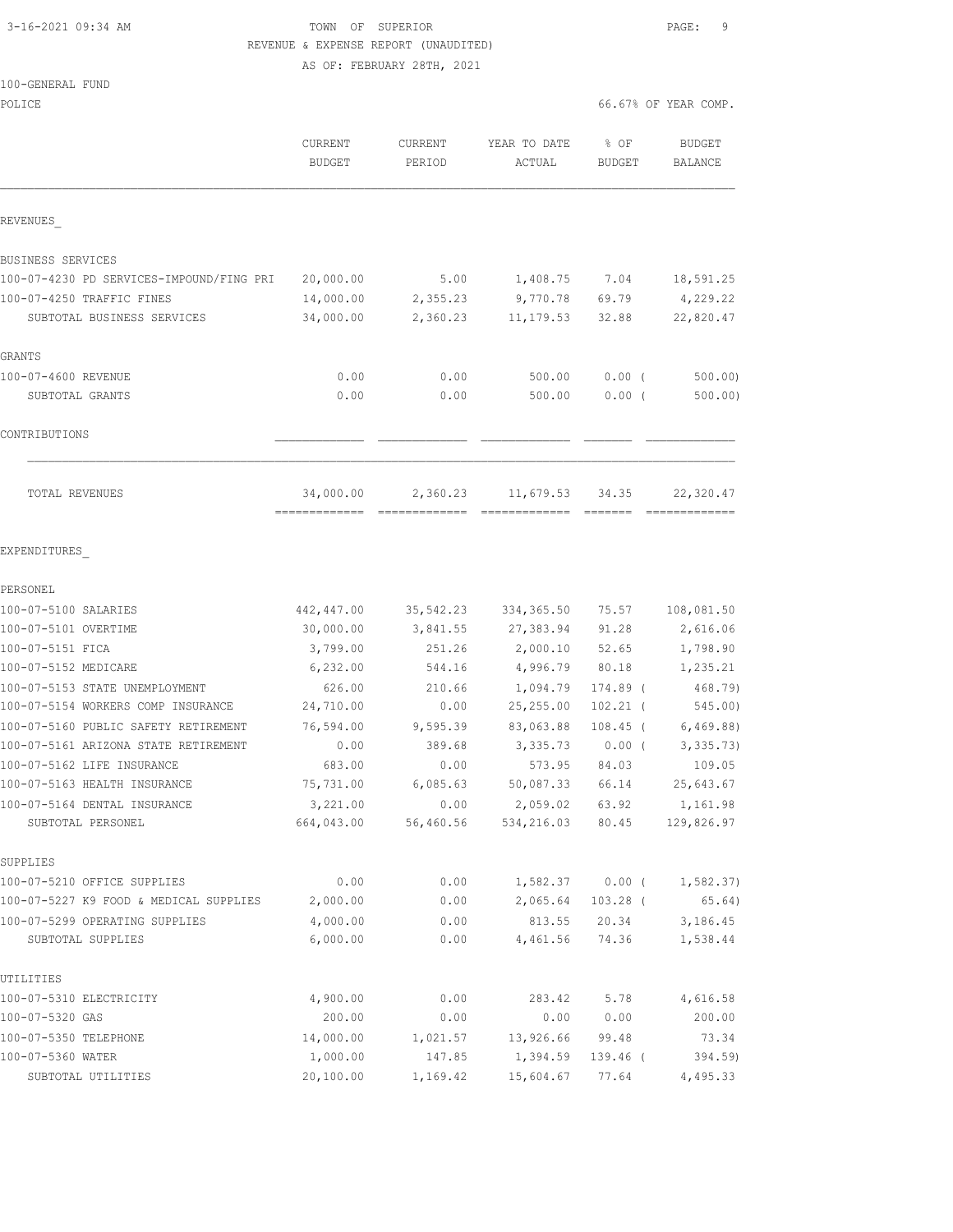# 3-16-2021 09:34 AM TOWN OF SUPERIOR PAGE: 10 REVENUE & EXPENSE REPORT (UNAUDITED)

AS OF: FEBRUARY 28TH, 2021

POLICE 66.67% OF YEAR COMP.

| GENERAL BUSINESS EXPENSE<br>500.00<br>1,000.00<br>0.00<br>600.00<br>500.00<br>1,545.00<br>12,820.00<br>SUBTOTAL GENERAL BUSINESS EXPENSE<br>16,965.00<br>75,000.00<br>17,112.00<br>2,000.00<br>94,112.00<br>SUBTOTAL PROFESSIONAL SERVICES                                                                                                                                      | 0.00<br>100.00<br>$0.00$ (<br>0.00<br>80.55 | 0.00<br>550.00<br>500.00) | 0.00<br>55.00<br>0.00   | 500.00<br>450.00 |
|---------------------------------------------------------------------------------------------------------------------------------------------------------------------------------------------------------------------------------------------------------------------------------------------------------------------------------------------------------------------------------|---------------------------------------------|---------------------------|-------------------------|------------------|
| 100-07-5410 ADVERTISING<br>100-07-5420 DUES & SUBSCRIPTIONS<br>100-07-5425 CONFERENCES & TRAINING<br>100-07-5430 PRINTING<br>100-07-5460 POSTAGE<br>100-07-5471 AUDIT & ACCOUNTING<br>100-07-5480 GENERAL INSURANCE<br>PROFESSIONAL SERVICES<br>100-07-5520 CONTRACTUAL SERVICES<br>100-07-5530 Animal Control<br>100-07-5550 OTHER PROFESSIONAL SERVICES<br>REPAIR/MAINTENANCE |                                             |                           |                         |                  |
|                                                                                                                                                                                                                                                                                                                                                                                 |                                             |                           |                         |                  |
|                                                                                                                                                                                                                                                                                                                                                                                 |                                             |                           |                         |                  |
|                                                                                                                                                                                                                                                                                                                                                                                 |                                             |                           |                         |                  |
|                                                                                                                                                                                                                                                                                                                                                                                 |                                             |                           |                         | 500.00           |
|                                                                                                                                                                                                                                                                                                                                                                                 |                                             | 0.00                      | 0.00                    | 600.00           |
|                                                                                                                                                                                                                                                                                                                                                                                 |                                             | 651.70                    | $130.34$ (              | 151.70)          |
|                                                                                                                                                                                                                                                                                                                                                                                 | 0.00                                        | 1,324.10                  | 85.70                   | 220.90           |
|                                                                                                                                                                                                                                                                                                                                                                                 | 3,700.25                                    | 6,826.64                  | 53.25                   | 5,993.36         |
|                                                                                                                                                                                                                                                                                                                                                                                 | 3,880.80                                    | 8,852.44                  | 52.18                   | 8,112.56         |
|                                                                                                                                                                                                                                                                                                                                                                                 |                                             |                           |                         |                  |
|                                                                                                                                                                                                                                                                                                                                                                                 | 18,750.00                                   | 61,640.84                 | 82.19                   | 13,359.16        |
|                                                                                                                                                                                                                                                                                                                                                                                 | 161.66                                      | 1,917.53                  | 11.21                   | 15, 194.47       |
|                                                                                                                                                                                                                                                                                                                                                                                 | 7.00                                        | 1,643.68                  | 82.18                   | 356.32           |
|                                                                                                                                                                                                                                                                                                                                                                                 | 18,918.66                                   | 65,202.05                 | 69.28                   | 28,909.95        |
|                                                                                                                                                                                                                                                                                                                                                                                 |                                             |                           |                         |                  |
| 100-07-5610 PARK & BLDG IMPROVEMENTS<br>0.00                                                                                                                                                                                                                                                                                                                                    | 0.00                                        | 25, 264.42                | $0.00$ (                | 25, 264.42)      |
| 100-07-5640 AUTO & TRUCK REPAIRS<br>0.00                                                                                                                                                                                                                                                                                                                                        | 0.00                                        | 219.50                    | 0.00(                   | 219.50)          |
| 100-07-5641 GAS & OIL<br>21,884.00                                                                                                                                                                                                                                                                                                                                              | 1,399.26                                    | 13,427.01                 | 61.36                   | 8,456.99         |
| 100-07-5642 TIRES & TUBES<br>0.00                                                                                                                                                                                                                                                                                                                                               | $0.00$ (                                    | 668.00)                   | 0.00                    | 668.00           |
| SUBTOTAL REPAIR/MAINTENANCE<br>21,884.00                                                                                                                                                                                                                                                                                                                                        | 1,399.26                                    | 38, 242.93                | 174.75 (                | 16, 358.93)      |
| CAPITAL OUTLAY                                                                                                                                                                                                                                                                                                                                                                  |                                             |                           |                         |                  |
| 100-07-5710 BUILDING<br>0.00                                                                                                                                                                                                                                                                                                                                                    | 0.00                                        | 33, 921.42                | $0.00$ (                | 33, 921.42)      |
| 100-07-5720 OFFICE EQUIPMENT<br>0.00                                                                                                                                                                                                                                                                                                                                            | 0.00                                        | 83.37                     | $0.00$ (                | 83.37)           |
| SUBTOTAL CAPITAL OUTLAY<br>0.00                                                                                                                                                                                                                                                                                                                                                 | 0.00                                        | 34,004.79                 | 0.00(                   | 34,004.79)       |
| TOTAL EXPENDITURES<br>823,104.00                                                                                                                                                                                                                                                                                                                                                | 81,828.70                                   | 700,584.47                | 85.11                   | 122,519.53       |
| =============<br>REVENUES OVER/(UNDER) EXPENDITURES<br>789,104.00)(<br>$\left($                                                                                                                                                                                                                                                                                                 |                                             |                           | 688,904.94)<br>$\left($ | 100, 199.06      |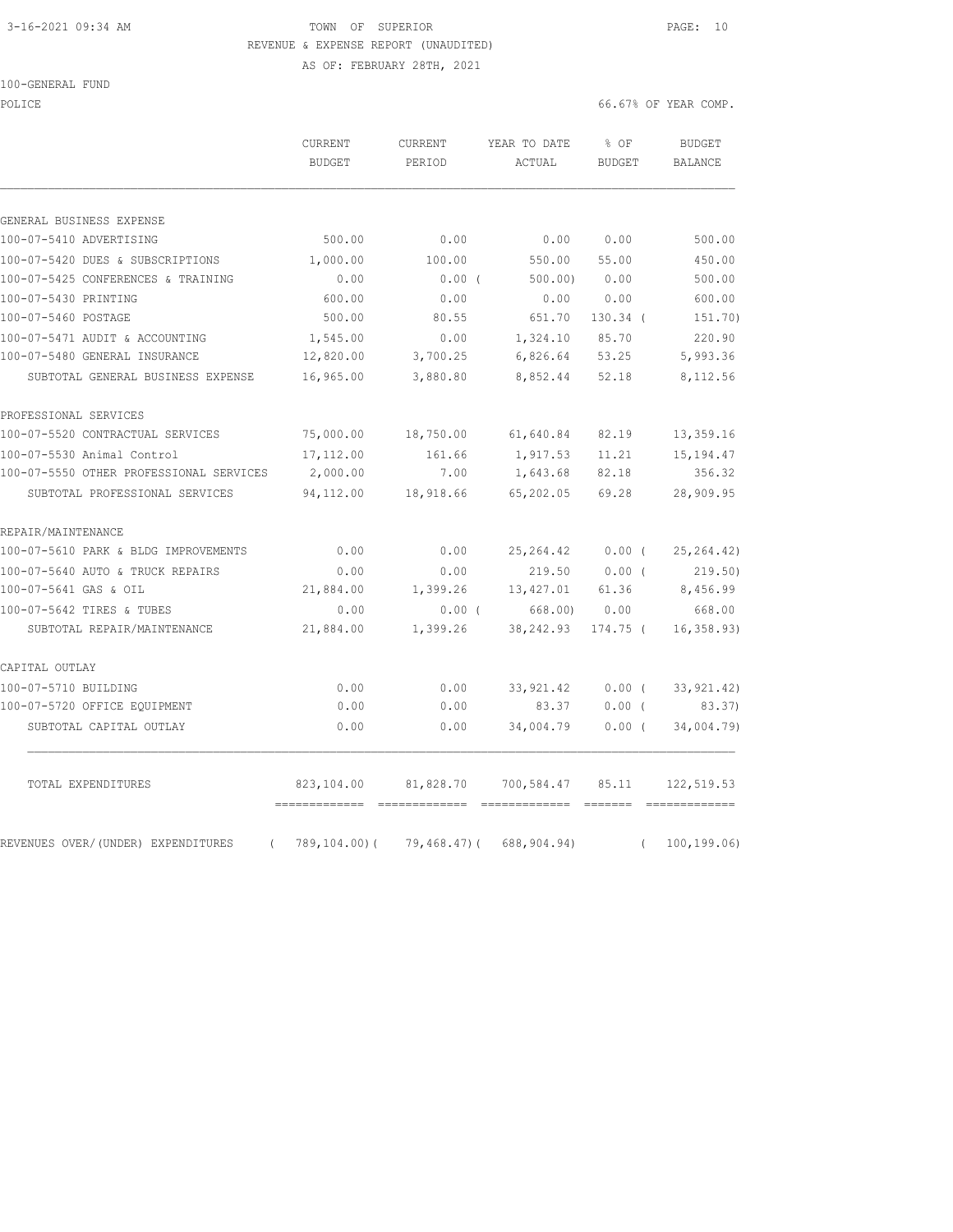# 3-16-2021 09:34 AM TOWN OF SUPERIOR PAGE: 11 REVENUE & EXPENSE REPORT (UNAUDITED)

AS OF: FEBRUARY 28TH, 2021

### 100-GENERAL FUND

FIRE **FIRE FIRE FIRE FIRE** 

|                                       | CURRENT<br><b>BUDGET</b> | CURRENT<br>PERIOD | YEAR TO DATE<br>ACTUAL | % OF<br>BUDGET | <b>BUDGET</b><br>BALANCE |
|---------------------------------------|--------------------------|-------------------|------------------------|----------------|--------------------------|
| REVENUES                              |                          |                   |                        |                |                          |
| BUSINESS SERVICES                     |                          |                   |                        |                |                          |
| 100-08-4240 FEES                      | 0.00                     | 0.00              | 7.00                   | $0.00$ (       | 7.00)                    |
| SUBTOTAL BUSINESS SERVICES            | 0.00                     | 0.00              | 7.00                   | 0.00(          | 7.00)                    |
| GRANTS                                |                          |                   |                        |                |                          |
| CONTRIBUTIONS                         |                          |                   |                        |                |                          |
| TOTAL REVENUES                        | 0.00                     | 0.00              | 7.00                   | $0.00$ (       | 7.00)                    |
| EXPENDITURES                          |                          |                   |                        |                |                          |
| PERSONEL                              |                          |                   |                        |                |                          |
| 100-08-5100 SALARIES                  | 66,880.00                | 4,728.91          | 43,845.57              | 65.56          | 23,034.43                |
| 100-08-5101 OVERTIME                  | 4,500.00                 | 430.38            | 5,447.32               | $121.05$ (     | 947.32)                  |
| 100-08-5151 FICA                      | 4,213.00                 | 272.33            | 2,604.79               | 61.83          | 1,608.21                 |
| 100-08-5152 MEDICARE                  | 985.00                   | 63.69             | 609.17                 | 61.84          | 375.83                   |
| 100-08-5153 STATE UNEMPLOYMENT        | 186.00                   | 49.41             | 179.99                 | 96.77          | 6.01                     |
| 100-08-5154 WORKERS COMP INSURANCE    | 4,018.00                 | 0.00              | 0.00                   | 0.00           | 4,018.00                 |
| 100-08-5160 PUBLIC SAFETY RETIREMENT  | 9,055.00                 | 726.65            | 6,947.68               | 76.73          | 2,107.32                 |
| 100-08-5162 LIFE INSURANCE            | 113.00                   | 0.00              | 120.19                 | $106.36$ (     | 7.19)                    |
| 100-08-5163 HEALTH INSURANCE          | 6,163.00                 | 764.34            | 6,114.72               | 99.22          | 48.28                    |
| 100-08-5164 DENTAL INSURANCE          | 531.00                   | 0.00              | 287.28                 | 54.10          | 243.72                   |
| SUBTOTAL PERSONEL                     | 96,644.00                | 7,035.71          | 66,156.71              | 68.45          | 30,487.29                |
| SUPPLIES                              |                          |                   |                        |                |                          |
| 100-08-5210 OFFICE SUPPLIES           | 250.00                   | 58.41             | 58.41                  | 23.36          | 191.59                   |
| 100-08-5215 PUBLIC EDUCATION          | 1,200.00                 | 0.00              | 692.50                 | 57.71          | 507.50                   |
| 100-08-5225 SAFETY SUPPLIES/EQUIPMENT | 0.00                     | 0.00              | 1,382.03               | $0.00$ (       | 1,382.03)                |
| 100-08-5299 OPERATING SUPPLIES        | 3,000.00                 | 39.87             | 457.10                 | 15.24          | 2,542.90                 |
| SUBTOTAL SUPPLIES                     | 4,450.00                 | 98.28             | 2,590.04               | 58.20          | 1,859.96                 |
| UTILITIES                             |                          |                   |                        |                |                          |
| 100-08-5310 ELECTRICITY               | 2,783.00                 | 0.00              | 1,861.41               | 66.89          | 921.59                   |
| 100-08-5350 TELEPHONE                 | 1,163.00                 | 109.45            | 888.52                 | 76.40          | 274.48                   |
| 100-08-5360 WATER                     | 811.00                   | 51.13             | 728.82                 | 89.87          | 82.18                    |
| SUBTOTAL UTILITIES                    | 4,757.00                 | 160.58            | 3,478.75               | 73.13          | 1,278.25                 |
| GENERAL BUSINESS EXPENSE              |                          |                   |                        |                |                          |
| 100-08-5410 ADVERTISING               | 100.00                   | 0.00              | 0.00                   | 0.00           | 100.00                   |
| 100-08-5420 DUES & SUBSCRIPTIONS      | 600.00                   | 0.00              | 75.00                  | 12.50          | 525.00                   |
| 100-08-5430 PRINTING                  | 700.00                   | 0.00              | 0.00                   | 0.00           | 700.00                   |
| 100-08-5460 POSTAGE                   | 400.00                   | 80.55             | 321.00                 | 80.25          | 79.00                    |
| 100-08-5471 AUDIT                     | 1,545.00                 | 0.00              | 1,324.10               | 85.70          | 220.90                   |
| 100-08-5480 GENERAL INSURANCE         | 6,410.00                 | 1,850.12          | 3,413.32               | 53.25          | 2,996.68                 |

SUBTOTAL GENERAL BUSINESS EXPENSE 9,755.00 1,930.67 5,133.42 52.62 4,621.58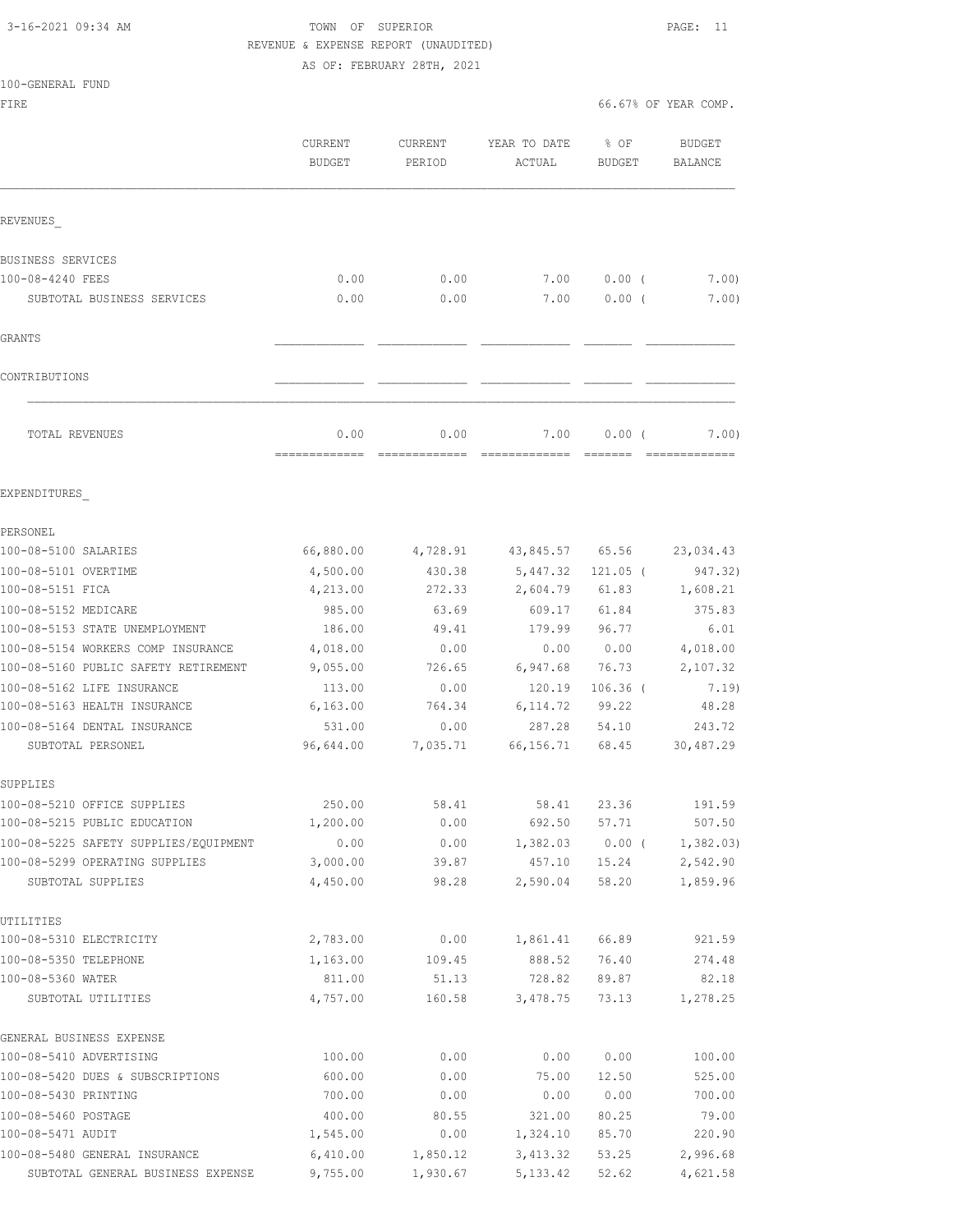# 3-16-2021 09:34 AM TOWN OF SUPERIOR PAGE: 12 REVENUE & EXPENSE REPORT (UNAUDITED)

AS OF: FEBRUARY 28TH, 2021

#### 100-GENERAL FUND

|                                                   | <b>CURRENT</b><br>BUDGET | <b>CURRENT</b><br>PERIOD | YEAR TO DATE<br>ACTUAL              | % OF<br><b>BUDGET</b> | <b>BUDGET</b><br><b>BALANCE</b> |
|---------------------------------------------------|--------------------------|--------------------------|-------------------------------------|-----------------------|---------------------------------|
|                                                   |                          |                          |                                     |                       |                                 |
| PROFESSIONAL SERVICES                             |                          |                          |                                     |                       |                                 |
| 100-08-5550 OTHER PROFESSIONAL SERVICES 15,000.00 |                          | 0.00                     | 5,609.60 37.40                      |                       | 9,390.40                        |
| SUBTOTAL PROFESSIONAL SERVICES                    | 15,000.00                | 0.00                     | 5,609.60 37.40                      |                       | 9,390.40                        |
| REPAIR/MAINTENANCE                                |                          |                          |                                     |                       |                                 |
| 100-08-5641 GAS & OIL                             | 3,000.00                 |                          | 148.02 1,043.25 34.78               |                       | 1,956.75                        |
| SUBTOTAL REPAIR/MAINTENANCE                       | 3,000.00                 | 148.02                   | 1,043.25 34.78                      |                       | 1,956.75                        |
| CAPITAL OUTLAY                                    |                          |                          |                                     |                       |                                 |
| DEBT SERVICE                                      |                          |                          |                                     |                       |                                 |
| 100-08-5900 DEBT SVC- PRINCIPAL                   | 800.00                   | 107.86                   | 731.82                              | 91.48                 | 68.18                           |
| 100-08-5901 DEBT SVC INTEREST                     | 400.00                   | 7.46                     | 98.44                               | 24.61                 | 301.56                          |
| SUBTOTAL DEBT SERVICE                             | 1,200.00                 | 115.32                   | 830.26                              | 69.19                 | 369.74                          |
|                                                   |                          |                          |                                     |                       |                                 |
| TOTAL EXPENDITURES                                | 134,806.00               |                          | 9,488.58 84,842.03 62.94            |                       | 49,963.97                       |
| REVENUES OVER/(UNDER) EXPENDITURES                |                          |                          | $134,806.00$ (9,488.58) (84,835.03) |                       | 49,970.97)                      |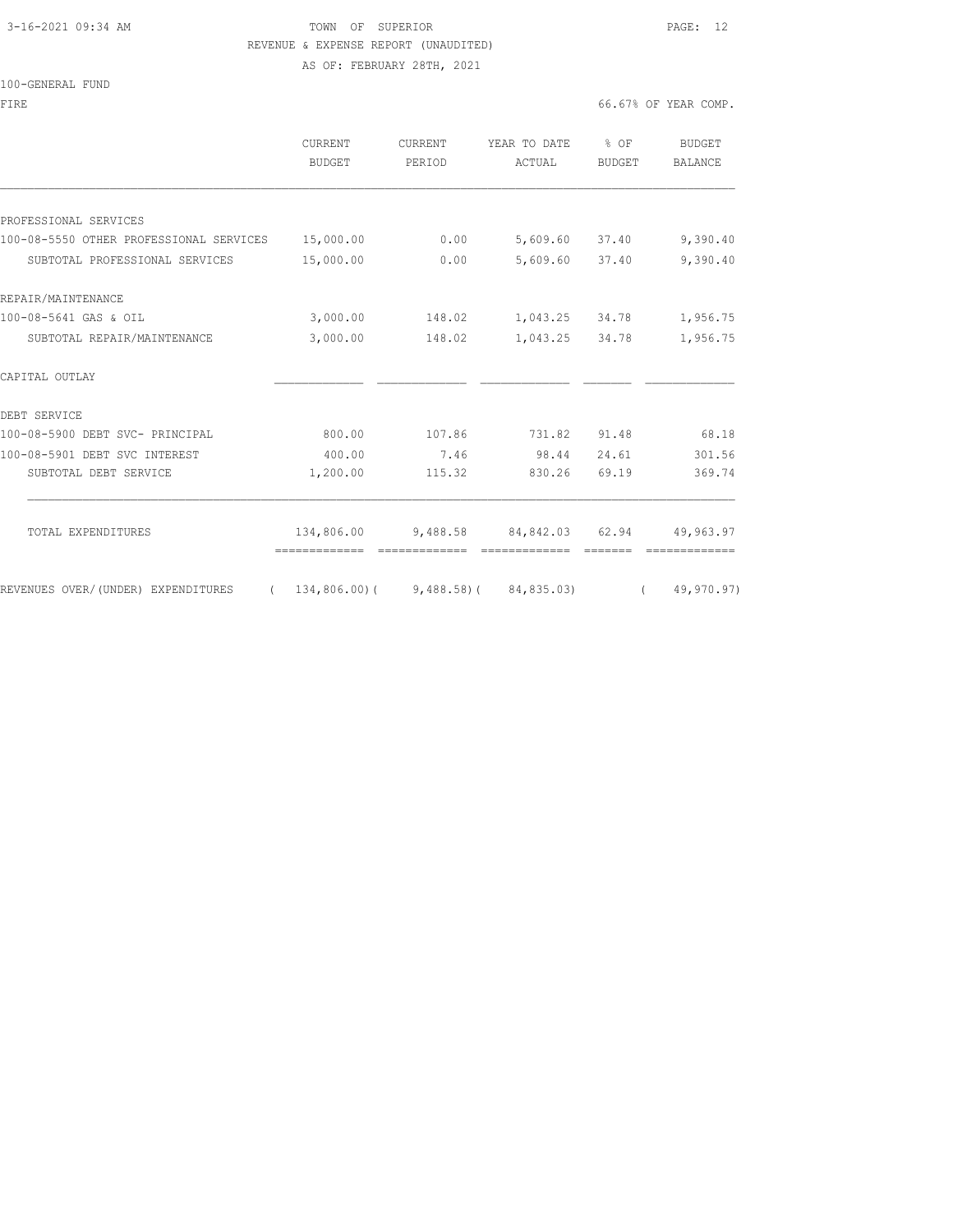|               | AS OF: FEBRUARY 28TH, 2021                                                                                                                           |                                                                                                                                                                                                                                                                                                                                                                                                                                                                                                                                                                                                               |                                                                                                                                       |                                                                                                                                                                         |
|---------------|------------------------------------------------------------------------------------------------------------------------------------------------------|---------------------------------------------------------------------------------------------------------------------------------------------------------------------------------------------------------------------------------------------------------------------------------------------------------------------------------------------------------------------------------------------------------------------------------------------------------------------------------------------------------------------------------------------------------------------------------------------------------------|---------------------------------------------------------------------------------------------------------------------------------------|-------------------------------------------------------------------------------------------------------------------------------------------------------------------------|
|               |                                                                                                                                                      |                                                                                                                                                                                                                                                                                                                                                                                                                                                                                                                                                                                                               |                                                                                                                                       |                                                                                                                                                                         |
|               |                                                                                                                                                      |                                                                                                                                                                                                                                                                                                                                                                                                                                                                                                                                                                                                               |                                                                                                                                       |                                                                                                                                                                         |
|               |                                                                                                                                                      |                                                                                                                                                                                                                                                                                                                                                                                                                                                                                                                                                                                                               |                                                                                                                                       | 66.67% OF YEAR COMP.                                                                                                                                                    |
|               |                                                                                                                                                      |                                                                                                                                                                                                                                                                                                                                                                                                                                                                                                                                                                                                               |                                                                                                                                       | <b>BUDGET</b>                                                                                                                                                           |
| <b>BUDGET</b> | PERIOD                                                                                                                                               | ACTUAL                                                                                                                                                                                                                                                                                                                                                                                                                                                                                                                                                                                                        | <b>BUDGET</b>                                                                                                                         | BALANCE                                                                                                                                                                 |
|               |                                                                                                                                                      |                                                                                                                                                                                                                                                                                                                                                                                                                                                                                                                                                                                                               |                                                                                                                                       |                                                                                                                                                                         |
|               |                                                                                                                                                      |                                                                                                                                                                                                                                                                                                                                                                                                                                                                                                                                                                                                               |                                                                                                                                       |                                                                                                                                                                         |
|               |                                                                                                                                                      |                                                                                                                                                                                                                                                                                                                                                                                                                                                                                                                                                                                                               |                                                                                                                                       |                                                                                                                                                                         |
|               |                                                                                                                                                      |                                                                                                                                                                                                                                                                                                                                                                                                                                                                                                                                                                                                               |                                                                                                                                       |                                                                                                                                                                         |
|               |                                                                                                                                                      | =============                                                                                                                                                                                                                                                                                                                                                                                                                                                                                                                                                                                                 |                                                                                                                                       | =============                                                                                                                                                           |
|               |                                                                                                                                                      |                                                                                                                                                                                                                                                                                                                                                                                                                                                                                                                                                                                                               |                                                                                                                                       |                                                                                                                                                                         |
|               |                                                                                                                                                      |                                                                                                                                                                                                                                                                                                                                                                                                                                                                                                                                                                                                               |                                                                                                                                       |                                                                                                                                                                         |
| 66,993.00     |                                                                                                                                                      | 52,031.08                                                                                                                                                                                                                                                                                                                                                                                                                                                                                                                                                                                                     | 77.67                                                                                                                                 | 14,961.92                                                                                                                                                               |
| 2,000.00      | 39.75                                                                                                                                                | 2,867.20                                                                                                                                                                                                                                                                                                                                                                                                                                                                                                                                                                                                      | 143.36 (                                                                                                                              | 867.20)                                                                                                                                                                 |
| 4,500.00      | 0.00                                                                                                                                                 | 0.00                                                                                                                                                                                                                                                                                                                                                                                                                                                                                                                                                                                                          | 0.00                                                                                                                                  | 4,500.00                                                                                                                                                                |
| 4,154.00      | 264.22                                                                                                                                               | 3,310.96                                                                                                                                                                                                                                                                                                                                                                                                                                                                                                                                                                                                      | 79.71                                                                                                                                 | 843.04                                                                                                                                                                  |
| 971.00        | 61.80                                                                                                                                                | 774.32                                                                                                                                                                                                                                                                                                                                                                                                                                                                                                                                                                                                        | 79.74                                                                                                                                 | 196.68                                                                                                                                                                  |
| 186.00        | 52.21                                                                                                                                                | 162.11                                                                                                                                                                                                                                                                                                                                                                                                                                                                                                                                                                                                        | 87.16                                                                                                                                 | 23.89                                                                                                                                                                   |
| 1,358.00      | 0.00                                                                                                                                                 |                                                                                                                                                                                                                                                                                                                                                                                                                                                                                                                                                                                                               | 155.82 (                                                                                                                              | 758.00)                                                                                                                                                                 |
| 8,162.00      | 659.23                                                                                                                                               | 7,646.93                                                                                                                                                                                                                                                                                                                                                                                                                                                                                                                                                                                                      | 93.69                                                                                                                                 | 515.07                                                                                                                                                                  |
| 84.00         | 0.00                                                                                                                                                 |                                                                                                                                                                                                                                                                                                                                                                                                                                                                                                                                                                                                               | $333.21$ (                                                                                                                            | 195.90)                                                                                                                                                                 |
| 9,230.00      | 1,273.90                                                                                                                                             | 13,089.00                                                                                                                                                                                                                                                                                                                                                                                                                                                                                                                                                                                                     |                                                                                                                                       | $141.81$ ( 3,859.00)                                                                                                                                                    |
| 586.00        | 0.00                                                                                                                                                 |                                                                                                                                                                                                                                                                                                                                                                                                                                                                                                                                                                                                               | 232.56 (                                                                                                                              | 776.83)                                                                                                                                                                 |
| 98,224.00     | 6,697.02                                                                                                                                             | 83,640.33                                                                                                                                                                                                                                                                                                                                                                                                                                                                                                                                                                                                     | 85.15                                                                                                                                 | 14,583.67                                                                                                                                                               |
|               |                                                                                                                                                      |                                                                                                                                                                                                                                                                                                                                                                                                                                                                                                                                                                                                               |                                                                                                                                       |                                                                                                                                                                         |
| 0.00          | 0.00                                                                                                                                                 | 115.38                                                                                                                                                                                                                                                                                                                                                                                                                                                                                                                                                                                                        | $0.00$ (                                                                                                                              | 115.38)                                                                                                                                                                 |
| 2,000.00      | 0.00                                                                                                                                                 | 1,631.83                                                                                                                                                                                                                                                                                                                                                                                                                                                                                                                                                                                                      | 81.59                                                                                                                                 | 368.17                                                                                                                                                                  |
|               |                                                                                                                                                      |                                                                                                                                                                                                                                                                                                                                                                                                                                                                                                                                                                                                               |                                                                                                                                       | 7,538.51                                                                                                                                                                |
|               |                                                                                                                                                      |                                                                                                                                                                                                                                                                                                                                                                                                                                                                                                                                                                                                               |                                                                                                                                       | 2, 219.18                                                                                                                                                               |
|               |                                                                                                                                                      |                                                                                                                                                                                                                                                                                                                                                                                                                                                                                                                                                                                                               |                                                                                                                                       | 5,572.12                                                                                                                                                                |
|               |                                                                                                                                                      |                                                                                                                                                                                                                                                                                                                                                                                                                                                                                                                                                                                                               |                                                                                                                                       |                                                                                                                                                                         |
|               |                                                                                                                                                      |                                                                                                                                                                                                                                                                                                                                                                                                                                                                                                                                                                                                               |                                                                                                                                       | 359.26)<br>2,005.63                                                                                                                                                     |
|               |                                                                                                                                                      |                                                                                                                                                                                                                                                                                                                                                                                                                                                                                                                                                                                                               |                                                                                                                                       | 4,775.26                                                                                                                                                                |
|               |                                                                                                                                                      |                                                                                                                                                                                                                                                                                                                                                                                                                                                                                                                                                                                                               |                                                                                                                                       | 89.66)                                                                                                                                                                  |
|               |                                                                                                                                                      |                                                                                                                                                                                                                                                                                                                                                                                                                                                                                                                                                                                                               |                                                                                                                                       |                                                                                                                                                                         |
|               |                                                                                                                                                      |                                                                                                                                                                                                                                                                                                                                                                                                                                                                                                                                                                                                               |                                                                                                                                       | 2,014.36                                                                                                                                                                |
| 16,870.00     | 883.59                                                                                                                                               | 17,249.19                                                                                                                                                                                                                                                                                                                                                                                                                                                                                                                                                                                                     | $102.25$ (                                                                                                                            | 825.00<br>379.19)                                                                                                                                                       |
|               |                                                                                                                                                      |                                                                                                                                                                                                                                                                                                                                                                                                                                                                                                                                                                                                               |                                                                                                                                       |                                                                                                                                                                         |
| 955.00        | 0.00                                                                                                                                                 | 0.00                                                                                                                                                                                                                                                                                                                                                                                                                                                                                                                                                                                                          | 0.00                                                                                                                                  | 955.00                                                                                                                                                                  |
| 2,000.00      |                                                                                                                                                      | 504.00                                                                                                                                                                                                                                                                                                                                                                                                                                                                                                                                                                                                        | 25.20                                                                                                                                 | 1,496.00                                                                                                                                                                |
|               |                                                                                                                                                      |                                                                                                                                                                                                                                                                                                                                                                                                                                                                                                                                                                                                               |                                                                                                                                       | 1,685.99                                                                                                                                                                |
|               |                                                                                                                                                      |                                                                                                                                                                                                                                                                                                                                                                                                                                                                                                                                                                                                               |                                                                                                                                       | 100.00                                                                                                                                                                  |
|               | CURRENT<br>=============<br>14,000.00<br>9,000.00<br>25,000.00<br>8,000.00<br>2,500.00<br>0.00<br>675.00<br>4,870.00<br>825.00<br>4,000.00<br>100.00 | CURRENT<br>$\begin{array}{cccccccccc} \multicolumn{2}{c}{} & \multicolumn{2}{c}{} & \multicolumn{2}{c}{} & \multicolumn{2}{c}{} & \multicolumn{2}{c}{} & \multicolumn{2}{c}{} & \multicolumn{2}{c}{} & \multicolumn{2}{c}{} & \multicolumn{2}{c}{} & \multicolumn{2}{c}{} & \multicolumn{2}{c}{} & \multicolumn{2}{c}{} & \multicolumn{2}{c}{} & \multicolumn{2}{c}{} & \multicolumn{2}{c}{} & \multicolumn{2}{c}{} & \multicolumn{2}{c}{} & \multicolumn{2}{c}{} & \multicolumn{2}{c}{} & \mult$<br>0.00<br>393.55<br>393.55<br>0.00<br>85.44<br>515.66<br>80.02<br>202.47<br>0.00<br>0.00<br>422.40<br>0.00 | YEAR TO DATE<br>4,345.91<br>6,461.49<br>19,427.88<br>8,359.26<br>494.37<br>4,775.26<br>764.66<br>2,855.64<br>0.00<br>5,685.99<br>0.00 | % OF<br>2,116.00<br>279.90<br>1,362.83<br>46.15<br>11,219.18<br>124.66 (<br>77.71<br>$104.49$ (<br>19.77<br>$0.00$ (<br>$113.28$ (<br>58.64<br>0.00<br>142.15 (<br>0.00 |

100-09-5471 AUDIT & ACCOUNTING 1,545.00 0.00 1,324.10 85.70 220.90 100-09-5480 GENERAL INSURANCE 12,820.00 3,700.25 6,826.64 53.25 5,993.36 SUBTOTAL GENERAL BUSINESS EXPENSE 21,420.00 4,122.65 14,340.73 66.95 7,079.27

3-16-2021 09:34 AM TOWN OF SUPERIOR PAGE: 13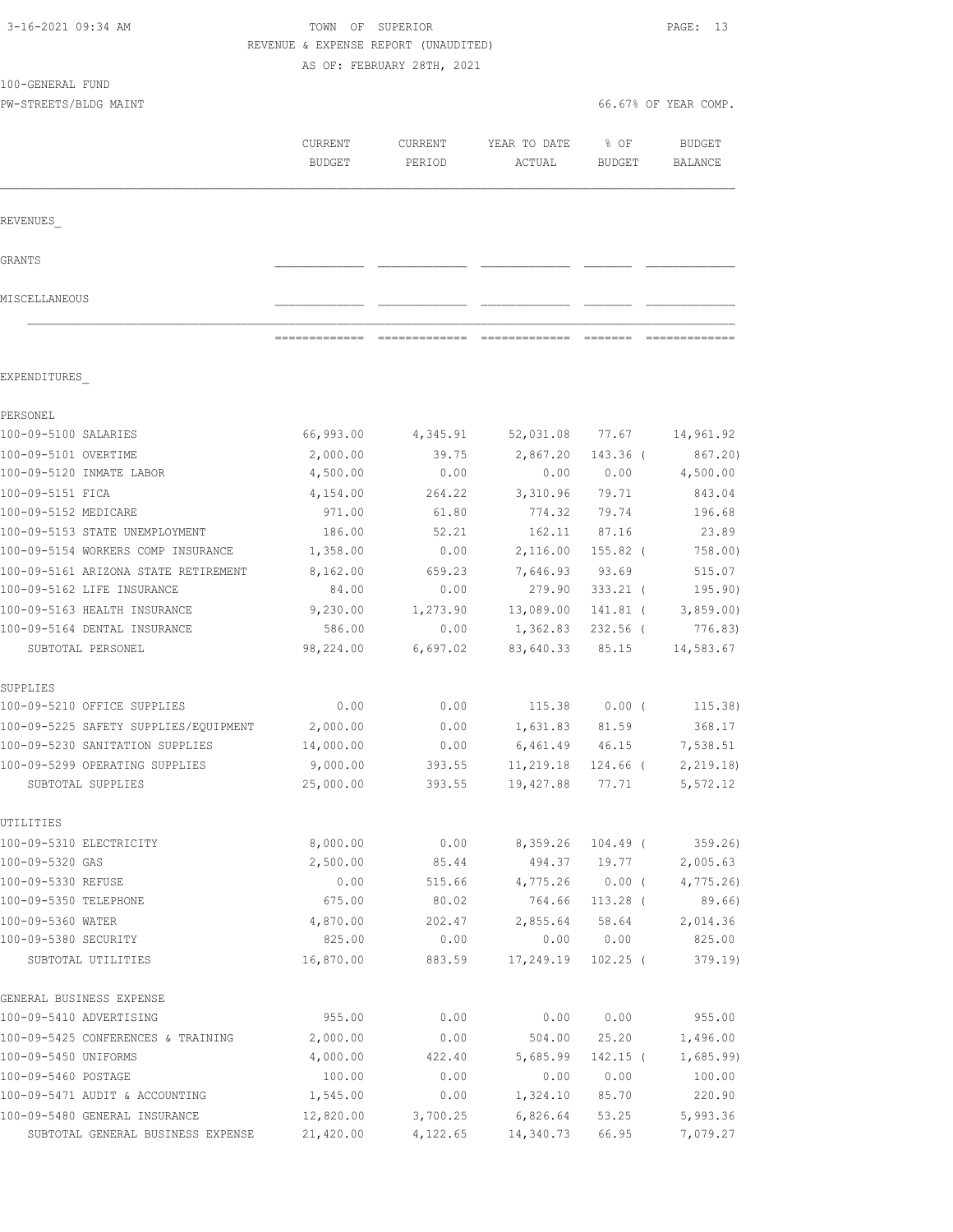## 3-16-2021 09:34 AM TOWN OF SUPERIOR PAGE: 14 REVENUE & EXPENSE REPORT (UNAUDITED) AS OF: FEBRUARY 28TH, 2021

### 100-GENERAL FUND

PW-STREETS/BLDG MAINT 66.67% OF YEAR COMP.

|                                         | CURRENT<br><b>BUDGET</b> | CURRENT<br>PERIOD            | YEAR TO DATE<br>ACTUAL | % OF<br><b>BUDGET</b> | <b>BUDGET</b><br>BALANCE |
|-----------------------------------------|--------------------------|------------------------------|------------------------|-----------------------|--------------------------|
| PROFESSIONAL SERVICES                   |                          |                              |                        |                       |                          |
| 100-09-5520 CONTRACTUAL SERVICESL       | 0.00                     | 8,257.08                     | 27, 344.33             | $0.00$ (              | 27, 344.33               |
| 100-09-5550 OTHER PROFESSIONAL SERVICES | 6,000.00                 | 0.00                         | 600.00                 | 10.00                 | 5,400.00                 |
| SUBTOTAL PROFESSIONAL SERVICES          | 6,000.00                 | 8,257.08                     | 27,944.33              | 465.74 (              | 21, 944.33)              |
| REPAIR/MAINTENANCE                      |                          |                              |                        |                       |                          |
| 100-09-5610 PARK & BLDG IMPROVEMENTS    | 2,980.00                 | 7,806.81                     |                        | 34,769.34 1,166.76 (  | 31,789.34)               |
| 100-09-5640 AUTO & TRUCK REPAIRS        | 7,500.00                 | 348.64                       | 7,144.21               | 95.26                 | 355.79                   |
| 100-09-5641 GAS & OIL                   | 1,000.00                 | 0.00                         | 0.00                   | 0.00                  | 1,000.00                 |
| 100-09-5642 TIRES & TUBES               | 0.00                     | 0.00                         | 1,821.12               | $0.00$ (              | 1,821.12)                |
| 100-09-5643 INMATE FUEL                 | 500.00                   | 0.00                         | 0.00                   | 0.00                  | 500.00                   |
| 100-09-5650 OTHER EQUIPMENT REPAIRS     | 4,000.00                 | 1,250.00                     | 4,283.56               | $107.09$ (            | 283.56                   |
| 100-09-5670 STREET & SIDEWALK REPAIR    | 0.00                     | 0.00                         | 1,133.00               | $0.00$ (              | 1,133.00)                |
| SUBTOTAL REPAIR/MAINTENANCE             | 15,980.00                | 9,405.45                     | 49, 151.23             | $307.58$ (            | 33, 171.23)              |
| CAPITAL OUTLAY                          |                          |                              |                        |                       |                          |
| 100-09-5710 BUILDING                    | 0.00                     | 3,560.00                     | 11,391.00              | 0.00(                 | 11, 391.00)              |
| 100-09-5711 MAGMA BUILDING              | 2,000.00                 | 0.00                         | 0.00                   | 0.00                  | 2,000.00                 |
| 100-09-5712 ROOSEVELT BUILDING          | 5,000.00                 | 0.00                         | 0.00                   | 0.00                  | 5,000.00                 |
| 100-09-5750 OTHER EQUIP/SMALL TOOLS     | 10,000.00                | 203.51                       | 10,043.53              | $100.44$ (            | 43.53)                   |
| SUBTOTAL CAPITAL OUTLAY                 | 17,000.00                | 3,763.51                     | 21,434.53              | $126.09$ (            | 4,434.53)                |
| DEBT SERVICE                            |                          |                              |                        |                       |                          |
| 100-09-5900 DEBT SVC - PRINCIPAL        | 0.00                     | 276.78                       | 1,649.11               | $0.00$ (              | 1,649.11)                |
| 100-09-5901 DEBT SVC - INTEREST         | 0.00                     | 20.33                        | 159.10                 | 0.00(                 | 159.10)                  |
| 100-09-5999 CONTINGENCY                 | 10,000.00                | 0.00                         | 0.00                   | 0.00                  | 10,000.00                |
| SUBTOTAL DEBT SERVICE                   | 10,000.00                | 297.11                       | 1,808.21               | 18.08                 | 8,191.79                 |
| TOTAL EXPENDITURES                      | 210,494.00               | 33,819.96<br>- ============= | 234,996.43             | 111.64 (<br>eessess   | 24,502.43)               |
| REVENUES OVER/(UNDER) EXPENDITURES      | $210, 494.00$ (          | $33,819.96$ (                | 234,996.43)            |                       | 24,502.43                |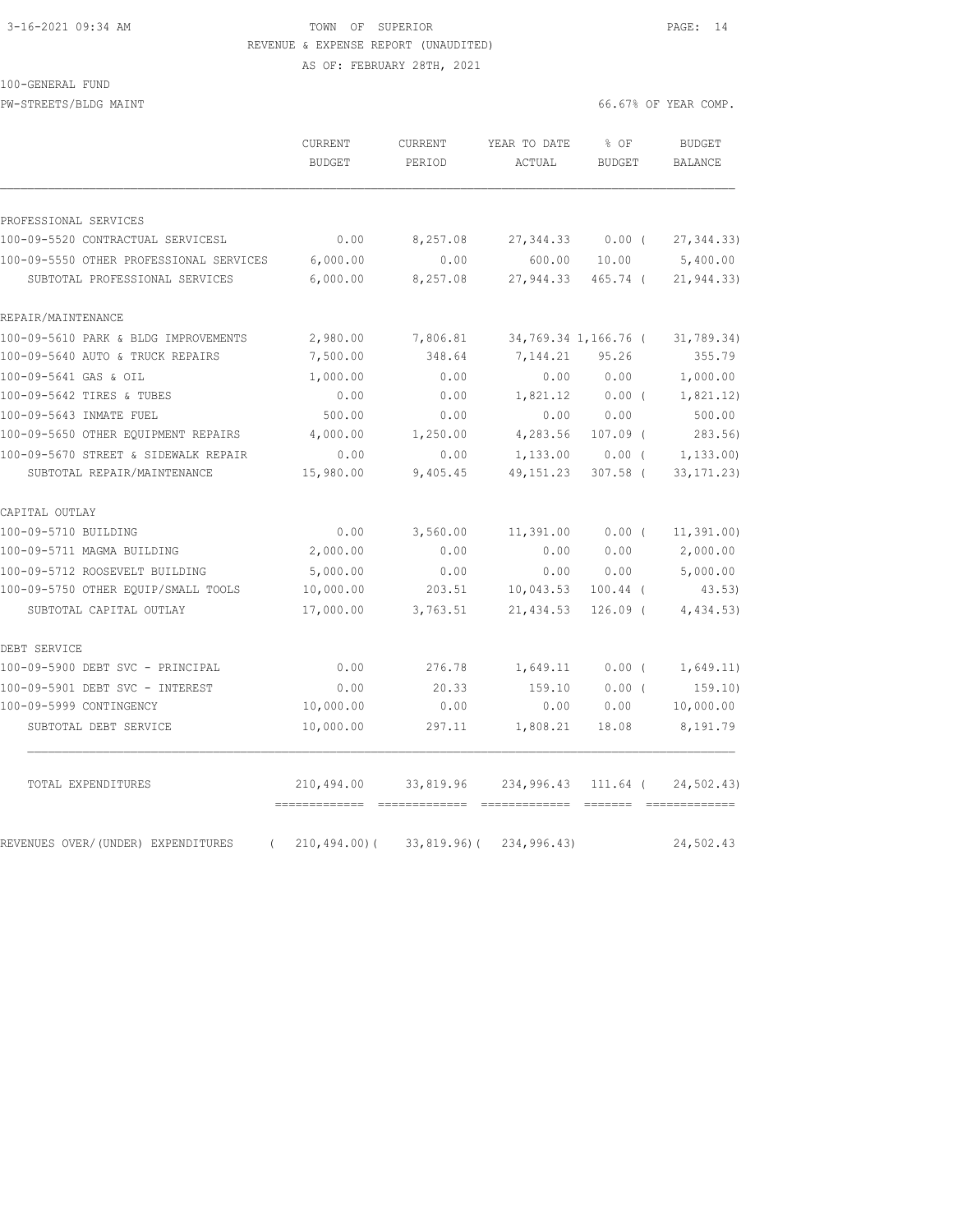# 3-16-2021 09:34 AM TOWN OF SUPERIOR PAGE: 15 REVENUE & EXPENSE REPORT (UNAUDITED)

AS OF: FEBRUARY 28TH, 2021

| 100-GENERAL FUND |  |
|------------------|--|
|                  |  |

PROFESSIONAL SERVICES

| 100-GENERAL FUND                     |                          |                   |                        |                       |                          |
|--------------------------------------|--------------------------|-------------------|------------------------|-----------------------|--------------------------|
| PW-BLDG REGS/ZONING                  |                          |                   |                        |                       | 66.67% OF YEAR COMP.     |
|                                      | CURRENT<br><b>BUDGET</b> | CURRENT<br>PERIOD | YEAR TO DATE<br>ACTUAL | % OF<br><b>BUDGET</b> | <b>BUDGET</b><br>BALANCE |
| REVENUES                             |                          |                   |                        |                       |                          |
| BUSINESS SERVICES                    |                          |                   |                        |                       |                          |
| 100-10-4240 FEES                     | 50,000.00                | 0.00              | 0.00                   | 0.00                  | 50,000.00                |
| SUBTOTAL BUSINESS SERVICES           | 50,000.00                | 0.00              | 0.00                   | 0.00                  | 50,000.00                |
| TOTAL REVENUES                       | 50,000.00                | 0.00              | 0.00                   | 0.00                  | 50,000.00                |
| EXPENDITURES                         |                          |                   |                        |                       |                          |
| PERSONEL                             |                          |                   |                        |                       |                          |
| 100-10-5100 SALARIES                 | 38,083.00                | 2,720.00          | 21,743.00 57.09        |                       | 16,340.00                |
| 100-10-5101 OVERTIME                 | 0.00                     | 0.00              | 191.25                 | $0.00$ (              | 191.25)                  |
| 100-10-5151 FICA                     | 2,361.00                 | 168.64            | 1,359.92               | 57.60                 | 1,001.08                 |
| 100-10-5152 MEDICARE                 | 552.00                   | 39.44             | 318.05                 | 57.62                 | 233.95                   |
| 100-10-5153 STATE UNEMPLOYMENT       | 33.00                    | 0.00              | 54.54                  | $165.27$ (            | 21.54)                   |
| 100-10-5154 WORKERS COMP INSURANCE   | 62.00                    | 0.00              | 0.00                   | 0.00                  | 62.00                    |
| 100-10-5161 ARIZONA STATE RETIREMENT | 4,654.00                 | 332.38            | 2,680.34               | 57.59                 | 1,973.66                 |
| 100-10-5162 LIFE INSURANCE           | 40.00                    | 0.00              | 53.60                  | 134.00 (              | 13.60)                   |
| 100-10-5164 DENTAL INSURANCE         | 189.00                   | 0.00              | 0.00                   | 0.00                  | 189.00                   |
| SUBTOTAL PERSONEL                    | 45,974.00                | 3,260.46          | 26,400.70              | 57.43                 | 19,573.30                |
| SUPPLIES                             |                          |                   |                        |                       |                          |
| 100-10-5299 OPERATING SUPPLIES       | 500.00                   | 0.00              | 984.67                 | 196.93 (              | 484.67)                  |
| SUBTOTAL SUPPLIES                    | 500.00                   | 0.00              | 984.67                 | $196.93$ (            | 484.67)                  |
| UTILITIES                            |                          |                   |                        |                       |                          |
| 100-10-5350 TELEPHONE                | 0.00                     | 78.87             | 631.57                 | $0.00$ (              | 631.57)                  |
| SUBTOTAL UTILITIES                   | 0.00                     | 78.87             | 631.57                 | $0.00$ (              | 631.57)                  |
| GENERAL BUSINESS EXPENSE             |                          |                   |                        |                       |                          |
| 100-10-5420 DUES & SUBSCRIPTIONS     | 500.00                   | 0.00              | 0.00                   | 0.00                  | 500.00                   |
| 100-10-5425 CONFERENCES & TRAINING   | 2,000.00                 | 0.00              | 0.00                   | 0.00                  | 2,000.00                 |
| 100-10-5430 PRINTING                 | 0.00                     | 22.24             | 22.24                  | 0.00(                 | 22.24)                   |

100-10-5470 TRAVEL 1,000.00 0.00 0.00 0.00 1,000.00 SUBTOTAL GENERAL BUSINESS EXPENSE 3,500.00 22.24 22.24 0.64 3,477.76

100-10-5550 OTHER PROFESSIONAL SERVICES 30,000.00 2,629.00 7,573.80 25.25 22,426.20 SUBTOTAL PROFESSIONAL SERVICES 30,000.00 2,629.00 7,573.80 25.25 22,426.20

REPAIR/MAINTENANCE \_\_\_\_\_\_\_\_\_\_\_\_\_ \_\_\_\_\_\_\_\_\_\_\_\_\_ \_\_\_\_\_\_\_\_\_\_\_\_\_ \_\_\_\_\_\_\_ \_\_\_\_\_\_\_\_\_\_\_\_\_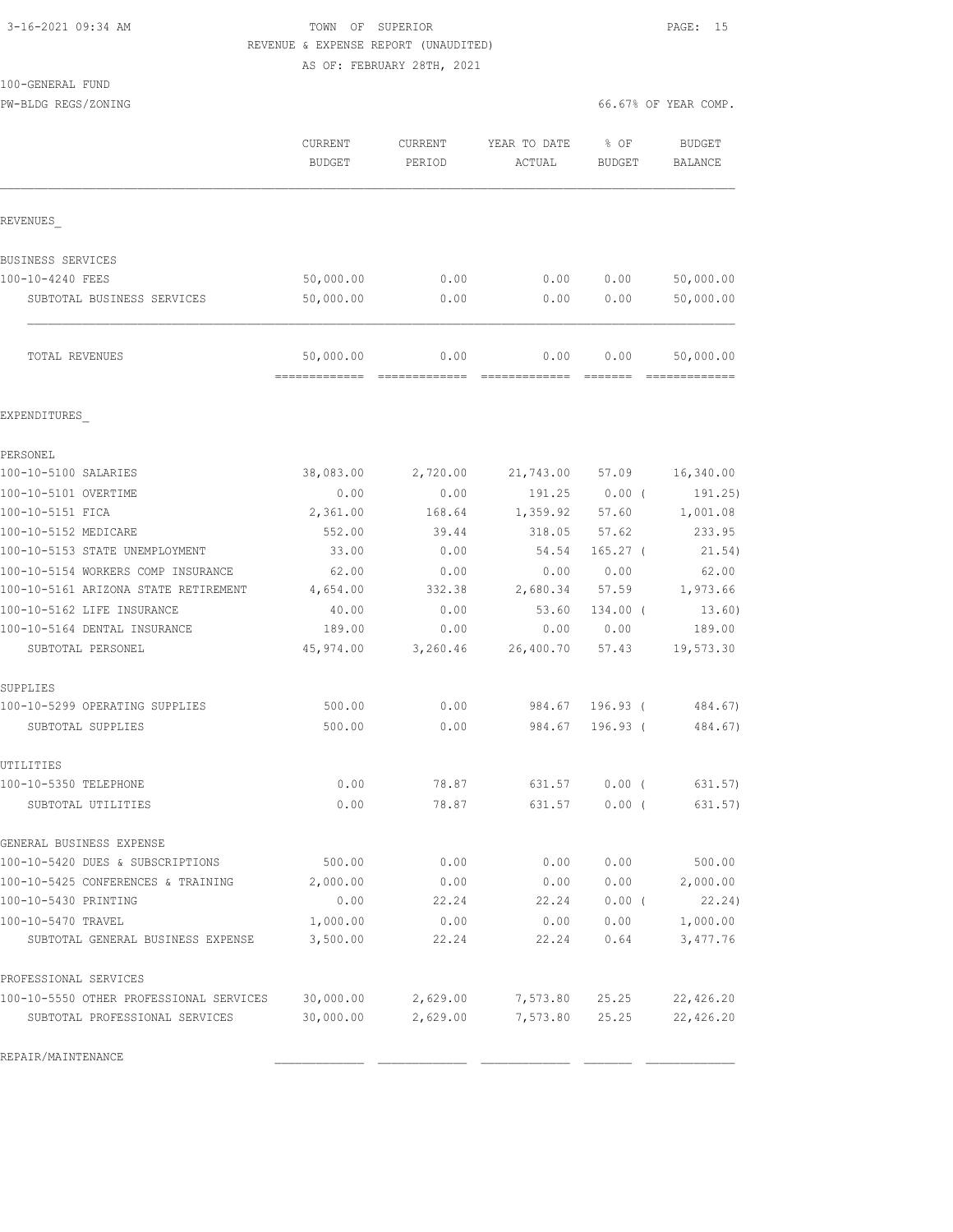| 3-16-2021 09:34 AM                 | TOWN                                  | OF SUPERIOR                |                                              |                  | PAGE: 16             |
|------------------------------------|---------------------------------------|----------------------------|----------------------------------------------|------------------|----------------------|
|                                    | REVENUE & EXPENSE REPORT (UNAUDITED)  |                            |                                              |                  |                      |
|                                    |                                       | AS OF: FEBRUARY 28TH, 2021 |                                              |                  |                      |
| 100-GENERAL FUND                   |                                       |                            |                                              |                  |                      |
| PW-BLDG REGS/ZONING                |                                       |                            |                                              |                  | 66.67% OF YEAR COMP. |
|                                    | CURRENT                               | CURRENT                    | YEAR TO DATE                                 | $\frac{1}{2}$ OF | BUDGET               |
|                                    | <b>BUDGET</b>                         | PERIOD                     | ACTUAL                                       | BUDGET           | BALANCE              |
| CAPITAL OUTLAY                     |                                       |                            |                                              |                  |                      |
|                                    |                                       |                            |                                              |                  |                      |
| TOTAL EXPENDITURES                 |                                       |                            | 79,974.00 5,990.57 35,612.98 44.53 44,361.02 |                  |                      |
| REVENUES OVER/(UNDER) EXPENDITURES | (29, 974.00) (5, 990.57) (35, 612.98) |                            |                                              |                  | 5,638.98             |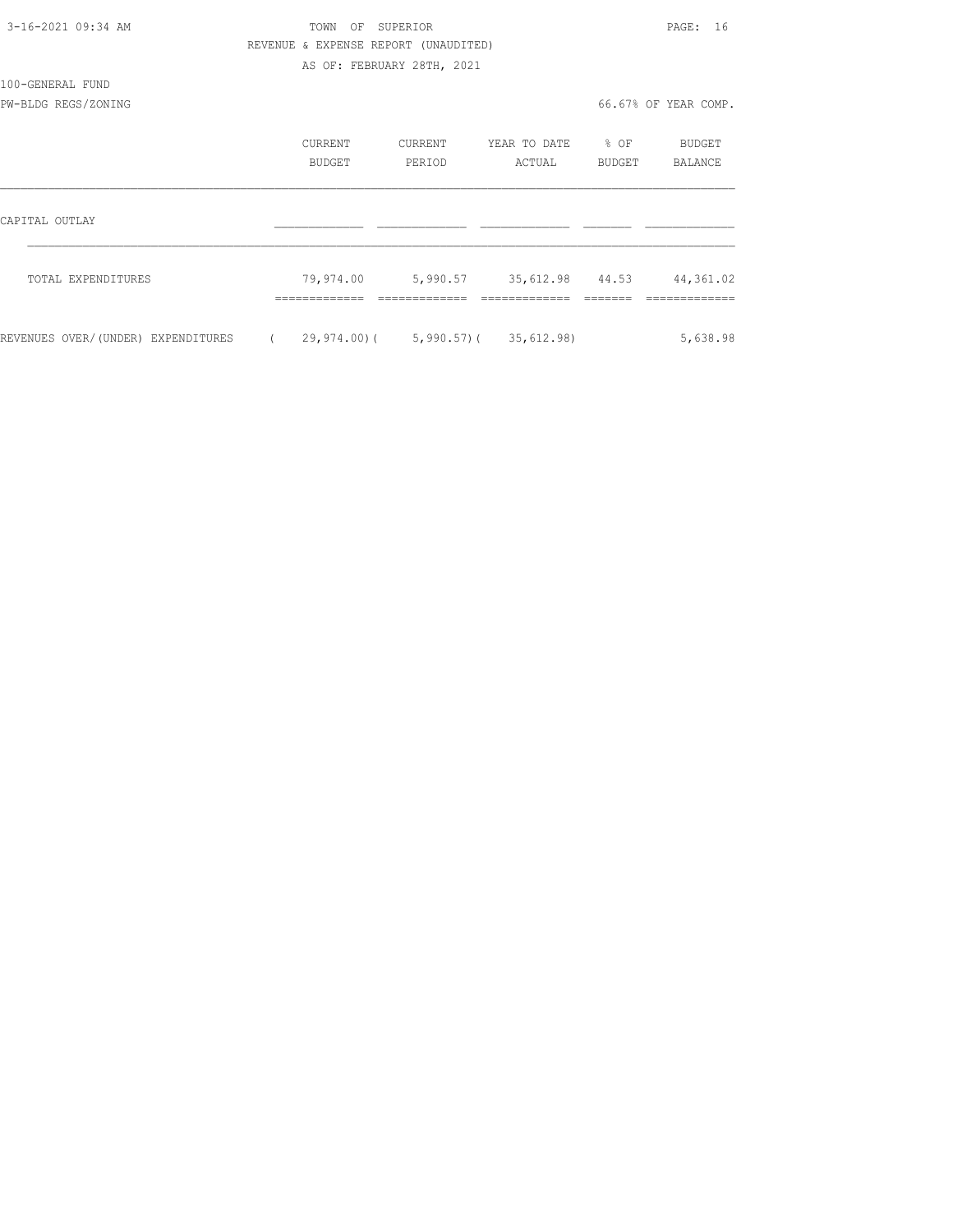# 3-16-2021 09:34 AM TOWN OF SUPERIOR PAGE: 17 REVENUE & EXPENSE REPORT (UNAUDITED)

AS OF: FEBRUARY 28TH, 2021

SWIMMING POOL 66.67% OF YEAR COMP.

|                                                           | <b>CURRENT</b><br><b>BUDGET</b>       | CURRENT<br>PERIOD | YEAR TO DATE<br>ACTUAL | % OF<br>BUDGET     | <b>BUDGET</b><br><b>BALANCE</b> |
|-----------------------------------------------------------|---------------------------------------|-------------------|------------------------|--------------------|---------------------------------|
| REVENUES                                                  |                                       |                   |                        |                    |                                 |
| BUSINESS SERVICES                                         |                                       |                   |                        |                    |                                 |
| 100-11-4240 POOL SWIM/POOL RENTAL                         | 3,000.00                              | 0.00              | 95.00                  | 3.17               | 2,905.00                        |
| SUBTOTAL BUSINESS SERVICES                                | 3,000.00                              | 0.00              | 95.00                  | 3.17               | 2,905.00                        |
| TOTAL REVENUES                                            | 3,000.00<br>=============             | 0.00              | 95.00                  | 3.17               | 2,905.00                        |
| EXPENDITURES                                              |                                       |                   |                        |                    |                                 |
| PERSONEL                                                  |                                       |                   |                        |                    |                                 |
| 100-11-5100 SALARIES                                      | 19,200.00                             | 0.00              | 5,389.00               | 28.07              | 13,811.00                       |
| 100-11-5151 FICA                                          | 1,250.00                              | 0.00              | 334.12                 | 26.73              | 915.88                          |
| 100-11-5152 MEDICARE                                      | 292.00                                | 0.00              | 78.14                  | 26.76              | 213.86                          |
| 100-11-5153 STATE UNEMPLOYMENT                            | 67.00                                 | 0.00              | 51.20                  | 76.42              | 15.80                           |
| 100-11-5154 WORKERS COMP INSURANCE                        | 373.00                                | 0.00              | 237.00                 | 63.54              | 136.00                          |
| SUBTOTAL PERSONEL                                         | 21,182.00                             | 0.00              | 6,089.46               | 28.75              | 15,092.54                       |
| SUPPLIES                                                  |                                       |                   |                        |                    |                                 |
| 100-11-5240 CHEMICAL SUPPLIES                             | 1,900.00                              | 67.88             | 775.80                 | 40.83              | 1,124.20                        |
| 100-11-5299 OPERATING SUPPLIES                            | 2,000.00                              | 0.00              | 6,895.96               | 344.80 (           | 4,895.96)                       |
| SUBTOTAL SUPPLIES                                         | 3,900.00                              | 67.88             | 7,671.76               | $196.71$ (         | 3,771.76                        |
| UTILITIES                                                 |                                       |                   |                        |                    |                                 |
| 100-11-5310 ELECTRICITY                                   | 6,860.00                              | 0.00              | 5,113.17               | 74.54              | 1,746.83                        |
| 100-11-5350 TELEPHONE                                     | 453.00                                | 28.87             | 231.57                 | 51.12              | 221.43                          |
| 100-11-5360 WATER                                         | 5,666.00                              | 355.53            | 2,765.13               | 48.80              | 2,900.87                        |
| SUBTOTAL UTILITIES                                        | 12,979.00                             | 384.40            | 8,109.87               | 62.48              | 4,869.13                        |
| GENERAL BUSINESS EXPENSE                                  |                                       |                   |                        |                    |                                 |
| 100-11-5410 ADVERTISING                                   | 100.00                                | 0.00              | 0.00                   | 0.00               | 100.00                          |
| 100-11-5420 DUES & SUBSCRIPTIONS                          | 200.00                                | 0.00              | 192.00                 | 96.00              | 8.00                            |
| 100-11-5425 CONFERENCES & TRAINING                        | 500.00                                | 0.00              | 0.00                   | 0.00               | 500.00                          |
| 100-11-5450 UNIFORMS<br>SUBTOTAL GENERAL BUSINESS EXPENSE | 250.00<br>1,050.00                    | 0.00<br>0.00      | 192.00                 | 0.00 0.00<br>18.29 | 250.00<br>858.00                |
|                                                           |                                       |                   |                        |                    |                                 |
| PROFESSIONAL SERVICES                                     |                                       |                   |                        |                    |                                 |
| 100-11-5550 OTHER PROFESSIONAL SERVICES                   | 6,000.00                              | 1,100.00          | 5,090.00               | 84.83              | 910.00                          |
| SUBTOTAL PROFESSIONAL SERVICES                            | 6,000.00                              | 1,100.00          | 5,090.00               | 84.83              | 910.00                          |
| REPAIR/MAINTENANCE                                        |                                       |                   |                        |                    |                                 |
| 100-11-5650 OTHER EQUIPMENT REPAIRS                       | 5,000.00                              | 0.00              |                        | 0.00 0.00          | 5,000.00                        |
| SUBTOTAL REPAIR/MAINTENANCE                               | 5,000.00                              | 0.00              | 0.00                   | 0.00               | 5,000.00                        |
| TOTAL EXPENDITURES                                        | 50,111.00                             | 1,552.28          | 27,153.09              | 54.19              | 22,957.91                       |
| REVENUES OVER/(UNDER) EXPENDITURES                        | (47, 111.00) (1, 552.28) (27, 058.09) |                   |                        | $\sqrt{2}$         | 20,052.91)                      |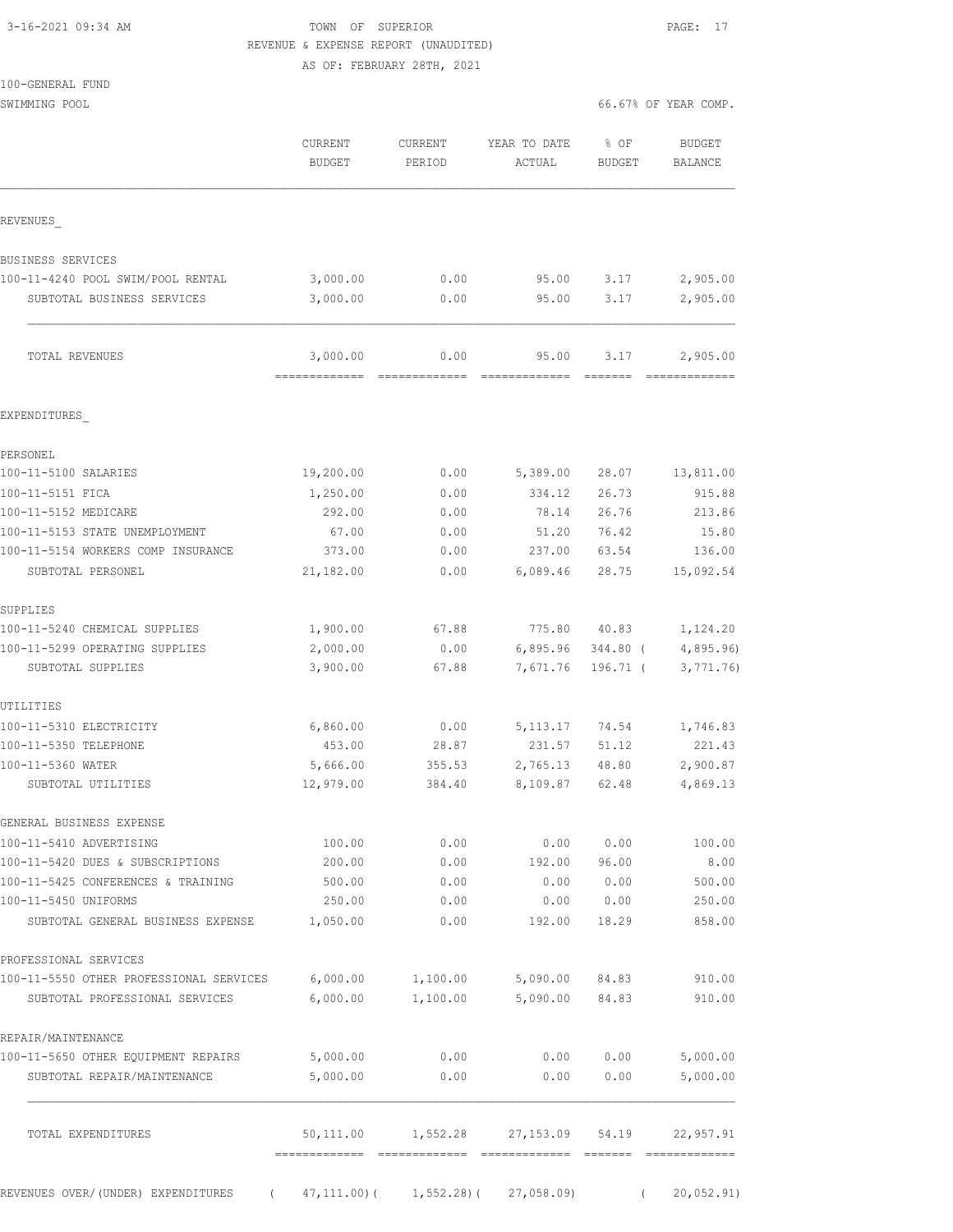# 3-16-2021 09:34 AM TOWN OF SUPERIOR PAGE: 18 REVENUE & EXPENSE REPORT (UNAUDITED)

AS OF: FEBRUARY 28TH, 2021

| RECREATION                              |                                               |          |                                               |                         | 66.67% OF YEAR COMP.        |  |  |
|-----------------------------------------|-----------------------------------------------|----------|-----------------------------------------------|-------------------------|-----------------------------|--|--|
|                                         | CURRENT<br><b>CURRENT</b><br>BUDGET<br>PERIOD |          | YEAR TO DATE<br>ACTUAL                        | $8$ OF<br><b>BUDGET</b> | BUDGET<br><b>BALANCE</b>    |  |  |
| REVENUES                                |                                               |          |                                               |                         |                             |  |  |
| BUSINESS SERVICES                       |                                               |          |                                               |                         |                             |  |  |
| 100-12-4220 PARK RENTAL                 | 0.00                                          | $0.00$ ( | 50.00)                                        | 0.00                    | 50.00                       |  |  |
| SUBTOTAL BUSINESS SERVICES              | 0.00                                          | $0.00$ ( | 50.00                                         | 0.00                    | 50.00                       |  |  |
| MISCELLANEOUS                           |                                               |          |                                               |                         |                             |  |  |
| TOTAL REVENUES                          | 0.00<br>=============                         | $0.00$ ( | 50.00                                         | 0.00                    | 50.00                       |  |  |
| EXPENDITURES                            |                                               |          |                                               |                         |                             |  |  |
| PERSONEL                                |                                               |          |                                               |                         |                             |  |  |
| 100-12-5100 SALARIES                    | 16,432.00                                     | 1,280.00 | 10,840.00 65.97                               |                         | 5,592.00                    |  |  |
| 100-12-5101 OVERTIME                    | 0.00                                          | 0.00     | 278.26                                        | $0.00$ (                | 278.26                      |  |  |
| 100-12-5151 FICA                        | 361.00                                        | 74.64    | 651.54                                        | $180.48$ (              | 290.54)                     |  |  |
| 100-12-5152 MEDICARE                    | 84.00                                         | 17.46    | 152.39                                        | 181.42 (                | 68.39)                      |  |  |
| 100-12-5153 STATE UNEMPLOYMENT          | 30.00                                         | 18.42    | 68.77                                         | $229.23$ (              | 38.77)                      |  |  |
| 100-12-5154 WORKERS COMP INSURANCE      | 54.00                                         | 0.00     | 0.00                                          | 0.00                    | 54.00                       |  |  |
| 100-12-5161 ARIZONA STATE RETIREMENT    | 687.00                                        | 156.42   | 1,358.66                                      | 197.77 (                | 671.66)                     |  |  |
| 100-12-5162 LIFE INSURANCE              | 16.00                                         | 0.00     | 46.90                                         | $293.13$ (              | 30.90)                      |  |  |
| 100-12-5163 HEALTH INSURANCE            | 1,527.00                                      | 641.95   | 5,135.60                                      |                         | $336.32$ ( 3,608.60)        |  |  |
| 100-12-5164 DENTAL INSURANCE            | 74.00                                         | 0.00     | 154.68                                        | $209.03$ (              | 80.68)                      |  |  |
| SUBTOTAL PERSONEL                       | 19,265.00                                     | 2,188.89 | 18,686.80                                     | 97.00                   | 578.20                      |  |  |
| SUPPLIES                                |                                               |          |                                               |                         |                             |  |  |
| 100-12-5299 OPERATING SUPPLIES          | 12,500.00                                     | 0.00     | 4,072.54                                      | 32.58                   | 8,427.46                    |  |  |
| SUBTOTAL SUPPLIES                       | 12,500.00                                     | 0.00     | 4,072.54                                      | 32.58                   | 8,427.46                    |  |  |
| UTILITIES                               |                                               |          |                                               |                         |                             |  |  |
| GENERAL BUSINESS EXPENSE                |                                               |          |                                               |                         |                             |  |  |
| PROFESSIONAL SERVICES                   |                                               |          |                                               |                         |                             |  |  |
| 100-12-5520 CONTRACTUAL SERVICES        | 0.00                                          | 0.00     |                                               |                         | $1,250.00$ 0.00 ( 1,250.00) |  |  |
| 100-12-5550 OTHER PROFESSIONAL SERVICES | 0.00                                          | 0.00     |                                               |                         | $1,127.72$ 0.00 ( 1,127.72) |  |  |
| SUBTOTAL PROFESSIONAL SERVICES          | 0.00                                          | 0.00     | 2,377.72                                      | $0.00$ (                | 2,377.72)                   |  |  |
| TOTAL EXPENDITURES                      |                                               |          | $31,765.00$ 2,188.89 25,137.06 79.13 6,627.94 |                         |                             |  |  |
|                                         |                                               |          |                                               |                         |                             |  |  |

REVENUES OVER/(UNDER) EXPENDITURES (31,765.00)(2,188.89)(25,187.06) (6,577.94)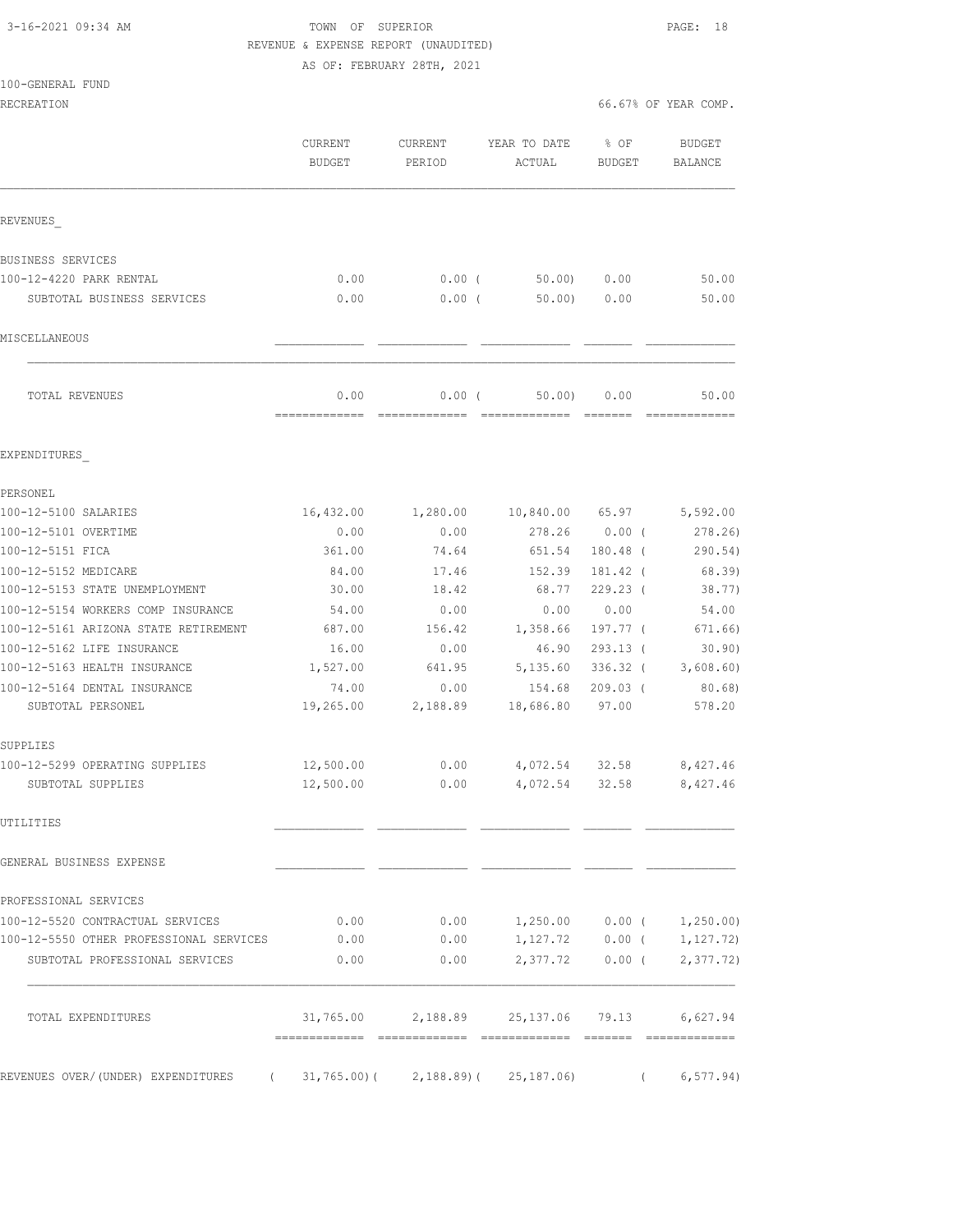100-GENERAL FUND

# 3-16-2021 09:34 AM TOWN OF SUPERIOR PAGE: 19 REVENUE & EXPENSE REPORT (UNAUDITED)

AS OF: FEBRUARY 28TH, 2021

LIBRARY 66.67% OF YEAR COMP.

|                                            | CURRENT<br><b>BUDGET</b> | <b>CURRENT</b><br>PERIOD | YEAR TO DATE<br>ACTUAL | % OF<br>BUDGET | <b>BUDGET</b><br>BALANCE |  |
|--------------------------------------------|--------------------------|--------------------------|------------------------|----------------|--------------------------|--|
| REVENUES                                   |                          |                          |                        |                |                          |  |
| BUSINESS SERVICES                          |                          |                          |                        |                |                          |  |
| 100-13-4250 INTERNET/LATE FEES             | 2,000.00                 | 0.00                     | 0.00                   | 0.00           | 2,000.00                 |  |
| SUBTOTAL BUSINESS SERVICES                 | 2,000.00                 | 0.00                     | 0.00                   | 0.00           | 2,000.00                 |  |
| TOTAL REVENUES                             | 2,000.00                 | 0.00                     | 0.00                   | 0.00           | 2,000.00                 |  |
| EXPENDITURES                               |                          |                          |                        |                |                          |  |
| PERSONEL                                   |                          |                          |                        |                |                          |  |
| 100-13-5100 SALARIES                       | 33,290.00                | 2,947.30                 | 28,436.09              | 85.42          | 4,853.91                 |  |
| 100-13-5151 FICA                           | 2,064.00                 | 181.88                   | 1,736.17               | 84.12          | 327.83                   |  |
| 100-13-5152 MEDICARE                       | 483.00                   | 42.54                    | 406.03                 | 84.06          | 76.97                    |  |
| 100-13-5153 STATE UNEMPLOYMENT             | 166.00                   | 44.88                    | 131.96                 | 79.49          | 34.04                    |  |
| 100-13-5154 WORKERS COMP INSURANCE         | 199.00                   | 0.00                     | 106.00                 | 53.27          | 93.00                    |  |
| 100-13-5161 ARIZONA STATE RETIREMENT       | 4,068.00                 | 263.65                   | 2,821.89               | 69.37          | 1,246.11                 |  |
| 100-13-5162 LIFE INSURANCE                 | 80.00                    | 0.00                     | 53.60                  | 67.00          | 26.40                    |  |
| 100-13-5163 HEALTH INSURANCE               | 7,703.00                 | 636.95                   | 5,095.60               | 66.15          | 2,607.40                 |  |
| 100-13-5164 DENTAL INSURANCE               | 379.00                   | 0.00                     | 169.66                 | 44.77          | 209.34                   |  |
| SUBTOTAL PERSONEL                          | 48,432.00                | 4,117.20                 | 38,957.00              | 80.44          | 9,475.00                 |  |
| SUPPLIES                                   |                          |                          |                        |                |                          |  |
| 100-13-5270 LIBRARY BOOKS                  | 2,000.00                 | 0.00                     | 0.00                   | 0.00           | 2,000.00                 |  |
| SUBTOTAL SUPPLIES                          | 2,000.00                 | 0.00                     | 0.00                   | 0.00           | 2,000.00                 |  |
| UTILITIES                                  |                          |                          |                        |                |                          |  |
| 100-13-5310 ELECTRICITY                    | 6,174.00                 | 0.00                     | 2,990.46 48.44         |                | 3,183.54                 |  |
| 100-13-5320 GAS                            | 1,100.00                 | 167.10                   | 736.69                 | 66.97          | 363.31                   |  |
| 100-13-5350 TELEPHONE                      | 1,009.00                 | 87.33                    | 691.99                 | 68.58          | 317.01                   |  |
| 100-13-5360 WATER                          | 400.00                   | 28.05                    | 234.95                 | 58.74          | 165.05                   |  |
| 100-13-5380 SECURITY<br>SUBTOTAL UTILITIES | 300.00<br>8,983.00       | 25.00<br>307.48          | 200.00<br>4,854.09     | 66.67<br>54.04 | 100.00<br>4,128.91       |  |
| GENERAL BUSINESS EXPENSE                   |                          |                          |                        |                |                          |  |
| 100-13-5410 ADVERTISING                    | 100.00                   | 0.00                     | 0.00                   | 0.00           | 100.00                   |  |
| 100-13-5420 DUES & SUBSCRIPTIONS           | 1,000.00                 | 0.00                     | 679.36                 | 67.94          | 320.64                   |  |
| 100-13-5460 POSTAGE                        | 900.00                   | 161.10                   | 642.00                 | 71.33          | 258.00                   |  |
| 100-13-5471 AUDIT                          | 1,545.00                 | 0.00                     | 1,324.10               | 85.70          | 220.90                   |  |
| 100-13-5480 GENERAL INSURANCE              | 12,820.00                | 3,700.25                 | 6,826.64               | 53.25          | 5,993.36                 |  |
| SUBTOTAL GENERAL BUSINESS EXPENSE          | 16,365.00                | 3,861.35                 | 9,472.10               | 57.88          | 6,892.90                 |  |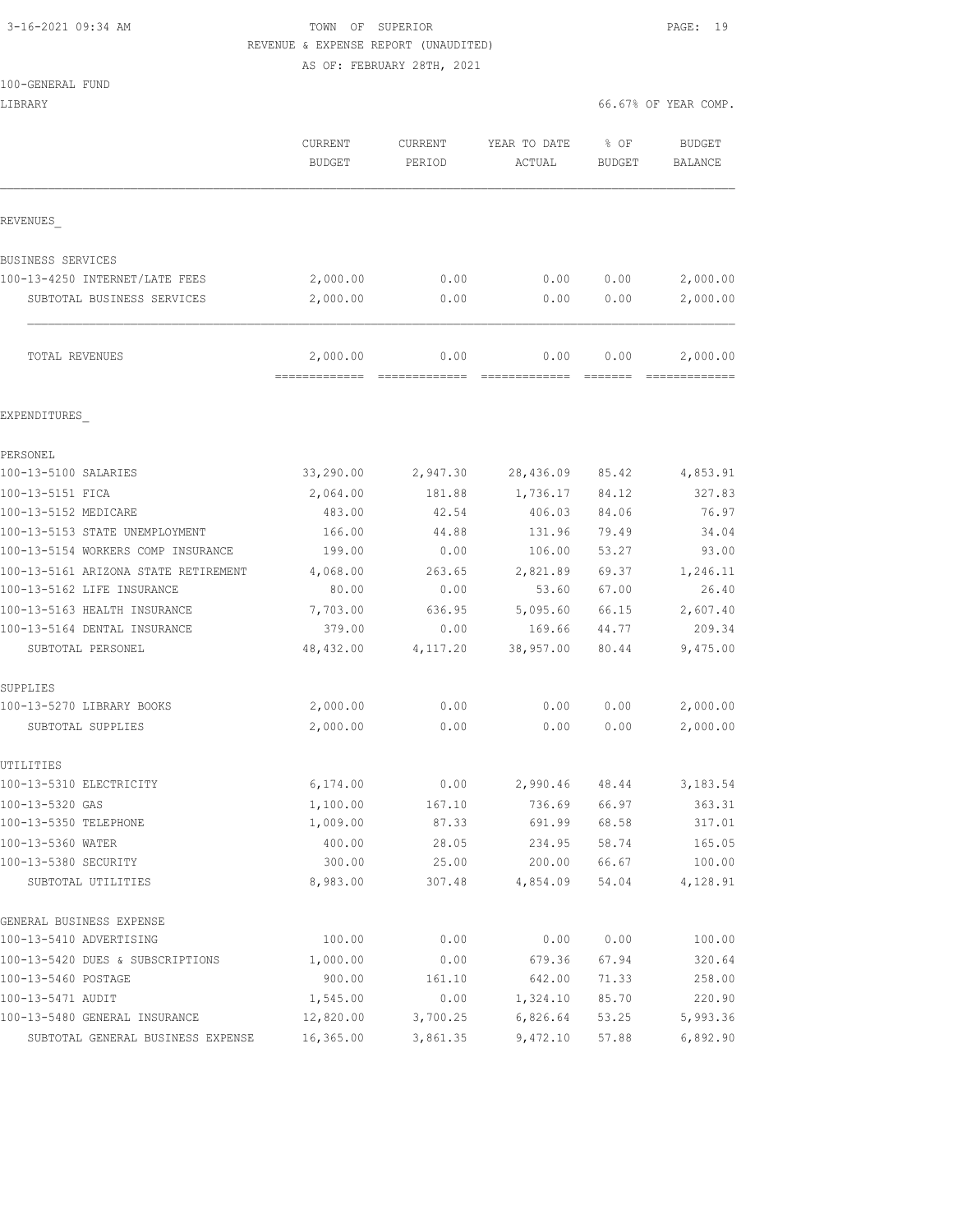# 3-16-2021 09:34 AM TOWN OF SUPERIOR PAGE: 20 REVENUE & EXPENSE REPORT (UNAUDITED)

AS OF: FEBRUARY 28TH, 2021

#### 100-GENERAL FUND

### LIBRARY 66.67% OF YEAR COMP.

|                                                | <b>CURRENT</b><br>BUDGET | <b>CURRENT</b><br>PERIOD | YEAR TO DATE<br>ACTUAL | $8$ OF<br><b>BUDGET</b> | BUDGET<br>BALANCE |
|------------------------------------------------|--------------------------|--------------------------|------------------------|-------------------------|-------------------|
|                                                |                          |                          |                        |                         |                   |
| PROFESSIONAL SERVICES                          |                          |                          |                        |                         |                   |
| 100-13-5550 OTHER PROFESSIONAL SERVICES        | 300.00                   | 0.00                     | 0.00                   | 0.00                    | 300.00            |
| SUBTOTAL PROFESSIONAL SERVICES                 | 300.00                   | 0.00                     | 0.00                   | 0.00                    | 300.00            |
| REPAIR/MAINTENANCE                             |                          |                          |                        |                         |                   |
| 100-13-5650 OTHER EQUIPMENT REPAIRS            | 5,000.00                 | 0.00                     | 0.00                   | 0.00                    | 5,000.00          |
| SUBTOTAL REPAIR/MAINTENANCE                    | 5,000.00                 | 0.00                     | 0.00                   | 0.00                    | 5,000.00          |
| TOTAL EXPENDITURES                             | 81,080.00                | 8,286.03                 | 53,283.19              | 65.72                   | 27,796.81         |
|                                                |                          |                          |                        |                         |                   |
| REVENUES OVER/(UNDER) EXPENDITURES<br>$\left($ | 79,080.00)(              | 8,286.03)(53,283.19)     |                        |                         | 25,796.81)        |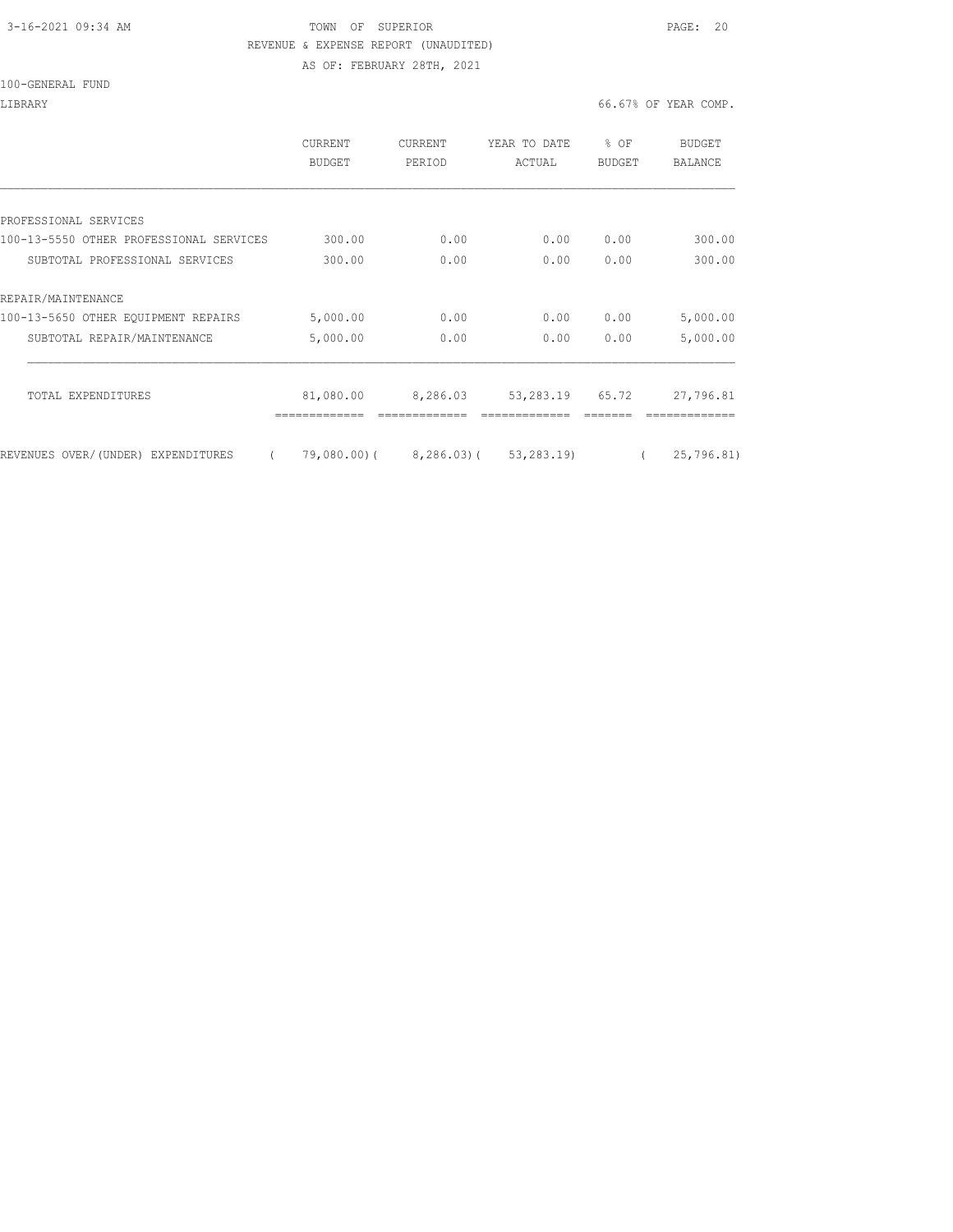|                                    | REVENUE & EXPENSE REPORT (UNAUDITED) |                            |                                        |               |                      |
|------------------------------------|--------------------------------------|----------------------------|----------------------------------------|---------------|----------------------|
|                                    |                                      | AS OF: FEBRUARY 28TH, 2021 |                                        |               |                      |
| 100-GENERAL FUND                   |                                      |                            |                                        |               |                      |
| BUILDING RENTALS                   |                                      |                            |                                        |               | 66.67% OF YEAR COMP. |
|                                    | CURRENT<br>BUDGET                    | CURRENT<br>PERIOD          | YEAR TO DATE % OF<br>ACTUAL            | <b>BUDGET</b> | BUDGET<br>BALANCE    |
| REVENUES                           |                                      |                            |                                        |               |                      |
| ENTERPRISE SERVICES                |                                      |                            |                                        |               |                      |
| 100-14-4330 RENTAL INCOME          | 20,000.00                            |                            | 100.00 (500.00) 2.50-                  |               | 20,500.00            |
| SUBTOTAL ENTERPRISE SERVICES       | 20,000.00                            | 100.00 (                   |                                        | 500.00) 2.50- | 20,500.00            |
| TOTAL REVENUES                     | 20,000.00                            |                            | $100.00$ (500.00) 2.50-                |               | 20,500.00            |
| EXPENDITURES                       |                                      |                            |                                        |               |                      |
| SUPPLIES                           |                                      |                            |                                        |               |                      |
| UTILITIES                          |                                      |                            |                                        |               |                      |
| 100-14-5310 ELECTRICITY            | 8,000.00                             |                            | $0.00$ 1,374.73 17.18                  |               | 6,625.27             |
| 100-14-5360 WATER                  | 0.00                                 | 53.75                      | 421.25 0.00 (                          |               | 421.25)              |
| SUBTOTAL UTILITIES                 | 8,000.00                             | 53.75                      | 1,795.98 22.45                         |               | 6, 204.02            |
| GENERAL BUSINESS EXPENSE           |                                      |                            |                                        |               |                      |
| PROFESSIONAL SERVICES              |                                      |                            |                                        |               |                      |
| REPAIR/MAINTENANCE                 |                                      |                            |                                        |               |                      |
| TOTAL EXPENDITURES                 |                                      |                            | 8,000.00 53.75 1,795.98 22.45 6,204.02 |               |                      |
| REVENUES OVER/(UNDER) EXPENDITURES | 12,000.00                            |                            | 46.25 ( 2,295.98)                      |               | 14,295.98            |

3-16-2021 09:34 AM TOWN OF SUPERIOR PAGE: 21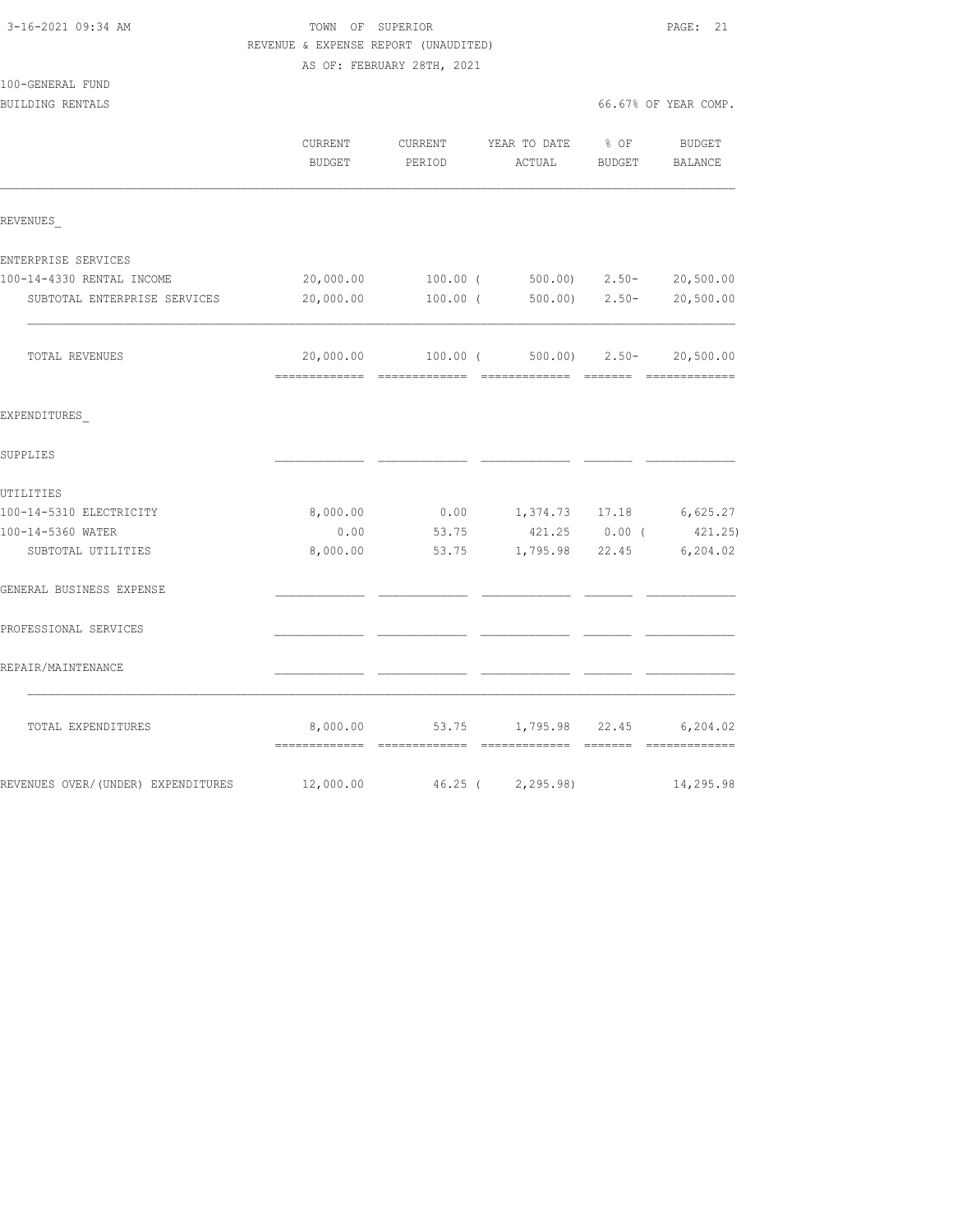# 3-16-2021 09:34 AM TOWN OF SUPERIOR PAGE: 22 REVENUE & EXPENSE REPORT (UNAUDITED)

AS OF: FEBRUARY 28TH, 2021

#### 100-GENERAL FUND

SR CITIZENS-CONGREGATE SERVICES AND RESOLUTION OF SERVICES AND RESOLUTION OF SERVICES AND SERVICES AND SERVICES

|                                                     | CURRENT<br><b>BUDGET</b> | CURRENT<br>PERIOD | YEAR TO DATE<br>ACTUAL                                                                                                                                                                                                                                                                                                                                                                                                                                                                              | % OF<br><b>BUDGET</b> | <b>BUDGET</b><br>BALANCE   |  |
|-----------------------------------------------------|--------------------------|-------------------|-----------------------------------------------------------------------------------------------------------------------------------------------------------------------------------------------------------------------------------------------------------------------------------------------------------------------------------------------------------------------------------------------------------------------------------------------------------------------------------------------------|-----------------------|----------------------------|--|
| REVENUES                                            |                          |                   |                                                                                                                                                                                                                                                                                                                                                                                                                                                                                                     |                       |                            |  |
| BUSINESS SERVICES                                   |                          |                   |                                                                                                                                                                                                                                                                                                                                                                                                                                                                                                     |                       |                            |  |
| 100-15-4215 SRC AAA DOLLARS                         | 0.00                     | 0.00              | 302.00                                                                                                                                                                                                                                                                                                                                                                                                                                                                                              | $0.00$ (              | 302.00                     |  |
| 100-15-4217 SRC PROGRAM REVENUE                     | 0.00                     | 9,429.70          | 37,146.70                                                                                                                                                                                                                                                                                                                                                                                                                                                                                           | $0.00$ (              | 37, 146.70                 |  |
| SUBTOTAL BUSINESS SERVICES                          | 0.00                     | 9,429.70          | 37,448.70                                                                                                                                                                                                                                                                                                                                                                                                                                                                                           | $0.00$ (              | 37,448.70)                 |  |
| GRANTS                                              |                          |                   |                                                                                                                                                                                                                                                                                                                                                                                                                                                                                                     |                       |                            |  |
| TOTAL REVENUES                                      | 0.00<br>-------------    | 9,429.70          | 37,448.70<br>$\begin{array}{cccccccccc} \multicolumn{2}{c}{} & \multicolumn{2}{c}{} & \multicolumn{2}{c}{} & \multicolumn{2}{c}{} & \multicolumn{2}{c}{} & \multicolumn{2}{c}{} & \multicolumn{2}{c}{} & \multicolumn{2}{c}{} & \multicolumn{2}{c}{} & \multicolumn{2}{c}{} & \multicolumn{2}{c}{} & \multicolumn{2}{c}{} & \multicolumn{2}{c}{} & \multicolumn{2}{c}{} & \multicolumn{2}{c}{} & \multicolumn{2}{c}{} & \multicolumn{2}{c}{} & \multicolumn{2}{c}{} & \multicolumn{2}{c}{} & \mult$ | $0.00$ (              | 37,448.70)<br>essessessess |  |
| EXPENDITURES                                        |                          |                   |                                                                                                                                                                                                                                                                                                                                                                                                                                                                                                     |                       |                            |  |
| PERSONEL                                            |                          |                   |                                                                                                                                                                                                                                                                                                                                                                                                                                                                                                     |                       |                            |  |
| 100-15-5100 SALARIES                                | 18,405.00                | 1,291.00          | 12,268.54 66.66                                                                                                                                                                                                                                                                                                                                                                                                                                                                                     |                       | 6,136.46                   |  |
| 100-15-5101 OVERTIME                                | 0.00                     | 0.00              | 76.25                                                                                                                                                                                                                                                                                                                                                                                                                                                                                               | $0.00$ (              | 76.25)                     |  |
| 100-15-5120 INMATE LABOR                            | 1,000.00                 | 0.00              | 0.00                                                                                                                                                                                                                                                                                                                                                                                                                                                                                                | 0.00                  | 1,000.00                   |  |
| 100-15-5151 FICA                                    | 1,141.00                 | 80.04             | 745.35                                                                                                                                                                                                                                                                                                                                                                                                                                                                                              | 65.32                 | 395.65                     |  |
| 100-15-5152 MEDICARE                                | 267.00                   | 18.72             | 174.30                                                                                                                                                                                                                                                                                                                                                                                                                                                                                              | 65.28                 | 92.70                      |  |
| 100-15-5153 STATE UNEMPLOYMENT                      | 83.00                    | 19.75             | 64.79                                                                                                                                                                                                                                                                                                                                                                                                                                                                                               | 78.06                 | 18.21                      |  |
| 100-15-5154 WORKERS COMP INSURANCE                  | 321.00                   | 0.00              | 320.99                                                                                                                                                                                                                                                                                                                                                                                                                                                                                              | 100.00                | 0.01                       |  |
| 100-15-5161 ARIZONA STATE RETIREMENT                | 2,249.00                 | 113.21            | 1,041.00                                                                                                                                                                                                                                                                                                                                                                                                                                                                                            | 46.29                 | 1,208.00                   |  |
| SUBTOTAL PERSONEL                                   | 23,466.00                | 1,522.72          | 14,691.22                                                                                                                                                                                                                                                                                                                                                                                                                                                                                           | 62.61                 | 8,774.78                   |  |
| SUPPLIES                                            |                          |                   |                                                                                                                                                                                                                                                                                                                                                                                                                                                                                                     |                       |                            |  |
| 100-15-5210 OFFICE SUPPLIES                         | 500.00                   | 0.00              | 49.98                                                                                                                                                                                                                                                                                                                                                                                                                                                                                               | 10.00                 | 450.02                     |  |
| 100-15-5250 KITCHEN SUPPLIES                        | 1,000.00                 | 0.00              | 0.00                                                                                                                                                                                                                                                                                                                                                                                                                                                                                                | 0.00                  | 1,000.00                   |  |
| 100-15-5260 FOOD SUPPLIES                           | 1,000.00                 | 0.00              | 0.00                                                                                                                                                                                                                                                                                                                                                                                                                                                                                                | 0.00                  | 1,000.00                   |  |
| 100-15-5299 OPERATING SUPPLIES<br>SUBTOTAL SUPPLIES | 1,500.00<br>4,000.00     | 66.69<br>66.69    | 231.41<br>281.39                                                                                                                                                                                                                                                                                                                                                                                                                                                                                    | 15.43<br>7.03         | 1,268.59<br>3,718.61       |  |
| UTILITIES                                           |                          |                   |                                                                                                                                                                                                                                                                                                                                                                                                                                                                                                     |                       |                            |  |
| 100-15-5310 ELECTRICITY                             | 4,547.00                 | 0.00              | 3,384.03                                                                                                                                                                                                                                                                                                                                                                                                                                                                                            | 74.42                 | 1,162.97                   |  |
| 100-15-5320 GAS                                     | 746.00                   | 50.61             | 427.47                                                                                                                                                                                                                                                                                                                                                                                                                                                                                              | 57.30                 | 318.53                     |  |
| 100-15-5350 TELEPHONE                               | 250.00                   | 0.00              | 0.00                                                                                                                                                                                                                                                                                                                                                                                                                                                                                                | 0.00                  | 250.00                     |  |
| 100-15-5360 WATER                                   | 250.00                   | 13.68             | 112.94                                                                                                                                                                                                                                                                                                                                                                                                                                                                                              | 45.18                 | 137.06                     |  |
| SUBTOTAL UTILITIES                                  | 5,793.00                 | 64.29             | 3,924.44                                                                                                                                                                                                                                                                                                                                                                                                                                                                                            | 67.74                 | 1,868.56                   |  |
| GENERAL BUSINESS EXPENSE                            |                          |                   |                                                                                                                                                                                                                                                                                                                                                                                                                                                                                                     |                       |                            |  |
| 100-15-5420 DUES & SUBSCRIPTIONS                    | 200.00                   | 0.00              | 0.00                                                                                                                                                                                                                                                                                                                                                                                                                                                                                                | 0.00                  | 200.00                     |  |
| 100-15-5460 POSTAGE                                 | 0.00                     | 24.17             | 96.32                                                                                                                                                                                                                                                                                                                                                                                                                                                                                               | $0.00$ (              | 96.32)                     |  |
| 100-15-5471 AUDIT                                   | 773.00                   | 0.00              | 441.37                                                                                                                                                                                                                                                                                                                                                                                                                                                                                              | 57.10                 | 331.63                     |  |
| 100-15-5480 GENERAL INSURANCE                       | 4,273.00                 | 1,233.42          | 2,275.55                                                                                                                                                                                                                                                                                                                                                                                                                                                                                            | 53.25                 | 1,997.45                   |  |
| SUBTOTAL GENERAL BUSINESS EXPENSE                   | 5,246.00                 | 1,257.59          | 2,813.24                                                                                                                                                                                                                                                                                                                                                                                                                                                                                            | 53.63                 | 2,432.76                   |  |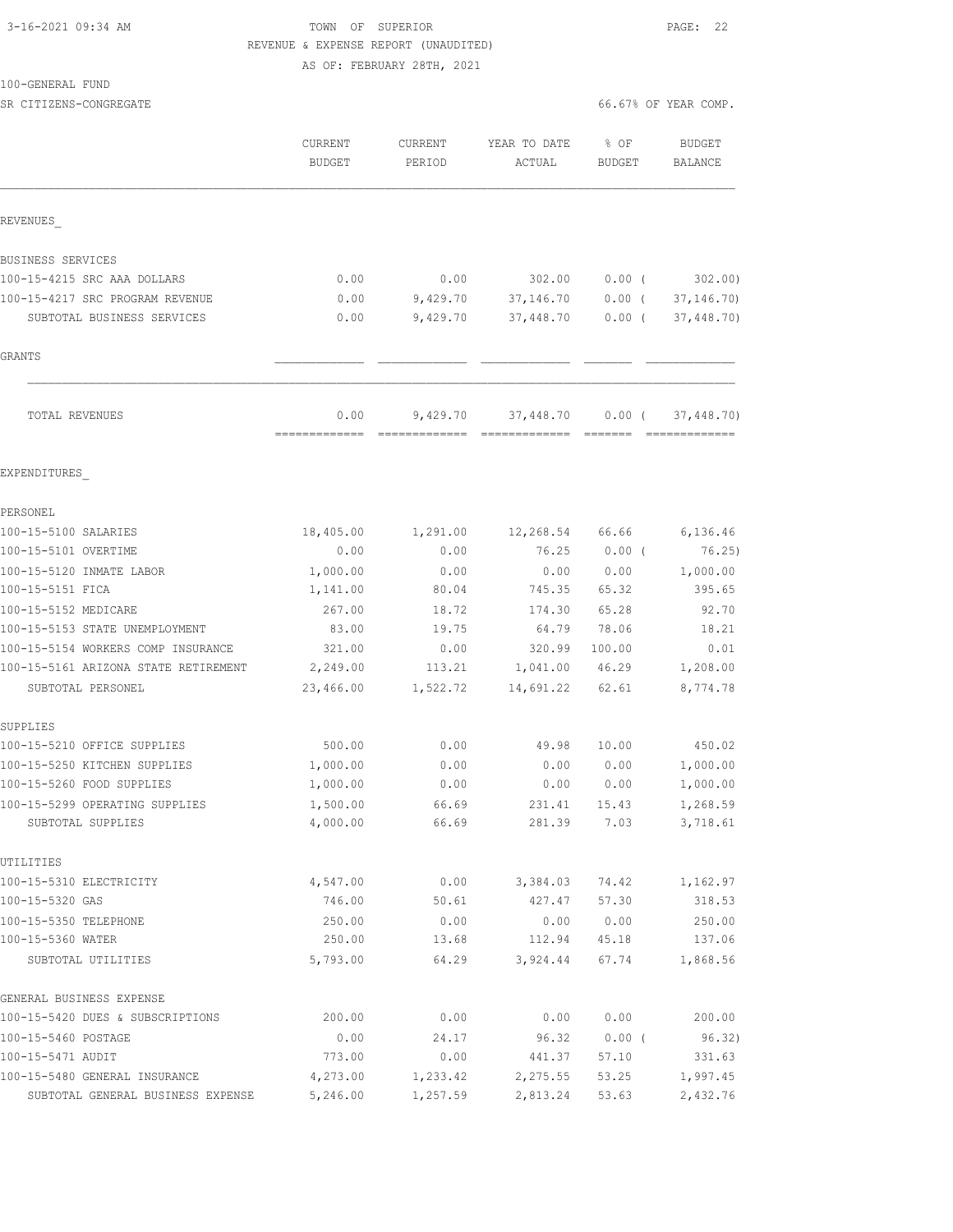## 3-16-2021 09:34 AM **TOWN** OF SUPERIOR **PAGE: 23**  REVENUE & EXPENSE REPORT (UNAUDITED) AS OF: FEBRUARY 28TH, 2021

100-GENERAL FUND

SR CITIZENS-CONGREGATE **66.67%** OF YEAR COMP.

|                                                | <b>CURRENT</b><br><b>BUDGET</b> | <b>CURRENT</b><br>PERIOD | YEAR TO DATE<br>ACTUAL           | % OF<br><b>BUDGET</b> | <b>BUDGET</b><br>BALANCE |
|------------------------------------------------|---------------------------------|--------------------------|----------------------------------|-----------------------|--------------------------|
|                                                |                                 |                          |                                  |                       |                          |
| PROFESSIONAL SERVICES                          |                                 |                          |                                  |                       |                          |
| 100-15-5520 CONTRACT EMPLOYEE                  | 0.00                            | 0.00                     | $1,544.76$ 0.00 (                |                       | 1,544.76)                |
| 100-15-5550 OTHER PROFESSIONAL SERVICES        | 37,893.00                       | 0.00                     | 30,667.74                        | 80.93                 | 7,225.26                 |
| SUBTOTAL PROFESSIONAL SERVICES                 | 37,893.00                       | 0.00                     | 32, 212.50 85.01                 |                       | 5,680.50                 |
| REPAIR/MAINTENANCE                             |                                 |                          |                                  |                       |                          |
| 100-15-5643 INMATE FUEL                        | 100.00                          | 0.00                     | 0.00                             | 0.00                  | 100.00                   |
| 100-15-5650 OTHER EQUIPMENT REPAIRS            | 300.00                          | 0.00                     | 0.00                             | 0.00                  | 300.00                   |
| SUBTOTAL REPAIR/MAINTENANCE                    | 400.00                          | 0.00                     | 0.00                             | 0.00                  | 400.00                   |
| DEBT SERVICE                                   |                                 |                          |                                  |                       |                          |
| TOTAL EXPENDITURES                             | 76,798.00                       | 2,911.29                 | 53,922.79                        | 70.21                 | 22,875.21                |
| REVENUES OVER/(UNDER) EXPENDITURES<br>$\left($ |                                 |                          | 76,798.00) 6,518.41 ( 16,474.09) | $\left($              | 60, 323.91)              |
|                                                |                                 |                          |                                  |                       |                          |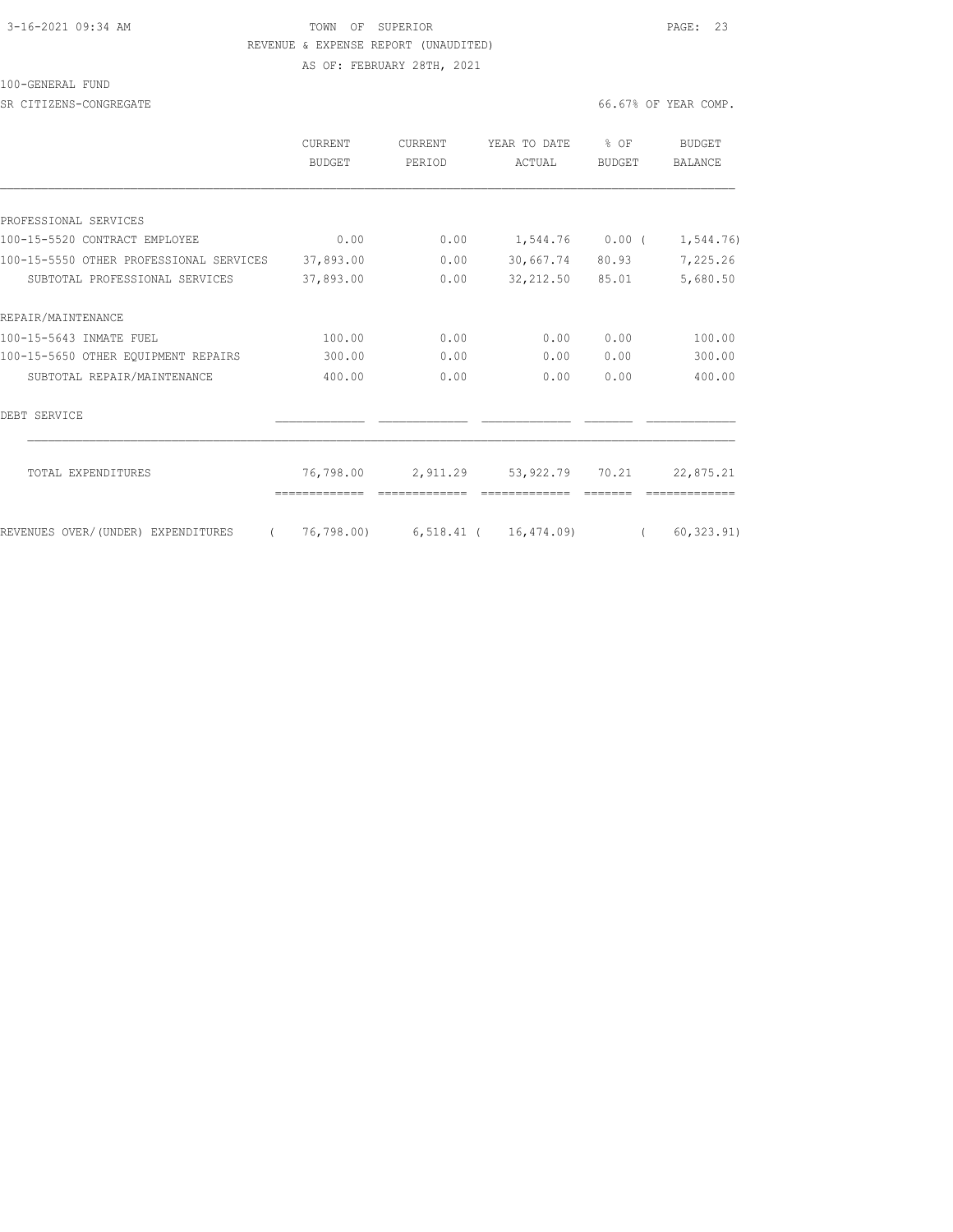# 3-16-2021 09:34 AM **TOWN** OF SUPERIOR **PAGE: 24** REVENUE & EXPENSE REPORT (UNAUDITED)

AS OF: FEBRUARY 28TH, 2021

|  | 100-GENERAL FUND |  |
|--|------------------|--|
|  |                  |  |

| SR CITIZENS-HOME DELIVERY               |                                 |                   |                            |                       | 66.67% OF YEAR COMP.     |  |  |  |
|-----------------------------------------|---------------------------------|-------------------|----------------------------|-----------------------|--------------------------|--|--|--|
|                                         | <b>CURRENT</b><br><b>BUDGET</b> | CURRENT<br>PERIOD | YEAR TO DATE<br>ACTUAL     | % OF<br><b>BUDGET</b> | BUDGET<br><b>BALANCE</b> |  |  |  |
| REVENUES                                |                                 |                   |                            |                       |                          |  |  |  |
| BUSINESS SERVICES                       |                                 |                   |                            |                       |                          |  |  |  |
| 100-16-4217 SRC PROGRAM REVENUE         | 0.00                            | 10,995.17         | 42,899.91                  | $0.00$ (              | 42,899.91)               |  |  |  |
| SUBTOTAL BUSINESS SERVICES              | 0.00                            | 10,995.17         | 42,899.91                  | $0.00$ (              | 42,899.91)               |  |  |  |
| TOTAL REVENUES                          | 0.00                            |                   | 10,995.17 42,899.91 0.00 ( |                       | 42,899.91)               |  |  |  |
| EXPENDITURES                            |                                 |                   |                            |                       |                          |  |  |  |
| PERSONEL                                |                                 |                   |                            |                       |                          |  |  |  |
| 100-16-5100 SALARIES                    | 14,748.00                       | 1,037.34          | 9,470.55                   | 64.22                 | 5,277.45                 |  |  |  |
| 100-16-5101 OVERTIME                    | 0.00                            | 0.00              | 38.12                      | $0.00$ (              | 38.12)                   |  |  |  |
| 100-16-5120 INMATE LABOR                | 1,000.00                        | 0.00              | 0.00                       | 0.00                  | 1,000.00                 |  |  |  |
| 100-16-5151 FICA                        | 914.00                          | 64.31             | 589.51                     | 64.50                 | 324.49                   |  |  |  |
| 100-16-5152 MEDICARE                    | 214.00                          | 15.04             | 137.86                     | 64.42                 | 76.14                    |  |  |  |
| 100-16-5153 STATE UNEMPLOYMENT          | 60.00                           | 15.87             | 37.16                      | 61.93                 | 22.84                    |  |  |  |
| 100-16-5154 WORKERS COMP INSURANCE      | 223.00                          | 0.00              | 321.01                     | 143.95 (              | 98.01)                   |  |  |  |
| 100-16-5161 ARIZONA STATE RETIREMENT    | 1,802.00                        | 126.77            | 1,161.96                   | 64.48                 | 640.04                   |  |  |  |
| SUBTOTAL PERSONEL                       | 18,961.00                       | 1,259.33          | 11,756.17                  | 62.00                 | 7,204.83                 |  |  |  |
| SUPPLIES                                |                                 |                   |                            |                       |                          |  |  |  |
| 100-16-5210 OFFICE SUPPLIES             | 0.00                            | 0.00              | 49.98                      | 0.00(                 | 49.98)                   |  |  |  |
| SUBTOTAL SUPPLIES                       | 0.00                            | 0.00              | 49.98                      | 0.00(                 | 49.98)                   |  |  |  |
| UTILITIES                               |                                 |                   |                            |                       |                          |  |  |  |
| 100-16-5310 ELECTRICITY                 | 4,547.00                        | 0.00              | 3,384.01                   | 74.42                 | 1,162.99                 |  |  |  |
| 100-16-5320 GAS                         | 802.00                          | 50.62             | 382.36                     | 47.68                 | 419.64                   |  |  |  |
| 100-16-5350 TELEPHONE                   | 250.00                          | 0.00              | 45.17                      | 18.07                 | 204.83                   |  |  |  |
| 100-16-5360 WATER<br>SUBTOTAL UTILITIES | 200.00<br>5,799.00              | 13.68<br>64.30    | 112.90<br>3,924.44         | 56.45<br>67.67        | 87.10<br>1,874.56        |  |  |  |
| GENERAL BUSINESS EXPENSE                |                                 |                   |                            |                       |                          |  |  |  |
| 100-16-5460 POSTAGE                     | 150.00                          | 24.16             | 96.28                      | 64.19                 | 53.72                    |  |  |  |
| 100-16-5471 AUDIT                       | 773.00                          | 0.00              | 441.37                     | 57.10                 | 331.63                   |  |  |  |
| 100-16-5480 GENERAL INSURANCE           | 4,273.00                        | 1,233.42          | 2,275.55                   | 53.25                 | 1,997.45                 |  |  |  |
| SUBTOTAL GENERAL BUSINESS EXPENSE       | 5,196.00                        | 1,257.58          | 2,813.20                   | 54.14                 | 2,382.80                 |  |  |  |
| PROFESSIONAL SERVICES                   |                                 |                   |                            |                       |                          |  |  |  |
| 100-16-5550 OTHER PROFESSIONAL SERVICES | 34,179.00                       | 0.00              | 21,851.40                  | 63.93                 | 12,327.60                |  |  |  |
| SUBTOTAL PROFESSIONAL SERVICES          | 34,179.00                       | 0.00              | 21,851.40                  | 63.93                 | 12,327.60                |  |  |  |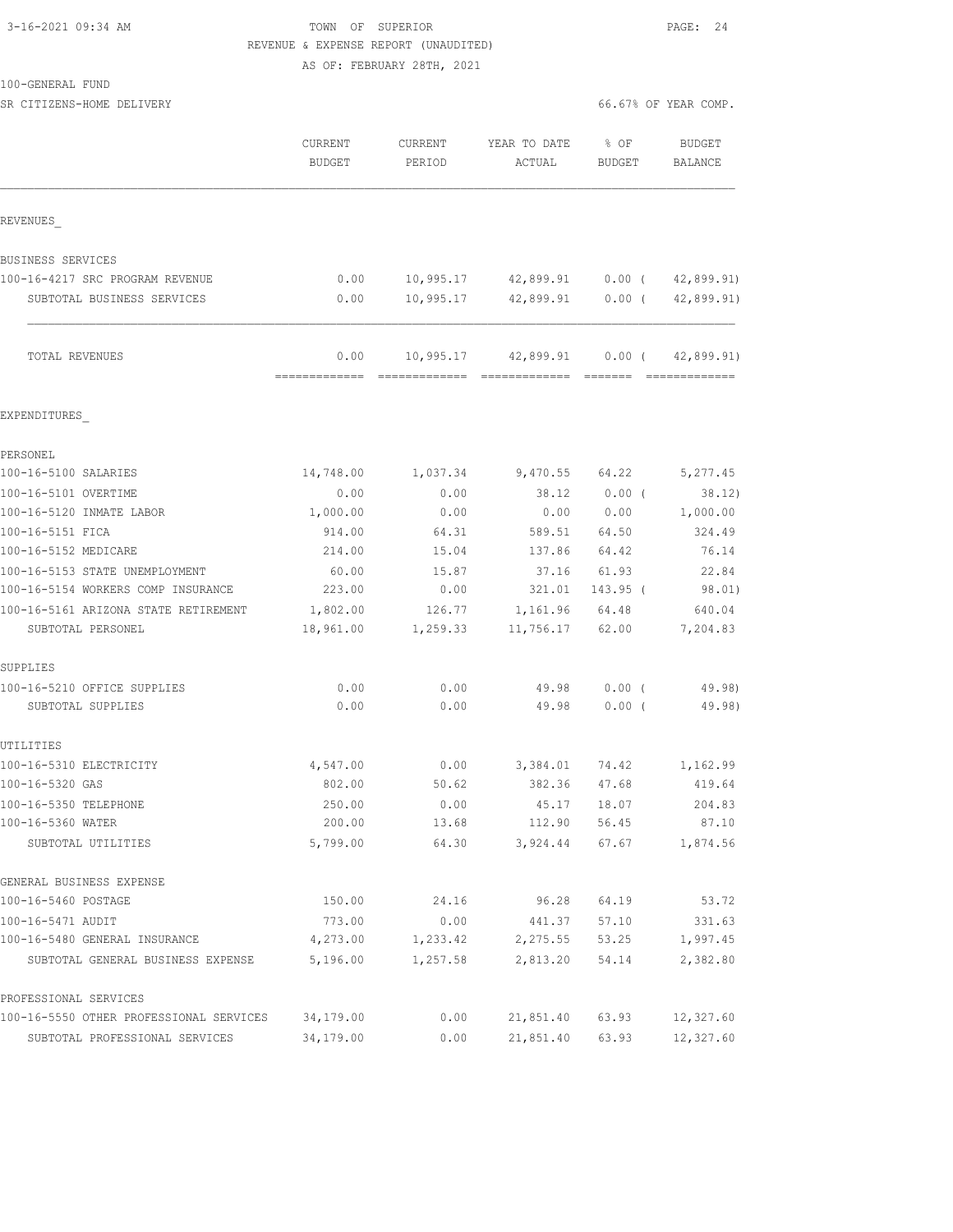## 3-16-2021 09:34 AM **TOWN OF SUPERIOR PAGE: 25**  REVENUE & EXPENSE REPORT (UNAUDITED) AS OF: FEBRUARY 28TH, 2021

### 100-GENERAL FUND

SR CITIZENS-HOME DELIVERY 66.67% OF YEAR COMP.

|                                    | CURRENT<br>BUDGET |            | <b>CURRENT</b><br>PERIOD |       | YEAR TO DATE<br>ACTUAL |          | % OF<br>BUDGET |  | BUDGET<br>BALANCE |  |
|------------------------------------|-------------------|------------|--------------------------|-------|------------------------|----------|----------------|--|-------------------|--|
|                                    |                   |            |                          |       |                        |          |                |  |                   |  |
| REPAIR/MAINTENANCE                 |                   |            |                          |       |                        |          |                |  |                   |  |
| 100-16-5641 GAS & OIL              |                   | 500.00     |                          | 21.85 |                        | 220.36   | 44.07          |  | 279.64            |  |
| 100-16-5643 INMATE FUEL            |                   | 100.00     |                          | 0.00  |                        | 0.00     | 0.00           |  | 100.00            |  |
| SUBTOTAL REPAIR/MAINTENANCE        |                   | 600.00     |                          | 21.85 |                        | 220.36   | 36.73          |  | 379.64            |  |
| DEBT SERVICE                       |                   |            |                          |       |                        |          |                |  |                   |  |
| TOTAL EXPENDITURES                 |                   | 64,735.00  | 2,603.06                 |       | 40,615.55 62.74        |          |                |  | 24, 119. 45       |  |
| REVENUES OVER/(UNDER) EXPENDITURES |                   | 64,735.00) | 8,392.11                 |       |                        | 2,284.36 |                |  | 67,019.36         |  |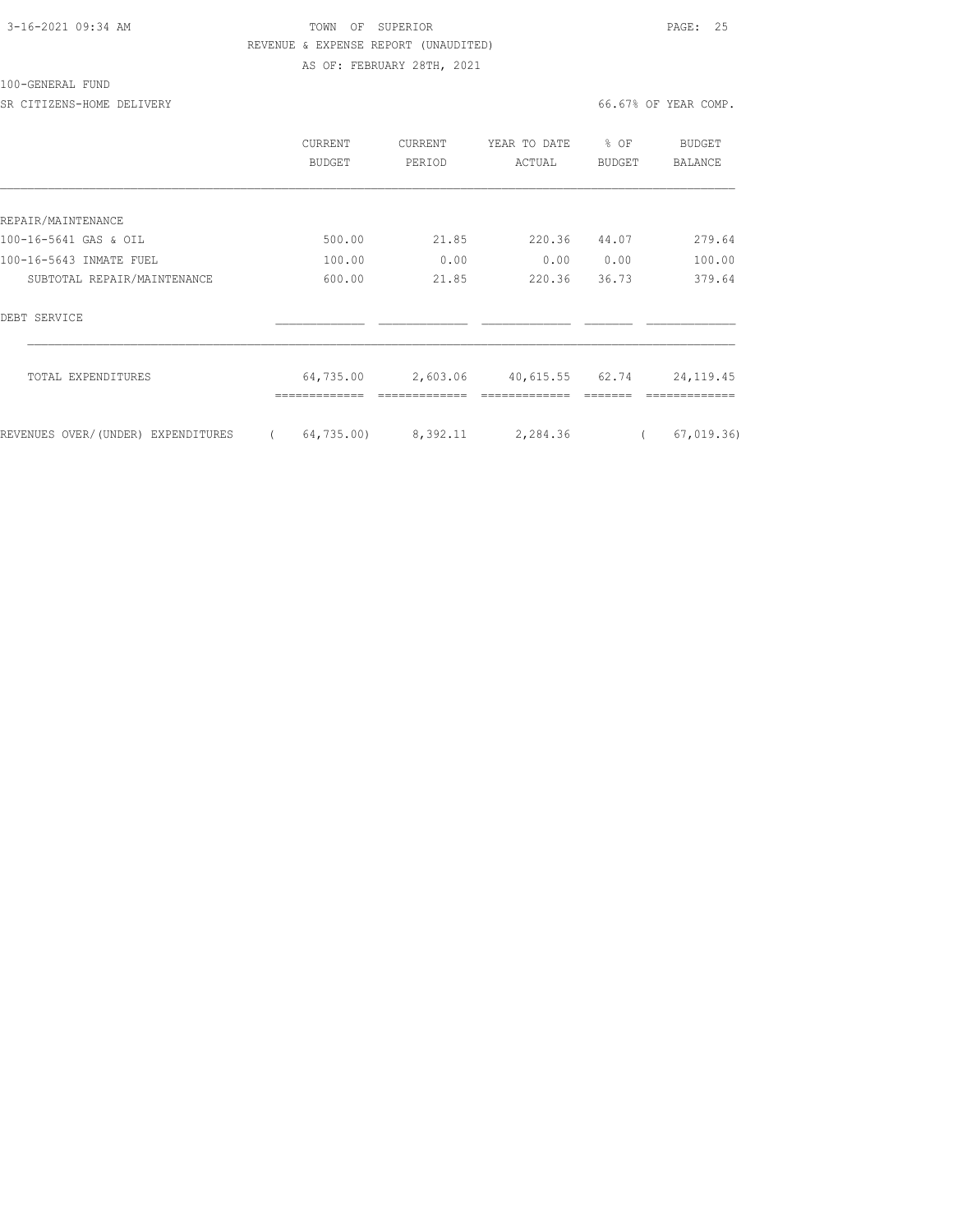### 3-16-2021 09:34 AM TOWN OF SUPERIOR PAGE: 26 REVENUE & EXPENSE REPORT (UNAUDITED) AS OF: FEBRUARY 28TH, 2021

| 100-GENERAL FUND |  |
|------------------|--|
|------------------|--|

SR CITIZENS-TRANSPORTATIO 66.67% OF YEAR COMP.

|                                                                    | CURRENT<br><b>BUDGET</b> | CURRENT<br>PERIOD       | YEAR TO DATE<br>ACTUAL                     | % OF<br>BUDGET         | <b>BUDGET</b><br>BALANCE |
|--------------------------------------------------------------------|--------------------------|-------------------------|--------------------------------------------|------------------------|--------------------------|
| REVENUES                                                           |                          |                         |                                            |                        |                          |
| BUSINESS SERVICES                                                  |                          |                         |                                            |                        |                          |
| 100-17-4217 SRC PROGRAM REVENUE                                    | 0.00                     | 906.00                  |                                            | 8,005.32 0.00 (        | 8,005.32)                |
| SUBTOTAL BUSINESS SERVICES                                         | 0.00                     | 906.00                  |                                            | 8,005.32 0.00 (        | 8,005.32)                |
| TOTAL REVENUES                                                     | 0.00<br>=============    | 906.00<br>------------- |                                            | 8,005.32 0.00 (        | 8,005.32)                |
| EXPENDITURES                                                       |                          |                         |                                            |                        |                          |
| PERSONEL                                                           |                          |                         |                                            |                        |                          |
| 100-17-5100 SALARIES                                               | 5,238.00                 | 400.46                  |                                            |                        | 3,657.02 69.82 1,580.98  |
| 100-17-5101 OVERTIME                                               | 0.00                     | 0.00                    | 12.71                                      | $0.00$ (               | 12.71)                   |
| 100-17-5151 FICA                                                   | 325.00                   | 24.83                   | 227.53                                     | 70.01                  | 97.47                    |
| 100-17-5152 MEDICARE                                               | 76.00                    | 5.81                    | 53.22                                      | 70.03                  | 22.78                    |
| 100-17-5153 STATE UNEMPLOYMENT                                     | 52.00                    | 6.13                    | 14.36                                      | 27.62                  | 37.64                    |
| 100-17-5154 WORKERS COMP INSURANCE                                 | 36.00                    | 0.00                    | 320.00                                     | 888.89 (               | 284.00)                  |
| 100-17-5161 ARIZONA STATE RETIREMENT<br>SUBTOTAL PERSONEL          | 618.00<br>6,345.00       | 48.94<br>486.17         | 448.48<br>4,733.32                         | 72.57<br>74.60         | 169.52<br>1,611.68       |
| SUPPLIES                                                           |                          |                         |                                            |                        |                          |
| UTILITIES                                                          |                          |                         |                                            |                        |                          |
| 100-17-5350 TELEPHONE                                              | 490.00                   | 65.33                   | 520.44                                     | $106.21$ (             | 30.44)                   |
| SUBTOTAL UTILITIES                                                 | 490.00                   | 65.33                   | 520.44                                     | $106.21$ (             | $30.44$ )                |
| GENERAL BUSINESS EXPENSE                                           |                          |                         |                                            |                        |                          |
| 100-17-5471 AUDIT                                                  | 773.00                   | 0.00                    | 441.37                                     | 57.10                  | 331.63                   |
| 100-17-5480 GENERAL INSURANCE<br>SUBTOTAL GENERAL BUSINESS EXPENSE | 4,273.00<br>5,046.00     | 1,233.42<br>1,233.42    | 2,275.55<br>2,716.92 53.84                 | 53.25                  | 1,997.45<br>2,329.08     |
| PROFESSIONAL SERVICES                                              |                          |                         |                                            |                        |                          |
| 100-17-5550 OTHER PROFESSIONAL SERVICES 1,000.00                   |                          | 0.00                    |                                            |                        | $0.00$ $0.00$ $1,000.00$ |
| SUBTOTAL PROFESSIONAL SERVICES                                     | 1,000.00                 | 0.00                    | 0.00                                       | 0.00                   | 1,000.00                 |
| REPAIR/MAINTENANCE                                                 |                          |                         |                                            |                        |                          |
| 100-17-5640 AUTO & TRUCK REPAIRS                                   | 2,000.00                 | 0.00                    |                                            |                        | 83.64 4.18 1,916.36      |
| 100-17-5641 GAS & OIL                                              | 500.00                   | 32.77                   | 330.51 66.10                               |                        | 169.49                   |
| 100-17-5650 OTHER EQUIPMENT REPAIRS<br>SUBTOTAL REPAIR/MAINTENANCE | 0.00<br>2,500.00         | 0.00<br>32.77           | 679.22                                     | 265.07 0.00 (<br>27.17 | 265.07<br>1,820.78       |
| TOTAL EXPENDITURES                                                 |                          |                         | 15,381.00 1,817.69 8,649.90 56.24 6,731.10 |                        |                          |
| REVENUES OVER/(UNDER) EXPENDITURES (15,381.00) (911.69) (          |                          |                         | 644.58)                                    | $\left($               | 14,736.42)               |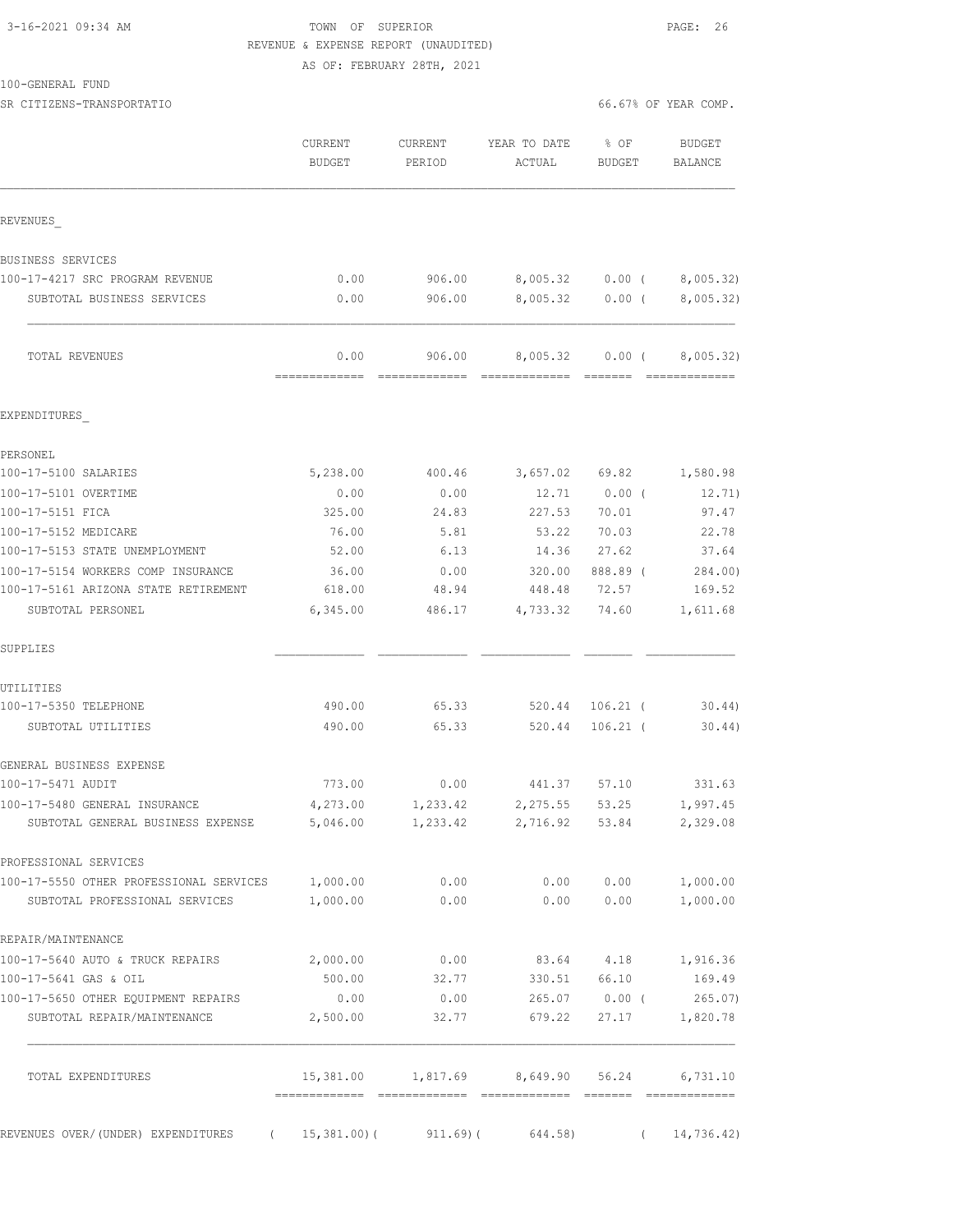# 3-16-2021 09:34 AM **TOWN** OF SUPERIOR **PAGE: 27** REVENUE & EXPENSE REPORT (UNAUDITED)

AS OF: FEBRUARY 28TH, 2021

| 100-GENERAL FUND |  |
|------------------|--|
|                  |  |

| CODE ENFORCEMENT                               |                          |                   |                                    | 66.67% OF YEAR COMP. |                               |
|------------------------------------------------|--------------------------|-------------------|------------------------------------|----------------------|-------------------------------|
|                                                | CURRENT<br><b>BUDGET</b> | CURRENT<br>PERIOD | YEAR TO DATE<br>ACTUAL             | % OF<br>BUDGET       | <b>BUDGET</b><br>BALANCE      |
| REVENUES                                       |                          |                   |                                    |                      |                               |
| GRANTS                                         |                          |                   |                                    |                      |                               |
| 100-18-4600 BLIGHT REVENUE                     | 0.00                     |                   | $0.00$ 13,572.00 0.00 ( 13,572.00) |                      |                               |
| SUBTOTAL GRANTS                                | 0.00                     | 0.00              |                                    |                      | 13,572.00   0.00   13,572.00) |
| TOTAL REVENUES                                 | 0.00                     | 0.00              | 13,572.00                          | $0.00$ (             | 13, 572.00                    |
| EXPENDITURES                                   |                          |                   |                                    |                      |                               |
| PERSONEL                                       |                          |                   |                                    |                      |                               |
| 100-18-5100 SALARIES                           | 21,584.00                |                   | 1,594.22 14,680.95                 | 68.02                | 6,903.05                      |
| 100-18-5101 OVERTIME                           | 0.00                     | 30.27             | 446.47                             | $0.00$ (             | 446.47)                       |
| 100-18-5151 FICA                               | 1,338.00                 | 0.00              | 0.00                               | 0.00                 | 1,338.00                      |
| 100-18-5152 MEDICARE                           | 313.00                   | 23.55             | 219.30                             | 70.06                | 93.70                         |
| 100-18-5153 STATE UNEMPLOYMENT                 | 33.00                    | 12.50             | 47.99                              | 145.42 (             | 14.99)                        |
| 100-18-5154 WORKERS COMP INSURANCE             | 452.00                   | 0.00              | 0.00                               | 0.00                 | 452.00                        |
| 100-18-5161 ARIZONA STATE RETIREMENT           | 4,477.00                 | 0.00              | 0.00                               | 0.00                 | 4,477.00                      |
| 100-18-5162 LIFE INSURANCE                     | 40.00                    | 0.00              | 0.00                               | 0.00                 | 40.00                         |
| 100-18-5164 DENTAL INSURANCE                   | 189.00                   | 0.00              | 0.00                               | 0.00                 | 189.00                        |
| SUBTOTAL PERSONEL                              | 28,426.00                | 1,660.54          | 15,394.71                          | 54.16                | 13,031.29                     |
| PROFESSIONAL SERVICES                          |                          |                   |                                    |                      |                               |
| 100-18-5520 Blight Mitigation                  | 10,000.00                |                   | 1,666.61 1,666.61                  | 16.67                | 8,333.39                      |
| SUBTOTAL PROFESSIONAL SERVICES                 | 10,000.00                |                   | 1,666.61 1,666.61                  | 16.67                | 8,333.39                      |
| DEBT SERVICE                                   |                          |                   |                                    |                      |                               |
| TOTAL EXPENDITURES                             | 38,426.00                | 3,327.15          | 17,061.32                          | 44.40                | 21,364.68                     |
| REVENUES OVER/(UNDER) EXPENDITURES<br>$\left($ | $38,426.00$ (            | $3,327.15$ ) (    | 3,489.32)                          | $\left($             | 34,936.68)                    |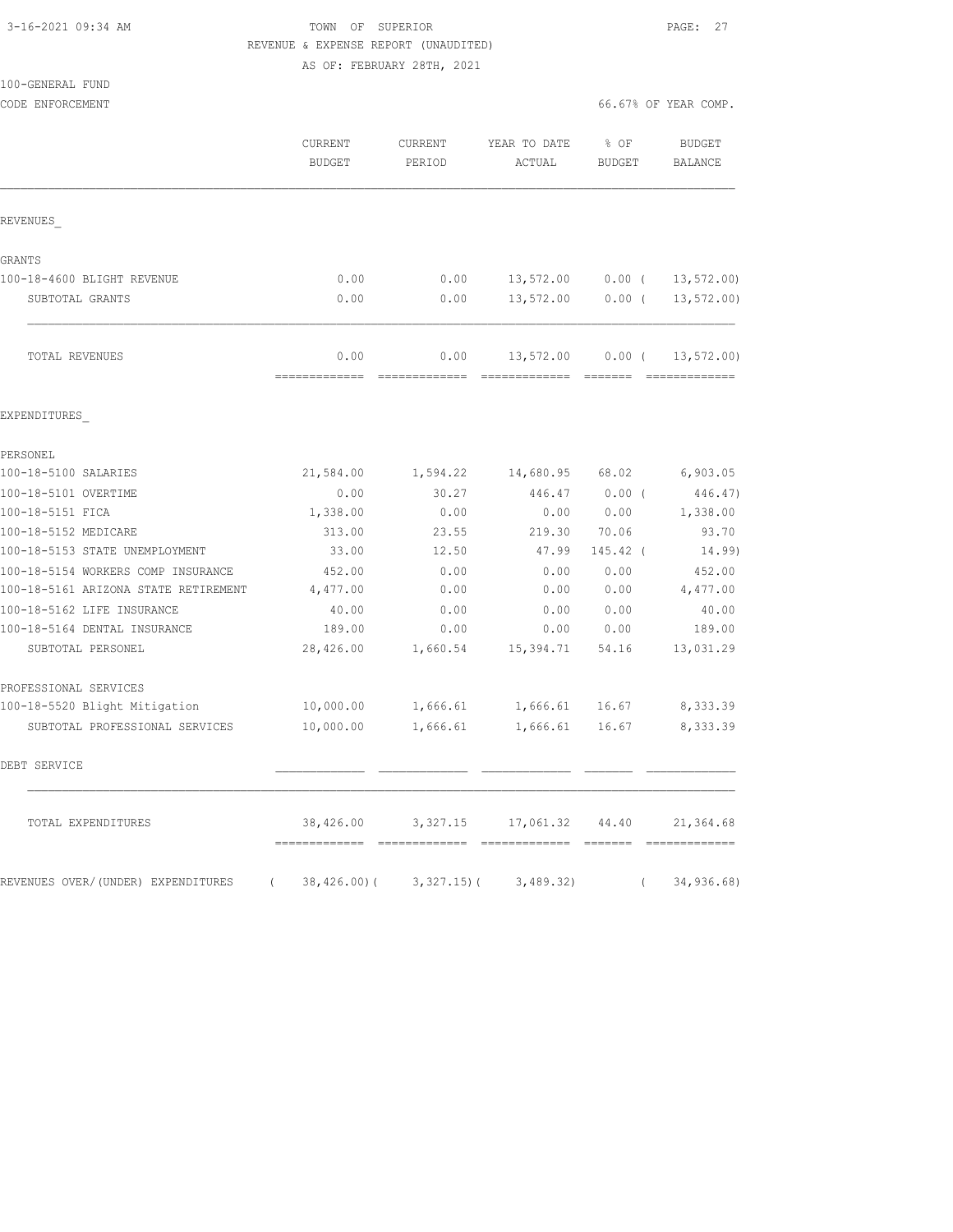100-GENERAL FUND

## 3-16-2021 09:34 AM TOWN OF SUPERIOR PAGE: 28 REVENUE & EXPENSE REPORT (UNAUDITED) AS OF: FEBRUARY 28TH, 2021

EDC 66.67% OF YEAR COMP.

|                                    | CURRENT<br>BUDGET | CURRENT<br>PERIOD | YEAR TO DATE<br>ACTUAL | $8$ OF<br><b>BUDGET</b> | <b>BUDGET</b><br><b>BALANCE</b> |
|------------------------------------|-------------------|-------------------|------------------------|-------------------------|---------------------------------|
|                                    |                   |                   |                        |                         |                                 |
| EXPENDITURES                       |                   |                   |                        |                         |                                 |
| SUPPLIES                           |                   |                   |                        |                         |                                 |
| 100-19-5299 OPERATING SUPPLIES     | 0.00              | 0.00              | 4,000.00               | $0.00$ (                | 4,000.00)                       |
| SUBTOTAL SUPPLIES                  | 0.00              | 0.00              | 4,000.00               | $0.00$ (                | 4,000.00)                       |
| GENERAL BUSINESS EXPENSE           |                   |                   |                        |                         |                                 |
| 100-19-5410 Advertising            | 10,000.00         | 0.00              | 9,209.00               | 92.09                   | 791.00                          |
| 100-19-5415 Promotional Materials  | 5,000.00          | 0.00              | 0.00                   | 0.00                    | 5,000.00                        |
| 100-19-5425 CONFERENCES & TRAINING | 4,000.00          | 0.00              | 497.00                 | 12.43                   | 3,503.00                        |
| 100-19-5470 TRAVEL                 | 6,000.00          | 0.00              | 0.00                   | 0.00                    | 6,000.00                        |
| SUBTOTAL GENERAL BUSINESS EXPENSE  | 25,000.00         | 0.00              | 9,706.00               | 38.82                   | 15,294.00                       |
| PROFESSIONAL SERVICES              |                   |                   |                        |                         |                                 |
| TOTAL EXPENDITURES                 | 25,000.00         | 0.00              | 13,706.00 54.82        |                         | 11,294.00                       |
| REVENUES OVER/(UNDER) EXPENDITURES | 25,000.00)        | $0.00$ (          | 13,706.00)             |                         | 11,294.00)                      |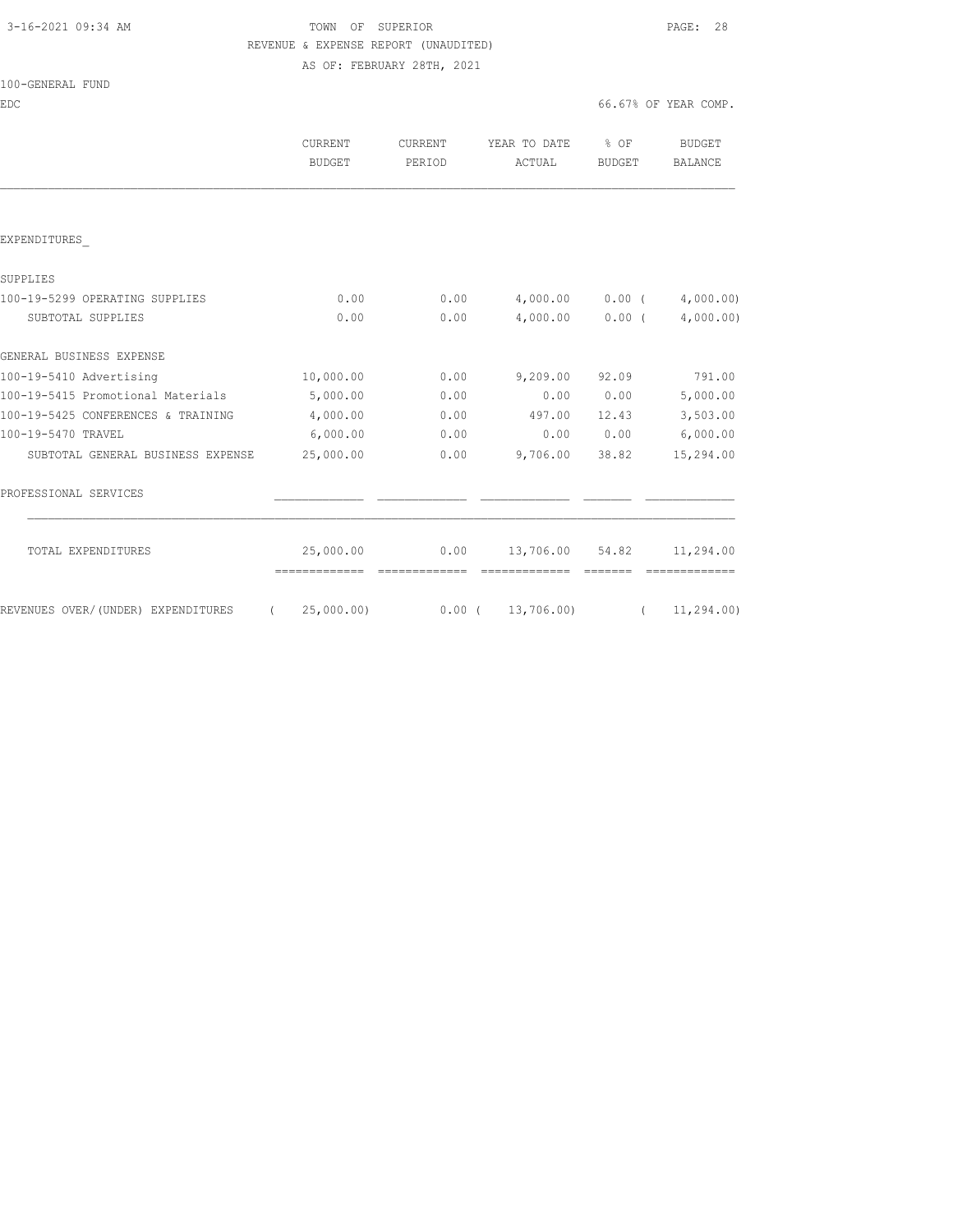| 3-16-2021 09:34 AM | SUPERIOR<br>TOWN<br>OF |                                      |              |        | PAGE: 29             |
|--------------------|------------------------|--------------------------------------|--------------|--------|----------------------|
|                    |                        | REVENUE & EXPENSE REPORT (UNAUDITED) |              |        |                      |
|                    |                        | AS OF: FEBRUARY 28TH, 2021           |              |        |                      |
| 100-GENERAL FUND   |                        |                                      |              |        |                      |
| LOST TRAIL         |                        |                                      |              |        | 66.67% OF YEAR COMP. |
|                    | CURRENT                | CURRENT                              | YEAR TO DATE | % OF   | BUDGET               |
|                    | BUDGET                 | PERIOD                               | ACTUAL       | BUDGET | BALANCE              |
|                    |                        |                                      |              |        |                      |
|                    |                        |                                      |              |        |                      |
| EXPENDITURES       |                        |                                      |              |        |                      |

 ${\tt SUPPLIES}$ 

============= ============= ============= ======= =============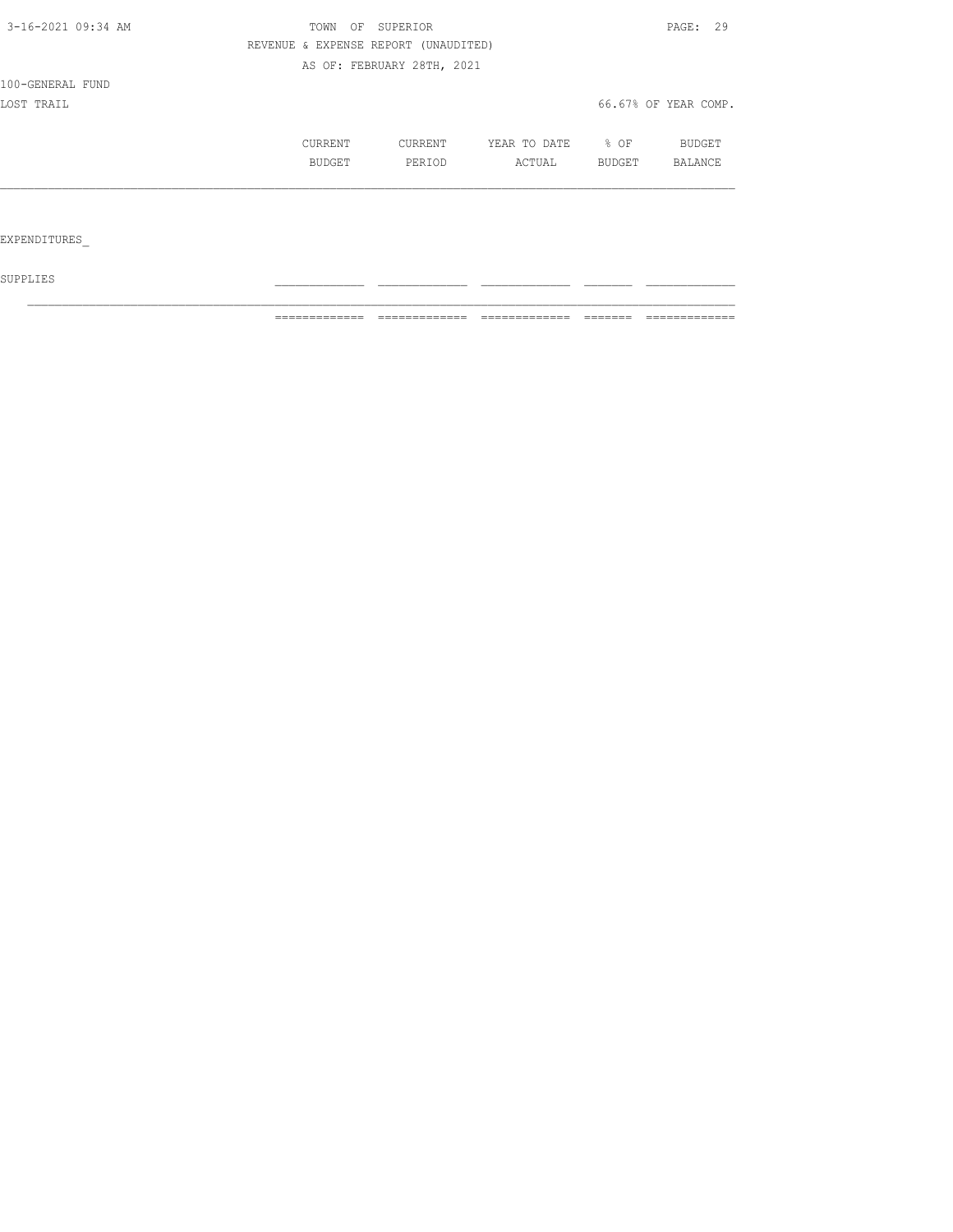| 3-16-2021 09:34 AM        |         | TOWN OF SUPERIOR                     |                          |                       | PAGE: 30             |
|---------------------------|---------|--------------------------------------|--------------------------|-----------------------|----------------------|
|                           |         | REVENUE & EXPENSE REPORT (UNAUDITED) |                          |                       |                      |
|                           |         | AS OF: FEBRUARY 28TH, 2021           |                          |                       |                      |
| 100-GENERAL FUND          |         |                                      |                          |                       |                      |
| SOCIO-ECONOMIC CONTINGNCY |         |                                      |                          |                       | 66.67% OF YEAR COMP. |
|                           | CURRENT | CURRENT                              | YEAR TO DATE % OF BUDGET |                       |                      |
|                           | BUDGET  | PERIOD                               |                          | ACTUAL BUDGET BALANCE |                      |
| REVENUES                  |         |                                      |                          |                       |                      |
| CONTRIBUTIONS             |         |                                      |                          |                       |                      |
|                           |         |                                      |                          | --------              | --------------       |
| EXPENDITURES              |         |                                      |                          |                       |                      |
| SUPPLIES                  |         |                                      |                          |                       |                      |
|                           |         |                                      |                          |                       |                      |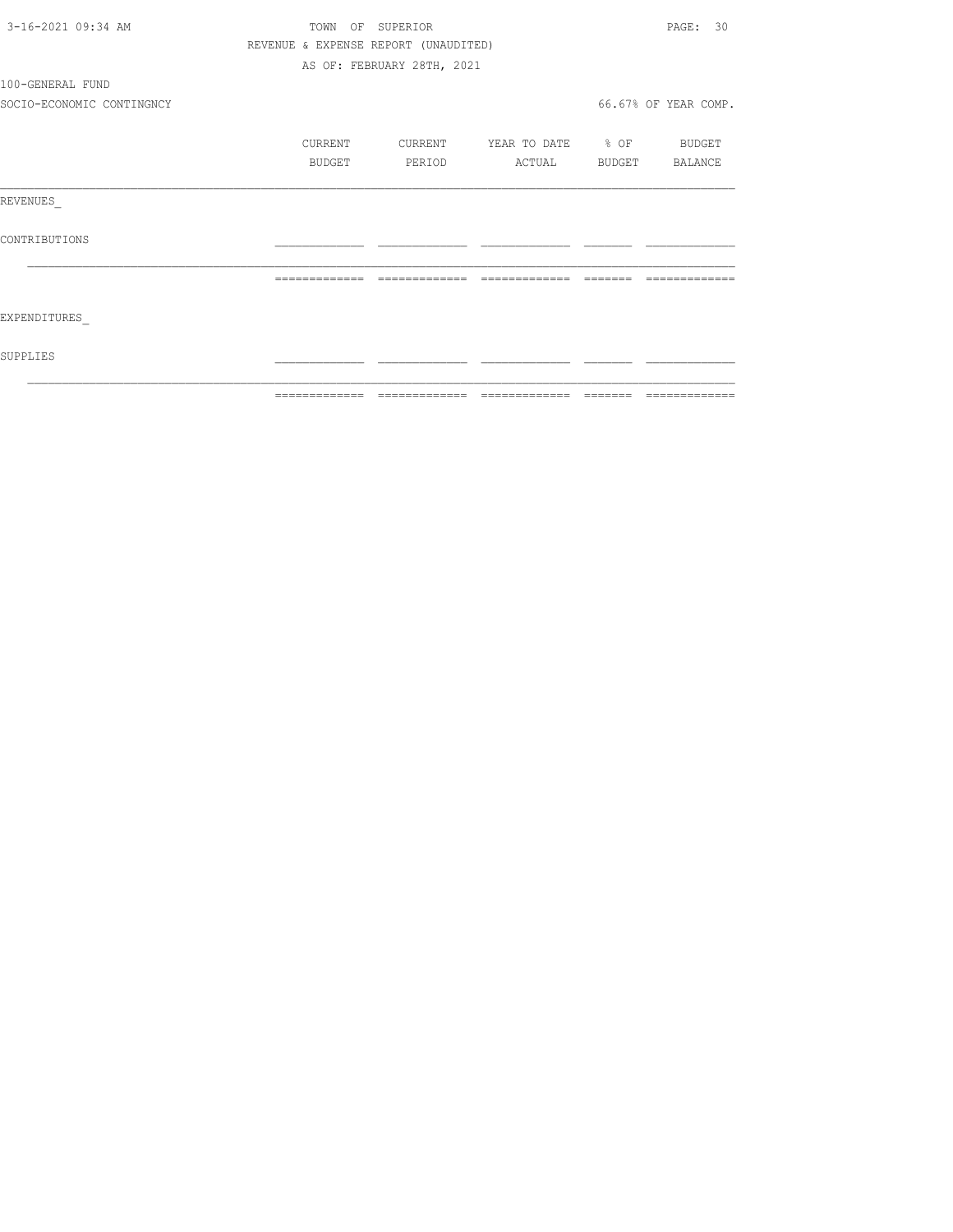| 3-16-2021 09:34 AM | TOWN<br>OF                           | SUPERIOR                   |              |        |                      |
|--------------------|--------------------------------------|----------------------------|--------------|--------|----------------------|
|                    | REVENUE & EXPENSE REPORT (UNAUDITED) |                            |              |        |                      |
|                    |                                      | AS OF: FEBRUARY 28TH, 2021 |              |        |                      |
| 100-GENERAL FUND   |                                      |                            |              |        |                      |
| CONTINGENCY        |                                      |                            |              |        | 66.67% OF YEAR COMP. |
|                    | CURRENT                              | CURRENT                    | YEAR TO DATE | % OF   | <b>BUDGET</b>        |
|                    | BUDGET                               | PERIOD                     | ACTUAL       | BUDGET | BALANCE              |
|                    |                                      |                            |              |        |                      |
| EXPENDITURES       |                                      |                            |              |        |                      |
| SUPPLIES           |                                      |                            |              |        |                      |

 $\mathcal{L}_\text{max}$ 

============= ============= ============= ======= =============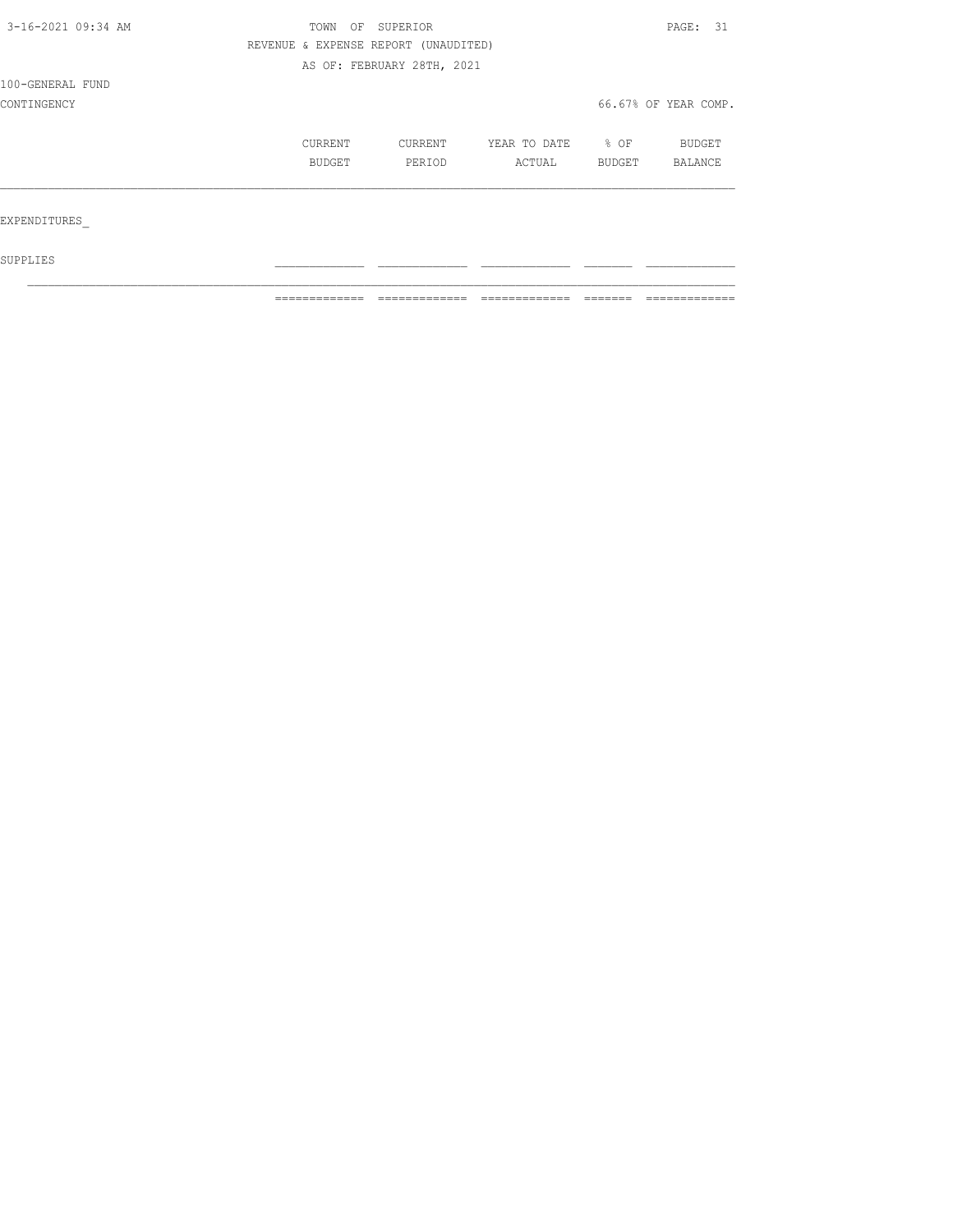## 3-16-2021 09:34 AM TOWN OF SUPERIOR PAGE: 32 REVENUE & EXPENSE REPORT (UNAUDITED) AS OF: FEBRUARY 28TH, 2021

100-GENERAL FUND

| ALT IT | ۰ |  |
|--------|---|--|
|        |   |  |

66.67% OF YEAR COMP.

|                                    | <b>CURRENT</b> | <b>CURRENT</b> | YEAR TO DATE | % OF          | <b>BUDGET</b> |
|------------------------------------|----------------|----------------|--------------|---------------|---------------|
|                                    | BUDGET         | PERIOD         | ACTUAL       | <b>BUDGET</b> | BALANCE       |
| FUND TOTAL REVENUES                | 2,484,469.00   | 329,991.79     | 2,312,559.48 | 93.08         | 171,909.52    |
| FUND TOTAL EXPENDITURES            | 2,484,466.40   | 199,161.18     | 1,765,004.74 | 71.04         | 719,461.66    |
| REVENUES OVER/(UNDER) EXPENDITURES | 2.60           | 130,830.61     | 547,554.74   |               | 547, 552.14)  |
|                                    |                |                |              |               |               |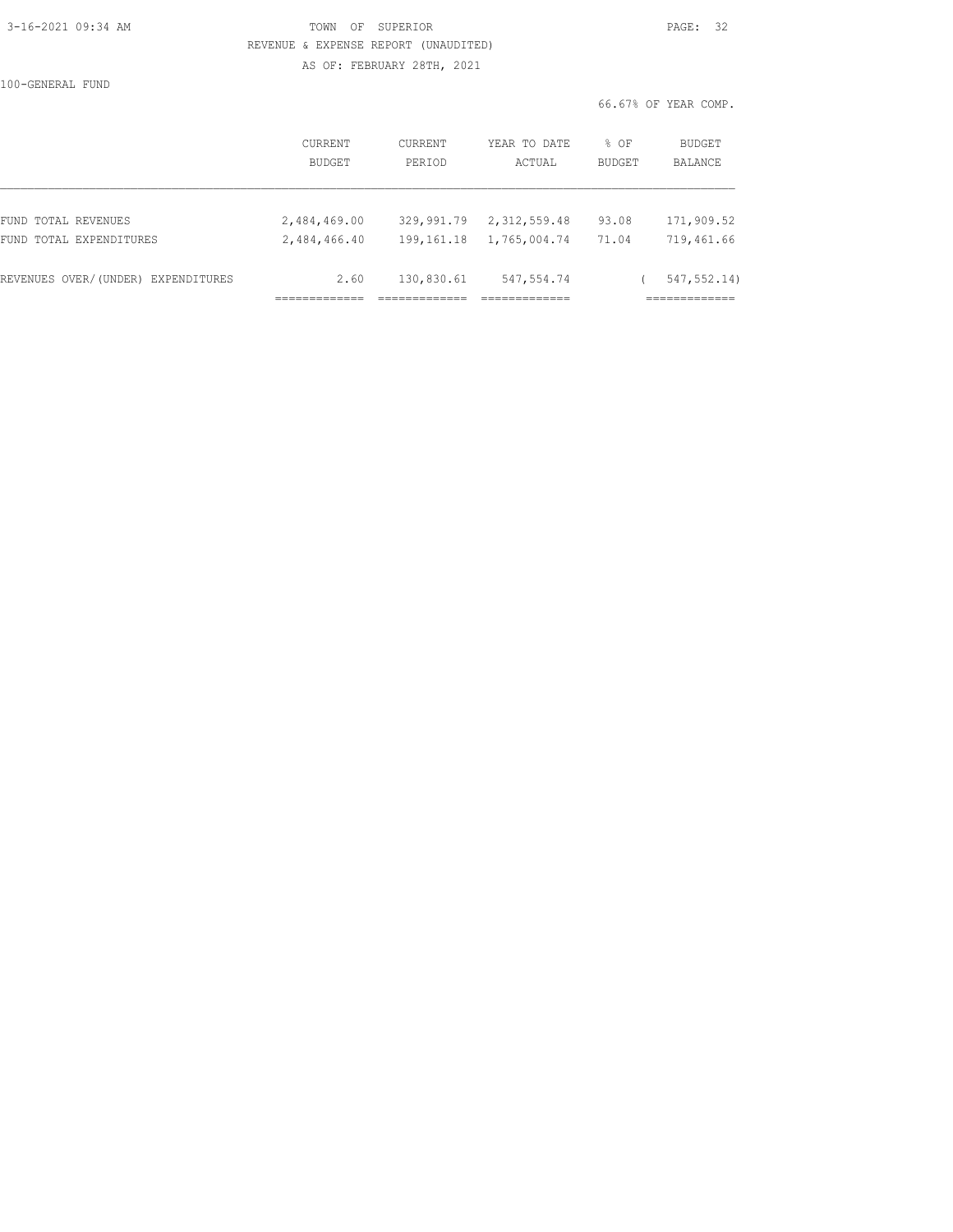## 3-16-2021 09:35 AM TOWN OF SUPERIOR PAGE: 1 REVENUE & EXPENSE REPORT (UNAUDITED) AS OF: FEBRUARY 28TH, 2021

### 200-REFUSE SERVICE NON-DEPARTMENTAL 66.67% OF YEAR COMP.

|                                                              | <b>CURRENT</b><br><b>BUDGET</b> | CURRENT<br>PERIOD | YEAR TO DATE<br>ACTUAL | % OF<br><b>BUDGET</b> | <b>BUDGET</b><br>BALANCE |
|--------------------------------------------------------------|---------------------------------|-------------------|------------------------|-----------------------|--------------------------|
| REVENUES                                                     |                                 |                   |                        |                       |                          |
| BUSINESS SERVICES                                            |                                 |                   |                        |                       |                          |
| 200-00-4240 REFUSE FEES                                      | 6,000.00                        | 0.00              | 20.00                  | 0.33                  | 5,980.00                 |
| 200-00-4241 TIPPING FEES-                                    | 15,000.00)                      | 0.00              | 544.00                 | $3.63 - ($            | 15, 544.00               |
| SUBTOTAL BUSINESS SERVICES                                   | 9,000.00)                       | 0.00              | 564.00                 | $6.27 - ($            | 9,564.00)                |
| ENTERPRISE SERVICES                                          |                                 |                   |                        |                       |                          |
| CONTINGENCY                                                  |                                 |                   |                        |                       |                          |
| 200-00-4901 TRANSFERS                                        | 28, 354.00                      | 0.00              | 0.00                   | 0.00                  | 28,354.00                |
| SUBTOTAL CONTINGENCY                                         | 28,354.00                       | 0.00              | 0.00                   | 0.00                  | 28,354.00                |
| TOTAL REVENUES                                               | 19,354.00                       | 0.00              | 564.00                 | 2.91                  | 18,790.00                |
| EXPENDITURES                                                 |                                 |                   |                        |                       |                          |
| PERSONEL                                                     |                                 |                   |                        |                       |                          |
| 200-00-5100 Salaries                                         | 13,520.00                       | 1,280.00          | 10,840.00              | 80.18                 | 2,680.00                 |
| 200-00-5101 OVERTIME                                         | 0.00                            | 0.00              | 278.24                 | $0.00$ (              | 278.24)                  |
| 200-00-5151 FICA                                             | 361.00                          | 79.36             | 689.35                 | $190.96$ (            | 328.35                   |
| 200-00-5152 Medicare                                         | 84.00                           | 18.56             | 161.23                 | 191.94 (              | 77.23)                   |
| 200-00-5153 SUTA                                             | 30.00                           | 19.58             | 70.14                  | $233.80$ (            | 40.14)                   |
| 200-00-5154 Workers Comp                                     | 54.00                           | 0.00              | 0.00                   | 0.00                  | 54.00                    |
| 200-00-5161 ASRS                                             | 687.00                          | 156.42<br>0.00    | 1,358.66               | 197.77 (              | 671.66)                  |
| 200-00-5162 Life Insurance                                   | 16.00                           | 0.00              | 0.00<br>0.00           | 0.00<br>0.00          | 16.00                    |
| 200-00-5163 Health Insurance<br>200-00-5164 Dental Insurance | 1,527.00<br>74.00               | $0.00$ (          | 16.59                  | $22.42-$              | 1,527.00<br>90.59        |
| SUBTOTAL PERSONEL                                            | 16,353.00                       | 1,553.92          | 13,381.03              | 81.83                 | 2,971.97                 |
| SUPPLIES                                                     |                                 |                   |                        |                       |                          |
| 200-00-5225 Safety Supplies & Equip                          | 1,000.00                        | 0.00              | 0.00                   | 0.00                  | 1,000.00                 |
| 200-00-5299 Operating Supplies                               | 500.00                          | 150.00            | 2,116.79               | $423.36$ (            | 1,616.79                 |
| SUBTOTAL SUPPLIES                                            | 1,500.00                        | 150.00            | 2,116.79               | 141.12 (              | $616.79$ )               |
| UTILITIES                                                    |                                 |                   |                        |                       |                          |
| 200-00-5330 REFUSE                                           | 0.00                            | 3,787.79          | 36,842.01              | $0.00$ (              | 36,842.01)               |
| SUBTOTAL UTILITIES                                           | 0.00                            | 3,787.79          | 36,842.01              | $0.00$ (              | 36,842.01)               |
| GENERAL BUSINESS EXPENSE                                     |                                 |                   |                        |                       |                          |
| PROFESSIONAL SERVICES                                        |                                 |                   |                        |                       |                          |
| 200-00-5520 CONTRACT SERVICES                                | 0.00                            | 1,785.00          | 25, 327.50             | 0.00(                 | 25, 327.50               |
| SUBTOTAL PROFESSIONAL SERVICES                               | 0.00                            | 1,785.00          | 25, 327.50             | $0.00$ (              | 25, 327.50               |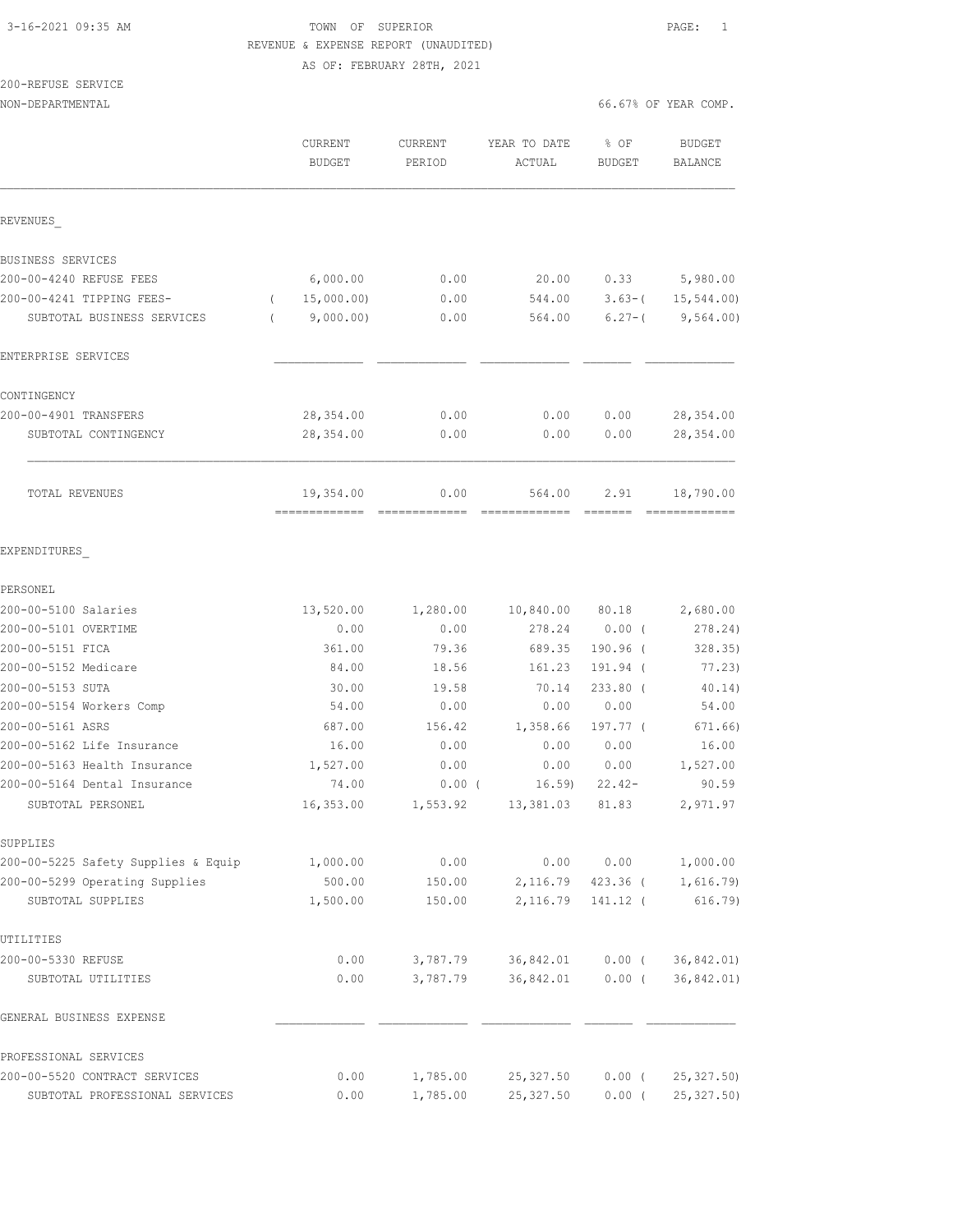### 3-16-2021 09:35 AM TOWN OF SUPERIOR PAGE: 2 REVENUE & EXPENSE REPORT (UNAUDITED) AS OF: FEBRUARY 28TH, 2021

# 200-REFUSE SERVICE

NON-DEPARTMENTAL 66.67% OF YEAR COMP.

|                                    | CURRENT<br>BUDGET | <b>CURRENT</b><br>PERIOD | YEAR TO DATE<br>ACTUAL         | % OF<br><b>BUDGET</b> | <b>BUDGET</b><br><b>BALANCE</b> |
|------------------------------------|-------------------|--------------------------|--------------------------------|-----------------------|---------------------------------|
|                                    |                   |                          |                                |                       |                                 |
| REPAIR/MAINTENANCE                 |                   |                          |                                |                       |                                 |
| 200-00-5640 Auto Truck Repair      | 1,000.00          | 0.00                     | 0.00                           | 0.00                  | 1,000.00                        |
| 200-00-5641 Gas & Oil              | 500.00            | 0.00                     | 0.00                           | 0.00                  | 500.00                          |
| SUBTOTAL REPAIR/MAINTENANCE        | 1,500.00          | 0.00                     | 0.00                           | 0.00                  | 1,500.00                        |
| CAPITAL OUTLAY                     |                   |                          |                                |                       |                                 |
| DEBT SERVICE                       |                   |                          |                                |                       |                                 |
| TOTAL EXPENDITURES                 | 19,353.00         | 7,276.71                 | 77,667.33 401.32 (             |                       | 58, 314.33)                     |
| REVENUES OVER/(UNDER) EXPENDITURES | $1.00$ (          |                          | $7, 276, 71$ ( $77, 103, 33$ ) |                       | 77,104.33                       |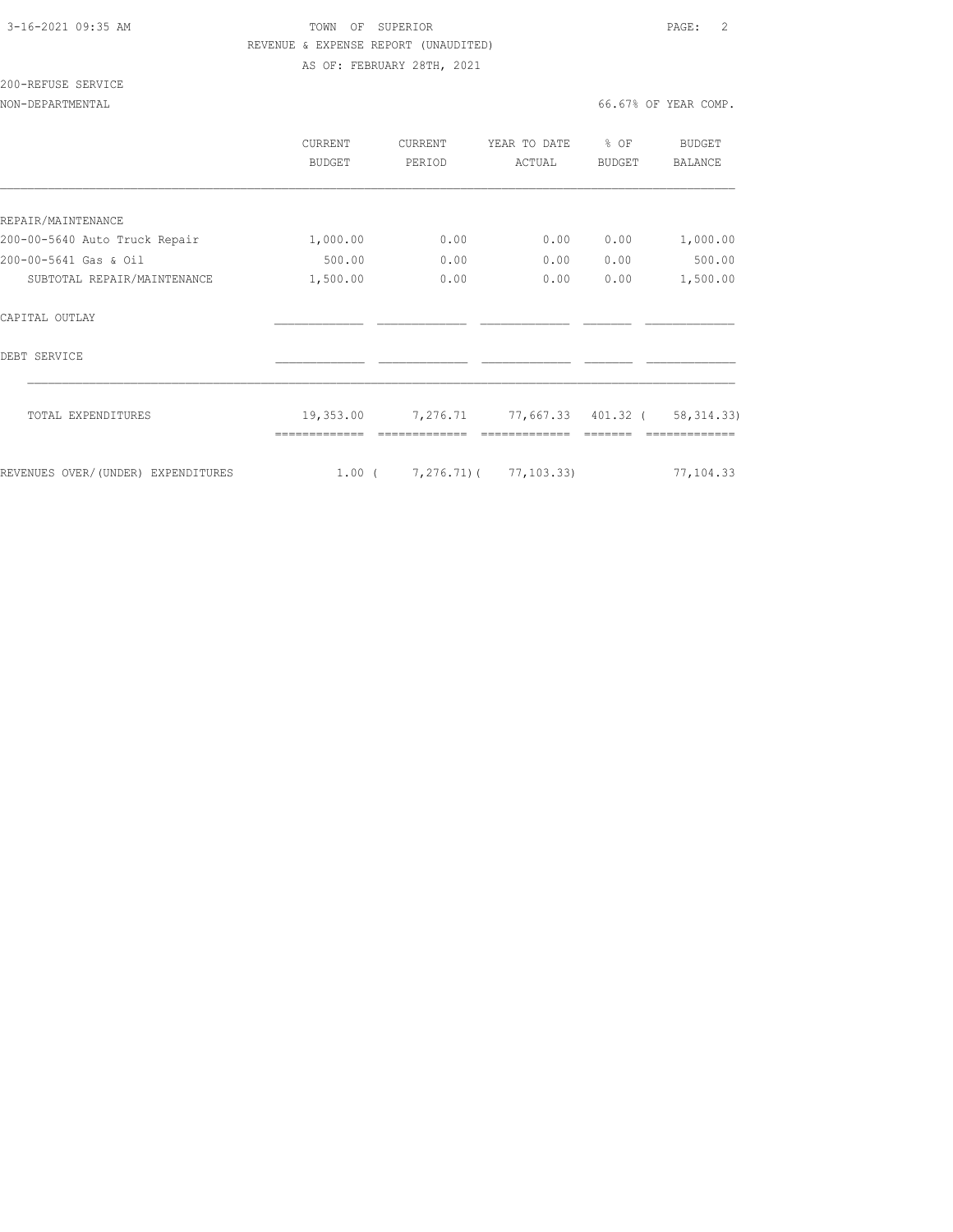| 3-16-2021 09:35 AM |  |
|--------------------|--|
|                    |  |

## TOWN OF SUPERIOR **PAGE:** 3 REVENUE & EXPENSE REPORT (UNAUDITED) AS OF: FEBRUARY 28TH, 2021

200-REFUSE SERVICE

66.67% OF YEAR COMP.

|                                    | CURRENT<br>BUDGET | <b>CURRENT</b><br>PERIOD | YEAR TO DATE<br>ACTUAL | % OF<br><b>BUDGET</b> | <b>BUDGET</b><br>BALANCE |
|------------------------------------|-------------------|--------------------------|------------------------|-----------------------|--------------------------|
|                                    |                   |                          |                        |                       |                          |
| FUND TOTAL REVENUES                | 19,354.00         | 0.00                     | 564.00                 | 2.91                  | 18,790.00                |
| FUND TOTAL EXPENDITURES            | 19,353.00         | 7,276.71                 | 77,667.33              | 401.32 (              | 58, 314.33)              |
| REVENUES OVER/(UNDER) EXPENDITURES | $1.00$ (          | 7,276.71)(               | 77, 103.33)            |                       | 77,104.33                |
|                                    |                   |                          |                        |                       |                          |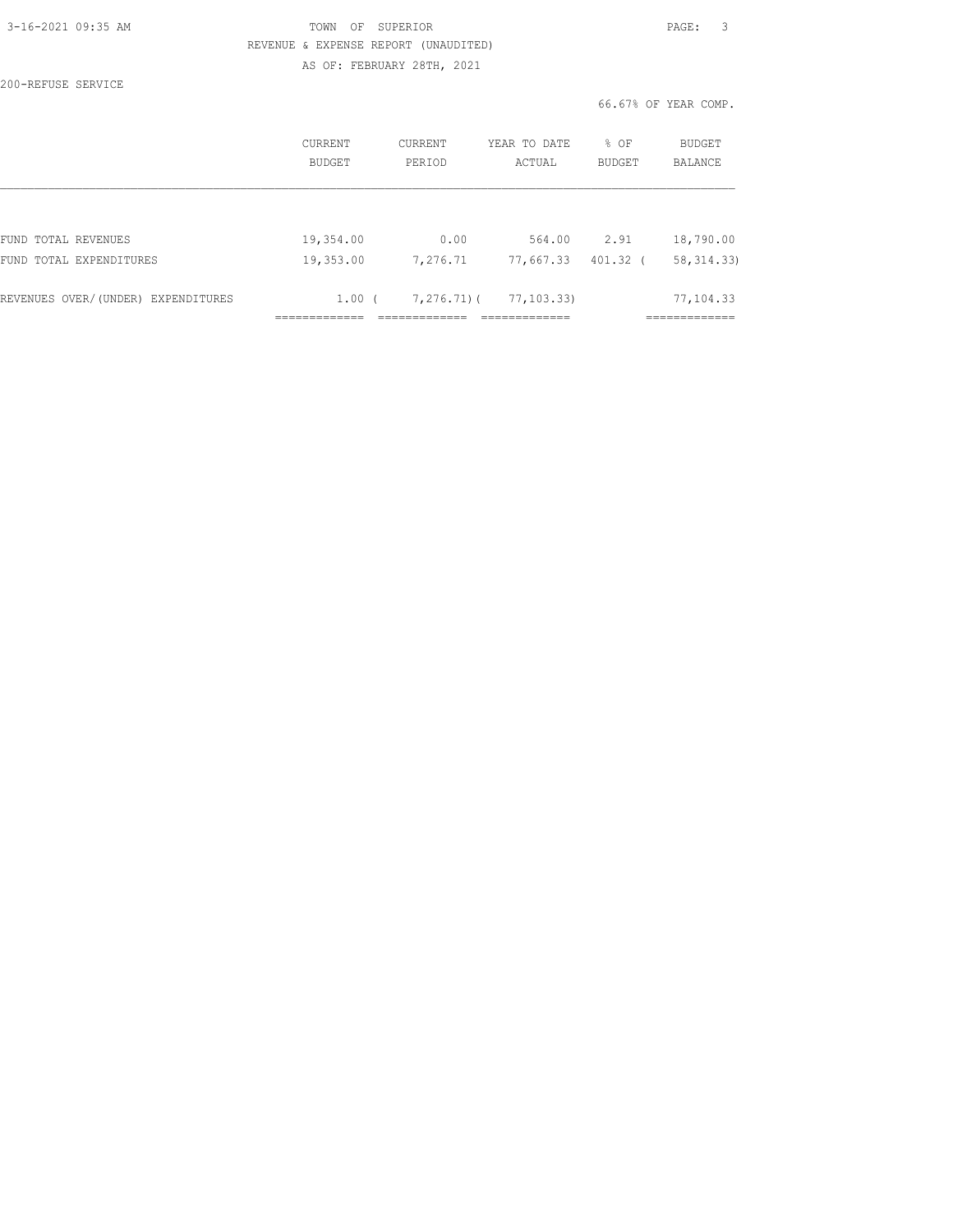210-SEWER

## TOWN OF SUPERIOR **Example 20:35 AM TOWN OF SUPERIOR**  REVENUE & EXPENSE REPORT (UNAUDITED) AS OF: FEBRUARY 28TH, 2021

NON-DEPARTMENTAL 66.67% OF YEAR COMP.

|                                                   | CURRENT<br><b>BUDGET</b> | <b>CURRENT</b><br>PERIOD | YEAR TO DATE<br>ACTUAL | % OF<br>BUDGET | <b>BUDGET</b><br>BALANCE |
|---------------------------------------------------|--------------------------|--------------------------|------------------------|----------------|--------------------------|
| REVENUES                                          |                          |                          |                        |                |                          |
| TAXE S                                            |                          |                          |                        |                |                          |
| BUSINESS SERVICES                                 |                          |                          |                        |                |                          |
| 210-00-4240 SEWER FEES                            | 380,244.00               |                          | 42,588.00 292,274.61   | 76.87          | 87,969.39                |
| 210-00-4250 PENALTIES                             | 0.00                     | 0.00(                    | 358.00)                | 0.00           | 358.00                   |
| SUBTOTAL BUSINESS SERVICES                        | 380,244.00               | 42,588.00                | 291,916.61             | 76.77          | 88, 327.39               |
| <b>GRANTS</b>                                     |                          |                          |                        |                |                          |
| CONTINGENCY                                       |                          |                          |                        |                |                          |
| 210-00-4901 INTERFUND TRANSFER-SEWER              | 45,047.00                | 0.00                     | 0.00                   | 0.00           | 45,047.00                |
| SUBTOTAL CONTINGENCY                              | 45,047.00                | 0.00                     | 0.00                   | 0.00           | 45,047.00                |
| TOTAL REVENUES                                    | 425,291.00               | 42,588.00                | 291,916.61             | 68.64          | 133, 374.39              |
|                                                   |                          |                          |                        |                |                          |
| EXPENDITURES<br>PERSONEL                          |                          |                          |                        |                |                          |
| 210-00-5100 SALARIES                              | 85, 317.00               | 5,649.60                 | 49,669.61              | 58.22          | 35,647.39                |
| 210-00-5101 OVERTIME                              | 7,500.00                 | 697.29                   | 8,125.88               | $108.35$ (     | 625.88)                  |
| 210-00-5151 FICA                                  | 4,975.00                 | 390.57                   | 3,559.83               | 71.55          | 1,415.17                 |
| 210-00-5152 MEDICARE                              | 1,164.00                 | 91.34                    | 832.53                 | 71.52          | 331.47                   |
| 210-00-5153 STATE UNEMPLOYMENT                    | 136.00                   | 66.89                    | 198.26                 | 145.78 (       | 62.26)                   |
| 210-00-5154 WORKERS COMP INSURANCE                | 3,613.00                 | 0.00                     | 2,844.00               | 78.72          | 769.00                   |
| 210-00-5161 ARIZONA STATE RETIREMENT              | 9,806.00                 | 775.58                   | 7,062.55               | 72.02          | 2,743.45                 |
| 210-00-5162 LIFE INSURANCE                        | 165.00                   | 0.00                     | 120.10                 | 72.79          | 44.90                    |
| 210-00-5163 HEALTH INSURANCE                      | 15,407.00                | 1,273.90                 | 6,369.50               | 41.34          | 9,037.50                 |
| 210-00-5164 DENTAL INSURANCE<br>SUBTOTAL PERSONEL | 777.00<br>128,860.00     | 0.00<br>8,945.17         | 438.94<br>79,221.20    | 56.49<br>61.48 | 338.06<br>49,638.80      |
| SUPPLIES                                          |                          |                          |                        |                |                          |
| 210-00-5210 OFFICE SUPPLIES                       | 2,000.00                 | 0.00                     | 0.00                   | 0.00           | 2,000.00                 |
| 210-00-5240 CHEMICAL SUPPLIES                     | 15,146.00                | 0.00                     | 5,432.35               | 35.87          | 9,713.65                 |
| 210-00-5299 OPERATING SUPPLIES                    | 30,000.00                | 774.88                   | 8,412.19               | 28.04          | 21,587.81                |
| SUBTOTAL SUPPLIES                                 | 47,146.00                | 774.88                   | 13,844.54              | 29.37          | 33, 301.46               |
| UTILITIES                                         |                          |                          |                        |                |                          |
| 210-00-5310 ELECTRICITY                           | 59,202.00                | 0.00                     | 35,249.30              | 59.54          | 23,952.70                |
| 210-00-5350 TELEPHONE                             | 1,158.00                 | 65.33                    | 519.30                 | 44.84          | 638.70                   |
| 210-00-5360 WATER                                 | 3,000.00                 | 242.91                   | 1,929.20               | 64.31          | 1,070.80                 |
| 210-00-5380 SECURITY                              | 500.00                   | 25.00                    | 200.00                 | 40.00          | 300.00                   |
| SUBTOTAL UTILITIES                                | 63,860.00                | 333.24                   | 37,897.80              | 59.35          | 25,962.20                |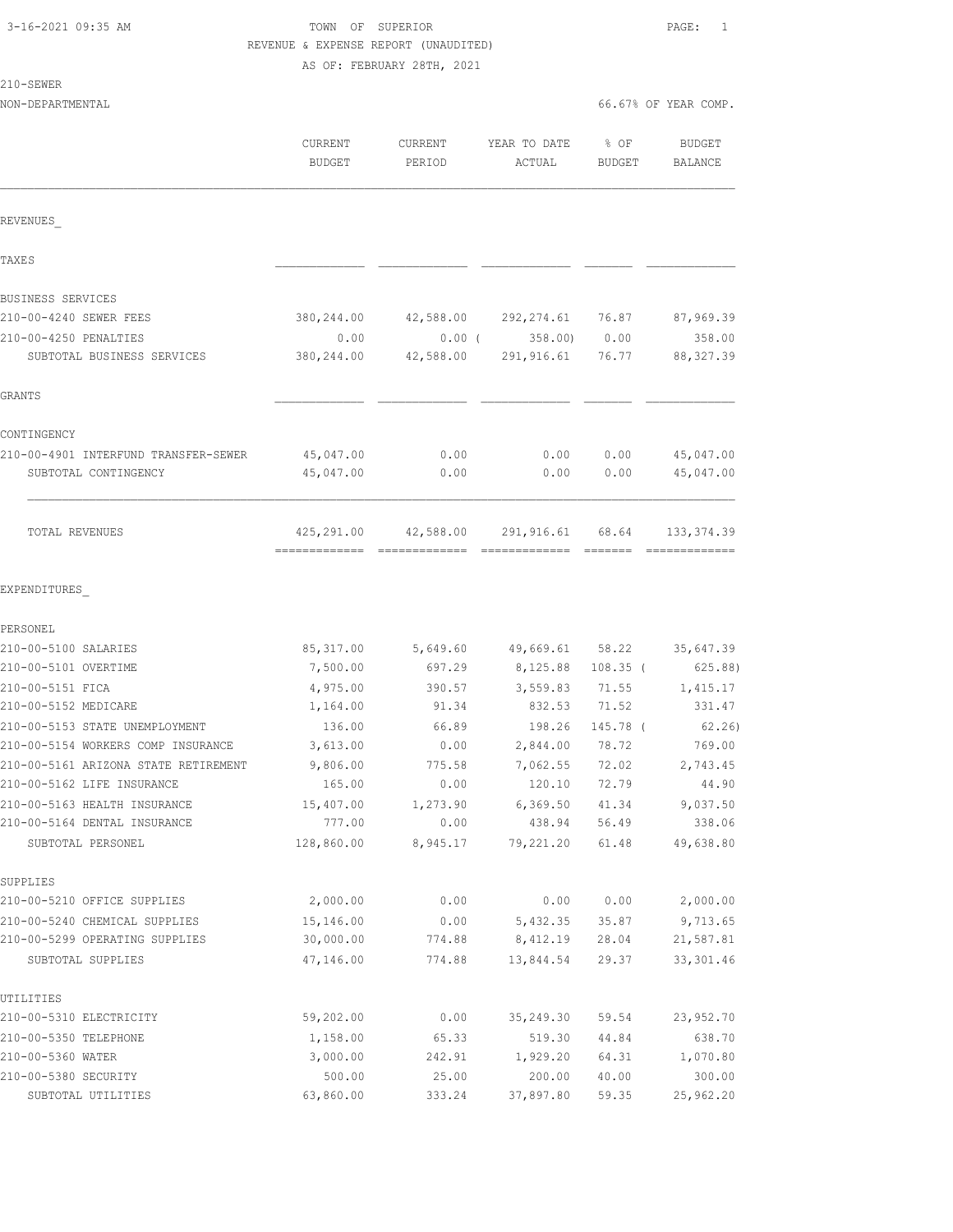AS OF: FEBRUARY 28TH, 2021

|  | × | 'H`W |  |
|--|---|------|--|
|  |   |      |  |

NON-DEPARTMENTAL 66.67% OF YEAR COMP.

| GENERAL BUSINESS EXPENSE<br>210-00-5420 DUES & SUBSCRIPTIONS<br>210-00-5425 CONFERENCES & TRAINING<br>210-00-5450 UNIFORMS<br>210-00-5460 POSTAGE<br>210-00-5471 AUDIT<br>210-00-5480 GENERAL INSURANCE<br>210-00-5491 Credit Card Fees<br>210-00-5492 BAD DEBT EXPENSE<br>SUBTOTAL GENERAL BUSINESS EXPENSE<br>PROFESSIONAL SERVICES<br>SUBTOTAL PROFESSIONAL SERVICES |                              |                                                                                                                                                                                                                                                                                                                                                                                                                                                                                                     |                             |                  |                                                                                                                                                                                                                                                                                                                                                                                                                                                                                                      |
|-------------------------------------------------------------------------------------------------------------------------------------------------------------------------------------------------------------------------------------------------------------------------------------------------------------------------------------------------------------------------|------------------------------|-----------------------------------------------------------------------------------------------------------------------------------------------------------------------------------------------------------------------------------------------------------------------------------------------------------------------------------------------------------------------------------------------------------------------------------------------------------------------------------------------------|-----------------------------|------------------|------------------------------------------------------------------------------------------------------------------------------------------------------------------------------------------------------------------------------------------------------------------------------------------------------------------------------------------------------------------------------------------------------------------------------------------------------------------------------------------------------|
|                                                                                                                                                                                                                                                                                                                                                                         |                              |                                                                                                                                                                                                                                                                                                                                                                                                                                                                                                     |                             |                  |                                                                                                                                                                                                                                                                                                                                                                                                                                                                                                      |
|                                                                                                                                                                                                                                                                                                                                                                         | 5,000.00                     | 2,500.00                                                                                                                                                                                                                                                                                                                                                                                                                                                                                            | 3,082.07                    | 61.64            | 1,917.93                                                                                                                                                                                                                                                                                                                                                                                                                                                                                             |
|                                                                                                                                                                                                                                                                                                                                                                         | 2,000.00                     | 0.00                                                                                                                                                                                                                                                                                                                                                                                                                                                                                                | 94.94                       | 4.75             | 1,905.06                                                                                                                                                                                                                                                                                                                                                                                                                                                                                             |
|                                                                                                                                                                                                                                                                                                                                                                         | 659.00                       | 62.29                                                                                                                                                                                                                                                                                                                                                                                                                                                                                               | 507.85                      | 77.06            | 151.15                                                                                                                                                                                                                                                                                                                                                                                                                                                                                               |
|                                                                                                                                                                                                                                                                                                                                                                         | 0.00                         | 821.61                                                                                                                                                                                                                                                                                                                                                                                                                                                                                              | 3,274.20                    | $0.00$ (         | 3, 274.20                                                                                                                                                                                                                                                                                                                                                                                                                                                                                            |
|                                                                                                                                                                                                                                                                                                                                                                         | 1,545.00                     | 0.00                                                                                                                                                                                                                                                                                                                                                                                                                                                                                                | 1,324.10                    | 85.70            | 220.90                                                                                                                                                                                                                                                                                                                                                                                                                                                                                               |
|                                                                                                                                                                                                                                                                                                                                                                         | 12,820.00                    | 3,700.25                                                                                                                                                                                                                                                                                                                                                                                                                                                                                            | 6,826.64                    | 53.25            | 5,993.36                                                                                                                                                                                                                                                                                                                                                                                                                                                                                             |
|                                                                                                                                                                                                                                                                                                                                                                         | 5,000.00                     | 0.00                                                                                                                                                                                                                                                                                                                                                                                                                                                                                                | 0.00                        | 0.00             | 5,000.00                                                                                                                                                                                                                                                                                                                                                                                                                                                                                             |
|                                                                                                                                                                                                                                                                                                                                                                         | 15,000.00                    | 0.00                                                                                                                                                                                                                                                                                                                                                                                                                                                                                                | 0.00                        | 0.00             | 15,000.00                                                                                                                                                                                                                                                                                                                                                                                                                                                                                            |
|                                                                                                                                                                                                                                                                                                                                                                         | 42,024.00                    | 7,084.15                                                                                                                                                                                                                                                                                                                                                                                                                                                                                            | 15,109.80                   | 35.96            | 26, 914.20                                                                                                                                                                                                                                                                                                                                                                                                                                                                                           |
| 210-00-5520 CONTRACTUAL SERVICES<br>210-00-5550 OTHER PROFESSIONAL SERVICE<br>210-00-5551 COLLECTIONS<br>210-00-5580 SLUDGE REMOVAL<br>210-00-5581 BACKFLOW TESTING                                                                                                                                                                                                     |                              |                                                                                                                                                                                                                                                                                                                                                                                                                                                                                                     |                             |                  |                                                                                                                                                                                                                                                                                                                                                                                                                                                                                                      |
|                                                                                                                                                                                                                                                                                                                                                                         | 0.00                         | 0.00                                                                                                                                                                                                                                                                                                                                                                                                                                                                                                | 546.00                      | 0.00(            | 546.00)                                                                                                                                                                                                                                                                                                                                                                                                                                                                                              |
|                                                                                                                                                                                                                                                                                                                                                                         | 73,161.00                    | 4,803.75                                                                                                                                                                                                                                                                                                                                                                                                                                                                                            | 45,075.25                   | 61.61            | 28,085.75                                                                                                                                                                                                                                                                                                                                                                                                                                                                                            |
|                                                                                                                                                                                                                                                                                                                                                                         | 0.00                         | $366.40$ (                                                                                                                                                                                                                                                                                                                                                                                                                                                                                          | 2, 511.52)                  | 0.00             | 2,511.52                                                                                                                                                                                                                                                                                                                                                                                                                                                                                             |
|                                                                                                                                                                                                                                                                                                                                                                         | 9,000.00                     | 0.00                                                                                                                                                                                                                                                                                                                                                                                                                                                                                                | 1,676.45                    | 18.63            | 7,323.55                                                                                                                                                                                                                                                                                                                                                                                                                                                                                             |
|                                                                                                                                                                                                                                                                                                                                                                         | 1,439.00                     | 0.00                                                                                                                                                                                                                                                                                                                                                                                                                                                                                                | 1,438.00                    | 99.93            | 1.00                                                                                                                                                                                                                                                                                                                                                                                                                                                                                                 |
|                                                                                                                                                                                                                                                                                                                                                                         | 83,600.00                    | 5,170.15                                                                                                                                                                                                                                                                                                                                                                                                                                                                                            | 46, 224.18                  | 55.29            | 37, 375.82                                                                                                                                                                                                                                                                                                                                                                                                                                                                                           |
| REPAIR/MAINTENANCE                                                                                                                                                                                                                                                                                                                                                      |                              |                                                                                                                                                                                                                                                                                                                                                                                                                                                                                                     |                             |                  |                                                                                                                                                                                                                                                                                                                                                                                                                                                                                                      |
| 210-00-5640 AUTO & TRUCK REPAIRS                                                                                                                                                                                                                                                                                                                                        | 2,000.00                     | 0.00                                                                                                                                                                                                                                                                                                                                                                                                                                                                                                | 324.90                      | 16.25            | 1,675.10                                                                                                                                                                                                                                                                                                                                                                                                                                                                                             |
| 210-00-5641 GAS & OIL                                                                                                                                                                                                                                                                                                                                                   | 3,000.00                     | 0.00                                                                                                                                                                                                                                                                                                                                                                                                                                                                                                | 546.61                      | 18.22            | 2,453.39                                                                                                                                                                                                                                                                                                                                                                                                                                                                                             |
| 210-00-5642 TIRES & TUBES                                                                                                                                                                                                                                                                                                                                               | 1,000.00                     | 0.00                                                                                                                                                                                                                                                                                                                                                                                                                                                                                                | 0.00                        | 0.00             | 1,000.00                                                                                                                                                                                                                                                                                                                                                                                                                                                                                             |
| 210-00-5650 OTHER EQUIPMENT REPAIRS                                                                                                                                                                                                                                                                                                                                     | 8,085.00                     | 0.00                                                                                                                                                                                                                                                                                                                                                                                                                                                                                                | 2,390.77                    | 29.57            | 5,694.23                                                                                                                                                                                                                                                                                                                                                                                                                                                                                             |
| 210-00-5670 STREET & SIDEWALK REPAIR                                                                                                                                                                                                                                                                                                                                    | 0.00                         | 0.00                                                                                                                                                                                                                                                                                                                                                                                                                                                                                                | 462.92                      | 0.00(            | 462.92)                                                                                                                                                                                                                                                                                                                                                                                                                                                                                              |
| SUBTOTAL REPAIR/MAINTENANCE                                                                                                                                                                                                                                                                                                                                             | 14,085.00                    | 0.00                                                                                                                                                                                                                                                                                                                                                                                                                                                                                                | 3,725.20                    | 26.45            | 10,359.80                                                                                                                                                                                                                                                                                                                                                                                                                                                                                            |
| CAPITAL OUTLAY                                                                                                                                                                                                                                                                                                                                                          |                              |                                                                                                                                                                                                                                                                                                                                                                                                                                                                                                     |                             |                  |                                                                                                                                                                                                                                                                                                                                                                                                                                                                                                      |
| 210-00-5710 BUILDING                                                                                                                                                                                                                                                                                                                                                    | 500.00                       | 0.00                                                                                                                                                                                                                                                                                                                                                                                                                                                                                                | 0.00                        | 0.00             | 500.00                                                                                                                                                                                                                                                                                                                                                                                                                                                                                               |
| 210-00-5750 OTHER EQUIP/SMALL TOOLS                                                                                                                                                                                                                                                                                                                                     | 5,000.00                     | 0.00                                                                                                                                                                                                                                                                                                                                                                                                                                                                                                | 73.43                       | 1.47             | 4,926.57                                                                                                                                                                                                                                                                                                                                                                                                                                                                                             |
| 210-00-5760 R&M WELLS & PUMPS                                                                                                                                                                                                                                                                                                                                           | 10,000.00                    | 0.00                                                                                                                                                                                                                                                                                                                                                                                                                                                                                                | 14,086.67                   | 140.87 (         | 4,086.67                                                                                                                                                                                                                                                                                                                                                                                                                                                                                             |
| 210-00-5790 MACHINERY AND EQUIPMENT                                                                                                                                                                                                                                                                                                                                     | 0.00                         | 0.00                                                                                                                                                                                                                                                                                                                                                                                                                                                                                                | $1,453.28$ 0.00 (           |                  | 1,453.28                                                                                                                                                                                                                                                                                                                                                                                                                                                                                             |
| SUBTOTAL CAPITAL OUTLAY                                                                                                                                                                                                                                                                                                                                                 | 15,500.00                    | 0.00                                                                                                                                                                                                                                                                                                                                                                                                                                                                                                | 15,613.38 100.73 (          |                  | 113.38)                                                                                                                                                                                                                                                                                                                                                                                                                                                                                              |
| NON-OPERATING                                                                                                                                                                                                                                                                                                                                                           |                              |                                                                                                                                                                                                                                                                                                                                                                                                                                                                                                     |                             |                  |                                                                                                                                                                                                                                                                                                                                                                                                                                                                                                      |
| DEBT SERVICE                                                                                                                                                                                                                                                                                                                                                            |                              |                                                                                                                                                                                                                                                                                                                                                                                                                                                                                                     |                             |                  |                                                                                                                                                                                                                                                                                                                                                                                                                                                                                                      |
| 210-00-5999 CONTINGENCY                                                                                                                                                                                                                                                                                                                                                 | 30, 217.00                   | 0.00                                                                                                                                                                                                                                                                                                                                                                                                                                                                                                | 0.00                        | 0.00             | 30,217.00                                                                                                                                                                                                                                                                                                                                                                                                                                                                                            |
| SUBTOTAL DEBT SERVICE                                                                                                                                                                                                                                                                                                                                                   | 30,217.00                    | 0.00                                                                                                                                                                                                                                                                                                                                                                                                                                                                                                | 0.00                        | 0.00             | 30,217.00                                                                                                                                                                                                                                                                                                                                                                                                                                                                                            |
| TOTAL EXPENDITURES                                                                                                                                                                                                                                                                                                                                                      | 425,292.00<br>-------------- | 22,307.59<br>$\begin{array}{cccccccccccccc} \multicolumn{2}{c}{} & \multicolumn{2}{c}{} & \multicolumn{2}{c}{} & \multicolumn{2}{c}{} & \multicolumn{2}{c}{} & \multicolumn{2}{c}{} & \multicolumn{2}{c}{} & \multicolumn{2}{c}{} & \multicolumn{2}{c}{} & \multicolumn{2}{c}{} & \multicolumn{2}{c}{} & \multicolumn{2}{c}{} & \multicolumn{2}{c}{} & \multicolumn{2}{c}{} & \multicolumn{2}{c}{} & \multicolumn{2}{c}{} & \multicolumn{2}{c}{} & \multicolumn{2}{c}{} & \multicolumn{2}{c}{} & \$ | 211,636.10<br>============= | 49.76<br>======= | 213,655.90<br>$\begin{array}{cccccccccccccc} \multicolumn{2}{c}{} & \multicolumn{2}{c}{} & \multicolumn{2}{c}{} & \multicolumn{2}{c}{} & \multicolumn{2}{c}{} & \multicolumn{2}{c}{} & \multicolumn{2}{c}{} & \multicolumn{2}{c}{} & \multicolumn{2}{c}{} & \multicolumn{2}{c}{} & \multicolumn{2}{c}{} & \multicolumn{2}{c}{} & \multicolumn{2}{c}{} & \multicolumn{2}{c}{} & \multicolumn{2}{c}{} & \multicolumn{2}{c}{} & \multicolumn{2}{c}{} & \multicolumn{2}{c}{} & \multicolumn{2}{c}{} & \$ |
| REVENUES OVER/ (UNDER) EXPENDITURES                                                                                                                                                                                                                                                                                                                                     |                              |                                                                                                                                                                                                                                                                                                                                                                                                                                                                                                     |                             |                  |                                                                                                                                                                                                                                                                                                                                                                                                                                                                                                      |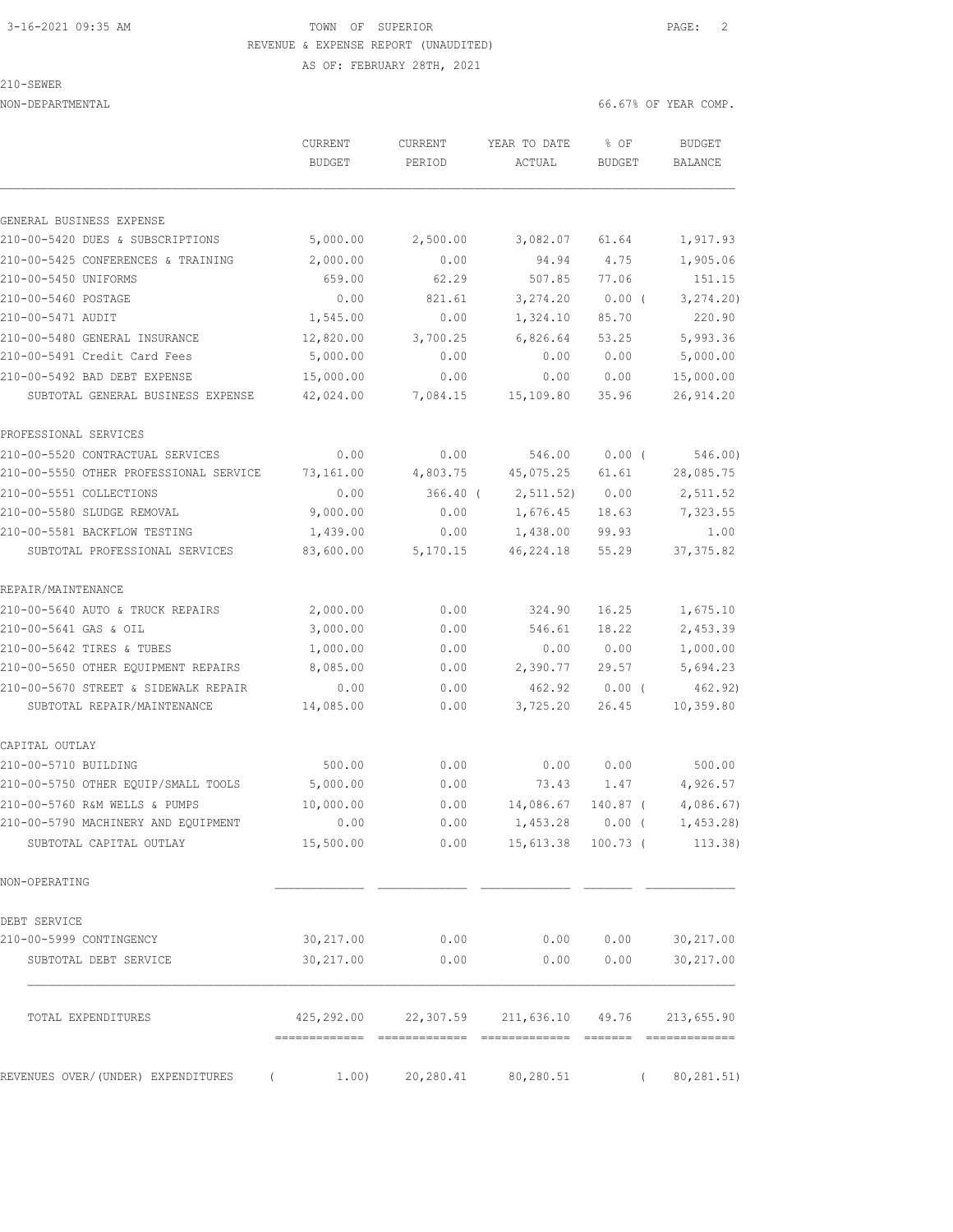### 3-16-2021 09:35 AM TOWN OF SUPERIOR PAGE: 3 REVENUE & EXPENSE REPORT (UNAUDITED) AS OF: FEBRUARY 28TH, 2021

210-SEWER

| CURRENT<br>BUDGET | CURRENT<br>PERIOD | YEAR TO DATE<br>ACTUAL | % OF<br><b>BUDGET</b> | BUDGET<br><b>BALANCE</b> |
|-------------------|-------------------|------------------------|-----------------------|--------------------------|
|                   |                   |                        |                       |                          |
|                   | 42,588.00         | 291, 916.61            | 68.64                 | 133, 374.39              |
| 425,292.00        | 22,307.59         | 211,636.10             | 49.76                 | 213,655.90               |
| 1.00)             | 20,280.41         | 80,280.51              |                       | 80,281.51)<br>________   |
|                   | 425,291.00        |                        |                       |                          |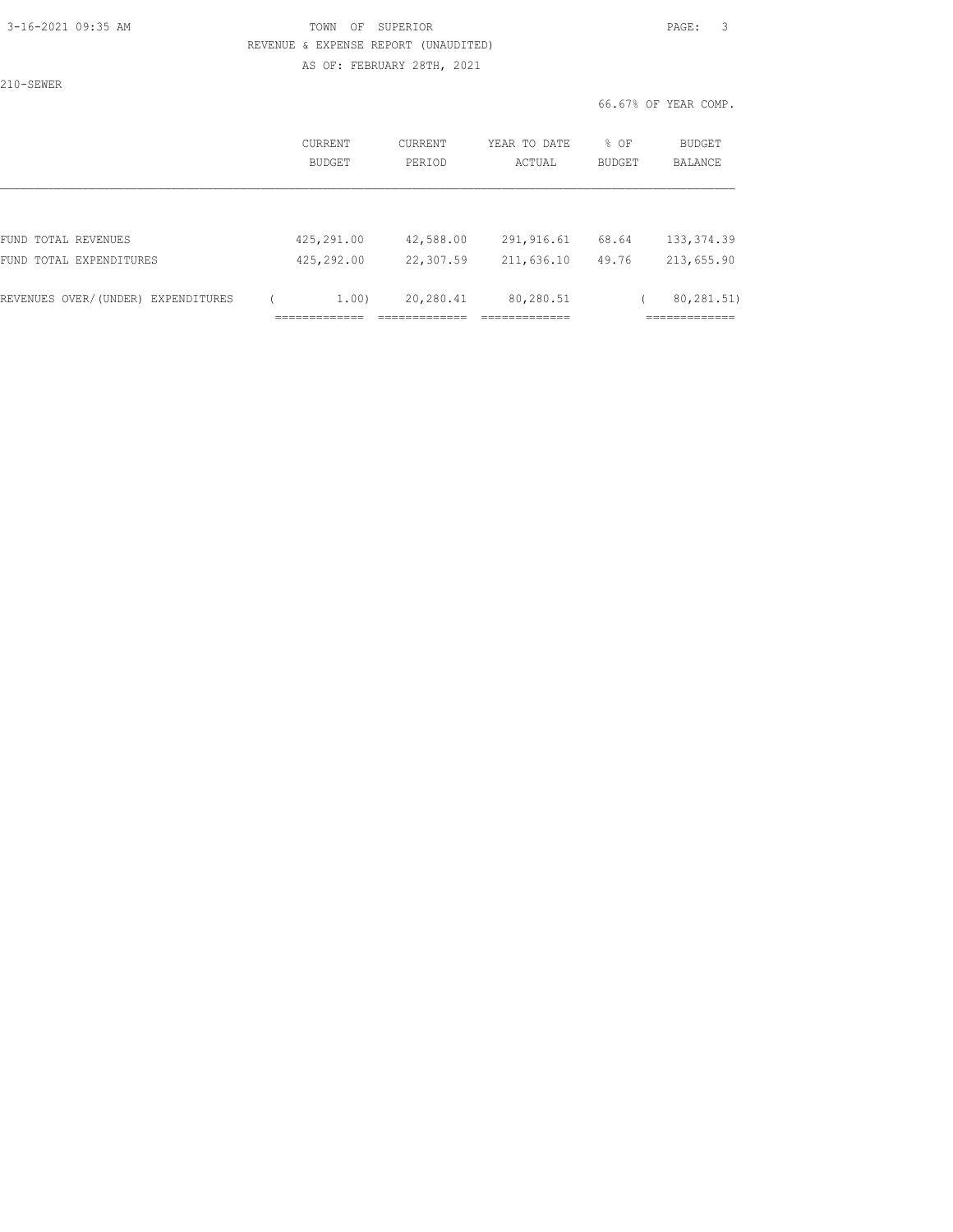|  |  |  |  | 3-16-2021 09:35 AM |  |
|--|--|--|--|--------------------|--|
|--|--|--|--|--------------------|--|

220-AMBULANCE

### TOWN OF SUPERIOR **PAGE:** 1 REVENUE & EXPENSE REPORT (UNAUDITED) AS OF: FEBRUARY 28TH, 2021

| NON-DEPARTMENTAL                                                           |                                 |                      |                        |                       | 66.67% OF YEAR COMP.            |
|----------------------------------------------------------------------------|---------------------------------|----------------------|------------------------|-----------------------|---------------------------------|
|                                                                            | <b>CURRENT</b><br><b>BUDGET</b> | CURRENT<br>PERIOD    | YEAR TO DATE<br>ACTUAL | % OF<br><b>BUDGET</b> | <b>BUDGET</b><br><b>BALANCE</b> |
| REVENUES                                                                   |                                 |                      |                        |                       |                                 |
| TAXE S                                                                     |                                 |                      |                        |                       |                                 |
| BUSINESS SERVICES                                                          |                                 |                      |                        |                       |                                 |
| ENTERPRISE SERVICES                                                        |                                 |                      |                        |                       |                                 |
| 220-00-4310 AMBULANCE BILLINGS                                             | 380,000.00                      | 27, 234.17           | 210,672.83             | 55.44                 | 169, 327.17                     |
| SUBTOTAL ENTERPRISE SERVICES                                               | 380,000.00                      | 27, 234.17           | 210,672.83             | 55.44                 | 169, 327.17                     |
| CONTINGENCY                                                                |                                 |                      |                        |                       |                                 |
| 220-00-4901 INTERFUND TRANSFER-AMBULANCE                                   | 90,400.00                       | 0.00                 | 0.00                   | 0.00                  | 90,400.00                       |
| SUBTOTAL CONTINGENCY                                                       | 90,400.00                       | 0.00                 | 0.00                   | 0.00                  | 90,400.00                       |
| <b>TOTAL REVENUES</b>                                                      | 470,400.00                      | 27, 234.17           | 210,672.83             | 44.79                 | 259,727.17                      |
| EXPENDITURES                                                               |                                 |                      |                        |                       |                                 |
| PERSONEL                                                                   |                                 |                      |                        |                       |                                 |
| 220-00-5100 SALARIES                                                       | 267,519.00                      | 18,915.70            | 175,891.10             | 65.75                 | 91,627.90                       |
| 220-00-5101 OVERTIME                                                       | 30,000.00                       | 1,721.57             | 21,789.38              | 72.63                 | 8,210.62                        |
| 220-00-5151 FICA                                                           | 16,850.00                       | 1,279.51             | 12,261.66              | 72.77                 | 4,588.34                        |
| 220-00-5152 MEDICARE                                                       | 3,941.00                        | 299.24               | 2,867.63               | 72.76                 | 1,073.37                        |
| 220-00-5153 STATE UNEMPLOYMENT                                             | 745.00                          | 167.41               | 736.45                 | 98.85                 | 8.55                            |
| 220-00-5154 WORKERS COMP INSURANCE<br>220-00-5160 PUBLIC SAFETY RETIREMENT | 16,070.00<br>36,219.00          | 0.00<br>2,906.62     | 14,682.00<br>27,790.64 | 91.36<br>76.73        | 1,388.00<br>8,428.36            |
| 220-00-5162 LIFE INSURANCE                                                 | 450.00                          | 0.00                 | 300.16                 | 66.70                 | 149.84                          |
| 220-00-5163 HEALTH INSURANCE                                               | 24,651.00                       | 3,057.36             | 12,229.44              | 49.61                 | 12, 421.56                      |
| 220-00-5164 DENTAL INSURANCE                                               | 2,122.00                        | 0.00                 | 1,381.65 65.11         |                       | 740.35                          |
| SUBTOTAL PERSONEL                                                          |                                 | 398,567.00 28,347.41 | 269,930.11 67.73       |                       | 128,636.89                      |
| SUPPLIES                                                                   |                                 |                      |                        |                       |                                 |
| 220-00-5220 MEDICAL SUPPLIES<br>SUBTOTAL SUPPLIES                          | 14,500.00<br>14,500.00          | 536.91<br>536.91     | $9,352.35$ 64.50       | 9,352.35 64.50        | 5,147.65<br>5, 147.65           |
| UTILITIES                                                                  |                                 |                      |                        |                       |                                 |
| 220-00-5310 ELECTRICITY                                                    | 2,783.00                        | 0.00                 | 1,791.80               | 64.38                 | 991.20                          |
| 220-00-5350 TELEPHONE                                                      | 1,804.00                        | 52.16                | 398.26                 | 22.08                 | 1,405.74                        |
| 220-00-5360 WATER                                                          | 900.00                          | 51.13                | 728.82                 | 80.98                 | 171.18                          |
| SUBTOTAL UTILITIES                                                         | 5,487.00                        | 103.29               | 2,918.88               | 53.20                 | 2,568.12                        |
| GENERAL BUSINESS EXPENSE                                                   |                                 |                      |                        |                       |                                 |
| 220-00-5420 DUES & SUBSCRIPTIONS                                           | 811.00                          | 0.00                 | 946.45                 | $116.70$ (            | 135.45)                         |
| 220-00-5471 AUDIT                                                          | 0.00                            | 0.00                 | 1,324.10               | $0.00$ (              | 1,324.10)                       |
| 220-00-5480 GENERAL INSURANCE                                              | 6,410.00                        | 1,850.12             |                        | 3,413.32 53.25        | 2,996.68                        |
| 220-00-5491 BANK FEES                                                      | 0.00                            | 247.92               | 1,250.42               |                       | $0.00$ ( $1,250.42$ )           |
| SUBTOTAL GENERAL BUSINESS EXPENSE                                          | 7,221.00                        | 2,098.04             | 6,934.29               | 96.03                 | 286.71                          |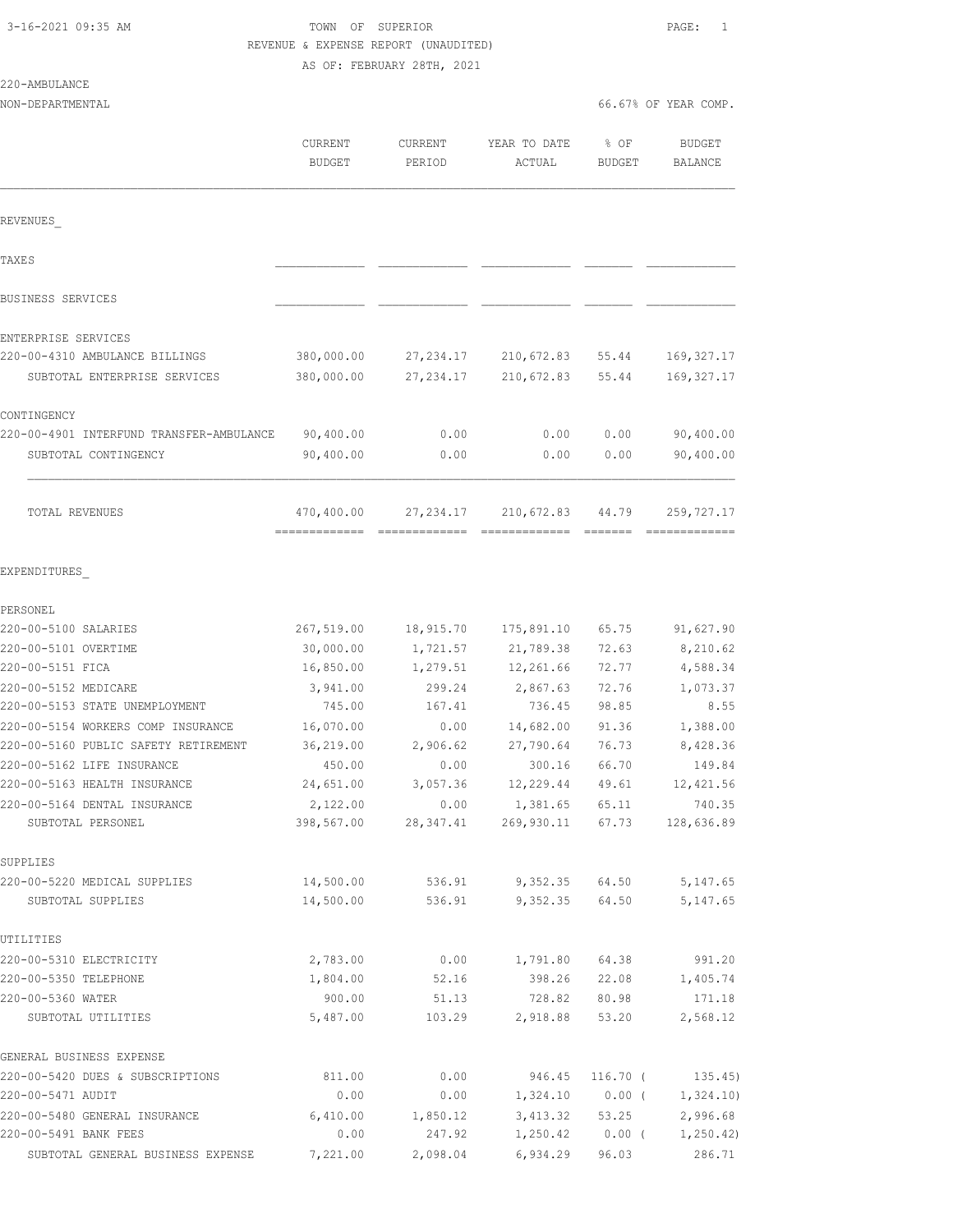AS OF: FEBRUARY 28TH, 2021

### 220-AMBULANCE

NON-DEPARTMENTAL 66.67% OF YEAR COMP.

|                                        | CURRENT<br>BUDGET            | CURRENT<br>PERIOD | YEAR TO DATE<br>ACTUAL                                 | $8$ OF<br>BUDGET | BUDGET<br>BALANCE                                                                                                                                                                                                                                                                                                                                                                                                                                                                                    |
|----------------------------------------|------------------------------|-------------------|--------------------------------------------------------|------------------|------------------------------------------------------------------------------------------------------------------------------------------------------------------------------------------------------------------------------------------------------------------------------------------------------------------------------------------------------------------------------------------------------------------------------------------------------------------------------------------------------|
|                                        |                              |                   |                                                        |                  |                                                                                                                                                                                                                                                                                                                                                                                                                                                                                                      |
| PROFESSIONAL SERVICES                  |                              |                   |                                                        |                  |                                                                                                                                                                                                                                                                                                                                                                                                                                                                                                      |
| 220-00-5520 CONTRACTUAL SERVICES       | 24,000.00                    |                   | 1,473.45 14,862.86 61.93                               |                  | 9,137.14                                                                                                                                                                                                                                                                                                                                                                                                                                                                                             |
| 220-00-5550 OTHER PROFESSIONAL SERVICE | 10,080.00                    | 0.00              | 2,406.40 23.87                                         |                  | 7,673.60                                                                                                                                                                                                                                                                                                                                                                                                                                                                                             |
| SUBTOTAL PROFESSIONAL SERVICES         | 34,080.00                    | 1,473.45          | 17,269.26                                              | 50.67            | 16,810.74                                                                                                                                                                                                                                                                                                                                                                                                                                                                                            |
| REPAIR/MAINTENANCE                     |                              |                   |                                                        |                  |                                                                                                                                                                                                                                                                                                                                                                                                                                                                                                      |
| 220-00-5641 GAS & OIL                  | 9,000.00                     | 592.06            |                                                        |                  | 4, 172.94 46.37 4, 827.06                                                                                                                                                                                                                                                                                                                                                                                                                                                                            |
| 220-00-5650 OTHER EQUIPMENT REPAIRS    | 0.00                         | 0.00              |                                                        |                  | 2,439.20 0.00 ( 2,439.20)                                                                                                                                                                                                                                                                                                                                                                                                                                                                            |
| SUBTOTAL REPAIR/MAINTENANCE            | 9,000.00                     | 592.06            | 6,612.14 73.47                                         |                  | 2,387.86                                                                                                                                                                                                                                                                                                                                                                                                                                                                                             |
| CAPITAL OUTLAY                         |                              |                   |                                                        |                  |                                                                                                                                                                                                                                                                                                                                                                                                                                                                                                      |
| 220-00-5740 MEDICAL EQUIPMENT          | 0.00                         | 0.00              | $1,157.61$ 0.00 (                                      |                  | 1, 157.61)                                                                                                                                                                                                                                                                                                                                                                                                                                                                                           |
| 220-00-5741 Audit                      | 1,545.00                     | 0.00              |                                                        |                  | $0.00$ $0.00$ $1,545.00$                                                                                                                                                                                                                                                                                                                                                                                                                                                                             |
| SUBTOTAL CAPITAL OUTLAY                | 1,545.00                     | 0.00              | 1,157.61                                               | 74.93            | 387.39                                                                                                                                                                                                                                                                                                                                                                                                                                                                                               |
| NON-OPERATING                          |                              |                   |                                                        |                  |                                                                                                                                                                                                                                                                                                                                                                                                                                                                                                      |
| DEBT SERVICE                           |                              |                   |                                                        |                  |                                                                                                                                                                                                                                                                                                                                                                                                                                                                                                      |
| TOTAL EXPENDITURES                     | -------------- ------------- |                   | 470,400.00 33,151.16 314,174.64 66.79<br>============= | --------         | 156,225.36<br>$\begin{array}{cccccccccccccc} \multicolumn{2}{c}{} & \multicolumn{2}{c}{} & \multicolumn{2}{c}{} & \multicolumn{2}{c}{} & \multicolumn{2}{c}{} & \multicolumn{2}{c}{} & \multicolumn{2}{c}{} & \multicolumn{2}{c}{} & \multicolumn{2}{c}{} & \multicolumn{2}{c}{} & \multicolumn{2}{c}{} & \multicolumn{2}{c}{} & \multicolumn{2}{c}{} & \multicolumn{2}{c}{} & \multicolumn{2}{c}{} & \multicolumn{2}{c}{} & \multicolumn{2}{c}{} & \multicolumn{2}{c}{} & \multicolumn{2}{c}{} & \$ |
| REVENUES OVER/(UNDER) EXPENDITURES     | $0.00$ (                     | $5,916.99$ (      | 103, 501.81)                                           |                  | 103,501.81                                                                                                                                                                                                                                                                                                                                                                                                                                                                                           |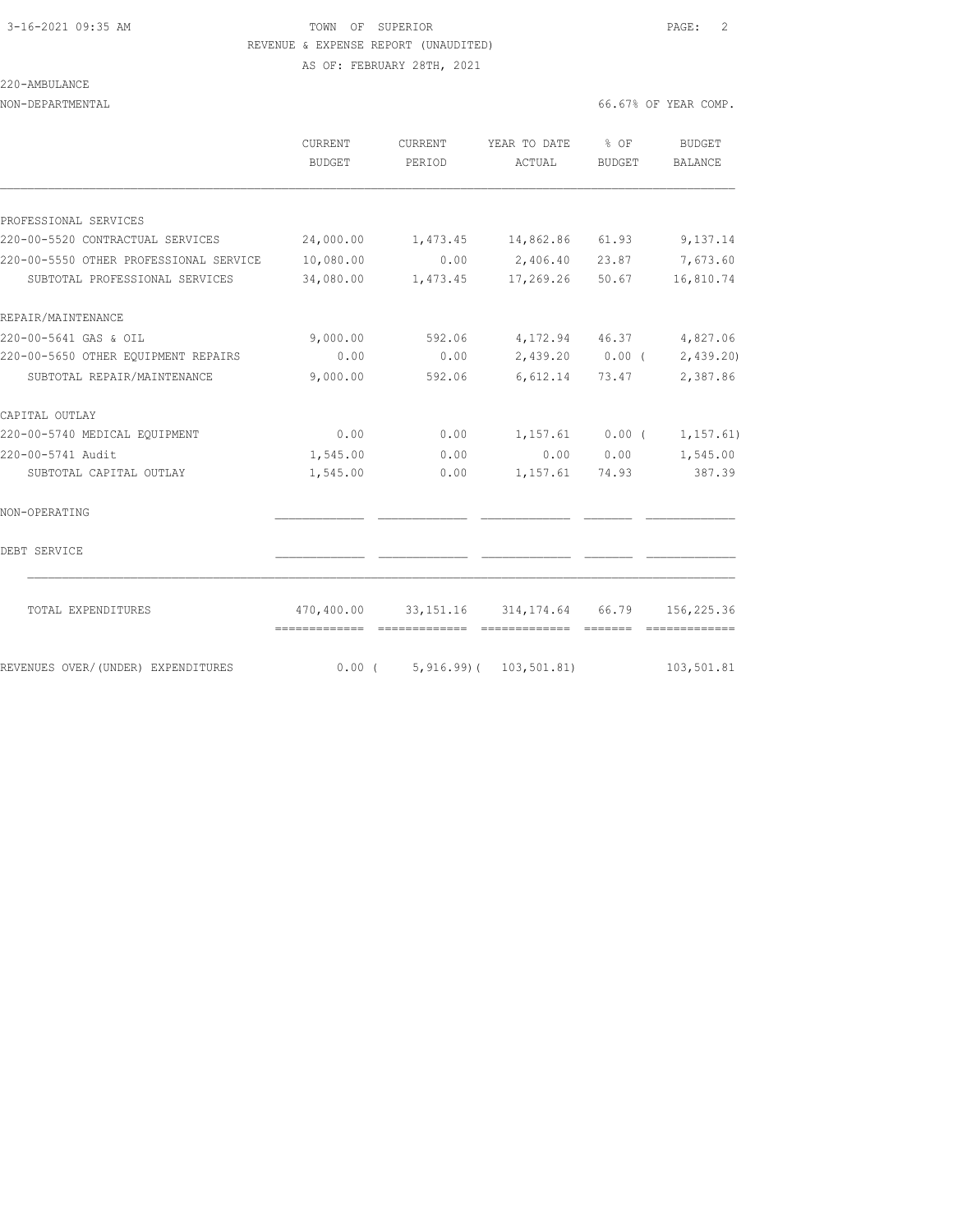220-AMBULANCE

### 3-16-2021 09:35 AM TOWN OF SUPERIOR PAGE: 3 REVENUE & EXPENSE REPORT (UNAUDITED) AS OF: FEBRUARY 28TH, 2021

|                                    | CURRENT<br><b>BUDGET</b> | CURRENT<br>PERTOD | YEAR TO DATE<br>ACTUAL | $8$ OF<br><b>BUDGET</b> | BUDGET<br>BALANCE |
|------------------------------------|--------------------------|-------------------|------------------------|-------------------------|-------------------|
|                                    |                          |                   |                        |                         |                   |
| FUND TOTAL REVENUES                | 470,400.00               | 27, 234.17        | 210,672.83             | 44.79                   | 259,727.17        |
| FUND TOTAL EXPENDITURES            | 470,400.00               | 33, 151. 16       | 314, 174.64            | 66.79                   | 156,225.36        |
| REVENUES OVER/(UNDER) EXPENDITURES | $0.00$ (                 | $5,916.99$ ) (    | 103,501.81)            |                         | 103,501.81        |
|                                    |                          |                   |                        |                         |                   |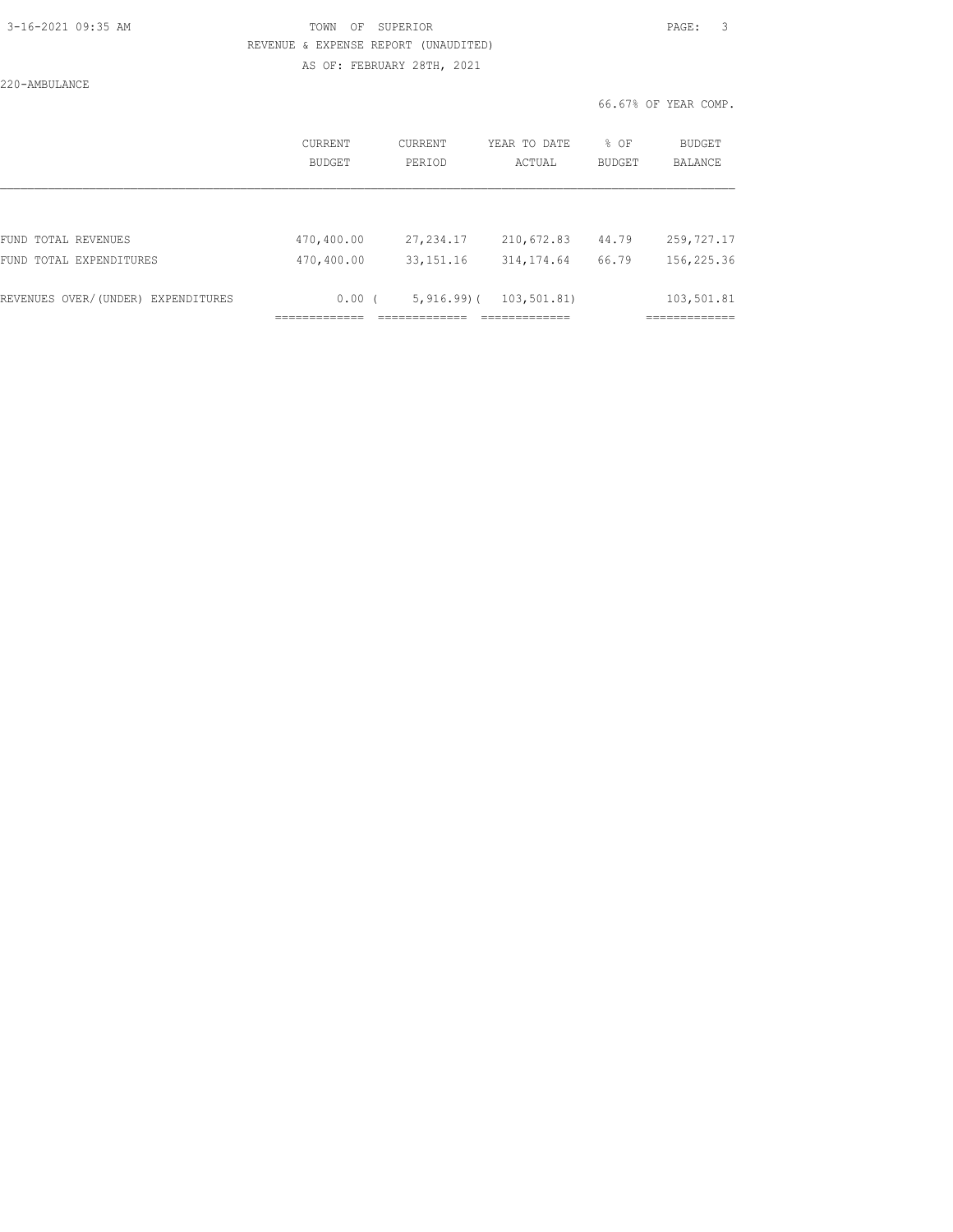230-CEMETARY

### 3-16-2021 09:35 AM TOWN OF SUPERIOR PAGE: 1 REVENUE & EXPENSE REPORT (UNAUDITED) AS OF: FEBRUARY 28TH, 2021

| NON-DEPARTMENTAL                     |                          |                          |                        |                       | 66.67% OF YEAR COMP.     |
|--------------------------------------|--------------------------|--------------------------|------------------------|-----------------------|--------------------------|
|                                      | CURRENT<br><b>BUDGET</b> | <b>CURRENT</b><br>PERIOD | YEAR TO DATE<br>ACTUAL | % OF<br><b>BUDGET</b> | BUDGET<br><b>BALANCE</b> |
| REVENUES                             |                          |                          |                        |                       |                          |
| BUSINESS SERVICES                    |                          |                          |                        |                       |                          |
| 230-00-4240 WEEKEND FEE              | 0.00                     | 0.00                     | 1,600.00               | $0.00$ (              | 1,600.00)                |
| SUBTOTAL BUSINESS SERVICES           | 0.00                     | 0.00                     | 1,600.00               | $0.00$ (              | 1,600.00)                |
| ENTERPRISE SERVICES                  |                          |                          |                        |                       |                          |
| 230-00-4320 PLOT PURCHASE            | 25,000.00                | 1,000.00                 | 9,000.00               | 36.00                 | 16,000.00                |
| 230-00-4321 OPEN/CLOSE               | 0.00                     | 0.00                     | 8,300.00               | $0.00$ (              | 8,300.00)                |
| SUBTOTAL ENTERPRISE SERVICES         | 25,000.00                | 1,000.00                 | 17,300.00              | 69.20                 | 7,700.00                 |
| CONTINGENCY                          |                          |                          |                        |                       |                          |
| 230-00-4901 TRANSFERS                | 7,850.00)<br>$\left($    | 0.00                     | 0.00                   |                       | $0.00$ ( $7,850.00$ )    |
| SUBTOTAL CONTINGENCY                 | 7,850.00<br>$\left($     | 0.00                     | 0.00                   | $0.00$ (              | 7,850.00                 |
| TOTAL REVENUES                       | 17,150.00                | 1,000.00                 | 18,900.00              | $110.20$ (            | 1,750.00                 |
| EXPENDITURES                         |                          |                          |                        |                       |                          |
| PERSONEL                             |                          |                          |                        |                       |                          |
| 230-00-5100 SALARIES                 | 9,521.00                 | 184.00                   | 2,779.97               | 29.20                 | 6,741.03                 |
| 230-00-5101 OVERTIME                 | 0.00                     | 3.45                     | 116.19                 | $0.00$ (              | 116.19)                  |
| 230-00-5151 FICA                     | 590.00                   | 11.62                    | 179.55                 | 30.43                 | 410.45                   |
| 230-00-5152 MEDICARE                 | 138.00                   | 2.71                     | 41.95                  | 30.40                 | 96.05                    |
| 230-00-5153 STATE UNEMPLOYMENT       | 17.00                    | 1.41                     | 5.32                   | 31.29                 | 11.68                    |
| 230-00-5154 WORKERS COMP INSURANCE   | 34.00                    | 0.00                     | 0.00                   | 0.00                  | 34.00                    |
| 230-00-5161 ARIZONA STATE RETIREMENT | 1,163.00                 | 22.90                    | 342.12                 | 29.42                 | 820.88                   |
| 230-00-5162 LIFE INSURANCE           | 20.00                    | 0.00                     | 0.00                   | 0.00                  | 20.00                    |
| 230-00-5163 HEALTH INSURANCE         | 770.00                   | 0.00                     | 0.00                   | 0.00                  | 770.00                   |
| 230-00-5164 DENTAL INSURANCE         | 95.00                    | 0.00                     | 0.00                   | 0.00                  | 95.00                    |
| SUBTOTAL PERSONEL                    | 12,348.00                | 226.09                   | 3,465.10               | 28.06                 | 8,882.90                 |
| SUPPLIES                             |                          |                          |                        |                       |                          |
| 230-00-5299 OPERATING SUPPLIES       | 1,000.00                 | 0.00                     | 607.82                 | 60.78                 | 392.18                   |
| SUBTOTAL SUPPLIES                    | 1,000.00                 | 0.00                     | 607.82                 | 60.78                 | 392.18                   |
| UTILITIES                            |                          |                          |                        |                       |                          |
| 230-00-5310 ELECTRICITY              | 601.00                   | 0.00                     | 423.59                 | 70.48                 | 177.41                   |
| 230-00-5330 REFUSE                   | 0.00                     | 270.08                   | 4,007.22               | $0.00$ (              | 4,007.22                 |
| 230-00-5350 TELEPHONE                | 500.00                   | 0.00                     | 0.00                   | 0.00                  | 500.00                   |
| 230-00-5360 WATER                    | 700.00                   | 57.80                    | 1,430.49               | 204.36 (              | 730.49)                  |

SUBTOTAL UTILITIES  $1,801.00$   $327.88$   $5,861.30$   $325.45$  (  $4,060.30)$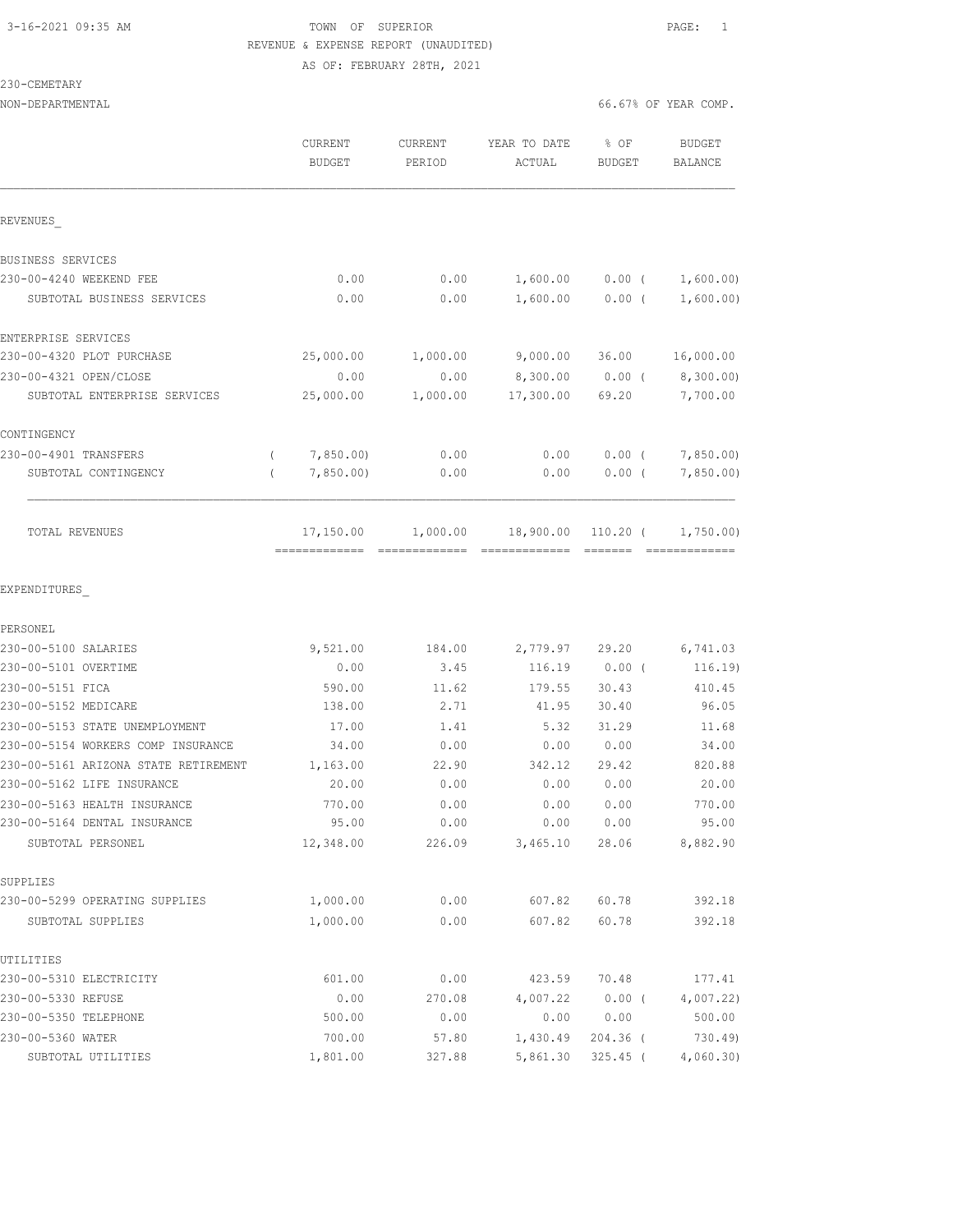### 3-16-2021 09:35 AM TOWN OF SUPERIOR PAGE: 2 REVENUE & EXPENSE REPORT (UNAUDITED) AS OF: FEBRUARY 28TH, 2021

#### 230-CEMETARY

|                                              | CURRENT<br>BUDGET | CURRENT<br>PERIOD | YEAR TO DATE % OF<br>ACTUAL      | BUDGET        | BUDGET<br>BALANCE |
|----------------------------------------------|-------------------|-------------------|----------------------------------|---------------|-------------------|
| GENERAL BUSINESS EXPENSE                     |                   |                   |                                  |               |                   |
| PROFESSIONAL SERVICES                        |                   |                   |                                  |               |                   |
| 230-00-5550 OTHER PROFESSIONAL SERVICE       | 0.00              | 0.00              | 357.00 0.00 (                    |               | 357.00            |
| SUBTOTAL PROFESSIONAL SERVICES               | 0.00              | 0.00              |                                  | 357.00 0.00 ( | 357.00            |
| REPAIR/MAINTENANCE                           |                   |                   |                                  |               |                   |
| 230-00-5650 OTHER EQUIPMENT REPAIRS 2,000.00 |                   | 0.00              |                                  | 0.000000      | 2,000.00          |
| SUBTOTAL REPAIR/MAINTENANCE                  | 2,000.00          | 0.00              | 0.00                             | 0.00          | 2,000.00          |
| CAPITAL OUTLAY                               |                   |                   |                                  |               |                   |
| NON-OPERATING                                |                   |                   |                                  |               |                   |
| DEBT SERVICE                                 |                   |                   |                                  |               |                   |
| TOTAL EXPENDITURES                           |                   |                   | 17,149.00 553.97 10,291.22 60.01 |               | 6,857.78          |
|                                              | -------------     | -------------     | --------------                   |               | -------------     |
| REVENUES OVER/(UNDER) EXPENDITURES           | 1.00              |                   | 446.03 8,608.78 (8,607.78)       |               |                   |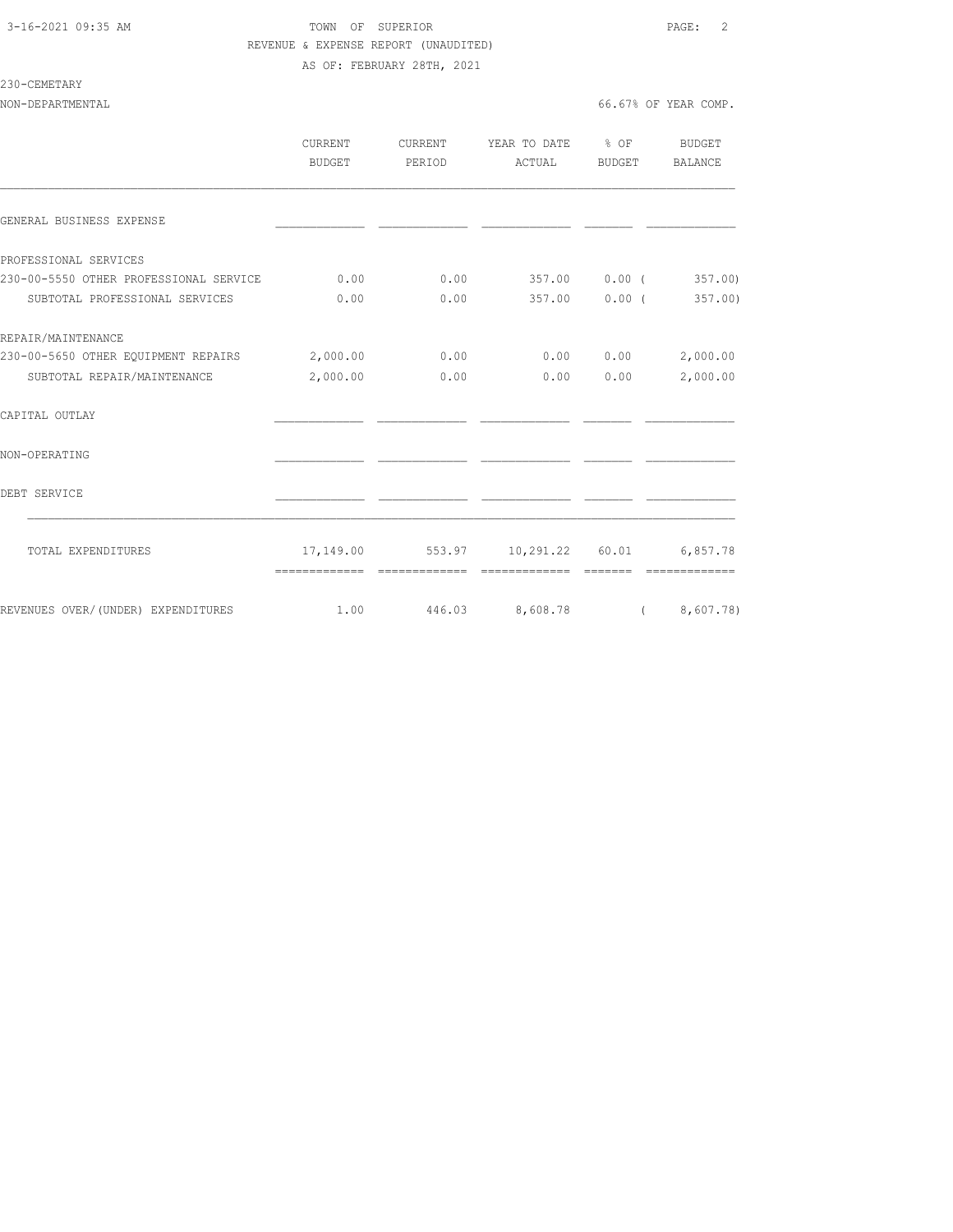230-CEMETARY

### 3-16-2021 09:35 AM TOWN OF SUPERIOR PAGE: 3 REVENUE & EXPENSE REPORT (UNAUDITED) AS OF: FEBRUARY 28TH, 2021

|                                    | <b>CURRENT</b><br>BUDGET | CURRENT<br>PERIOD | YEAR TO DATE<br>ACTUAL | % OF<br><b>BUDGET</b> | <b>BUDGET</b><br><b>BALANCE</b> |
|------------------------------------|--------------------------|-------------------|------------------------|-----------------------|---------------------------------|
|                                    |                          |                   |                        |                       |                                 |
| FUND TOTAL REVENUES                | 17,150.00                | 1,000.00          | 18,900.00              | $110.20$ (            | 1,750.00                        |
| FUND TOTAL EXPENDITURES            | 17,149.00                | 553.97            | 10,291.22              | 60.01                 | 6,857.78                        |
| REVENUES OVER/(UNDER) EXPENDITURES | 1.00                     | 446.03            | 8,608.78               |                       | 8,607.78)                       |
|                                    |                          |                   |                        |                       |                                 |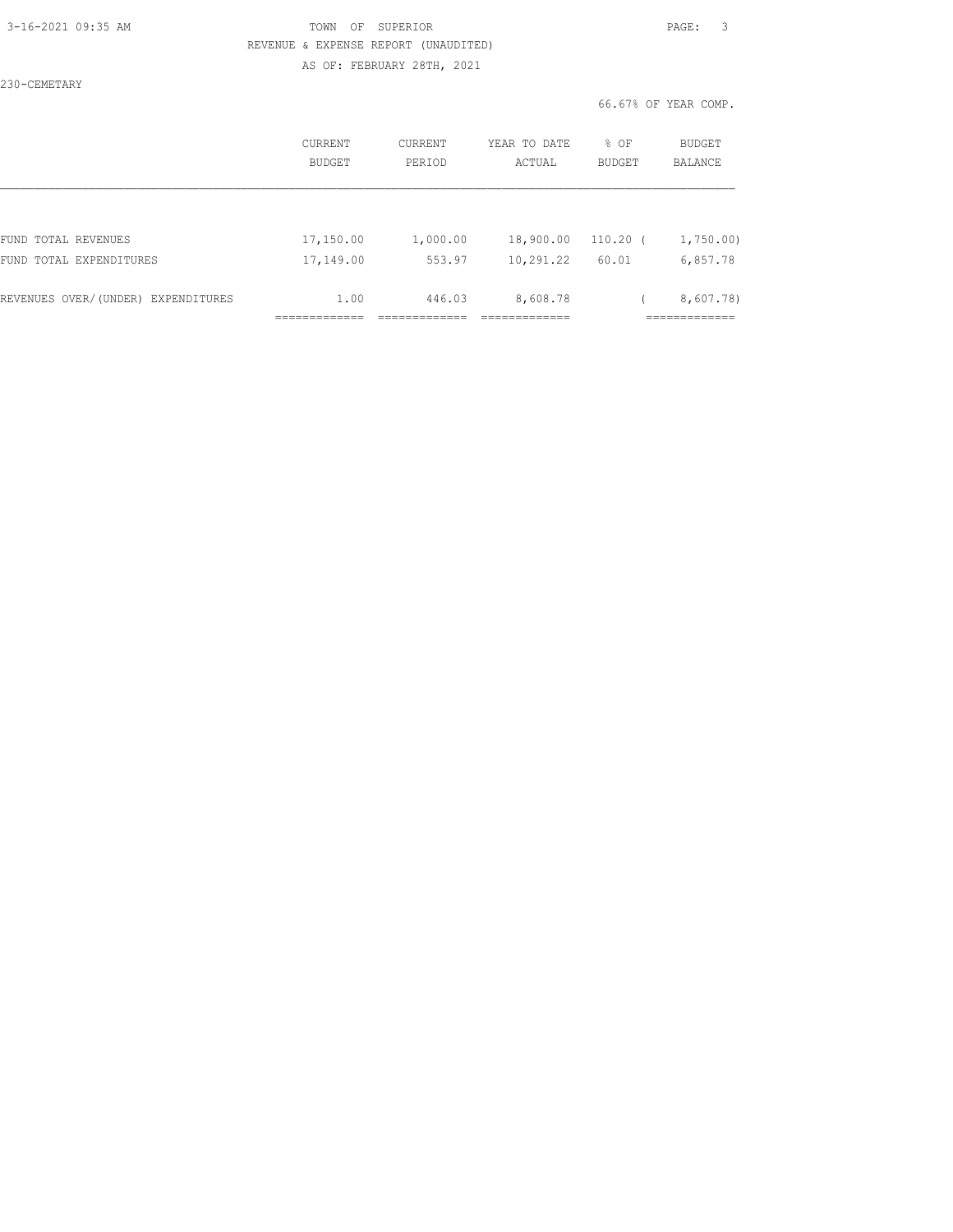| 3-16-2021 09:35 AM |  |
|--------------------|--|
|                    |  |

## TOWN OF SUPERIOR **PAGE:** 1 REVENUE & EXPENSE REPORT (UNAUDITED)

AS OF: FEBRUARY 28TH, 2021

### 300-HIGHWAY USERS REVENUE

| NON-DEPARTMENTAL |  |
|------------------|--|
|------------------|--|

|                                                                         | CURRENT<br><b>BUDGET</b> | <b>CURRENT</b><br>PERIOD | YEAR TO DATE<br>ACTUAL | % OF<br><b>BUDGET</b> | <b>BUDGET</b><br><b>BALANCE</b> |
|-------------------------------------------------------------------------|--------------------------|--------------------------|------------------------|-----------------------|---------------------------------|
| REVENUES                                                                |                          |                          |                        |                       |                                 |
| TAXES                                                                   |                          |                          |                        |                       |                                 |
| 300-00-4132 HIGHWAY USERS REVENUE FUND                                  | 259,644.00               | 23,076.45                | 174,545.07             | 67.22                 | 85,098.93                       |
| SUBTOTAL TAXES                                                          | 259,644.00               | 23,076.45                | 174,545.07             | 67.22                 | 85,098.93                       |
| CONTINGENCY                                                             |                          |                          |                        |                       |                                 |
| 300-00-4901 INTERFUND TRANSFER-HURF                                     | 29,772.00                | 0.00                     | 0.00                   | 0.00                  | 29,772.00                       |
| 300-00-4999 OTHER FINANCING SOURCES                                     | 600,000.00               | 0.00                     | 0.00                   | 0.00                  | 600,000.00                      |
| SUBTOTAL CONTINGENCY                                                    | 629,772.00               | 0.00                     | 0.00                   | 0.00                  | 629,772.00                      |
| TOTAL REVENUES                                                          | 889,416.00               | 23,076.45                | 174,545.07             | 19.62                 | 714,870.93                      |
| EXPENDITURES                                                            |                          |                          |                        |                       |                                 |
| PERSONEL                                                                |                          |                          |                        |                       |                                 |
| 300-00-5100 SALARIES                                                    | 121,376.00               | 6,822.36                 | 65,996.71              | 54.37                 | 55,379.29                       |
| 300-00-5101 OVERTIME                                                    | 2,000.00                 | 50.85                    | 1,880.47               | 94.02                 | 119.53                          |
| 300-00-5120 INMATE LABOR                                                | 4,500.00                 | 0.00                     | 0.00                   | 0.00                  | 4,500.00                        |
| 300-00-5151 FICA                                                        | 7,525.00                 | 426.14                   | 4,208.38               | 55.93                 | 3,316.62                        |
| 300-00-5152 MEDICARE                                                    | 1,760.00                 | 99.67                    | 984.24                 | 55.92                 | 775.76                          |
| 300-00-5153 STATE UNEMPLOYMENT                                          | 180.00                   | 33.32                    | 168.66                 | 93.70                 | 11.34                           |
| 300-00-5154 WORKERS COMP INSURANCE                                      | 1,358.00                 | 0.00                     | 4,934.00               | $363.33$ (            | 3, 576.00                       |
| 300-00-5161 ARIZONA STATE RETIREMENT                                    | 14,832.00                | 733.80                   | 7,150.51               | 48.21                 | 7,681.49                        |
| 300-00-5162 LIFE INSURANCE                                              | 217.00                   | 0.00                     | 0.00                   | 0.00                  | 217.00                          |
| 300-00-5163 HEALTH INSURANCE                                            | 10,785.00                | 0.00                     | 0.00                   | 0.00                  | 10,785.00                       |
| 300-00-5164 DENTAL INSURANCE                                            | 1,023.00                 | 0.00                     | 0.00                   | 0.00                  | 1,023.00                        |
| SUBTOTAL PERSONEL                                                       | 165,556.00               | 8,166.14                 | 85, 322.97             | 51.54                 | 80,233.03                       |
| SUPPLIES                                                                |                          |                          |                        |                       |                                 |
| 300-00-5225 SAFETY SUPPLIES/EQUIPMENT<br>300-00-5299 OPERATING SUPPLIES | 1,000.00<br>7,500.00     | 0.00<br>647.62           | 0.00<br>1,476.96       | 0.00<br>19.69         | 1,000.00<br>6,023.04            |
| SUBTOTAL SUPPLIES                                                       | 8,500.00                 | 647.62                   | 1,476.96               | 17.38                 | 7,023.04                        |
| UTILITIES                                                               |                          |                          |                        |                       |                                 |
| 300-00-5310 ELECTRICITY                                                 | 42,246.00                | 0.00                     | 14,508.13              | 34.34                 | 27, 737.87                      |
| 300-00-5315 APS CONTRACT                                                | 13,000.00                | 0.00                     | 997.52                 | 7.67                  | 12,002.48                       |
| 300-00-5350 TELEPHONE                                                   | 0.00                     | 120.31                   | 1,160.22               | $0.00$ (              | 1,160.22)                       |
| 300-00-5360 WATER                                                       | 3,000.00                 | 104.24                   | 914.58                 | 30.49                 | 2,085.42                        |
| SUBTOTAL UTILITIES                                                      | 58,246.00                | 224.55                   | 17,580.45              | 30.18                 | 40,665.55                       |
| GENERAL BUSINESS EXPENSE                                                |                          |                          |                        |                       |                                 |
| 300-00-5420 DUES & SUBSCRIPTIONS                                        | 0.00                     | 0.00                     | 271.08                 | 0.00(                 | 271.08)                         |
| 300-00-5471 AUDIT                                                       | 1,545.00                 | 0.00                     | 1,324.10               | 85.70                 | 220.90                          |
| 300-00-5480 GENERAL INSURANCE                                           | 12,205.00                | 3,700.25                 | 6,826.66               | 55.93                 | 5,378.34                        |
| SUBTOTAL GENERAL BUSINESS EXPENSE                                       | 13,750.00                | 3,700.25                 | 8,421.84               | 61.25                 | 5,328.16                        |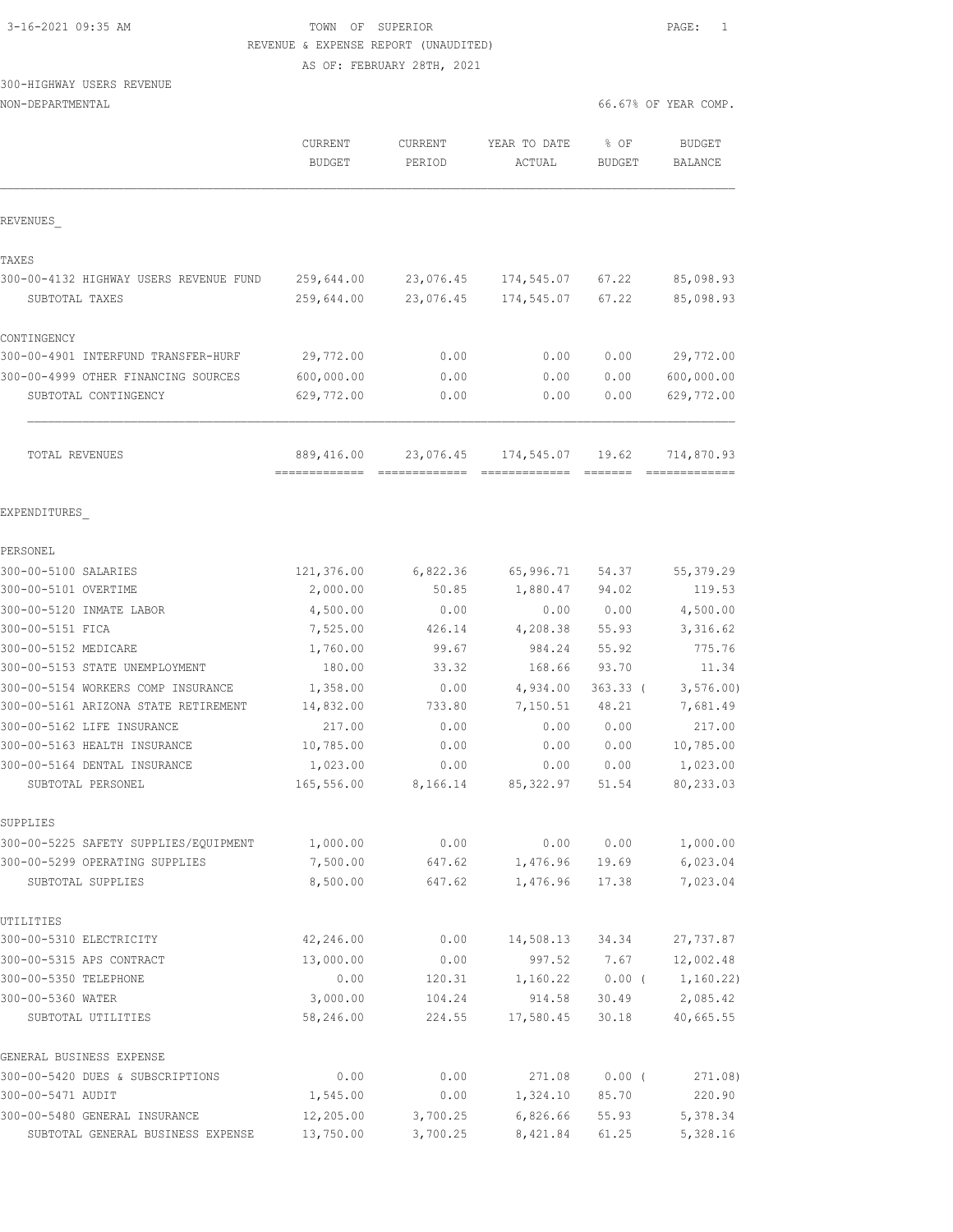AS OF: FEBRUARY 28TH, 2021

### 300-HIGHWAY USERS REVENUE NON-DEPARTMENTAL 66.67% OF YEAR COMP.

|                                         | CURRENT<br><b>BUDGET</b>    | <b>CURRENT</b><br>PERIOD | YEAR TO DATE<br>ACTUAL | % OF<br><b>BUDGET</b> | <b>BUDGET</b><br><b>BALANCE</b> |
|-----------------------------------------|-----------------------------|--------------------------|------------------------|-----------------------|---------------------------------|
|                                         |                             |                          |                        |                       |                                 |
| PROFESSIONAL SERVICES                   |                             |                          |                        |                       |                                 |
| 300-00-5520 CONTRACTUAL SERVICES        | 0.00                        | 0.00                     | 4,190.37               | 0.00(                 | 4, 190.37)                      |
| 300-00-5550 OTHER PROFESSIONAL SERVICES | 20,000.00                   | 605.00                   | 26, 332.17             | 131.66 (              | 6, 332.17                       |
| SUBTOTAL PROFESSIONAL SERVICES          | 20,000.00                   | 605.00                   | 30,522.54              | $152.61$ (            | 10, 522.54)                     |
| REPAIR/MAINTENANCE                      |                             |                          |                        |                       |                                 |
| 300-00-5640 AUTO & TRUCK REPAIRS        | 5,000.00                    | 0.00                     | 0.00                   | 0.00                  | 5,000.00                        |
| 300-00-5641 GAS & OIL                   | 5,700.00                    | 388.16                   | 3,093.29               | 54.27                 | 2,606.71                        |
| 300-00-5643 INMATE FUEL                 | 1,000.00                    | 0.00                     | 0.00                   | 0.00                  | 1,000.00                        |
| 300-00-5650 OTHER EQUIPMENT REPAIRS     | 4,664.00                    | 0.00                     | 1,305.27               | 27.99                 | 3,358.73                        |
| 300-00-5670 STREET & SIDEWALK REPAIR    | 0.00                        | 7,451.55                 | 46,524.96              | 0.00(                 | 46,524.96)                      |
| 300-00-5671 CRACKSEAL                   | 6,000.00                    | 0.00                     | 0.00                   | 0.00                  | 6,000.00                        |
| SUBTOTAL REPAIR/MAINTENANCE             | 22,364.00                   | 7,839.71                 | 50,923.52              | $227.70$ (            | 28, 559.52                      |
| CAPITAL OUTLAY                          |                             |                          |                        |                       |                                 |
| 300-00-5750 OTHER EQUIP/SMALL TOOLS     | 1,000.00                    | 0.00                     | 4,365.72               | 436.57 (              | 3,365.72)                       |
| 300-00-5770 TRAFFIC SIGNS               | 0.00                        | 0.00                     | 2,812.92               | 0.00(                 | 2,812.92)                       |
| 300-00-5790 MACHINERY & EQUIPMENT       | 600,000.00                  | 320.00                   | 2,687.55               | 0.45                  | 597, 312.45                     |
| SUBTOTAL CAPITAL OUTLAY                 | 601,000.00                  | 320.00                   | 9,866.19               | 1.64                  | 591, 133.81                     |
| NON-OPERATING                           |                             |                          |                        |                       |                                 |
| DEBT SERVICE                            |                             |                          |                        |                       |                                 |
| 300-00-5900 PAYBACK FROM GF             | 0.00                        | 0.00                     | 593.38                 | 0.00(                 | 593.38)                         |
| 300-00-5901 DEBT SERVICE INTEREST       | 0.00                        | 0.00                     | 11.15                  | 0.00(                 | 11.15)                          |
| SUBTOTAL DEBT SERVICE                   | 0.00                        | 0.00                     | 604.53                 | $0.00$ (              | 604.53)                         |
| TOTAL EXPENDITURES                      | 889,416.00<br>============= | 21,503.27                | 204,719.00             | 23.02                 | 684,697.00                      |
| REVENUES OVER/(UNDER) EXPENDITURES      | 0.00                        | $1,573.18$ (             | 30, 173.93)            |                       | 30, 173.93                      |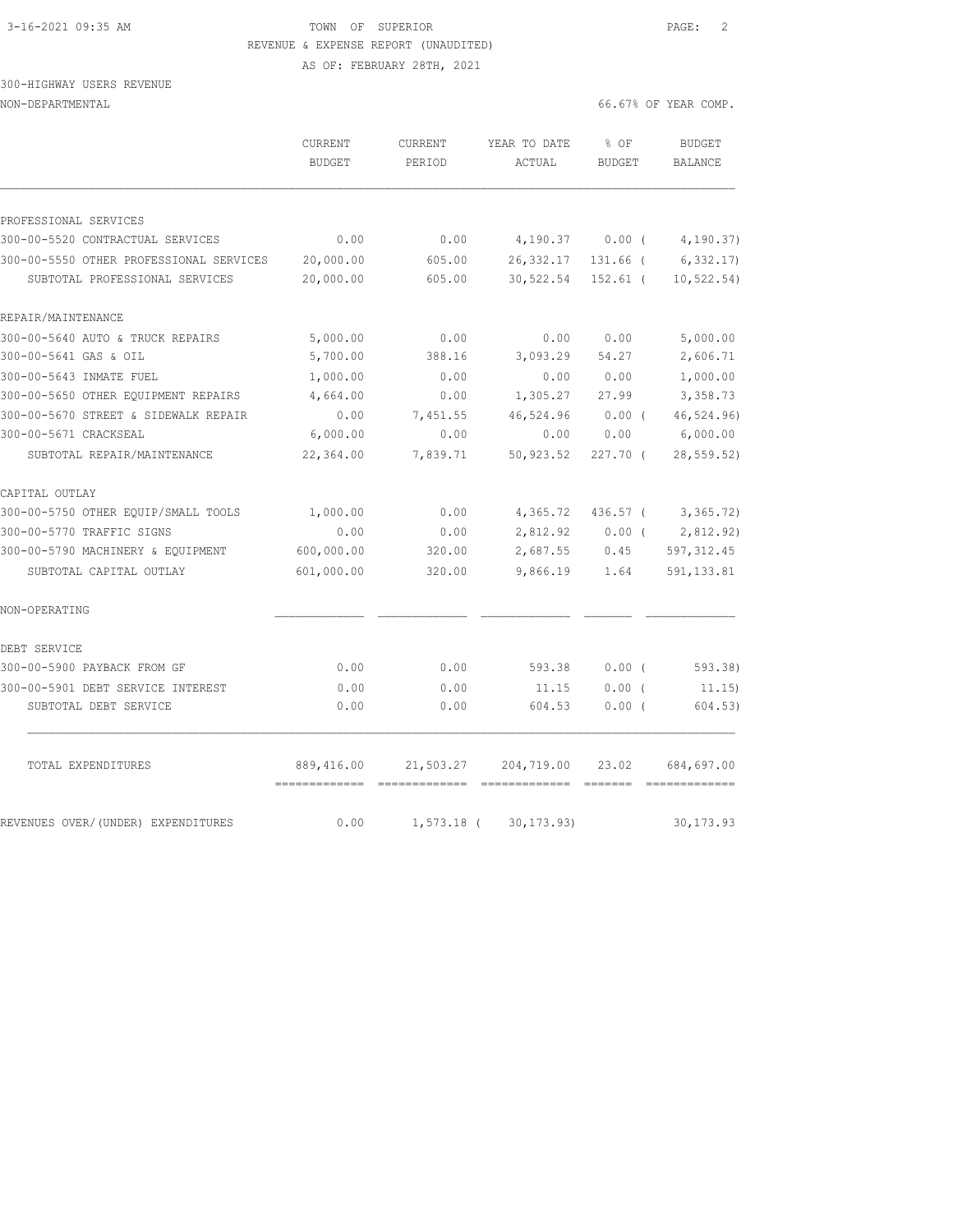| 3-16-2021 09:35 AM |  |
|--------------------|--|
|                    |  |

### TOWN OF SUPERIOR **PAGE:** 3 REVENUE & EXPENSE REPORT (UNAUDITED) AS OF: FEBRUARY 28TH, 2021

300-HIGHWAY USERS REVENUE

|                                    | <b>CURRENT</b><br><b>BUDGET</b> | CURRENT<br>PERIOD | YEAR TO DATE<br>ACTUAL | % OF<br><b>BUDGET</b> | BUDGET<br><b>BALANCE</b> |
|------------------------------------|---------------------------------|-------------------|------------------------|-----------------------|--------------------------|
|                                    |                                 |                   |                        |                       |                          |
| FUND TOTAL REVENUES                | 889,416.00                      | 23,076.45         | 174,545.07             | 19.62                 | 714,870.93               |
| FUND TOTAL EXPENDITURES            | 889,416.00                      | 21,503.27         | 204,719.00             | 23.02                 | 684,697.00               |
| REVENUES OVER/(UNDER) EXPENDITURES | 0.00                            | $1,573.18$ (      | 30, 173, 93)           |                       | 30, 173.93               |
|                                    |                                 |                   |                        |                       |                          |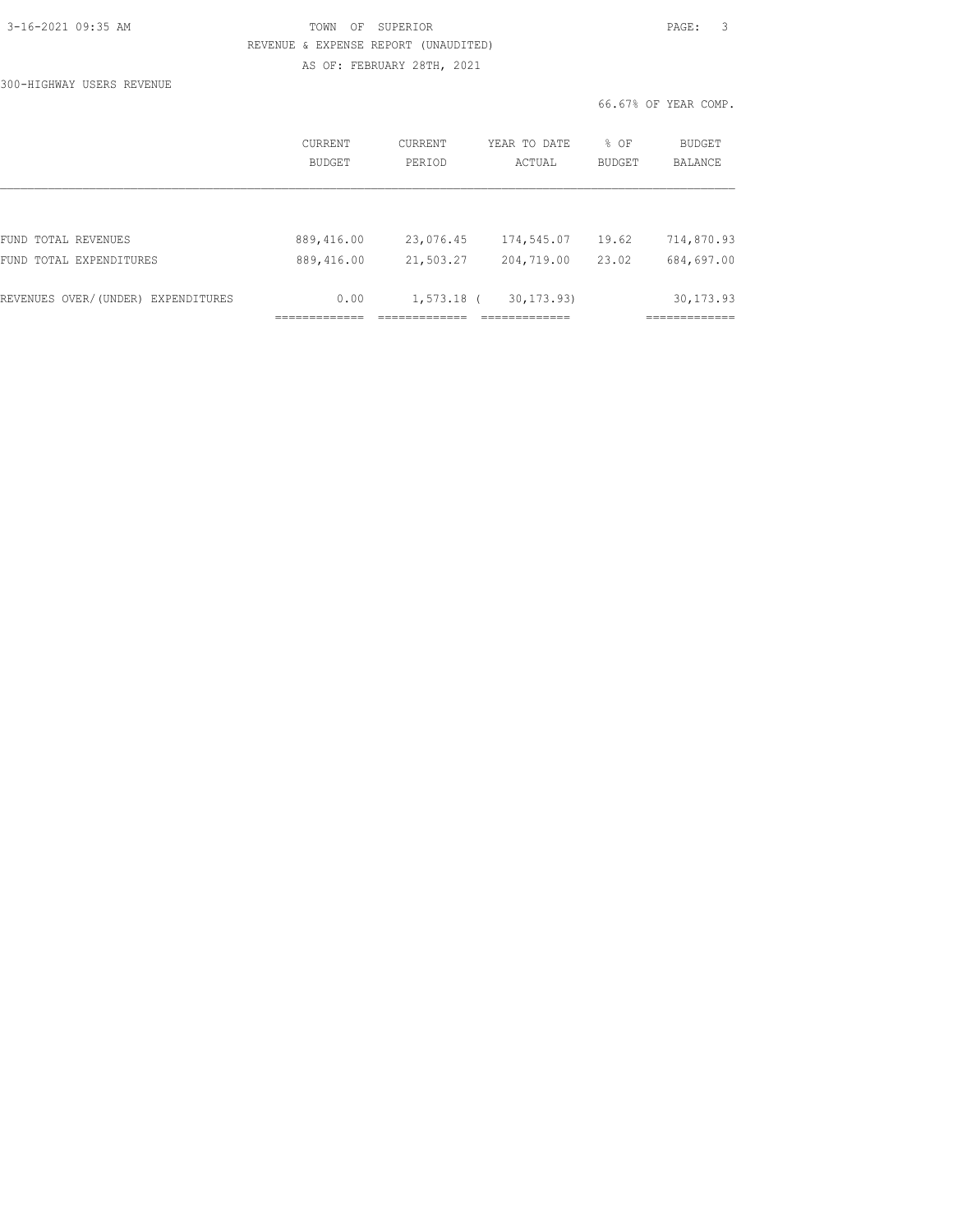AS OF: FEBRUARY 28TH, 2021

| 310-EXCISE TAX |  |
|----------------|--|
|                |  |

NON-DEPARTMENTAL 66.67% OF YEAR COMP.

|                                                                    | CURRENT<br><b>BUDGET</b>                   | CURRENT<br>PERIOD | YEAR TO DATE<br>ACTUAL             | % OF<br>BUDGET               | <b>BUDGET</b><br><b>BALANCE</b> |
|--------------------------------------------------------------------|--------------------------------------------|-------------------|------------------------------------|------------------------------|---------------------------------|
| REVENUES                                                           |                                            |                   |                                    |                              |                                 |
| TAXES                                                              |                                            |                   |                                    |                              |                                 |
| 310-00-4130 EXCISE TAX-1/2 SALES PINAL                             | 115,771.00                                 | 10,784.49         | 85,495.83                          | 73.85                        | 30, 275.17                      |
| SUBTOTAL TAXES                                                     | 115,771.00                                 | 10,784.49         | 85,495.83                          | 73.85                        | 30, 275.17                      |
| CONTINGENCY                                                        |                                            |                   |                                    |                              |                                 |
| 310-00-4999 OTHER FINANCING SOURCES                                | 86,833.00                                  | 0.00              | 0.00                               | 0.00                         | 86,833.00                       |
| SUBTOTAL CONTINGENCY                                               | 86,833.00                                  | 0.00              | 0.00                               | 0.00                         | 86,833.00                       |
| TOTAL REVENUES                                                     | 202,604.00<br>-------------- ------------- | 10,784.49         | 85,495.83<br>--------------------- | 42.20                        | 117,108.17<br>=============     |
| EXPENDITURES                                                       |                                            |                   |                                    |                              |                                 |
| PERSONEL                                                           |                                            |                   |                                    |                              |                                 |
| 310-00-5100 SALARIES                                               | 85,309.00                                  | 5,041.18          | 48,013.24                          | 56.28                        | 37,295.76                       |
| 310-00-5101 OVERTIME                                               | 0.00                                       | 36.00             | 1,247.68                           | $0.00$ (                     | 1,247.68)                       |
| 310-00-5120 INMATE LABOR                                           | 4,000.00                                   | 0.00              | 0.00                               | 0.00                         | 4,000.00                        |
| 310-00-5151 FICA                                                   | 5,289.00                                   | 314.78            | 3,054.19                           | 57.75                        | 2,234.81                        |
| 310-00-5152 MEDICARE                                               | 1,237.00                                   | 73.62             | 714.27                             | 57.74                        | 522.73                          |
| 310-00-5153 STATE UNEMPLOYMENT                                     | 123.00                                     | 19.72             | 116.04                             | 94.34                        | 6.96                            |
| 310-00-5154 WORKERS COMP INSURANCE                                 | 528.00                                     | 0.00              | 0.00                               | 0.00                         | 528.00                          |
| 310-00-5161 ARIZONA STATE RETIREMENT<br>310-00-5162 LIFE INSURANCE | 10,425.00<br>149.00                        | 549.69<br>0.00    | 5,260.90<br>0.00                   | 50.46<br>0.00                | 5,164.10<br>149.00              |
| 310-00-5163 HEALTH INSURANCE                                       | 7,703.00                                   | 0.00              | 0.00                               | 0.00                         | 7,703.00                        |
| 310-00-5164 DENTAL INSURANCE                                       | 701.00                                     | 0.00              | 0.00                               | 0.00                         | 701.00                          |
| SUBTOTAL PERSONEL                                                  | 115,464.00                                 | 6,034.99          | 58,406.32                          | 50.58                        | 57,057.68                       |
| SUPPLIES                                                           |                                            |                   |                                    |                              |                                 |
| 310-00-5299 OPERATING SUPPLIES                                     | 0.00                                       | 525.00            |                                    | $1,672.53$ 0.00 (            | 1,672.53)                       |
| SUBTOTAL SUPPLIES                                                  | 0.00                                       | 525.00            |                                    | $1,672.53$ 0.00 (            | 1,672.53)                       |
| UTILITIES                                                          |                                            |                   |                                    |                              |                                 |
| 310-00-5310 ELECTRICITY                                            | 1,666.00                                   | 0.00              |                                    | 1,121.98 67.35               | 544.02                          |
| 310-00-5360 WATER<br>SUBTOTAL UTILITIES                            | 0.00<br>1,666.00                           | 104.23<br>104.23  | 2,036.49                           | 914.51  0.00 (<br>$122.24$ ( | 914.51)<br>370.49)              |
|                                                                    |                                            |                   |                                    |                              |                                 |
| GENERAL BUSINESS EXPENSE                                           |                                            |                   |                                    |                              |                                 |
| 310-00-5471 Audit                                                  | 1,545.00                                   | 0.00              | 0.00                               | 0.00                         | 1,545.00                        |
| SUBTOTAL GENERAL BUSINESS EXPENSE                                  | 1,545.00                                   | 0.00              | 0.00                               | 0.00                         | 1,545.00                        |
| PROFESSIONAL SERVICES                                              |                                            |                   |                                    |                              |                                 |
| 310-00-5520 CONTRACTUAL SERVICES                                   | 0.00                                       | 0.00              |                                    | $4,085.58$ 0.00 (            | 4,085.58)                       |
| 310-00-5550 OTHER PROFESSIONAL SERVICES                            | 5,000.00                                   | 95.00             | 2,314.14                           | 46.28                        | 2,685.86                        |
| SUBTOTAL PROFESSIONAL SERVICES                                     | 5,000.00                                   | 95.00             | 6,399.72                           | 127.99 (                     | 1,399.72)                       |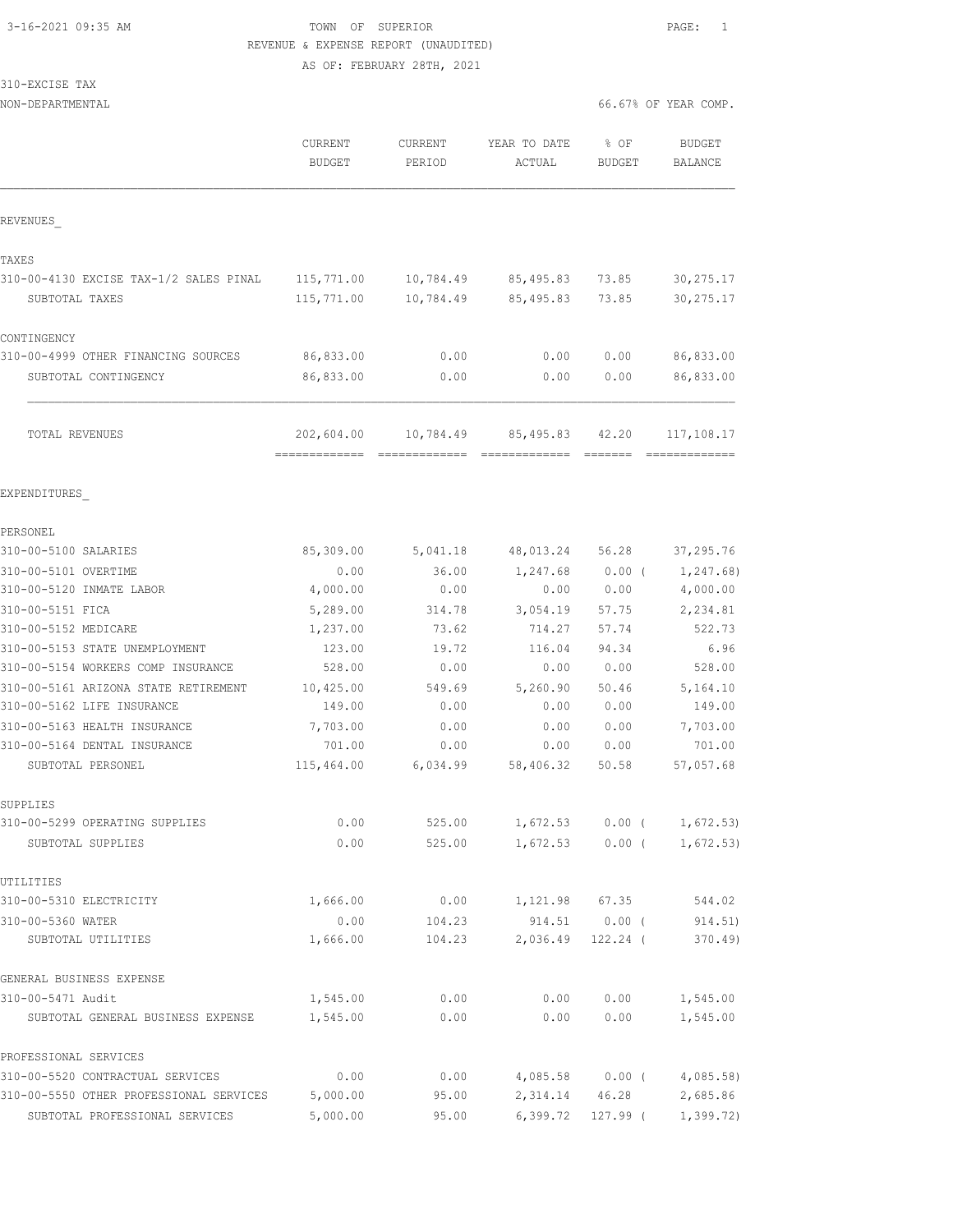AS OF: FEBRUARY 28TH, 2021

### 310-EXCISE TAX

NON-DEPARTMENTAL 66.

| 66.67% OF YEAR COMP. |  |
|----------------------|--|
|----------------------|--|

|                                      | CURRENT<br>BUDGET | CURRENT<br>PERIOD | YEAR TO DATE<br>ACTUAL       | % OF<br><b>BUDGET</b> | BUDGET<br><b>BALANCE</b> |
|--------------------------------------|-------------------|-------------------|------------------------------|-----------------------|--------------------------|
| REPAIR/MAINTENANCE                   |                   |                   |                              |                       |                          |
| 310-00-5640 AUTO & TRUCK REPAIRS     | 2,000.00          | 0.00              | 0.00                         | 0.00                  | 2,000.00                 |
| 310-00-5641 GAS & OIL                | 3,000.00          | 388.15            | 3,093.27                     | $103.11$ (            | 93.27)                   |
| 310-00-5643 INMATE FUEL              | 1,000.00          | 0.00              | 0.00                         | 0.00                  | 1,000.00                 |
| 310-00-5650 OTHER EQUIPMENT REPAIRS  | 5,000.00          | 0.00              | 2,856.11                     | 57.12                 | 2,143.89                 |
| 310-00-5670 STREET & SIDEWALK REPAIR | 60,929.00         | 7,451.54          | 29,598.50                    | 48.58                 | 31,330.50                |
| 310-00-5671 CRACKSEAL                | 0.00              | 2,902.30          | 8,620.10                     | $0.00$ (              | 8,620.10)                |
| SUBTOTAL REPAIR/MAINTENANCE          | 71,929.00         | 10,741.99         | 44,167.98                    | 61.40                 | 27,761.02                |
| CAPITAL OUTLAY                       |                   |                   |                              |                       |                          |
| 310-00-5750 OTHER EQUIP/SMALL TOOLS  | 7,000.00          | 0.00              | 0.00                         | 0.00                  | 7,000.00                 |
| 310-00-5770 TRAFFIC SIGNS            | 0.00              | 271.52            | 2,563.05                     | 0.00(                 | 2,563.05)                |
| 310-00-5790 MACHINERY & EQUIPMENT    | 0.00              | 320.00            | 5,598.01                     | $0.00$ (              | 5,598.01                 |
| SUBTOTAL CAPITAL OUTLAY              | 7,000.00          | 591.52            | 8,161.06                     | $116.59$ (            | 1, 161.06)               |
| NON-OPERATING                        |                   |                   |                              |                       |                          |
| DEBT SERVICE                         |                   |                   |                              |                       |                          |
| 310-00-5900 DEBT SERVICE: PRINCIPAL  | 0.00              | 754.29            | 5,379.54                     | $0.00$ (              | 5,379.54)                |
| 310-00-5901 DEBT SERVICE: INTEREST   | 0.00              | 56.94             | 557.29                       | 0.00(                 | 557.29                   |
| SUBTOTAL DEBT SERVICE                | 0.00              | 811.23            | 5,936.83                     | $0.00$ (              | 5,936.83)                |
| TOTAL EXPENDITURES                   | 202,604.00        |                   | 18,903.96 126,780.93 62.58   |                       | 75,823.07                |
| REVENUES OVER/(UNDER) EXPENDITURES   | $0.00$ (          |                   | $8, 119.47$ ( $41, 285.10$ ) |                       | 41,285.10                |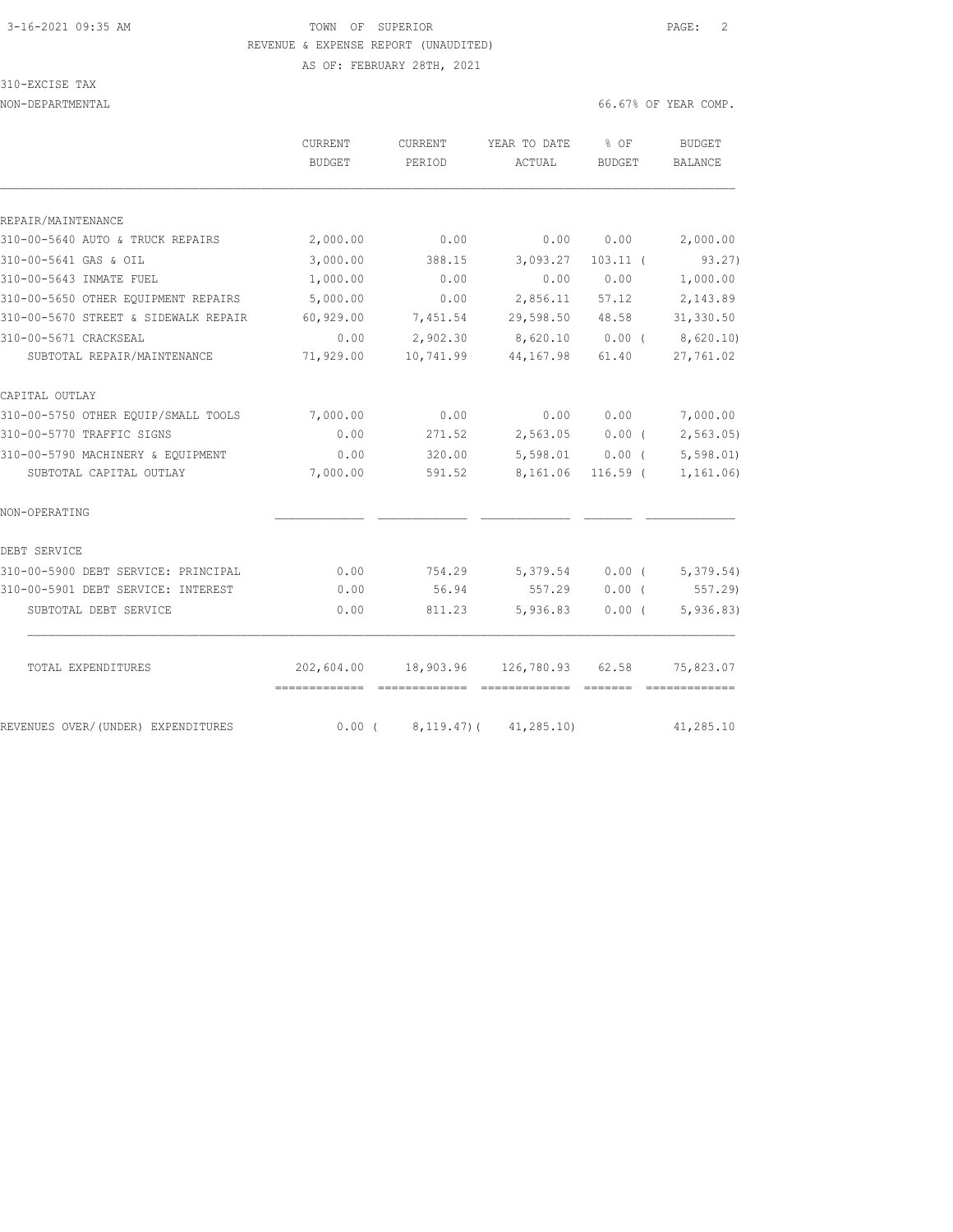| 3-16-2021 09:35 AM |  |
|--------------------|--|
|                    |  |

### TOWN OF SUPERIOR **PAGE:** 3 REVENUE & EXPENSE REPORT (UNAUDITED) AS OF: FEBRUARY 28TH, 2021

310-EXCISE TAX

|                                    | CURRENT<br>BUDGET | CURRENT<br>PERIOD | YEAR TO DATE<br>ACTUAL | % OF<br><b>BUDGET</b> | BUDGET<br><b>BALANCE</b> |
|------------------------------------|-------------------|-------------------|------------------------|-----------------------|--------------------------|
|                                    |                   |                   |                        |                       |                          |
| FUND TOTAL REVENUES                | 202,604.00        | 10,784.49         | 85,495.83              | 42.20                 | 117,108.17               |
| FUND TOTAL EXPENDITURES            | 202,604.00        | 18,903.96         | 126,780.93             | 62.58                 | 75,823.07                |
| REVENUES OVER/(UNDER) EXPENDITURES | 0.00(             | $8,119.47$ ) (    | 41, 285, 10)           |                       | 41,285.10                |
|                                    |                   |                   |                        |                       |                          |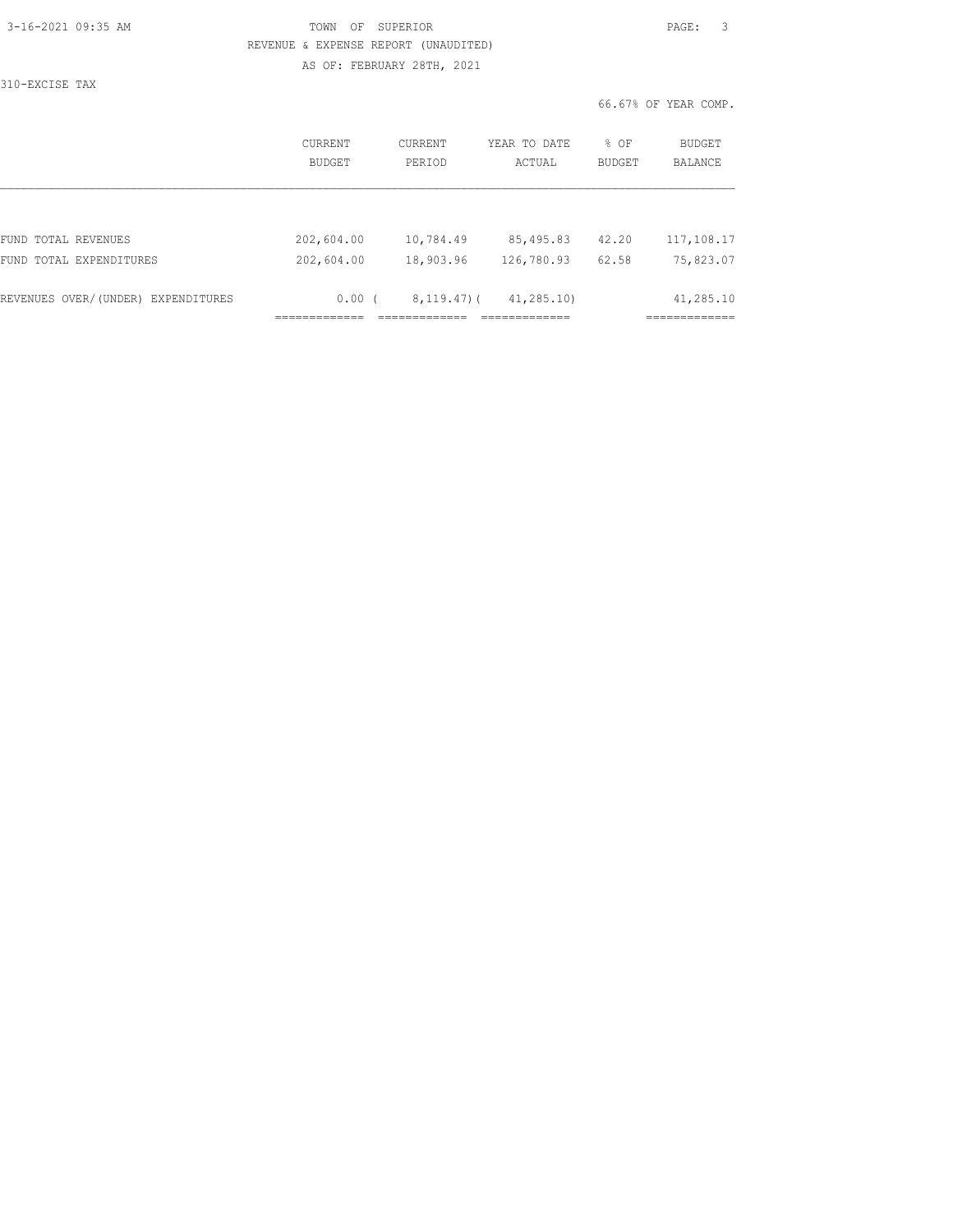| 3-16-2021 09:35 AM         | TOWN OF SUPERIOR                     |                                          |  | PAGE: 1              |  |
|----------------------------|--------------------------------------|------------------------------------------|--|----------------------|--|
|                            | REVENUE & EXPENSE REPORT (UNAUDITED) |                                          |  |                      |  |
|                            | AS OF: FEBRUARY 28TH, 2021           |                                          |  |                      |  |
| 320-LOCAL TRANS ASSISTANCE |                                      |                                          |  |                      |  |
| NON-DEPARTMENTAL           |                                      |                                          |  | 66.67% OF YEAR COMP. |  |
|                            |                                      |                                          |  |                      |  |
|                            |                                      | CURRENT CURRENT YEAR TO DATE % OF BUDGET |  |                      |  |
|                            |                                      | BUDGET PERIOD ACTUAL BUDGET BALANCE      |  |                      |  |
|                            |                                      |                                          |  |                      |  |
| <b>REVENUES</b>            |                                      |                                          |  |                      |  |
| <b>TAXES</b>               |                                      |                                          |  |                      |  |
|                            |                                      |                                          |  |                      |  |
| EXPENDITURES               |                                      |                                          |  |                      |  |
| <b>SUPPLIES</b>            |                                      |                                          |  |                      |  |
| PROFESSIONAL SERVICES      |                                      |                                          |  |                      |  |
| REPAIR/MAINTENANCE         |                                      |                                          |  |                      |  |
| CAPITAL OUTLAY             |                                      |                                          |  |                      |  |
| NON-OPERATING              |                                      |                                          |  |                      |  |
| DEBT SERVICE               |                                      |                                          |  |                      |  |
|                            |                                      |                                          |  |                      |  |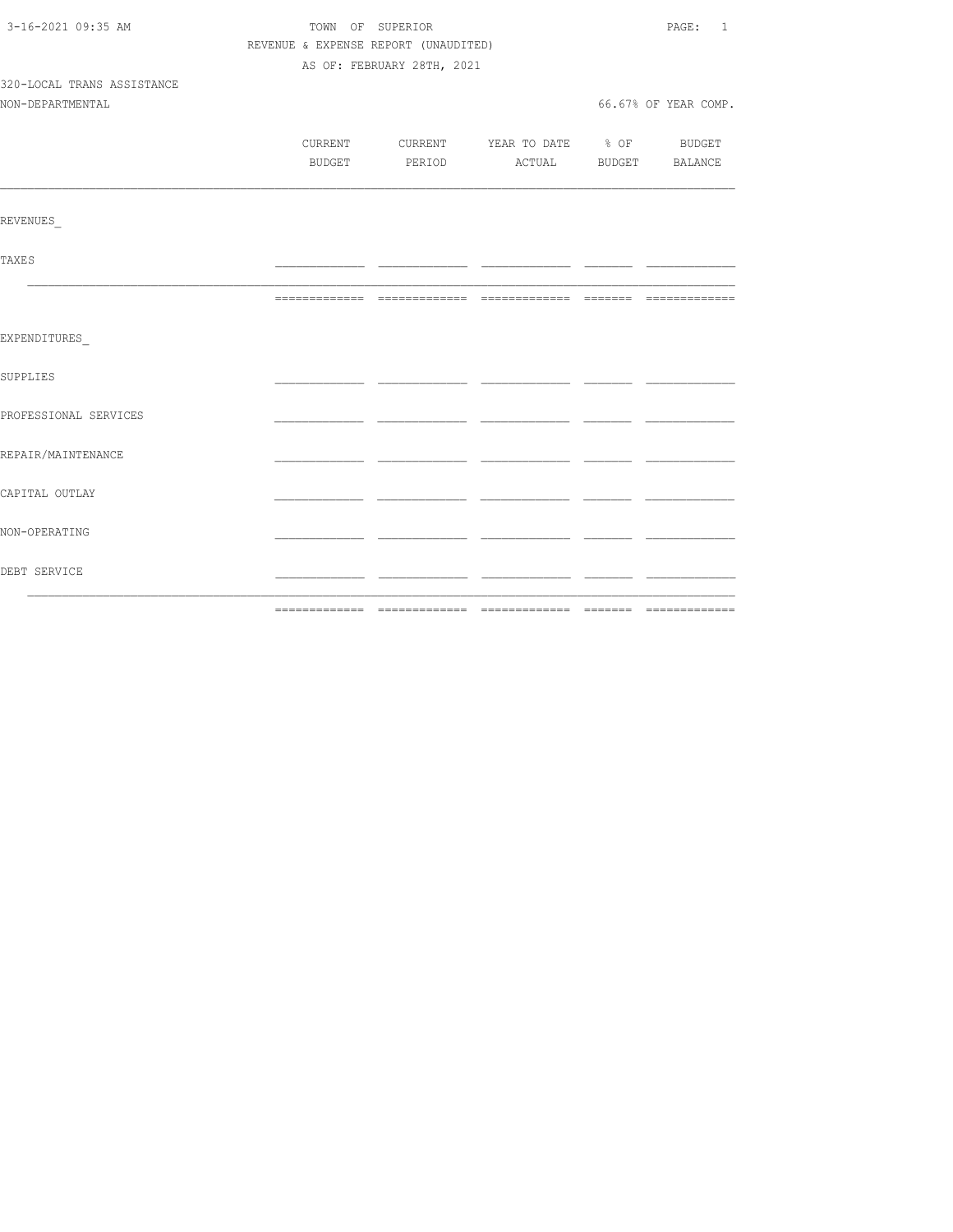| 3-16-2021 09:35 AM         | OF SUPERIOR<br>TOWN                  | PAGE: 2              |
|----------------------------|--------------------------------------|----------------------|
|                            | REVENUE & EXPENSE REPORT (UNAUDITED) |                      |
|                            | AS OF: FEBRUARY 28TH, 2021           |                      |
| 320-LOCAL TRANS ASSISTANCE |                                      |                      |
|                            |                                      | 66.67% OF YEAR COMP. |

| ' ' ' ∖ I\ Li I v … | . ומידי בו<br>m <sub>c</sub><br>. <b>.</b><br>----<br>-----<br>__ | $\bigcap$<br>. .<br>◡ | - * ⊤ * |
|---------------------|-------------------------------------------------------------------|-----------------------|---------|
| ◟∸◡∸                | $\land$ $\cap$ $\Box$<br>UAL                                      | ۔ ست                  | ANCT    |

============= ============= ============= =============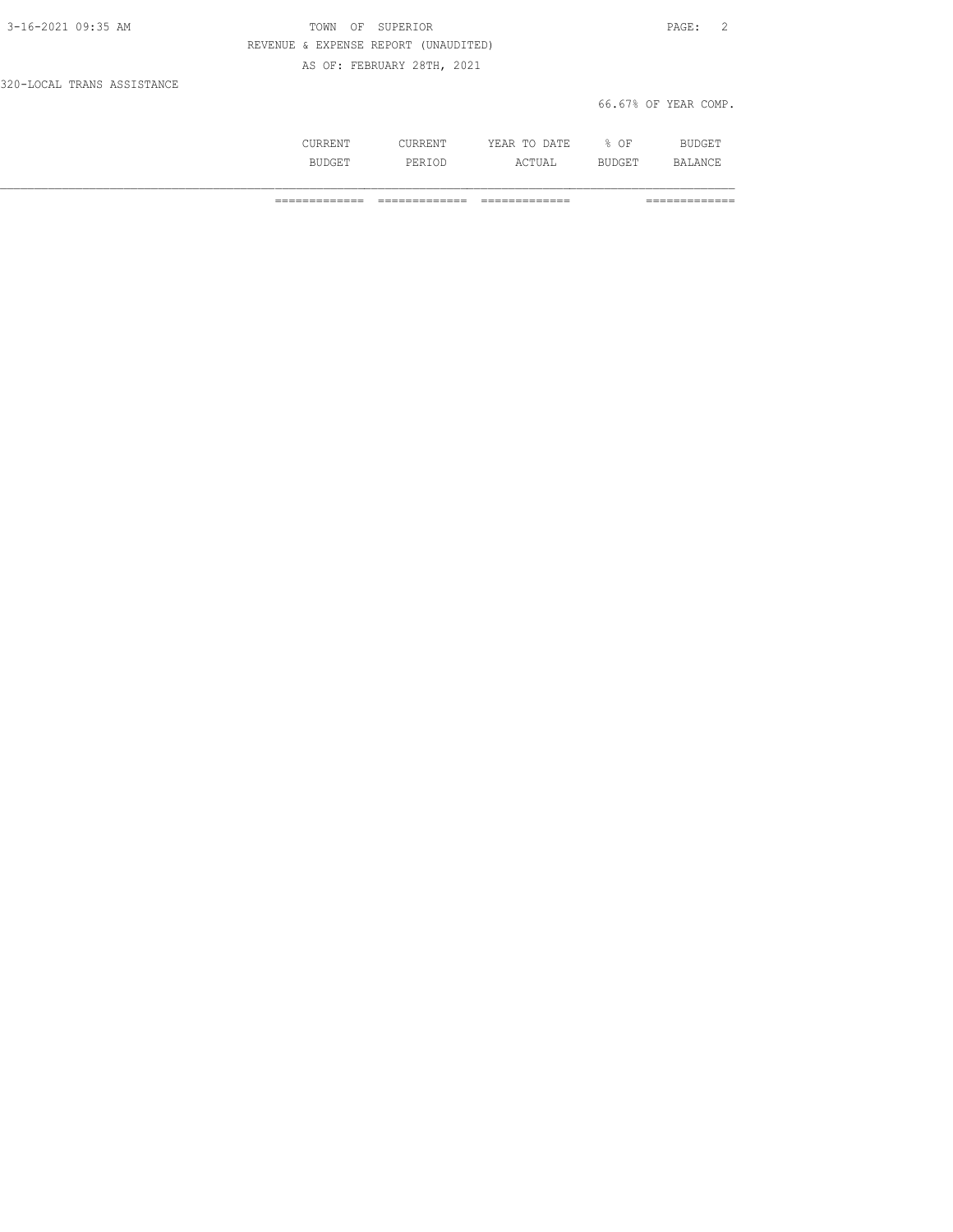| 3-16-2021 09:35 AM       | TOWN OF SUPERIOR<br>REVENUE & EXPENSE REPORT (UNAUDITED) |                            |                                  |  | PAGE: 1              |
|--------------------------|----------------------------------------------------------|----------------------------|----------------------------------|--|----------------------|
|                          |                                                          |                            |                                  |  |                      |
|                          |                                                          | AS OF: FEBRUARY 28TH, 2021 |                                  |  |                      |
| 400-GADA BOND            |                                                          |                            |                                  |  |                      |
| NON-DEPARTMENTAL         |                                                          |                            |                                  |  | 66.67% OF YEAR COMP. |
|                          |                                                          |                            |                                  |  |                      |
|                          | CURRENT                                                  |                            | CURRENT YEAR TO DATE % OF BUDGET |  |                      |
|                          | BUDGET                                                   | PERIOD                     | ACTUAL BUDGET BALANCE            |  |                      |
|                          |                                                          |                            |                                  |  |                      |
| <b>REVENUES</b>          |                                                          |                            |                                  |  |                      |
| CONTINGENCY              |                                                          |                            |                                  |  |                      |
|                          |                                                          |                            |                                  |  |                      |
| EXPENDITURES             |                                                          |                            |                                  |  |                      |
| <b>SUPPLIES</b>          |                                                          |                            |                                  |  |                      |
| GENERAL BUSINESS EXPENSE |                                                          |                            |                                  |  |                      |
| NON-OPERATING            |                                                          |                            |                                  |  |                      |
| DEBT SERVICE             |                                                          |                            |                                  |  |                      |
|                          |                                                          |                            |                                  |  |                      |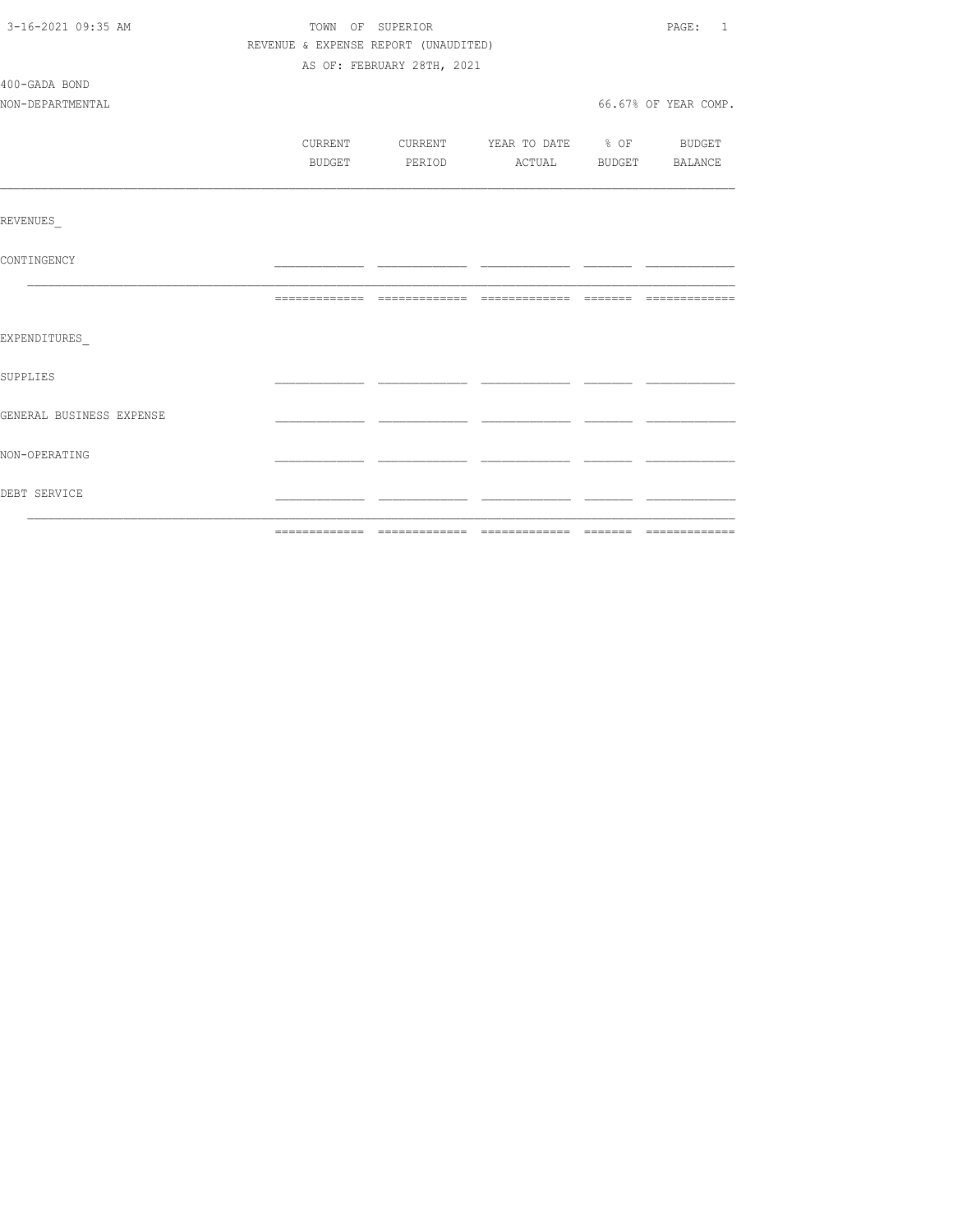| 3-16-2021 09:35 AM | TOWN OF SUPERIOR                     | PAGE: 2              |
|--------------------|--------------------------------------|----------------------|
|                    | REVENUE & EXPENSE REPORT (UNAUDITED) |                      |
|                    | AS OF: FEBRUARY 28TH, 2021           |                      |
| 400-GADA BOND      |                                      |                      |
|                    |                                      | 66.67% OF YEAR COMP. |

| . | . | יחד ה<br>∸<br>----<br>-----<br>__ | ∩F<br>◡ |      |
|---|---|-----------------------------------|---------|------|
|   | . | $\wedge$ $\wedge$ $\cdots$        |         | 12 ∧ |

============= ============= ============= =============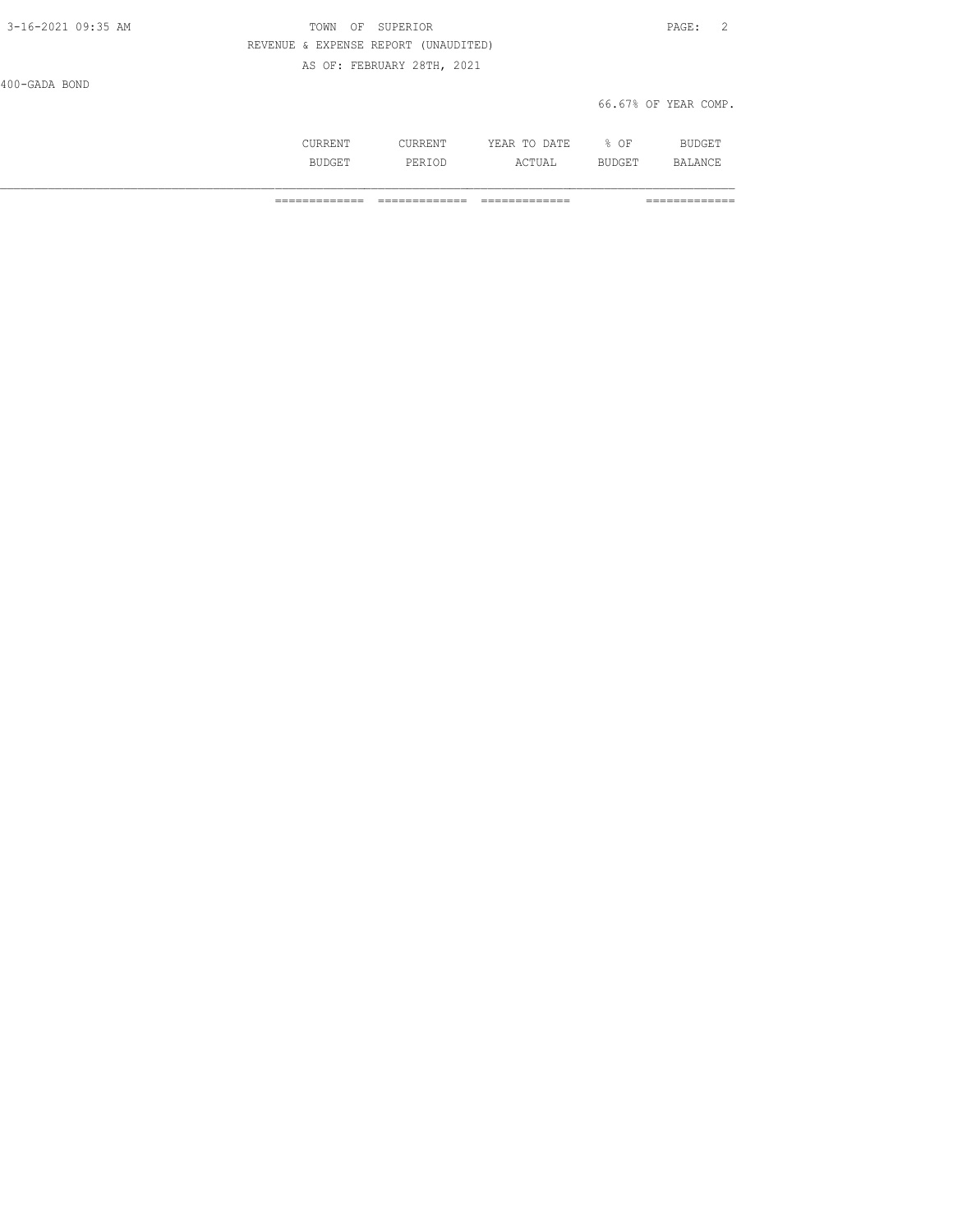| 3-16-2021 09:35 AM                  | TOWN OF SUPERIOR<br>REVENUE & EXPENSE REPORT (UNAUDITED) | AS OF: FEBRUARY 28TH, 2021                                                                                                                                                                                                                                                                                                                                                                                                                                                             |                                      |                       | PAGE: 1                                                                                                                                                                                                                                                                                                                                                                                                                                                                                      |
|-------------------------------------|----------------------------------------------------------|----------------------------------------------------------------------------------------------------------------------------------------------------------------------------------------------------------------------------------------------------------------------------------------------------------------------------------------------------------------------------------------------------------------------------------------------------------------------------------------|--------------------------------------|-----------------------|----------------------------------------------------------------------------------------------------------------------------------------------------------------------------------------------------------------------------------------------------------------------------------------------------------------------------------------------------------------------------------------------------------------------------------------------------------------------------------------------|
| 410-MPC BOND<br>NON-DEPARTMENTAL    |                                                          |                                                                                                                                                                                                                                                                                                                                                                                                                                                                                        |                                      |                       | 66.67% OF YEAR COMP.                                                                                                                                                                                                                                                                                                                                                                                                                                                                         |
|                                     | <b>CURRENT</b><br>BUDGET                                 | CURRENT<br>PERIOD                                                                                                                                                                                                                                                                                                                                                                                                                                                                      | YEAR TO DATE % OF                    | ACTUAL BUDGET BALANCE | BUDGET                                                                                                                                                                                                                                                                                                                                                                                                                                                                                       |
| REVENUES                            |                                                          |                                                                                                                                                                                                                                                                                                                                                                                                                                                                                        |                                      |                       |                                                                                                                                                                                                                                                                                                                                                                                                                                                                                              |
| BUSINESS SERVICES                   |                                                          |                                                                                                                                                                                                                                                                                                                                                                                                                                                                                        |                                      |                       |                                                                                                                                                                                                                                                                                                                                                                                                                                                                                              |
| CONTINGENCY                         |                                                          |                                                                                                                                                                                                                                                                                                                                                                                                                                                                                        |                                      |                       |                                                                                                                                                                                                                                                                                                                                                                                                                                                                                              |
|                                     | --------------                                           | $\begin{array}{cccccccccccccc} \multicolumn{2}{c}{} & \multicolumn{2}{c}{} & \multicolumn{2}{c}{} & \multicolumn{2}{c}{} & \multicolumn{2}{c}{} & \multicolumn{2}{c}{} & \multicolumn{2}{c}{} & \multicolumn{2}{c}{} & \multicolumn{2}{c}{} & \multicolumn{2}{c}{} & \multicolumn{2}{c}{} & \multicolumn{2}{c}{} & \multicolumn{2}{c}{} & \multicolumn{2}{c}{} & \multicolumn{2}{c}{} & \multicolumn{2}{c}{} & \multicolumn{2}{c}{} & \multicolumn{2}{c}{} & \multicolumn{2}{c}{} & \$ | --------------                       | --------              | $\begin{array}{c} \multicolumn{2}{c} {\textbf{1}} & \multicolumn{2}{c} {\textbf{2}} & \multicolumn{2}{c} {\textbf{3}} & \multicolumn{2}{c} {\textbf{4}} \\ \multicolumn{2}{c} {\textbf{2}} & \multicolumn{2}{c} {\textbf{3}} & \multicolumn{2}{c} {\textbf{4}} & \multicolumn{2}{c} {\textbf{5}} & \multicolumn{2}{c} {\textbf{6}} \\ \multicolumn{2}{c} {\textbf{4}} & \multicolumn{2}{c} {\textbf{5}} & \multicolumn{2}{c} {\textbf{6}} & \multicolumn{2}{c} {\textbf{6}} & \multicolumn{$ |
| EXPENDITURES                        |                                                          |                                                                                                                                                                                                                                                                                                                                                                                                                                                                                        |                                      |                       |                                                                                                                                                                                                                                                                                                                                                                                                                                                                                              |
| SUPPLIES                            |                                                          |                                                                                                                                                                                                                                                                                                                                                                                                                                                                                        |                                      |                       |                                                                                                                                                                                                                                                                                                                                                                                                                                                                                              |
| GENERAL BUSINESS EXPENSE            |                                                          |                                                                                                                                                                                                                                                                                                                                                                                                                                                                                        |                                      |                       |                                                                                                                                                                                                                                                                                                                                                                                                                                                                                              |
| NON-OPERATING                       |                                                          |                                                                                                                                                                                                                                                                                                                                                                                                                                                                                        |                                      |                       |                                                                                                                                                                                                                                                                                                                                                                                                                                                                                              |
| DEBT SERVICE                        |                                                          |                                                                                                                                                                                                                                                                                                                                                                                                                                                                                        |                                      |                       |                                                                                                                                                                                                                                                                                                                                                                                                                                                                                              |
| 410-00-5900 DEBT SERVICE: PRINCIPAL | 0.00                                                     |                                                                                                                                                                                                                                                                                                                                                                                                                                                                                        | $876.97$ 2, 401.71 0.00 ( 2, 401.71) |                       |                                                                                                                                                                                                                                                                                                                                                                                                                                                                                              |
| 410-00-5920 MPC BOND DEBT: SERVICE  | 0.00                                                     | 0.00                                                                                                                                                                                                                                                                                                                                                                                                                                                                                   | $2,458.31$ 0.00 ( 2,458.31)          |                       |                                                                                                                                                                                                                                                                                                                                                                                                                                                                                              |
| SUBTOTAL DEBT SERVICE               | 0.00                                                     | 876.97                                                                                                                                                                                                                                                                                                                                                                                                                                                                                 | 4,860.02 0.00 (4,860.02)             |                       |                                                                                                                                                                                                                                                                                                                                                                                                                                                                                              |
| TOTAL EXPENDITURES                  | 0.00                                                     |                                                                                                                                                                                                                                                                                                                                                                                                                                                                                        | 876.97 4,860.02 0.00 ( 4,860.02)     |                       |                                                                                                                                                                                                                                                                                                                                                                                                                                                                                              |
| REVENUES OVER/(UNDER) EXPENDITURES  |                                                          | $0.00$ ( $876.97$ ) ( $4,860.02$ )                                                                                                                                                                                                                                                                                                                                                                                                                                                     |                                      |                       | 4,860.02                                                                                                                                                                                                                                                                                                                                                                                                                                                                                     |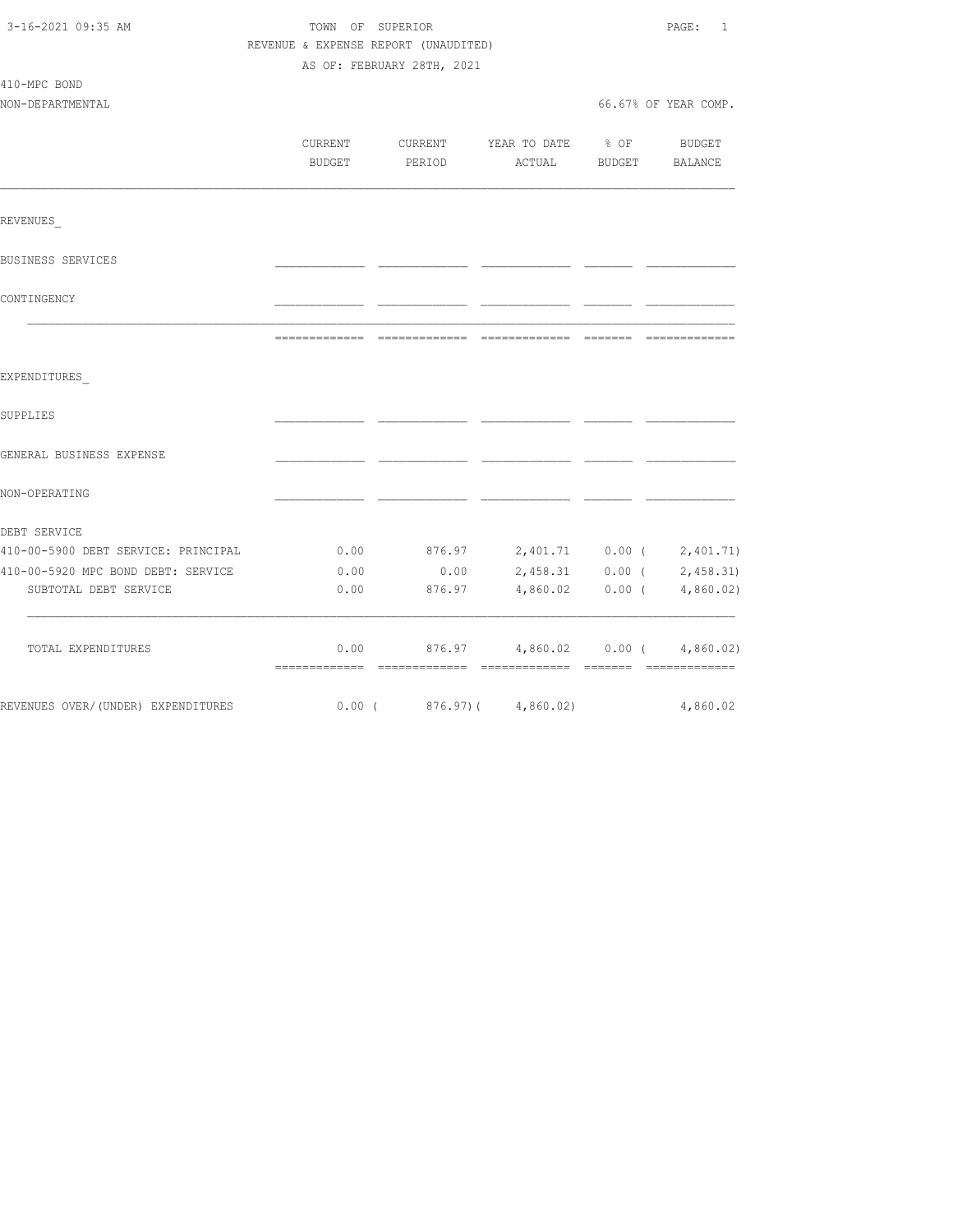### 3-16-2021 09:35 AM TOWN OF SUPERIOR PAGE: 2 REVENUE & EXPENSE REPORT (UNAUDITED) AS OF: FEBRUARY 28TH, 2021

410-MPC BOND

|                                    | <b>CURRENT</b><br>BUDGET | CURRENT<br>PERIOD | YEAR TO DATE<br>ACTUAL | % OF<br>BUDGET | BUDGET<br>BALANCE       |
|------------------------------------|--------------------------|-------------------|------------------------|----------------|-------------------------|
| FUND TOTAL EXPENDITURES            | 0.00                     | 876.97            | 4,860.02               | 0.00           | 4,860.02                |
| REVENUES OVER/(UNDER) EXPENDITURES | 0.00(                    | $876.97$ ) (      | 4,860.02               |                | 4,860.02<br>___________ |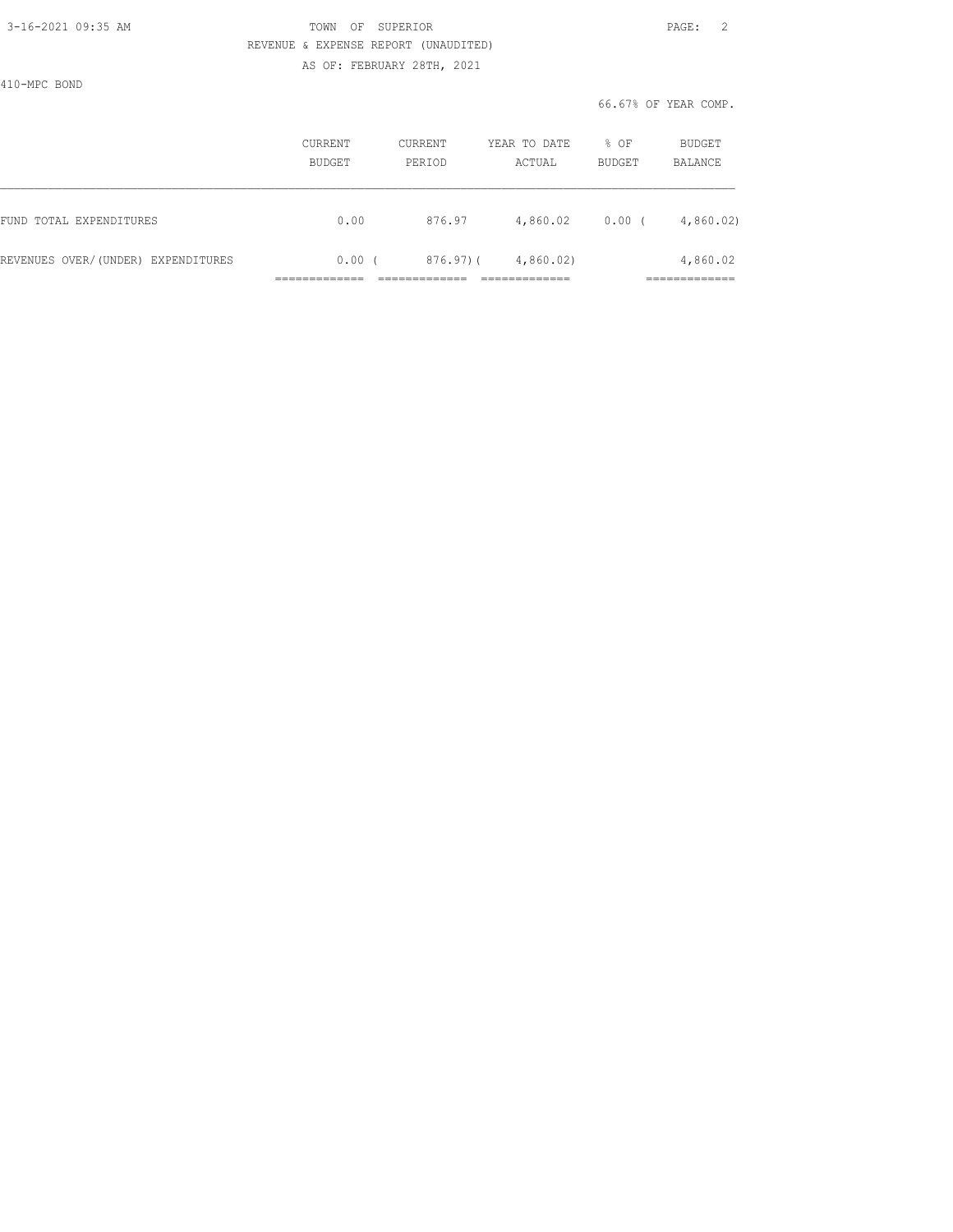### 3-16-2021 09:35 AM TOWN OF SUPERIOR PAGE: 1 REVENUE & EXPENSE REPORT (UNAUDITED) AS OF: FEBRUARY 28TH, 2021

NON-DEPARTMENTAL 66.67% OF YEAR COMP.

500-GRANTS

|                                | CURRENT<br><b>BUDGET</b> | CURRENT<br>PERIOD | YEAR TO DATE<br>ACTUAL | % OF<br>BUDGET | BUDGET<br>BALANCE         |
|--------------------------------|--------------------------|-------------------|------------------------|----------------|---------------------------|
| REVENUES                       |                          |                   |                        |                |                           |
| GRANTS                         |                          |                   |                        |                |                           |
| 500-00-4600 GRANT REVENUES     | 1,381,382.00             | 0.00              | 0.00                   |                | $0.00 \quad 1,381,382.00$ |
| SUBTOTAL GRANTS                | 1,381,382.00             | 0.00              | 0.00                   | 0.00           | 1,381,382.00              |
| CONTINGENCY                    |                          |                   |                        |                |                           |
| TOTAL REVENUES                 | 1,381,382.00             | 0.00              | 0.00<br>-------------- | --------       | $0.00 \quad 1,381,382.00$ |
| EXPENDITURES                   |                          |                   |                        |                |                           |
| PERSONEL                       |                          |                   |                        |                |                           |
| SUPPLIES                       |                          |                   |                        |                |                           |
| 500-00-5299 OPERATING SUPPLIES | 1,381,382.00             | 0.00              | 0.00                   |                | $0.00 \quad 1,381,382.00$ |
| SUBTOTAL SUPPLIES              | 1,381,382.00             | 0.00              | 0.00                   | 0.00           | 1,381,382.00              |
| GENERAL BUSINESS EXPENSE       |                          |                   |                        |                |                           |
| TOTAL EXPENDITURES             | 1,381,382.00             | 0.00              | 0.00                   |                | $0.00 \quad 1,381,382.00$ |
|                                |                          |                   |                        |                |                           |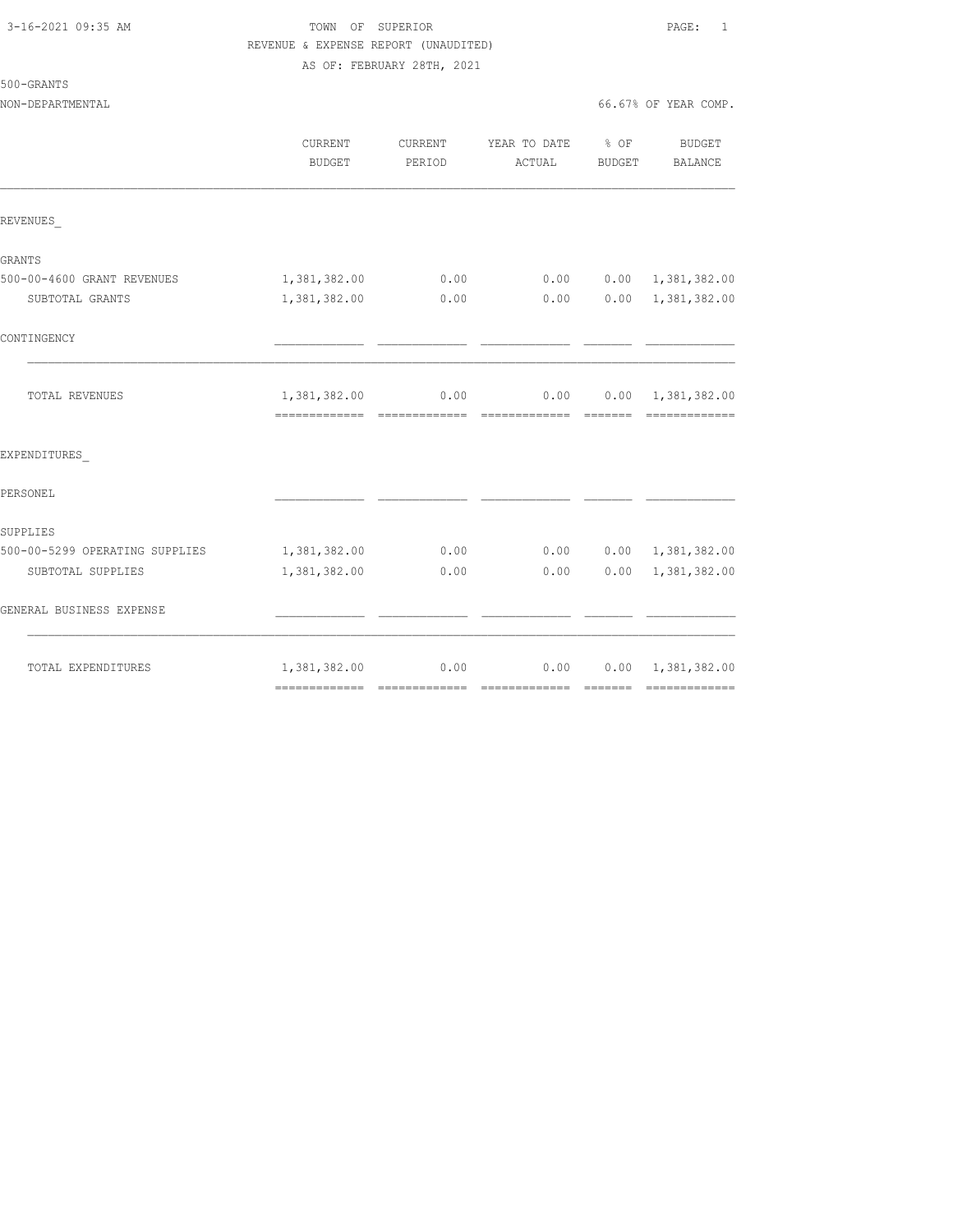| 3-16-2021 09:35 AM |                                      | TOWN OF SUPERIOR           |                          | -2<br>PAGE:          |
|--------------------|--------------------------------------|----------------------------|--------------------------|----------------------|
|                    | REVENUE & EXPENSE REPORT (UNAUDITED) |                            |                          |                      |
|                    |                                      | AS OF: FEBRUARY 28TH, 2021 |                          |                      |
| 500-GRANTS         |                                      |                            |                          |                      |
| POLICE GRANTS      |                                      |                            |                          | 66.67% OF YEAR COMP. |
|                    | CURRENT                              | CURRENT                    | YEAR TO DATE % OF BUDGET |                      |
|                    | <b>BUDGET</b>                        | PERIOD                     | ACTUAL                   | BUDGET BALANCE       |
| REVENUES           |                                      |                            |                          |                      |
| GRANTS             |                                      |                            |                          |                      |
|                    |                                      |                            |                          | --------------       |
| EXPENDITURES       |                                      |                            |                          |                      |
| SUPPLIES           |                                      |                            |                          |                      |
| DEBT SERVICE       |                                      |                            |                          |                      |
|                    |                                      |                            |                          |                      |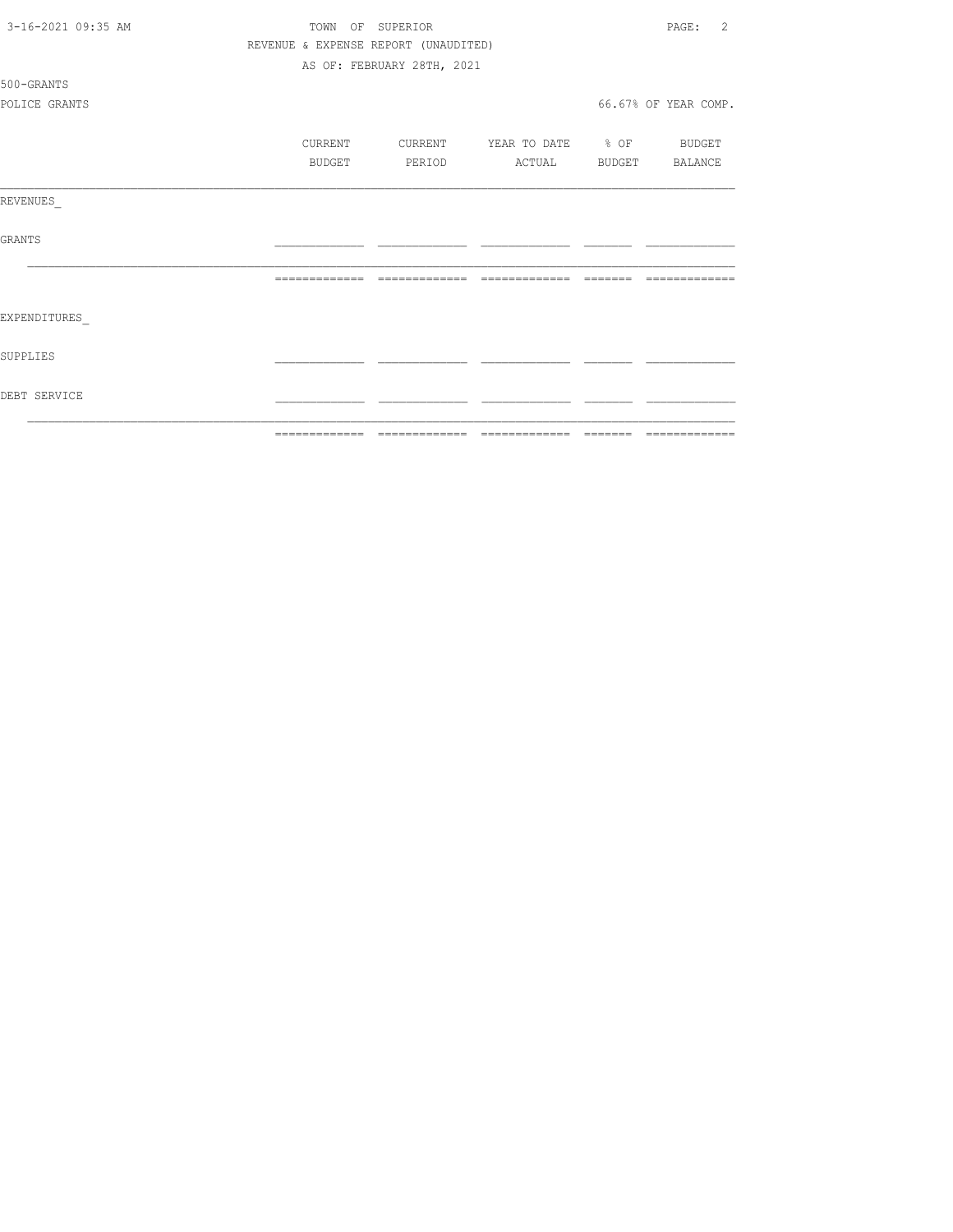|                    | ============= | ======                               | =======           |        |                      |
|--------------------|---------------|--------------------------------------|-------------------|--------|----------------------|
| SUPPLIES           |               |                                      |                   |        |                      |
| EXPENDITURES       |               |                                      |                   |        |                      |
|                    |               |                                      |                   |        |                      |
| <b>GRANTS</b>      |               |                                      |                   |        |                      |
| REVENUES           |               |                                      |                   |        |                      |
|                    | BUDGET        | PERIOD                               | ACTUAL            | BUDGET | BALANCE              |
|                    | CURRENT       | CURRENT                              | YEAR TO DATE % OF |        | BUDGET               |
| FIRE GRANTS        |               |                                      |                   |        | 66.67% OF YEAR COMP. |
| 500-GRANTS         |               |                                      |                   |        |                      |
|                    |               | AS OF: FEBRUARY 28TH, 2021           |                   |        |                      |
|                    |               | REVENUE & EXPENSE REPORT (UNAUDITED) |                   |        |                      |
| 3-16-2021 09:35 AM | TOWN          | OF SUPERIOR                          |                   |        | 3<br>PAGE:           |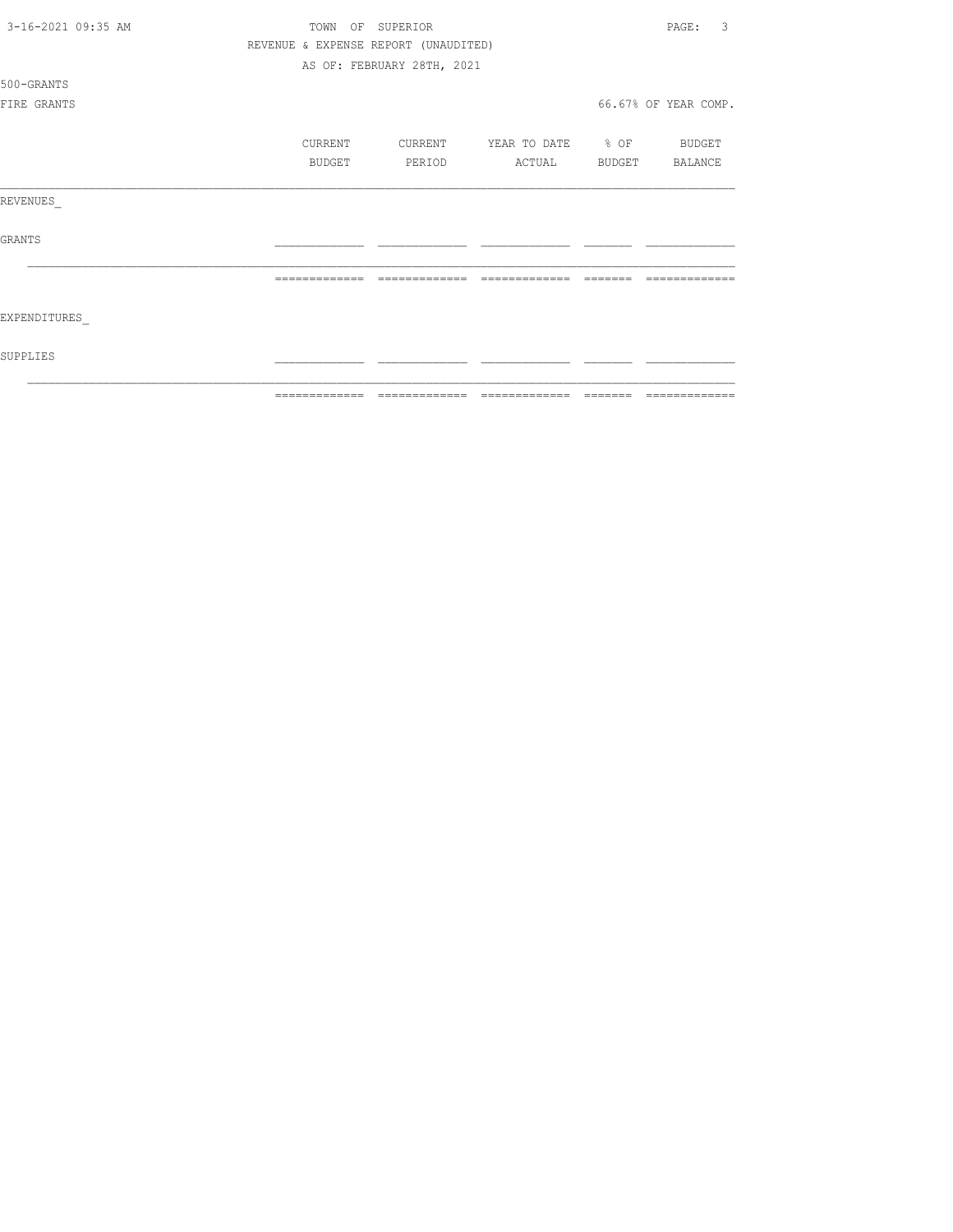| 3-16-2021 09:35 AM                    |                                      | TOWN OF SUPERIOR           |                            |                  | PAGE:<br>4           |
|---------------------------------------|--------------------------------------|----------------------------|----------------------------|------------------|----------------------|
|                                       | REVENUE & EXPENSE REPORT (UNAUDITED) |                            |                            |                  |                      |
|                                       |                                      | AS OF: FEBRUARY 28TH, 2021 |                            |                  |                      |
| 500-GRANTS                            |                                      |                            |                            |                  |                      |
| RECREATION GRANTS                     |                                      |                            |                            |                  | 66.67% OF YEAR COMP. |
|                                       | CURRENT                              | CURRENT                    | YEAR TO DATE               | $8$ OF           | BUDGET               |
|                                       | BUDGET                               | PERIOD                     | ACTUAL                     | BUDGET           | BALANCE              |
| REVENUES                              |                                      |                            |                            |                  |                      |
| <b>GRANTS</b>                         |                                      |                            |                            |                  |                      |
|                                       | =============                        |                            |                            |                  |                      |
| EXPENDITURES                          |                                      |                            |                            |                  |                      |
| SUPPLIES                              |                                      |                            |                            |                  |                      |
| 500-12-5299 OPERATING SUPPLIES        | 0.00                                 | 0.00                       |                            |                  | 426.72 0.00 (426.72) |
| SUBTOTAL SUPPLIES                     | 0.00                                 | 0.00                       | 426.72                     | 0.00(            | 426.72)              |
| PROFESSIONAL SERVICES                 |                                      |                            |                            |                  |                      |
| 500-12-5550 PARKS IMPROVEMENT PROJECT | 0.00                                 | 0.00                       | 28,432.20 0.00 (28,432.20) |                  |                      |
| SUBTOTAL PROFESSIONAL SERVICES        | 0.00                                 | 0.00                       | 28,432.20                  |                  | 0.00(28, 432, 20)    |
| TOTAL EXPENDITURES                    | 0.00                                 | 0.00                       |                            | 28,858.92 0.00 ( | 28,858.92)           |
|                                       | =============                        |                            |                            |                  |                      |
| REVENUES OVER/(UNDER) EXPENDITURES    | 0.00                                 | $0.00$ (                   | 28,858.92)                 |                  | 28,858.92            |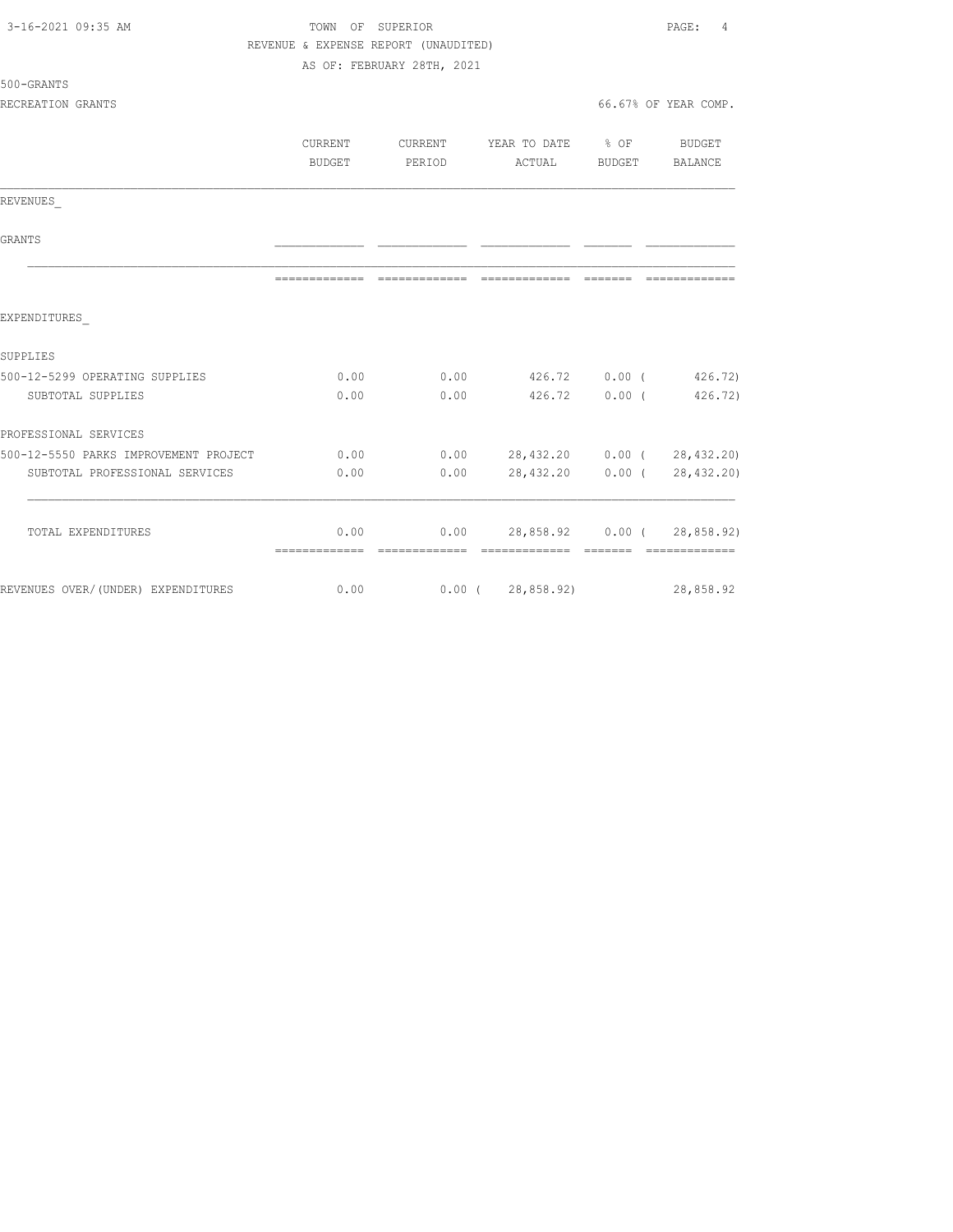| 3-16-2021 09:35 AM     | TOWN OF SUPERIOR                     |                                                                        |              |        | $\texttt{PAGE}$ :<br>.5 |
|------------------------|--------------------------------------|------------------------------------------------------------------------|--------------|--------|-------------------------|
|                        | REVENUE & EXPENSE REPORT (UNAUDITED) |                                                                        |              |        |                         |
|                        |                                      |                                                                        |              |        |                         |
| 500-GRANTS             |                                      |                                                                        |              |        |                         |
| CDBG 153-09 MAGMA CLUB |                                      |                                                                        |              |        |                         |
|                        | CURRENT                              | CURRENT                                                                | YEAR TO DATE |        | BUDGET                  |
|                        | BUDGET                               | PERIOD                                                                 | ACTUAL       | BUDGET | BALANCE                 |
|                        |                                      |                                                                        |              |        |                         |
| REVENUES               |                                      |                                                                        |              |        |                         |
| <b>GRANTS</b>          |                                      |                                                                        |              |        |                         |
|                        |                                      |                                                                        |              |        |                         |
| EXPENDITURES           |                                      |                                                                        |              |        |                         |
| SUPPLIES               |                                      |                                                                        |              |        |                         |
|                        |                                      | AS OF: FEBRUARY 28TH, 2021<br>66.67% OF YEAR COMP.<br>$\textdegree$ OF |              |        |                         |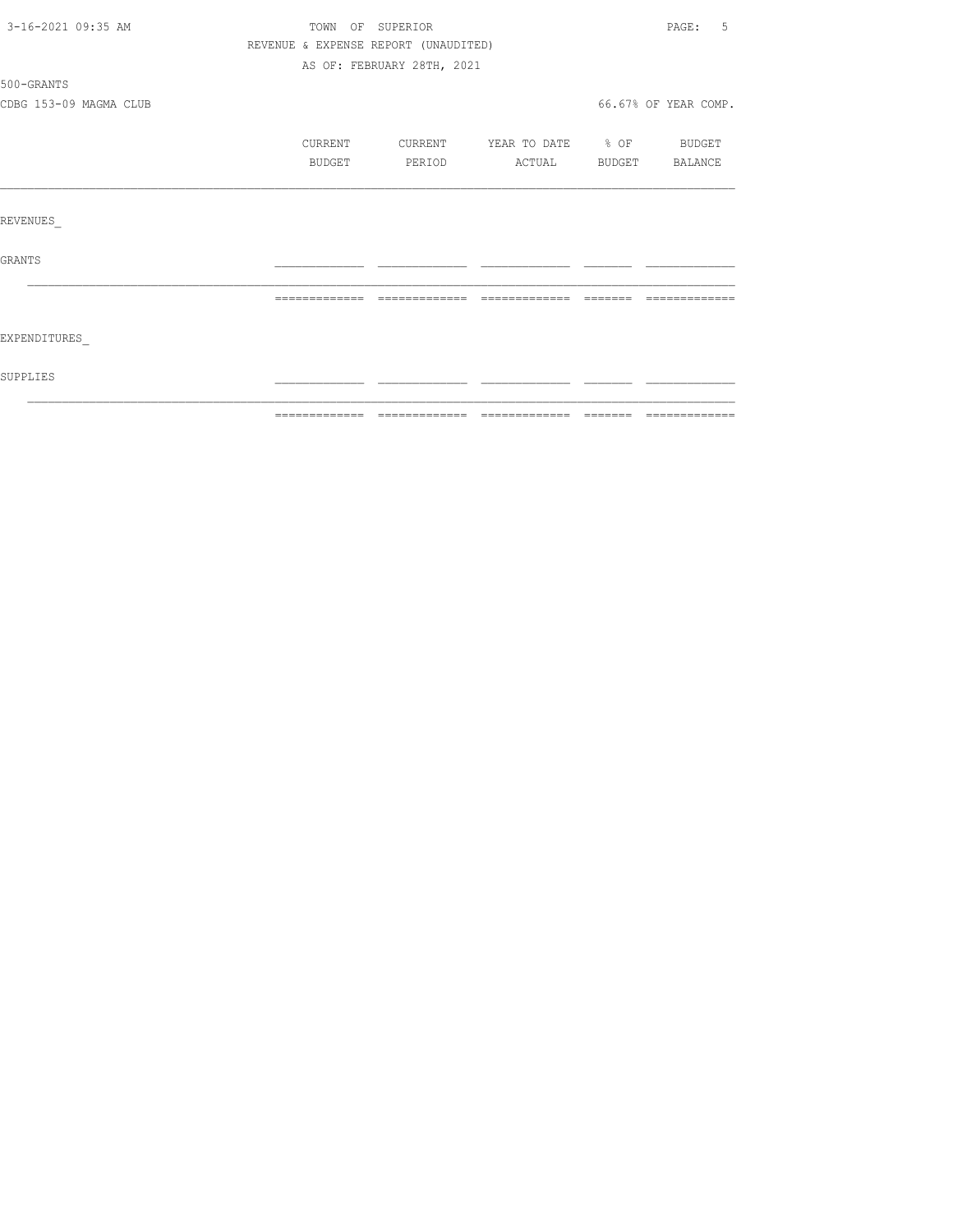| 3-16-2021 09:35 AM    |                                      | TOWN OF SUPERIOR           |                          |                | PAGE:<br>6           |
|-----------------------|--------------------------------------|----------------------------|--------------------------|----------------|----------------------|
|                       | REVENUE & EXPENSE REPORT (UNAUDITED) |                            |                          |                |                      |
|                       |                                      | AS OF: FEBRUARY 28TH, 2021 |                          |                |                      |
| 500-GRANTS            |                                      |                            |                          |                |                      |
| DEPT OF COMM-STIMULUS |                                      |                            |                          |                | 66.67% OF YEAR COMP. |
|                       | CURRENT                              | CURRENT                    | YEAR TO DATE % OF BUDGET |                |                      |
|                       | BUDGET                               | PERIOD                     | ACTUAL                   | BUDGET BALANCE |                      |
| REVENUES              |                                      |                            |                          |                |                      |
| GRANTS                |                                      |                            |                          |                |                      |
|                       | --------------                       | --------------             | =============            | --------       | -------------        |
| EXPENDITURES          |                                      |                            |                          |                |                      |
| SUPPLIES              |                                      |                            |                          |                |                      |
|                       |                                      |                            |                          |                |                      |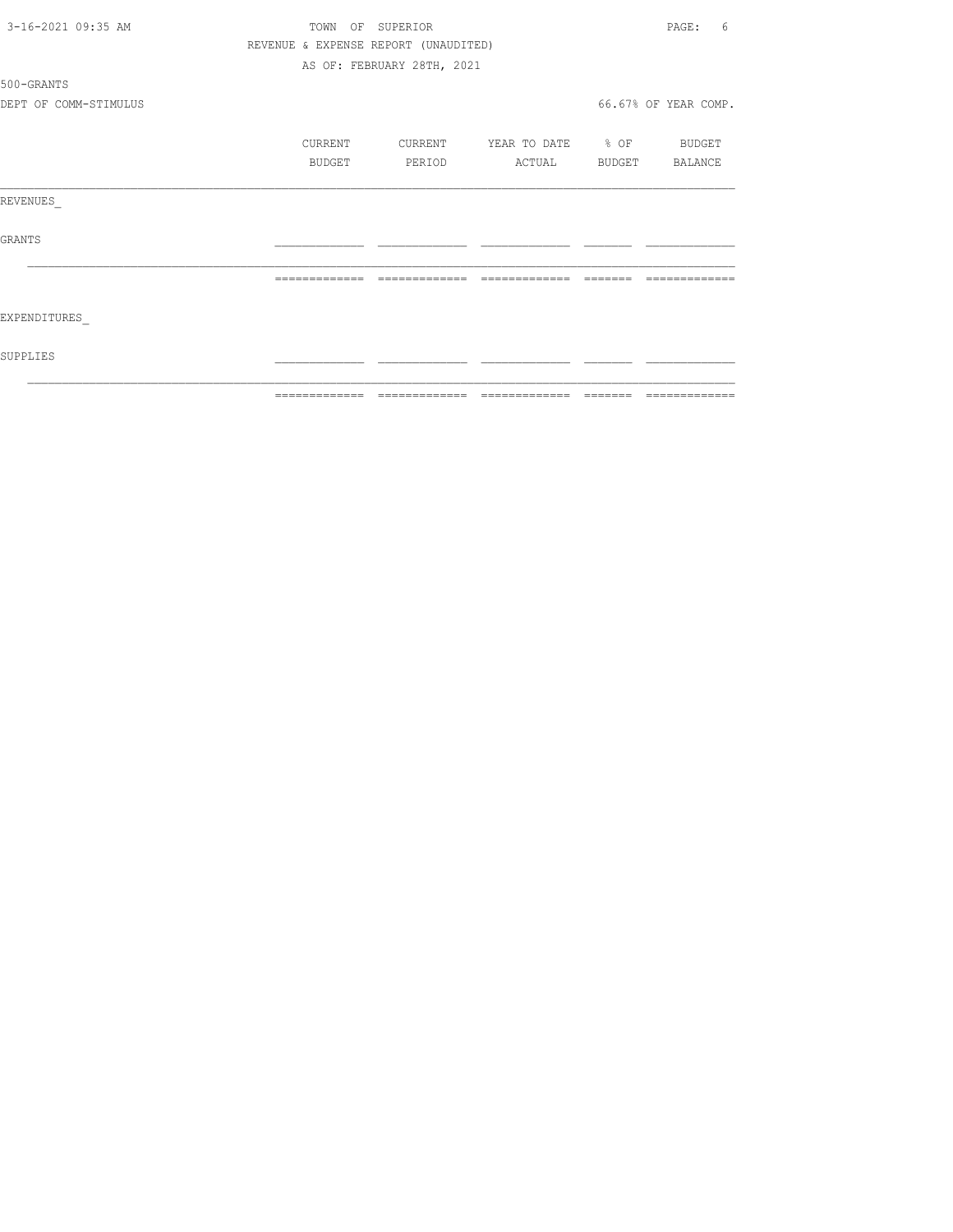| 3-16-2021 09:35 AM    | TOWN           | SUPERIOR<br>OF                       |                   |          | 7<br>PAGE:           |
|-----------------------|----------------|--------------------------------------|-------------------|----------|----------------------|
|                       |                | REVENUE & EXPENSE REPORT (UNAUDITED) |                   |          |                      |
|                       |                | AS OF: FEBRUARY 28TH, 2021           |                   |          |                      |
| 500-GRANTS            |                |                                      |                   |          |                      |
| PINAL COUNTY-STIMULUS |                |                                      |                   |          | 66.67% OF YEAR COMP. |
|                       | CURRENT        | CURRENT                              | YEAR TO DATE % OF |          | BUDGET               |
|                       | BUDGET         | PERIOD                               | ACTUAL            | BUDGET   | BALANCE              |
| REVENUES              |                |                                      |                   |          |                      |
| GRANTS                |                |                                      |                   |          |                      |
|                       | =============  | --------------                       | =============     |          |                      |
| EXPENDITURES          |                |                                      |                   |          |                      |
| SUPPLIES              |                |                                      |                   |          |                      |
|                       | -------------- |                                      |                   | -------- | -------------        |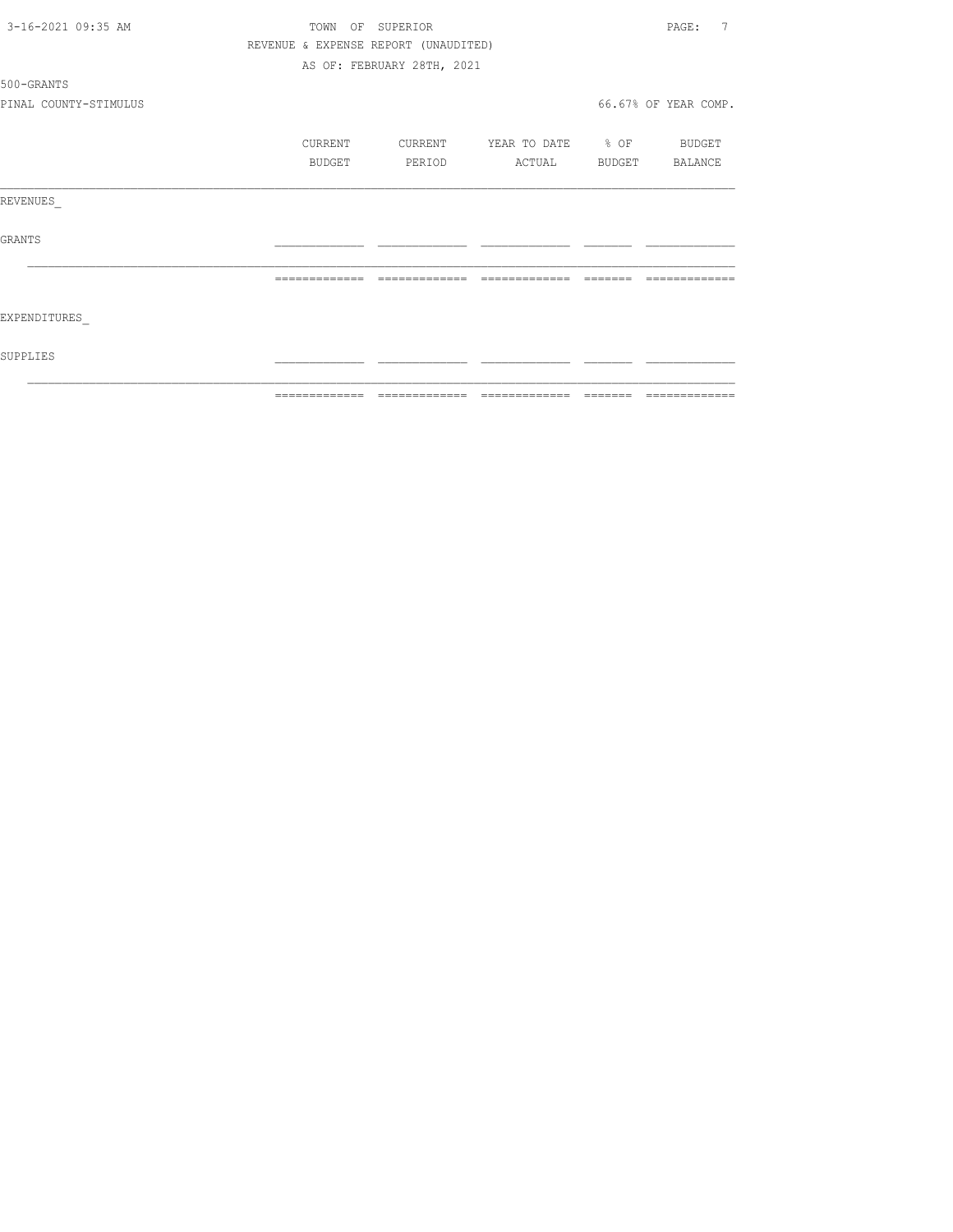| 3-16-2021 09:35 AM |                          |                | TOWN OF SUPERIOR                     |                          | PAGE:<br>8           |
|--------------------|--------------------------|----------------|--------------------------------------|--------------------------|----------------------|
|                    |                          |                | REVENUE & EXPENSE REPORT (UNAUDITED) |                          |                      |
|                    |                          |                | AS OF: FEBRUARY 28TH, 2021           |                          |                      |
| 500-GRANTS         |                          |                |                                      |                          |                      |
|                    | AZ DEPT OF HOMELAND SRTY |                |                                      |                          | 66.67% OF YEAR COMP. |
|                    |                          | CURRENT        | CURRENT                              | YEAR TO DATE % OF BUDGET |                      |
|                    |                          | BUDGET         | PERIOD                               | ACTUAL BUDGET BALANCE    |                      |
| REVENUES           |                          |                |                                      |                          |                      |
| GRANTS             |                          |                |                                      |                          |                      |
|                    |                          |                | --------------                       | --------------           |                      |
| EXPENDITURES       |                          |                |                                      |                          |                      |
| SUPPLIES           |                          |                |                                      |                          |                      |
|                    |                          | -------------- |                                      |                          |                      |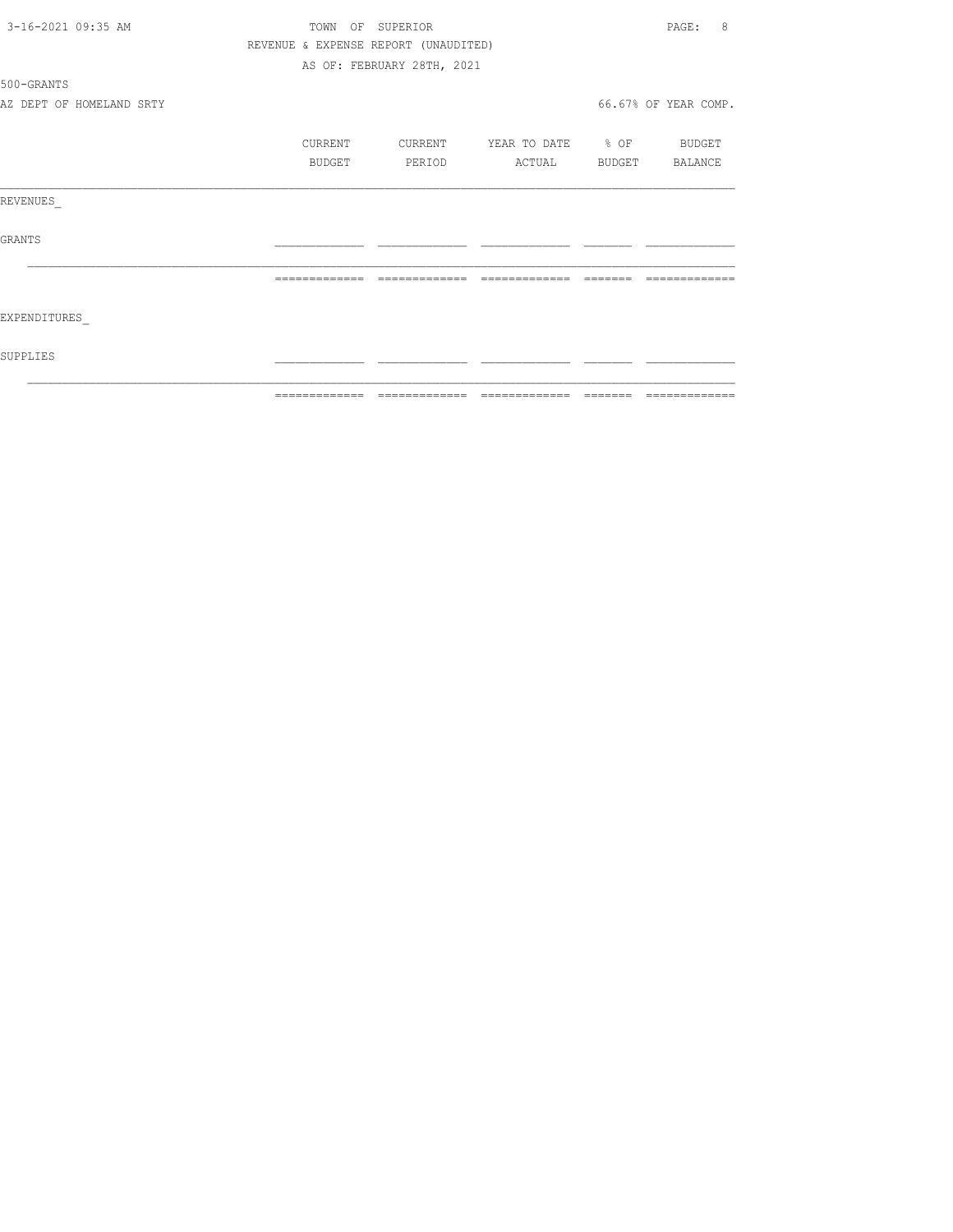| 3-16-2021 09:35 AM | TOWN<br>OF                           | SUPERIOR                   |                          |        | 9<br>PAGE:           |
|--------------------|--------------------------------------|----------------------------|--------------------------|--------|----------------------|
|                    | REVENUE & EXPENSE REPORT (UNAUDITED) |                            |                          |        |                      |
|                    |                                      | AS OF: FEBRUARY 28TH, 2021 |                          |        |                      |
| 500-GRANTS         |                                      |                            |                          |        |                      |
| GOHS GRANT         |                                      |                            |                          |        | 66.67% OF YEAR COMP. |
|                    |                                      |                            |                          |        |                      |
|                    | CURRENT                              | CURRENT                    | YEAR TO DATE % OF BUDGET |        |                      |
|                    | <b>BUDGET</b>                        | PERIOD                     | ACTUAL                   | BUDGET | BALANCE              |
|                    |                                      |                            |                          |        |                      |
| REVENUES           |                                      |                            |                          |        |                      |
|                    |                                      |                            |                          |        |                      |
| <b>GRANTS</b>      |                                      |                            |                          |        |                      |
|                    |                                      |                            |                          |        |                      |
|                    |                                      |                            |                          |        |                      |
|                    |                                      |                            |                          |        |                      |
| EXPENDITURES       |                                      |                            |                          |        |                      |
|                    |                                      |                            |                          |        |                      |
| SUPPLIES           |                                      |                            |                          |        |                      |
|                    |                                      |                            |                          |        |                      |
|                    | =============                        |                            | $=$ $=$ $=$ $=$ $=$      |        |                      |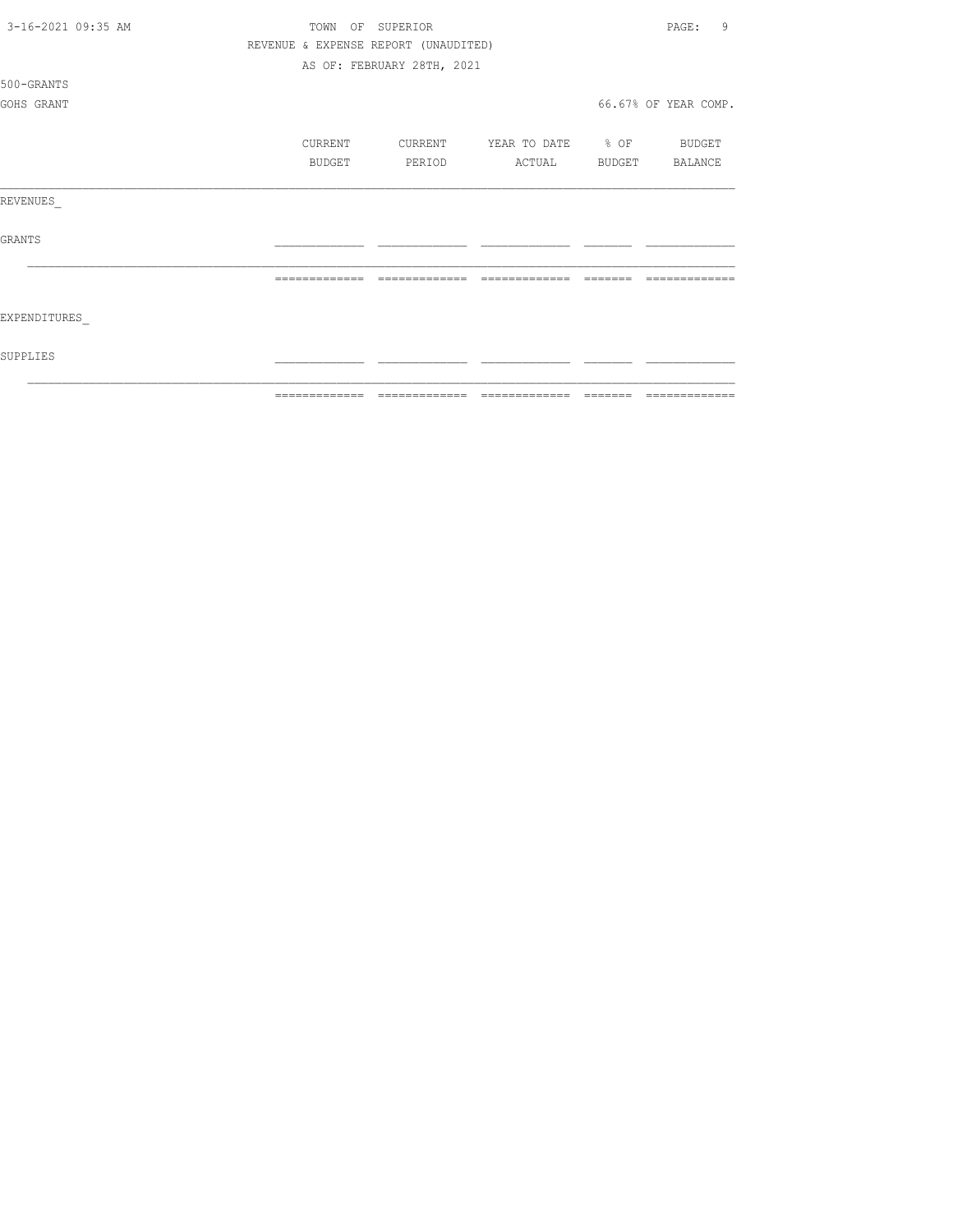| 3-16-2021 09:35 AM      |                                      | TOWN OF SUPERIOR           |                          |          | PAGE: 10             |
|-------------------------|--------------------------------------|----------------------------|--------------------------|----------|----------------------|
|                         | REVENUE & EXPENSE REPORT (UNAUDITED) |                            |                          |          |                      |
|                         |                                      | AS OF: FEBRUARY 28TH, 2021 |                          |          |                      |
| 500-GRANTS              |                                      |                            |                          |          |                      |
| ENERGY EFFICIENCY GRANT |                                      |                            |                          |          | 66.67% OF YEAR COMP. |
|                         | CURRENT                              | CURRENT                    | YEAR TO DATE % OF BUDGET |          |                      |
|                         | BUDGET                               | PERIOD                     | ACTUAL BUDGET BALANCE    |          |                      |
| REVENUES                |                                      |                            |                          |          |                      |
| GRANTS                  |                                      |                            |                          |          |                      |
|                         | --------------                       | --------------             | =============            | -------- | -------------        |
| EXPENDITURES            |                                      |                            |                          |          |                      |
| SUPPLIES                |                                      |                            |                          |          |                      |
|                         |                                      |                            |                          |          |                      |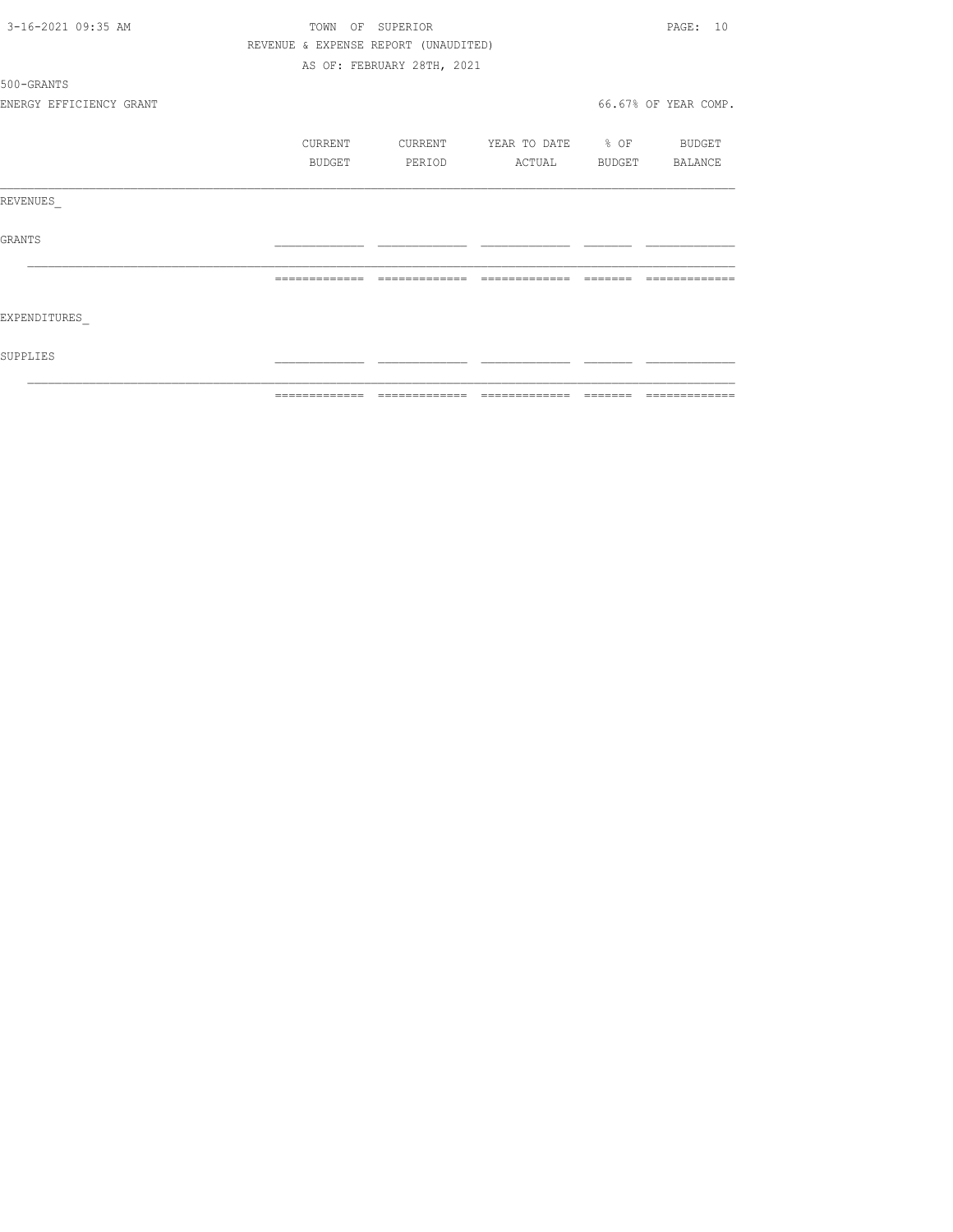|                    |  | ============= | ======                               | =============     |        |                      |
|--------------------|--|---------------|--------------------------------------|-------------------|--------|----------------------|
| SUPPLIES           |  |               |                                      |                   |        |                      |
| EXPENDITURES       |  |               |                                      |                   |        |                      |
|                    |  |               | -------------                        |                   |        |                      |
| <b>GRANTS</b>      |  |               |                                      |                   |        |                      |
| REVENUES           |  |               |                                      |                   |        |                      |
|                    |  | BUDGET        | PERIOD                               | ACTUAL            | BUDGET | BALANCE              |
|                    |  | CURRENT       | CURRENT                              | YEAR TO DATE % OF |        | BUDGET               |
| TTAC GRANT         |  |               |                                      |                   |        | 66.67% OF YEAR COMP. |
| 500-GRANTS         |  |               |                                      |                   |        |                      |
|                    |  |               | AS OF: FEBRUARY 28TH, 2021           |                   |        |                      |
|                    |  |               | REVENUE & EXPENSE REPORT (UNAUDITED) |                   |        |                      |
| 3-16-2021 09:35 AM |  | TOWN          | OF SUPERIOR                          |                   |        | <b>PAGE: 11</b>      |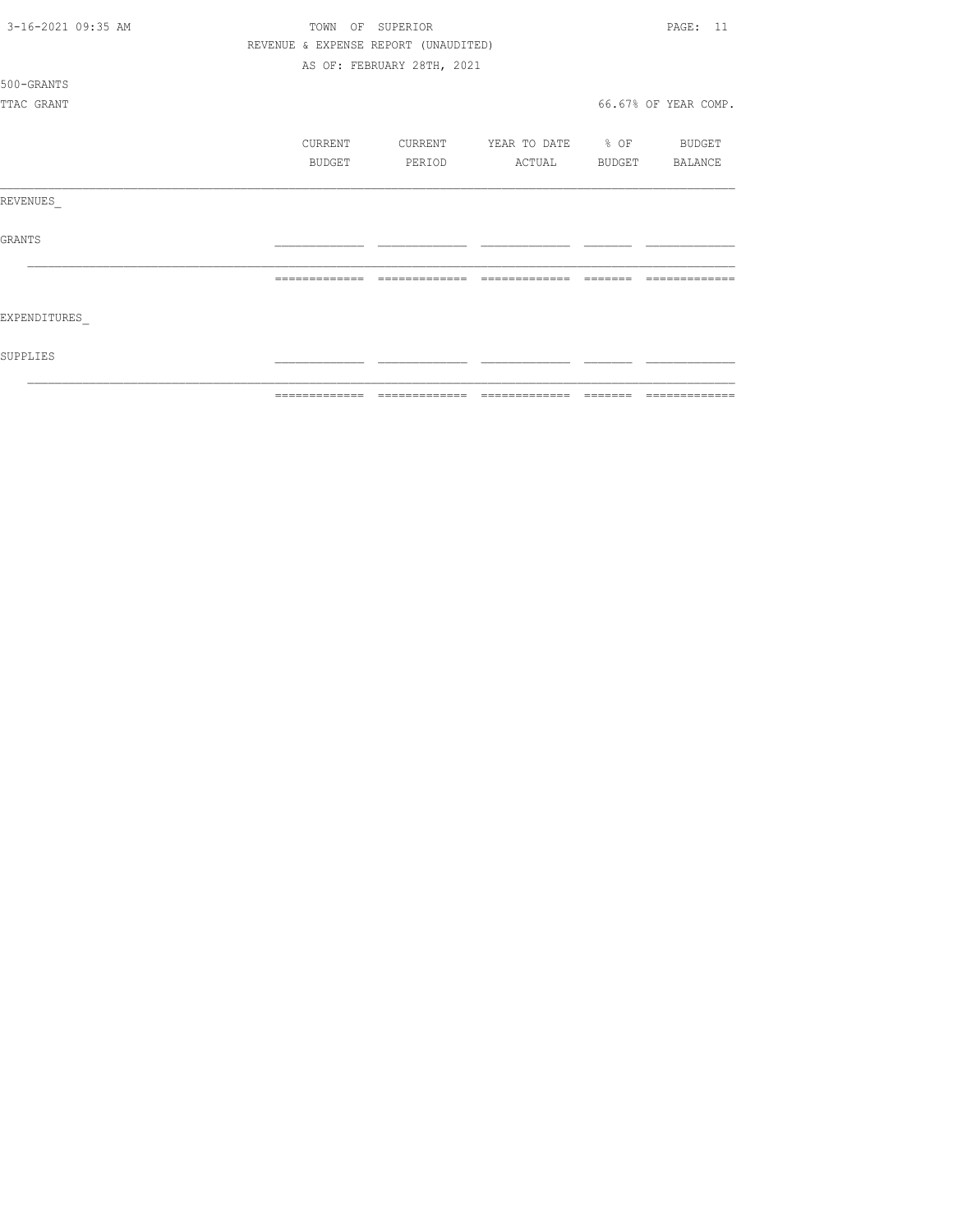| 3-16-2021 09:35 AM | TOWN<br>OF                           | SUPERIOR                   |                   |        | 12<br>PAGE:          |
|--------------------|--------------------------------------|----------------------------|-------------------|--------|----------------------|
|                    | REVENUE & EXPENSE REPORT (UNAUDITED) |                            |                   |        |                      |
|                    |                                      | AS OF: FEBRUARY 28TH, 2021 |                   |        |                      |
| 500-GRANTS         |                                      |                            |                   |        |                      |
| CDBG 2011 WWTP     |                                      |                            |                   |        | 66.67% OF YEAR COMP. |
|                    | CURRENT                              | CURRENT                    | YEAR TO DATE % OF |        | BUDGET               |
|                    | BUDGET                               | PERIOD                     | ACTUAL            | BUDGET | BALANCE              |
| REVENUES           |                                      |                            |                   |        |                      |
| <b>GRANTS</b>      |                                      |                            |                   |        |                      |
|                    |                                      |                            |                   |        |                      |
| EXPENDITURES       |                                      |                            |                   |        |                      |
| SUPPLIES           |                                      |                            |                   |        |                      |
|                    | -------------                        |                            | -------------     |        |                      |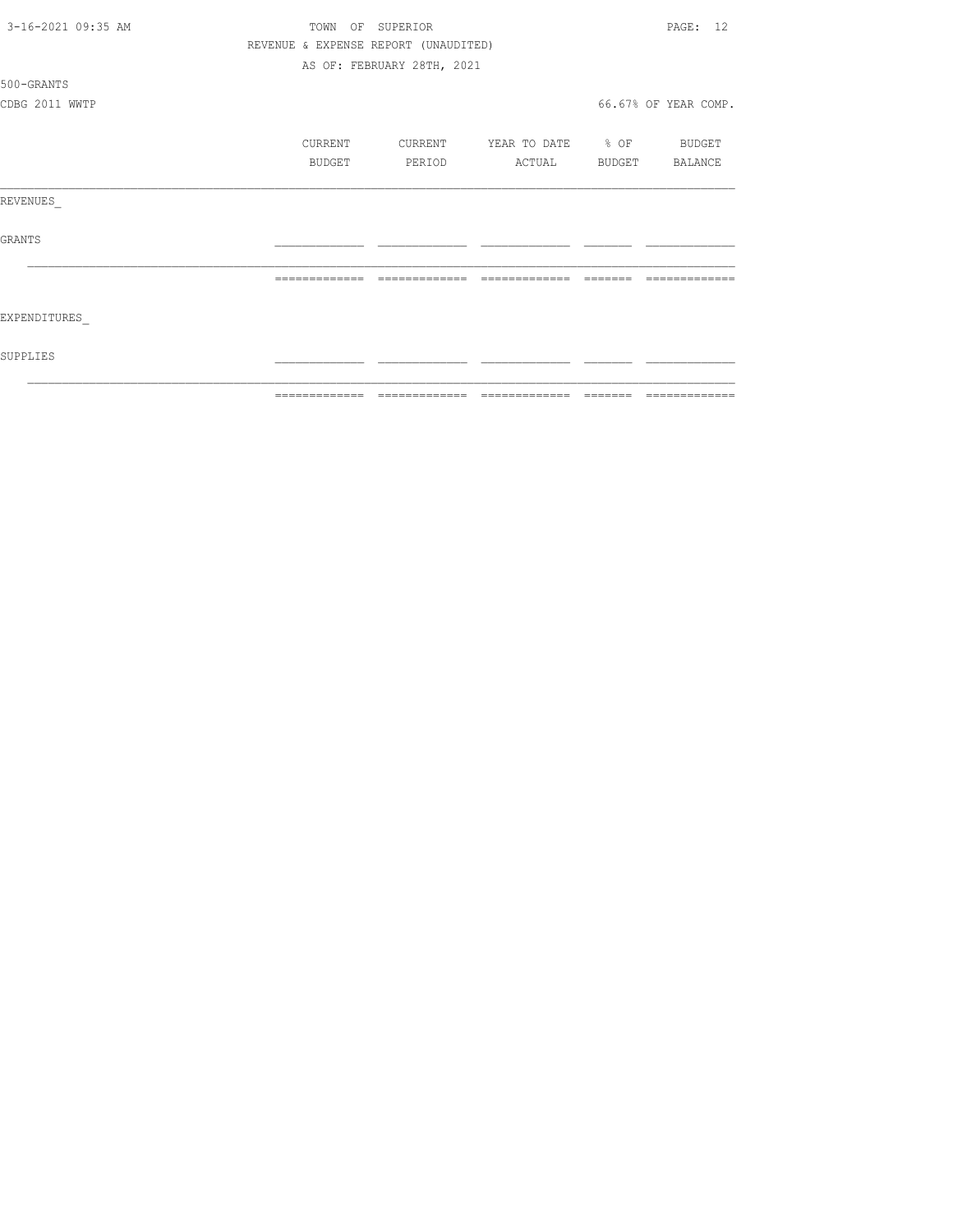| 3-16-2021 09:35 AM |                                      | TOWN OF SUPERIOR           |                                                                                                                                                                                                                                                                                                                                                                                                                                                                               |        | PAGE: 13             |
|--------------------|--------------------------------------|----------------------------|-------------------------------------------------------------------------------------------------------------------------------------------------------------------------------------------------------------------------------------------------------------------------------------------------------------------------------------------------------------------------------------------------------------------------------------------------------------------------------|--------|----------------------|
|                    | REVENUE & EXPENSE REPORT (UNAUDITED) |                            |                                                                                                                                                                                                                                                                                                                                                                                                                                                                               |        |                      |
|                    |                                      | AS OF: FEBRUARY 28TH, 2021 |                                                                                                                                                                                                                                                                                                                                                                                                                                                                               |        |                      |
| 500-GRANTS         |                                      |                            |                                                                                                                                                                                                                                                                                                                                                                                                                                                                               |        |                      |
| PSSP GRANT         |                                      |                            |                                                                                                                                                                                                                                                                                                                                                                                                                                                                               |        | 66.67% OF YEAR COMP. |
|                    | CURRENT                              | CURRENT                    | YEAR TO DATE % OF BUDGET                                                                                                                                                                                                                                                                                                                                                                                                                                                      |        |                      |
|                    | BUDGET                               | PERIOD                     | ACTUAL                                                                                                                                                                                                                                                                                                                                                                                                                                                                        | BUDGET | BALANCE              |
| REVENUES           |                                      |                            |                                                                                                                                                                                                                                                                                                                                                                                                                                                                               |        |                      |
| <b>GRANTS</b>      |                                      |                            |                                                                                                                                                                                                                                                                                                                                                                                                                                                                               |        |                      |
|                    |                                      | =============              |                                                                                                                                                                                                                                                                                                                                                                                                                                                                               |        |                      |
| EXPENDITURES       |                                      |                            |                                                                                                                                                                                                                                                                                                                                                                                                                                                                               |        |                      |
| SUPPLIES           |                                      |                            |                                                                                                                                                                                                                                                                                                                                                                                                                                                                               |        |                      |
|                    | =============                        | ======                     | $\begin{array}{c} \multicolumn{2}{c} {\textbf 1} & \multicolumn{2}{c} {\textbf 2} & \multicolumn{2}{c} {\textbf 3} & \multicolumn{2}{c} {\textbf 4} & \multicolumn{2}{c} {\textbf 5} & \multicolumn{2}{c} {\textbf 6} & \multicolumn{2}{c} {\textbf 7} & \multicolumn{2}{c} {\textbf 8} & \multicolumn{2}{c} {\textbf 9} & \multicolumn{2}{c} {\textbf 1} & \multicolumn{2}{c} {\textbf 1} & \multicolumn{2}{c} {\textbf 1} & \multicolumn{2}{c} {\textbf 1} & \multicolumn{$ |        | ======               |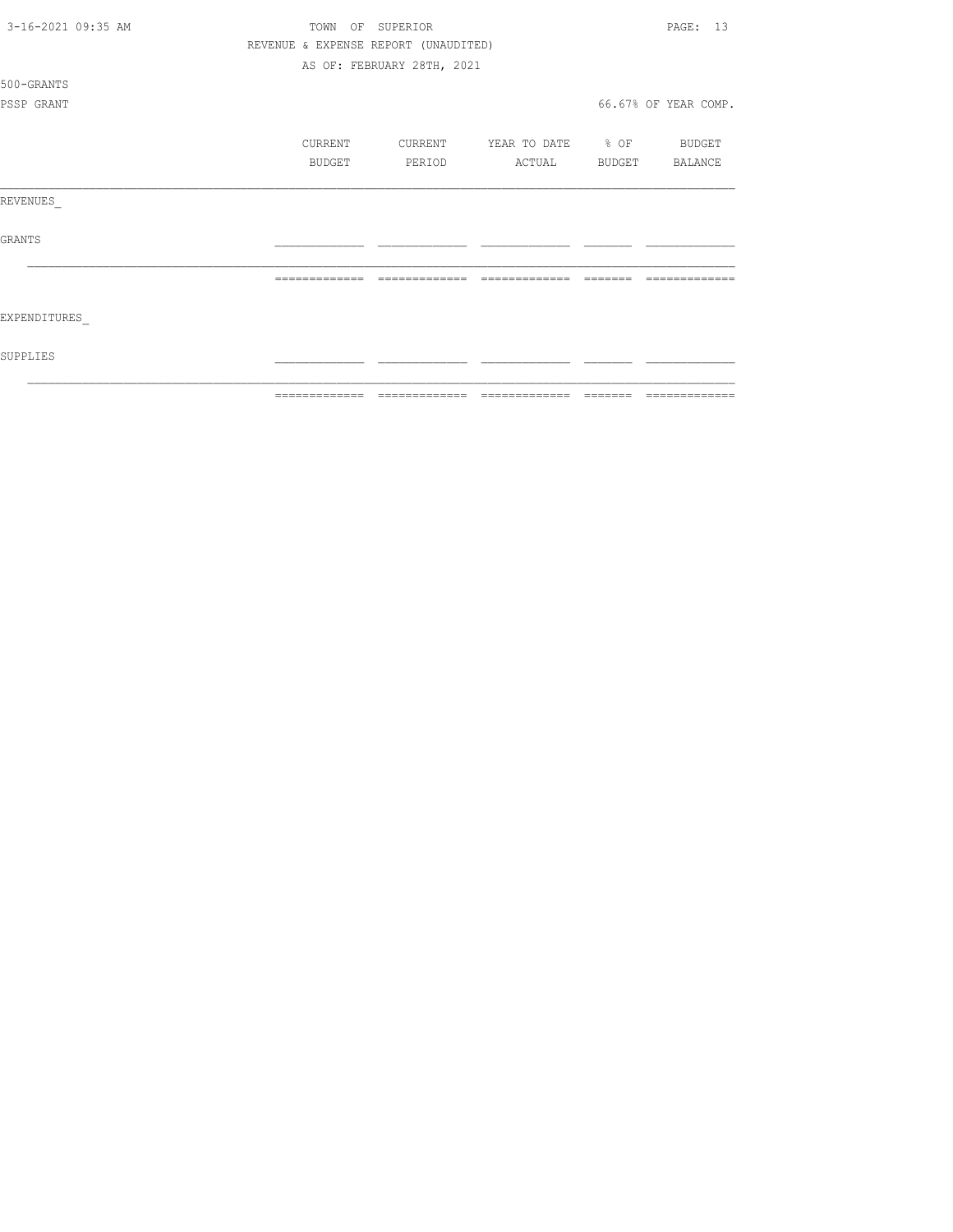| 3-16-2021 09:35 AM       |                                      | TOWN OF SUPERIOR           |                                          |     | PAGE: 14             |
|--------------------------|--------------------------------------|----------------------------|------------------------------------------|-----|----------------------|
|                          | REVENUE & EXPENSE REPORT (UNAUDITED) |                            |                                          |     |                      |
|                          |                                      | AS OF: FEBRUARY 28TH, 2021 |                                          |     |                      |
| 500-GRANTS               |                                      |                            |                                          |     |                      |
| RESOLUTION COPPER GIVING |                                      |                            |                                          |     | 66.67% OF YEAR COMP. |
|                          |                                      |                            |                                          |     |                      |
|                          |                                      |                            | CURRENT CURRENT YEAR TO DATE % OF BUDGET |     |                      |
|                          |                                      |                            | BUDGET PERIOD ACTUAL BUDGET BALANCE      |     |                      |
|                          |                                      |                            |                                          |     |                      |
| REVENUES                 |                                      |                            |                                          |     |                      |
|                          |                                      |                            |                                          |     |                      |
| GRANTS                   |                                      |                            |                                          | _ _ |                      |
|                          |                                      |                            |                                          |     |                      |
|                          |                                      |                            |                                          |     |                      |
| EXPENDITURES             |                                      |                            |                                          |     |                      |
|                          |                                      |                            |                                          |     |                      |
| PERSONEL                 |                                      |                            |                                          |     |                      |
|                          |                                      |                            |                                          |     |                      |
| SUPPLIES                 |                                      |                            |                                          |     |                      |
|                          |                                      |                            |                                          |     |                      |
| UTILITIES                |                                      |                            |                                          |     |                      |
|                          |                                      |                            |                                          |     |                      |
| GENERAL BUSINESS EXPENSE |                                      |                            |                                          | - - |                      |
|                          |                                      |                            |                                          |     |                      |
| PROFESSIONAL SERVICES    |                                      |                            |                                          |     |                      |
|                          |                                      |                            |                                          |     |                      |
| REPAIR/MAINTENANCE       |                                      |                            |                                          |     |                      |
|                          |                                      |                            |                                          |     |                      |
| CAPITAL OUTLAY           |                                      |                            |                                          |     |                      |
|                          |                                      |                            |                                          |     |                      |
| DEBT SERVICE             |                                      |                            |                                          | - - |                      |
|                          |                                      |                            |                                          |     |                      |
|                          |                                      |                            |                                          |     |                      |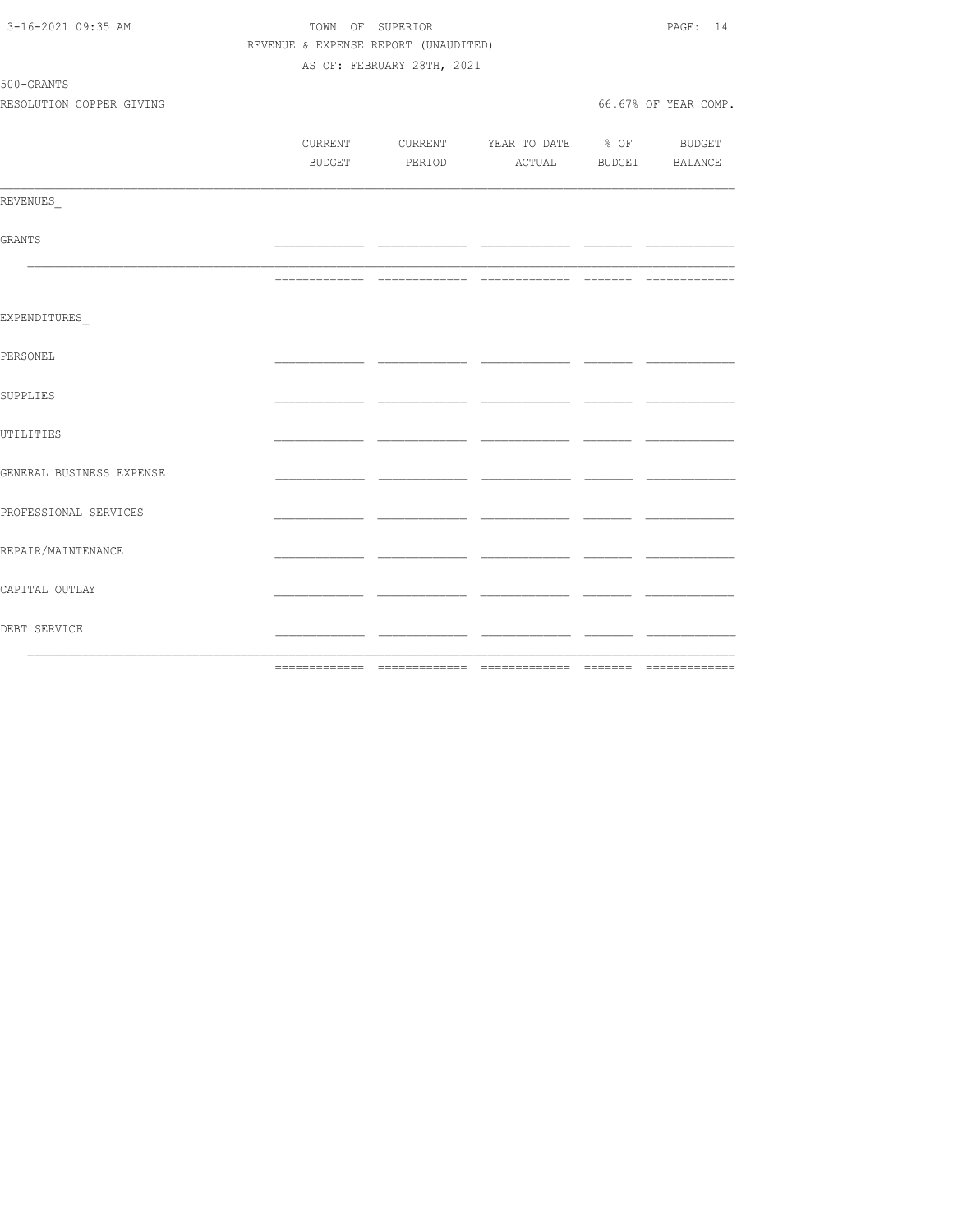| 3-16-2021 09:35 AM |               | TOWN OF SUPERIOR                     |                          |        | PAGE: 15             |
|--------------------|---------------|--------------------------------------|--------------------------|--------|----------------------|
|                    |               | REVENUE & EXPENSE REPORT (UNAUDITED) |                          |        |                      |
|                    |               | AS OF: FEBRUARY 28TH, 2021           |                          |        |                      |
| 500-GRANTS         |               |                                      |                          |        |                      |
| MISC               |               |                                      |                          |        | 66.67% OF YEAR COMP. |
|                    | CURRENT       | CURRENT                              | YEAR TO DATE % OF BUDGET |        |                      |
|                    | BUDGET        | PERIOD                               | ACTUAL                   | BUDGET | BALANCE              |
| REVENUES           |               |                                      |                          |        |                      |
| <b>GRANTS</b>      |               |                                      |                          |        |                      |
|                    |               |                                      |                          |        |                      |
| EXPENDITURES       |               |                                      |                          |        |                      |
| SUPPLIES           |               |                                      |                          |        |                      |
|                    | _____________ |                                      |                          |        |                      |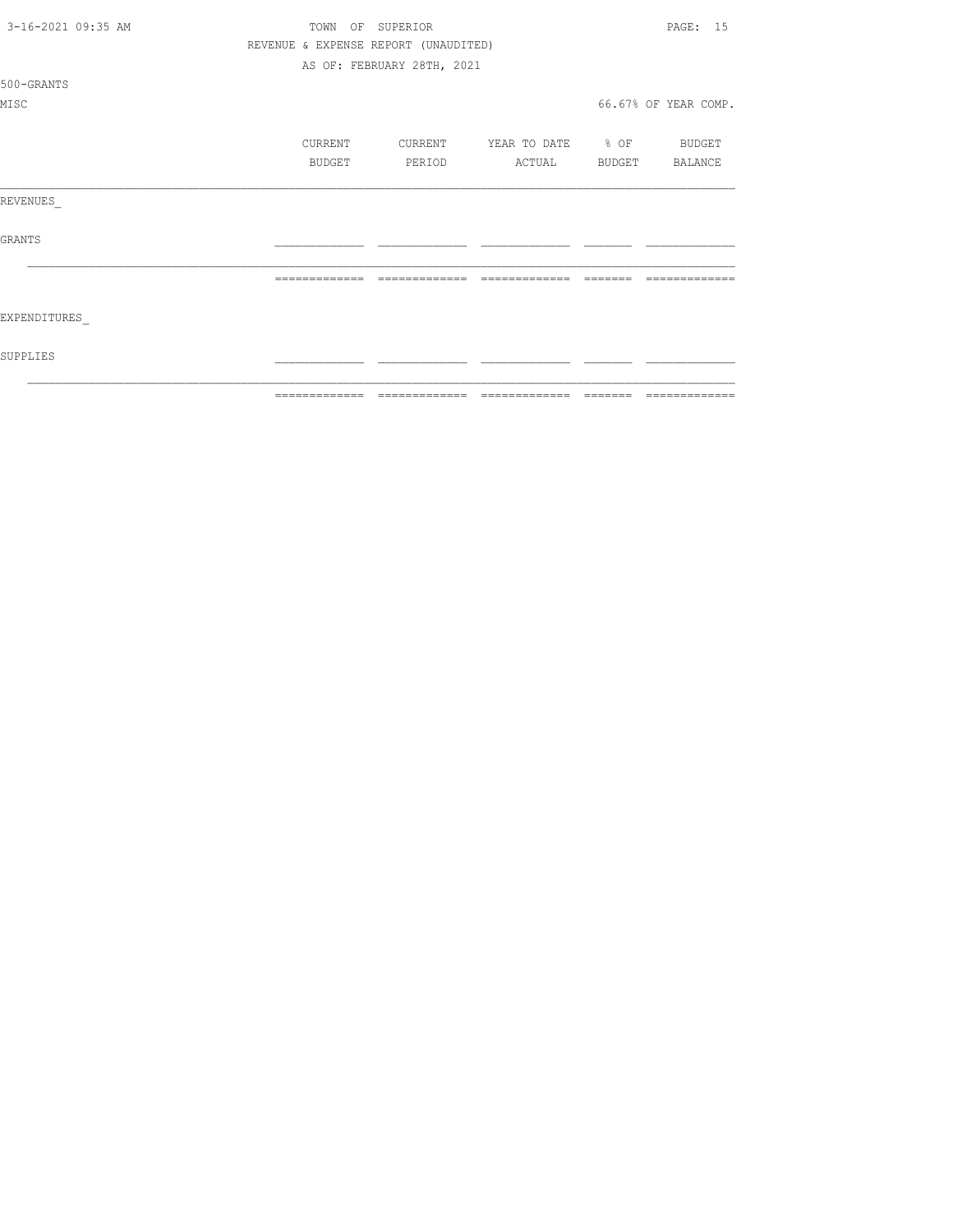# TOWN OF SUPERIOR **PAGE:** 16 REVENUE & EXPENSE REPORT (UNAUDITED)

AS OF: FEBRUARY 28TH, 2021

500-GRANTS

|                                    | CURRENT<br><b>BUDGET</b> | CURRENT<br>PERIOD | YEAR TO DATE<br>ACTUAL             | $\div$ OF<br>BUDGET | BUDGET<br><b>BALANCE</b> |
|------------------------------------|--------------------------|-------------------|------------------------------------|---------------------|--------------------------|
| REVENUES                           |                          |                   |                                    |                     |                          |
| GRANTS                             |                          |                   |                                    |                     |                          |
| 500-45-4600 Airport Master Plan    | 0.00                     | 0.00              | 1,000.00 0.00 (                    |                     | 1,000.00)                |
| SUBTOTAL GRANTS                    | 0.00                     | 0.00              | $1,000.00$ 0.00 (                  |                     | 1,000.00)                |
| <b>TOTAL REVENUES</b>              | 0.00                     | 0.00              | $1,000.00$ 0.00 (<br>============= |                     | 1,000.00)                |
| EXPENDITURES                       |                          |                   |                                    |                     |                          |
| SUPPLIES                           |                          |                   |                                    |                     |                          |
|                                    |                          |                   |                                    |                     |                          |
| REVENUES OVER/(UNDER) EXPENDITURES | 0.00                     | 0.00              | 1,000.00                           | $\left($            | 1,000.00)                |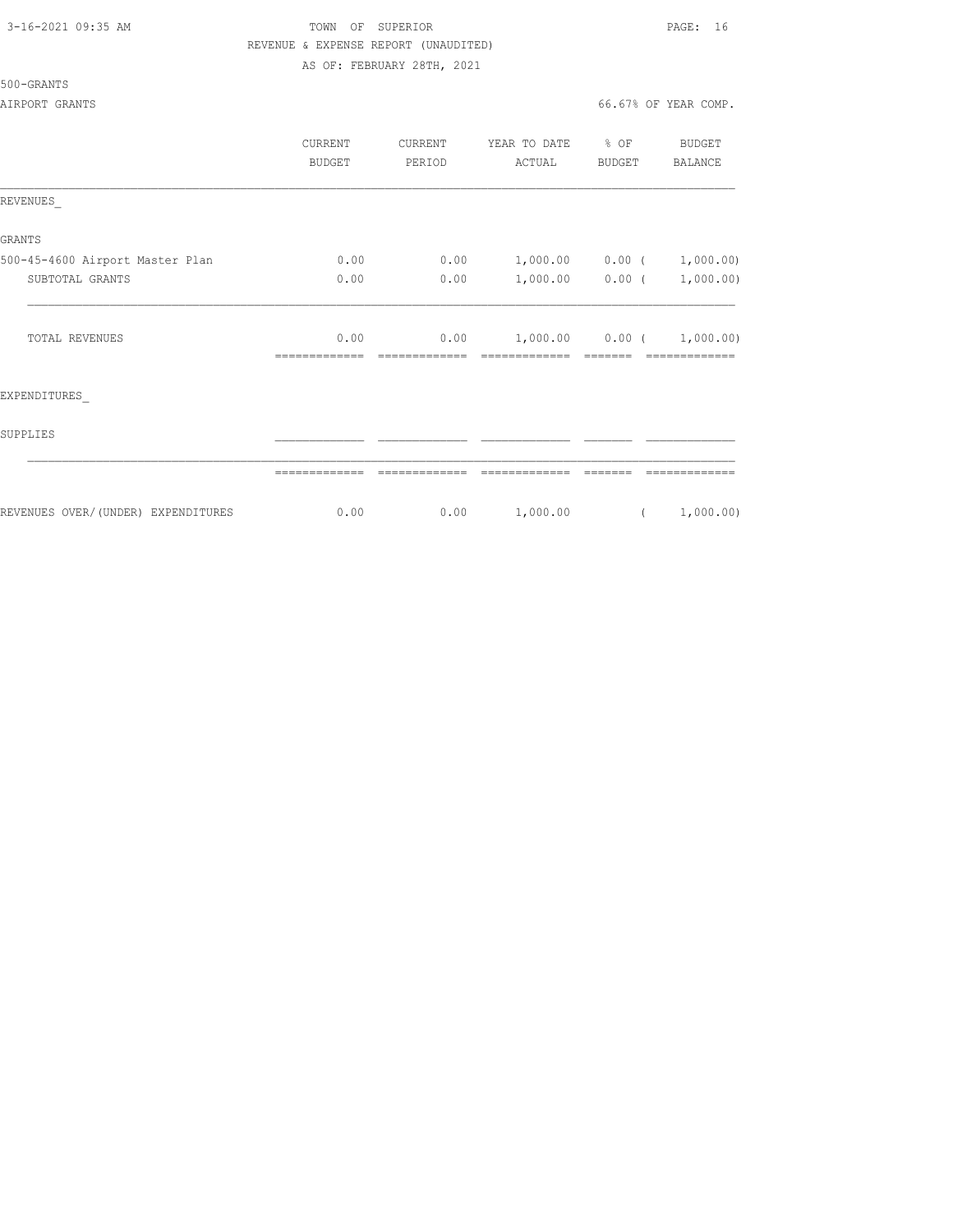| 3-16-2021 09:35 AM |                        | TOWN OF SUPERIOR |  |                                      |                   |                                                                                                                                                                                                                                                                                                                                                                                                                                                                                           |                      | PAGE: 17 |
|--------------------|------------------------|------------------|--|--------------------------------------|-------------------|-------------------------------------------------------------------------------------------------------------------------------------------------------------------------------------------------------------------------------------------------------------------------------------------------------------------------------------------------------------------------------------------------------------------------------------------------------------------------------------------|----------------------|----------|
|                    |                        |                  |  | REVENUE & EXPENSE REPORT (UNAUDITED) |                   |                                                                                                                                                                                                                                                                                                                                                                                                                                                                                           |                      |          |
|                    |                        |                  |  | AS OF: FEBRUARY 28TH, 2021           |                   |                                                                                                                                                                                                                                                                                                                                                                                                                                                                                           |                      |          |
| 500-GRANTS         |                        |                  |  |                                      |                   |                                                                                                                                                                                                                                                                                                                                                                                                                                                                                           |                      |          |
|                    | FIRE TRUCK RESTORATION |                  |  |                                      |                   |                                                                                                                                                                                                                                                                                                                                                                                                                                                                                           | 66.67% OF YEAR COMP. |          |
|                    |                        | CURRENT          |  | CURRENT                              | YEAR TO DATE % OF |                                                                                                                                                                                                                                                                                                                                                                                                                                                                                           | BUDGET               |          |
|                    |                        | BUDGET           |  | PERIOD                               | ACTUAL            | BUDGET                                                                                                                                                                                                                                                                                                                                                                                                                                                                                    | BALANCE              |          |
|                    |                        |                  |  |                                      |                   |                                                                                                                                                                                                                                                                                                                                                                                                                                                                                           |                      |          |
| REVENUES           |                        |                  |  |                                      |                   |                                                                                                                                                                                                                                                                                                                                                                                                                                                                                           |                      |          |
| <b>GRANTS</b>      |                        |                  |  |                                      |                   |                                                                                                                                                                                                                                                                                                                                                                                                                                                                                           |                      |          |
|                    |                        | -------------    |  | -------------                        | --------------    | $\qquad \qquad =\qquad \qquad =\qquad \qquad =\qquad \qquad =\qquad \qquad =\qquad \qquad =\qquad \qquad =\qquad \qquad =\qquad \qquad =\qquad \qquad =\qquad \qquad =\qquad \qquad =\qquad \qquad =\qquad \qquad =\qquad \qquad =\qquad \qquad =\qquad \qquad =\qquad \qquad =\qquad \qquad =\qquad \qquad =\qquad \qquad =\qquad \qquad =\qquad \qquad =\qquad \qquad =\qquad \qquad =\qquad \qquad =\qquad \qquad =\qquad \qquad =\qquad \qquad =\qquad \qquad =\qquad \qquad =\qquad$ | ----------           |          |
| EXPENDITURES       |                        |                  |  |                                      |                   |                                                                                                                                                                                                                                                                                                                                                                                                                                                                                           |                      |          |
| SUPPLIES           |                        |                  |  |                                      |                   |                                                                                                                                                                                                                                                                                                                                                                                                                                                                                           |                      |          |
|                    |                        |                  |  |                                      |                   |                                                                                                                                                                                                                                                                                                                                                                                                                                                                                           |                      |          |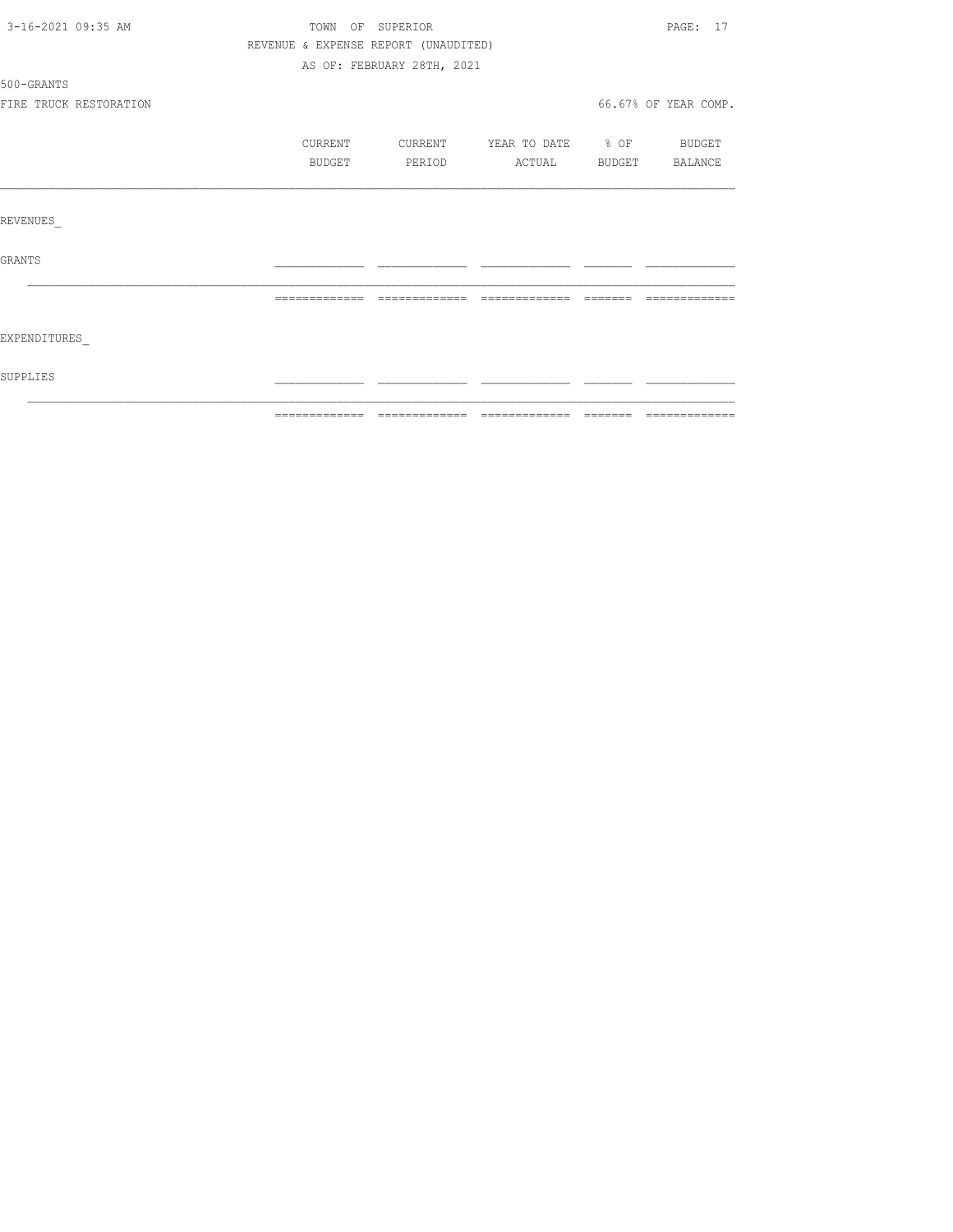|                    | ============= | ======                               |                          | ======= | =============        |  |  |
|--------------------|---------------|--------------------------------------|--------------------------|---------|----------------------|--|--|
| SUPPLIES           |               |                                      |                          |         |                      |  |  |
| EXPENDITURES       |               |                                      |                          |         |                      |  |  |
|                    |               | =============                        | =============            |         |                      |  |  |
| <b>GRANTS</b>      |               |                                      |                          |         |                      |  |  |
| REVENUES           |               |                                      |                          |         |                      |  |  |
|                    | BUDGET        | PERIOD                               | ACTUAL                   |         | BUDGET BALANCE       |  |  |
|                    | CURRENT       | CURRENT                              | YEAR TO DATE % OF BUDGET |         |                      |  |  |
| 4TH OF JULY        |               |                                      |                          |         | 66.67% OF YEAR COMP. |  |  |
| 500-GRANTS         |               |                                      |                          |         |                      |  |  |
|                    |               | AS OF: FEBRUARY 28TH, 2021           |                          |         |                      |  |  |
|                    |               | REVENUE & EXPENSE REPORT (UNAUDITED) |                          |         |                      |  |  |
| 3-16-2021 09:35 AM |               | OF SUPERIOR<br>TOWN                  |                          |         |                      |  |  |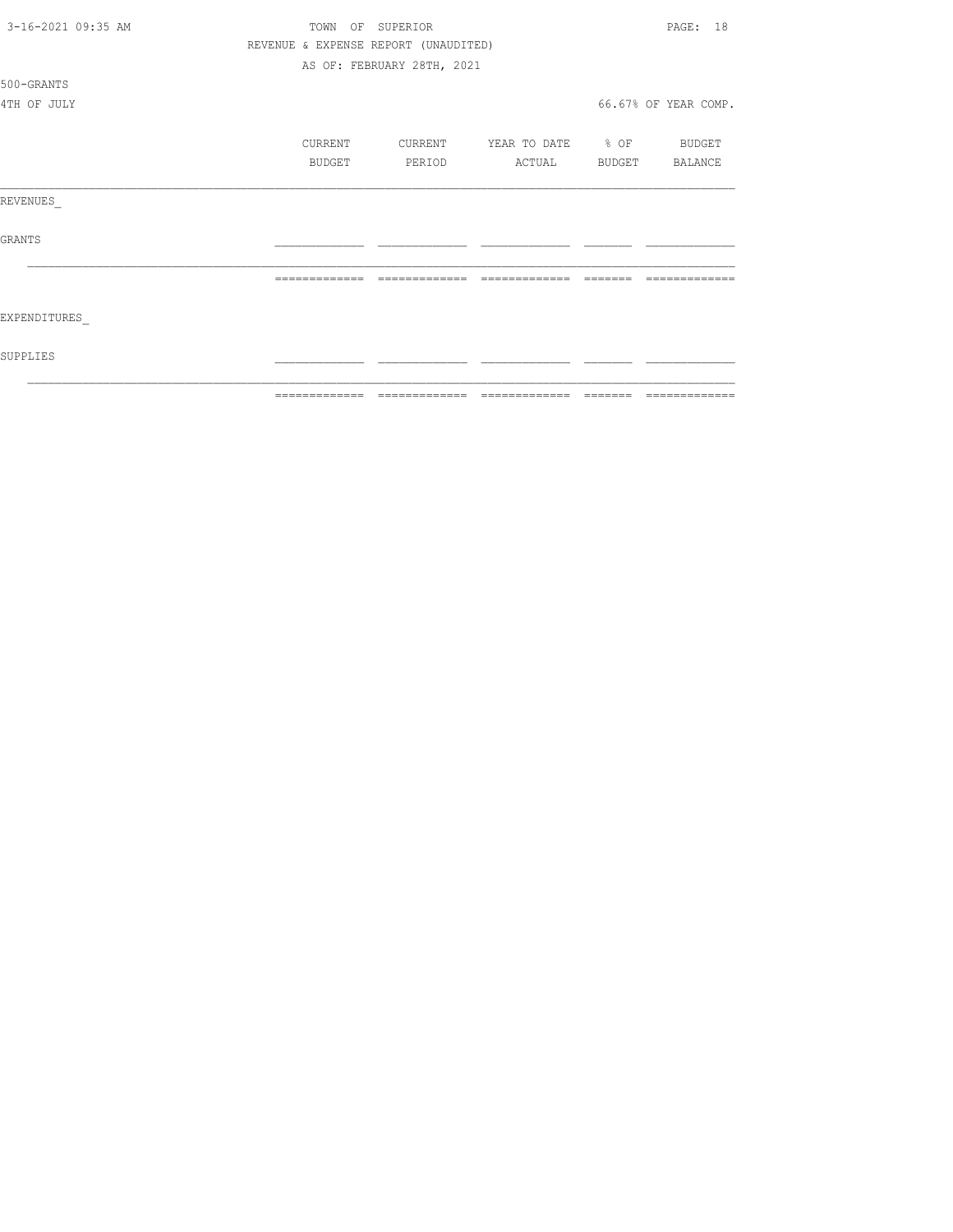| 3-16-2021 09:35 AM        | TOWN          | SUPERIOR<br>OF                       |                   |        | 19<br>PAGE:          |
|---------------------------|---------------|--------------------------------------|-------------------|--------|----------------------|
|                           |               | REVENUE & EXPENSE REPORT (UNAUDITED) |                   |        |                      |
|                           |               | AS OF: FEBRUARY 28TH, 2021           |                   |        |                      |
| 500-GRANTS                |               |                                      |                   |        |                      |
| FIREHOUSE SUBS CONTRIBUTI |               |                                      |                   |        | 66.67% OF YEAR COMP. |
|                           | CURRENT       | CURRENT                              | YEAR TO DATE % OF |        | BUDGET               |
|                           | BUDGET        | PERIOD                               | ACTUAL            | BUDGET | BALANCE              |
| REVENUES                  |               |                                      |                   |        |                      |
| <b>GRANTS</b>             |               |                                      |                   |        |                      |
|                           |               |                                      |                   |        |                      |
| EXPENDITURES              |               |                                      |                   |        |                      |
| SUPPLIES                  |               |                                      |                   |        |                      |
|                           | ------------- |                                      | -------------     |        |                      |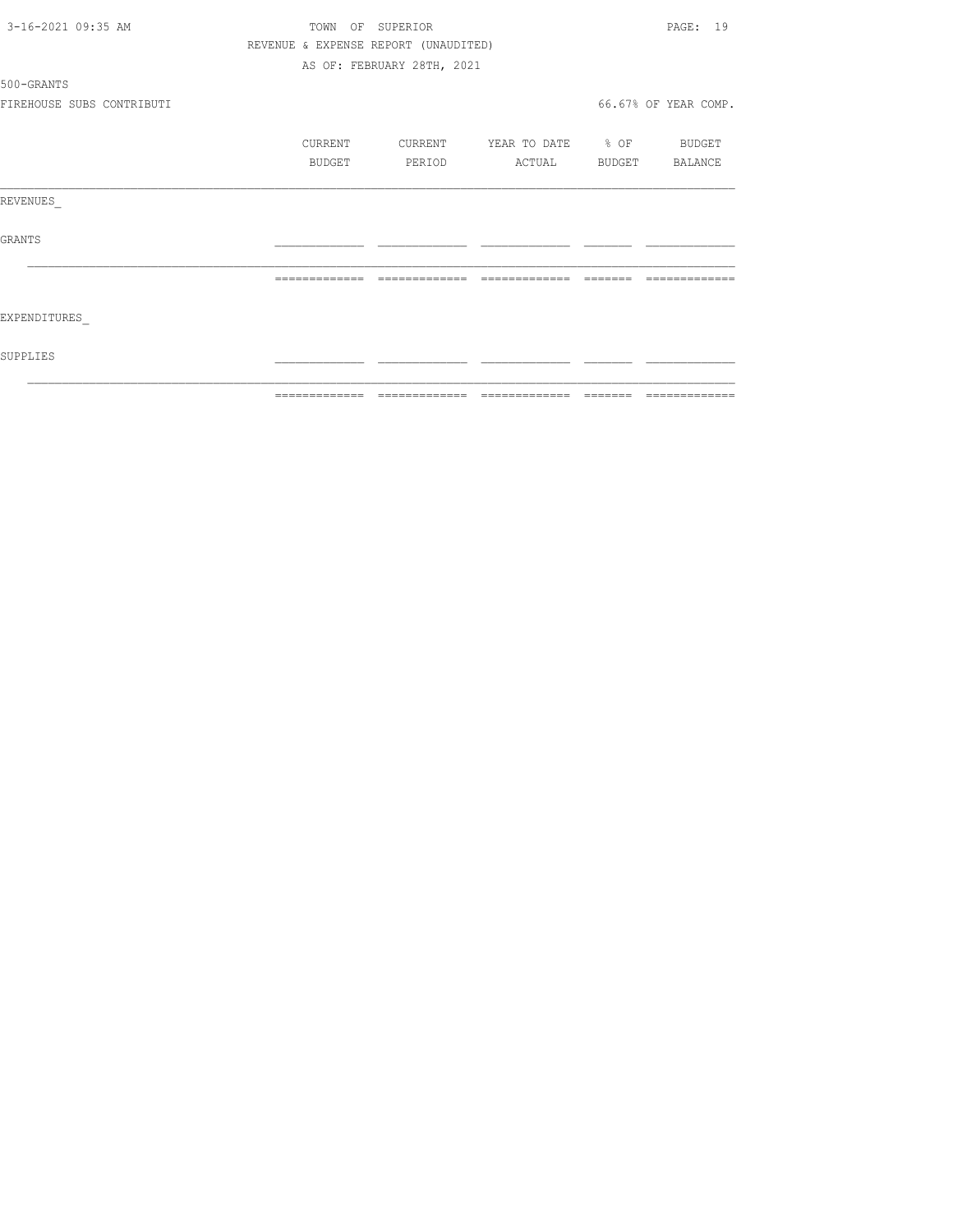| 3-16-2021 09:35 AM   |               | TOWN OF SUPERIOR                     |                          | PAGE: 20                                                                                                                                                                                                                                                                                                                                                                                                                                                                                     |
|----------------------|---------------|--------------------------------------|--------------------------|----------------------------------------------------------------------------------------------------------------------------------------------------------------------------------------------------------------------------------------------------------------------------------------------------------------------------------------------------------------------------------------------------------------------------------------------------------------------------------------------|
|                      |               | REVENUE & EXPENSE REPORT (UNAUDITED) |                          |                                                                                                                                                                                                                                                                                                                                                                                                                                                                                              |
|                      |               | AS OF: FEBRUARY 28TH, 2021           |                          |                                                                                                                                                                                                                                                                                                                                                                                                                                                                                              |
| 500-GRANTS           |               |                                      |                          |                                                                                                                                                                                                                                                                                                                                                                                                                                                                                              |
| ECONOMIC DEVELOPMENT |               |                                      |                          | 66.67% OF YEAR COMP.                                                                                                                                                                                                                                                                                                                                                                                                                                                                         |
|                      | CURRENT       | CURRENT                              | YEAR TO DATE % OF BUDGET |                                                                                                                                                                                                                                                                                                                                                                                                                                                                                              |
|                      | <b>BUDGET</b> | PERIOD                               | ACTUAL                   | BUDGET BALANCE                                                                                                                                                                                                                                                                                                                                                                                                                                                                               |
| REVENUES             |               |                                      |                          |                                                                                                                                                                                                                                                                                                                                                                                                                                                                                              |
| GRANTS               |               |                                      |                          |                                                                                                                                                                                                                                                                                                                                                                                                                                                                                              |
|                      | ============= | =============                        | =============            |                                                                                                                                                                                                                                                                                                                                                                                                                                                                                              |
| EXPENDITURES         |               |                                      |                          |                                                                                                                                                                                                                                                                                                                                                                                                                                                                                              |
| SUPPLIES             |               |                                      |                          |                                                                                                                                                                                                                                                                                                                                                                                                                                                                                              |
|                      | ============= |                                      |                          | $\begin{array}{c} \multicolumn{2}{c} {\textbf{1}} & \multicolumn{2}{c} {\textbf{2}} & \multicolumn{2}{c} {\textbf{3}} & \multicolumn{2}{c} {\textbf{4}} \\ \multicolumn{2}{c} {\textbf{5}} & \multicolumn{2}{c} {\textbf{6}} & \multicolumn{2}{c} {\textbf{7}} & \multicolumn{2}{c} {\textbf{8}} & \multicolumn{2}{c} {\textbf{9}} \\ \multicolumn{2}{c} {\textbf{1}} & \multicolumn{2}{c} {\textbf{1}} & \multicolumn{2}{c} {\textbf{1}} & \multicolumn{2}{c} {\textbf{1}} & \multicolumn{$ |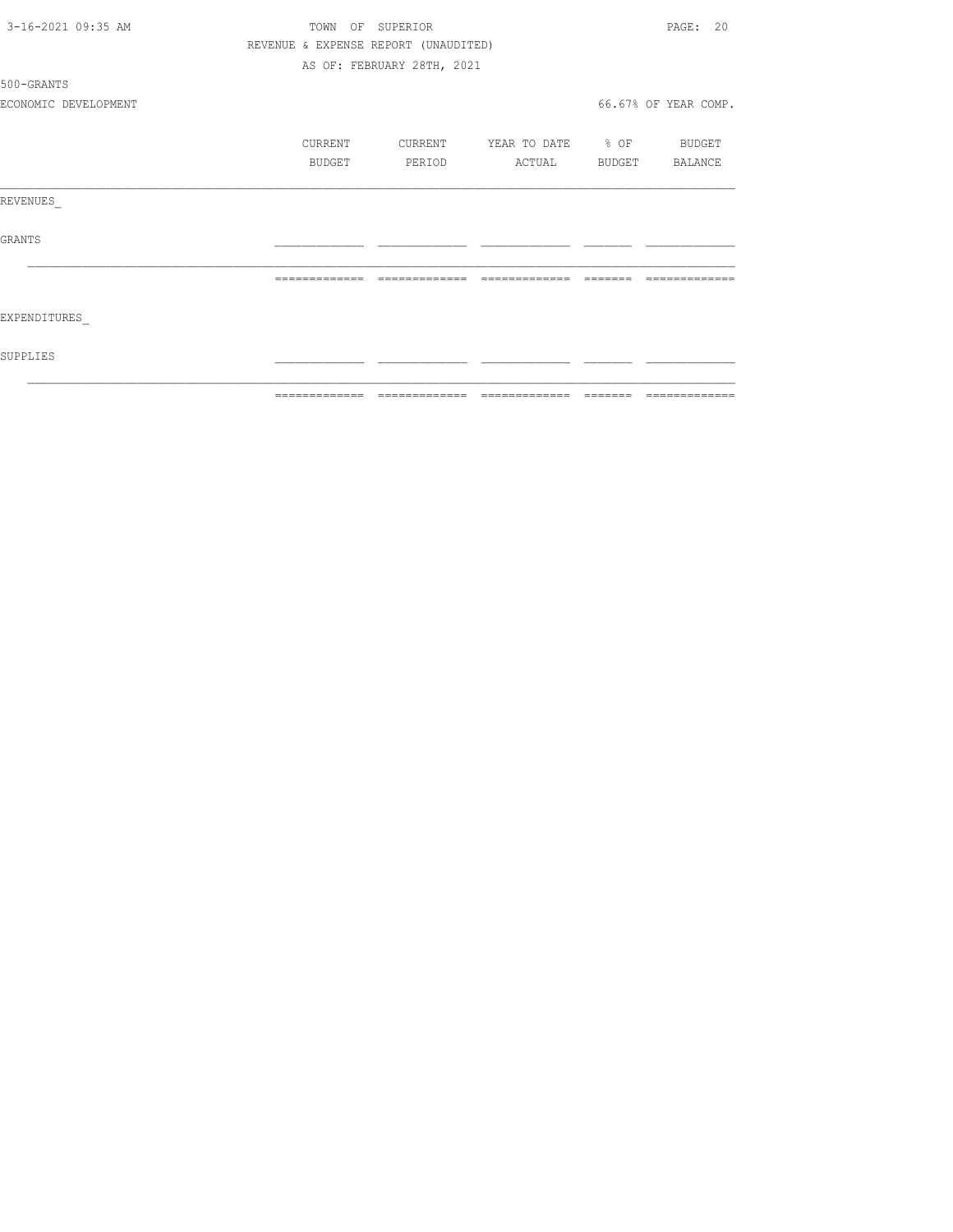| 3-16-2021 09:35 AM | TOWN          | OF SUPERIOR                          |                          | PAGE: 21             |
|--------------------|---------------|--------------------------------------|--------------------------|----------------------|
|                    |               | REVENUE & EXPENSE REPORT (UNAUDITED) |                          |                      |
|                    |               | AS OF: FEBRUARY 28TH, 2021           |                          |                      |
| 500-GRANTS         |               |                                      |                          |                      |
| CONTINGENCY        |               |                                      |                          | 66.67% OF YEAR COMP. |
|                    | CURRENT       | CURRENT                              | YEAR TO DATE % OF BUDGET |                      |
|                    | BUDGET        | PERIOD                               | ACTUAL                   | BUDGET BALANCE       |
| REVENUES           |               |                                      |                          |                      |
| <b>GRANTS</b>      |               |                                      |                          |                      |
|                    |               |                                      |                          |                      |
| EXPENDITURES       |               |                                      |                          |                      |
| SUPPLIES           |               |                                      |                          |                      |
|                    | ------------- |                                      | --------------           | -------------        |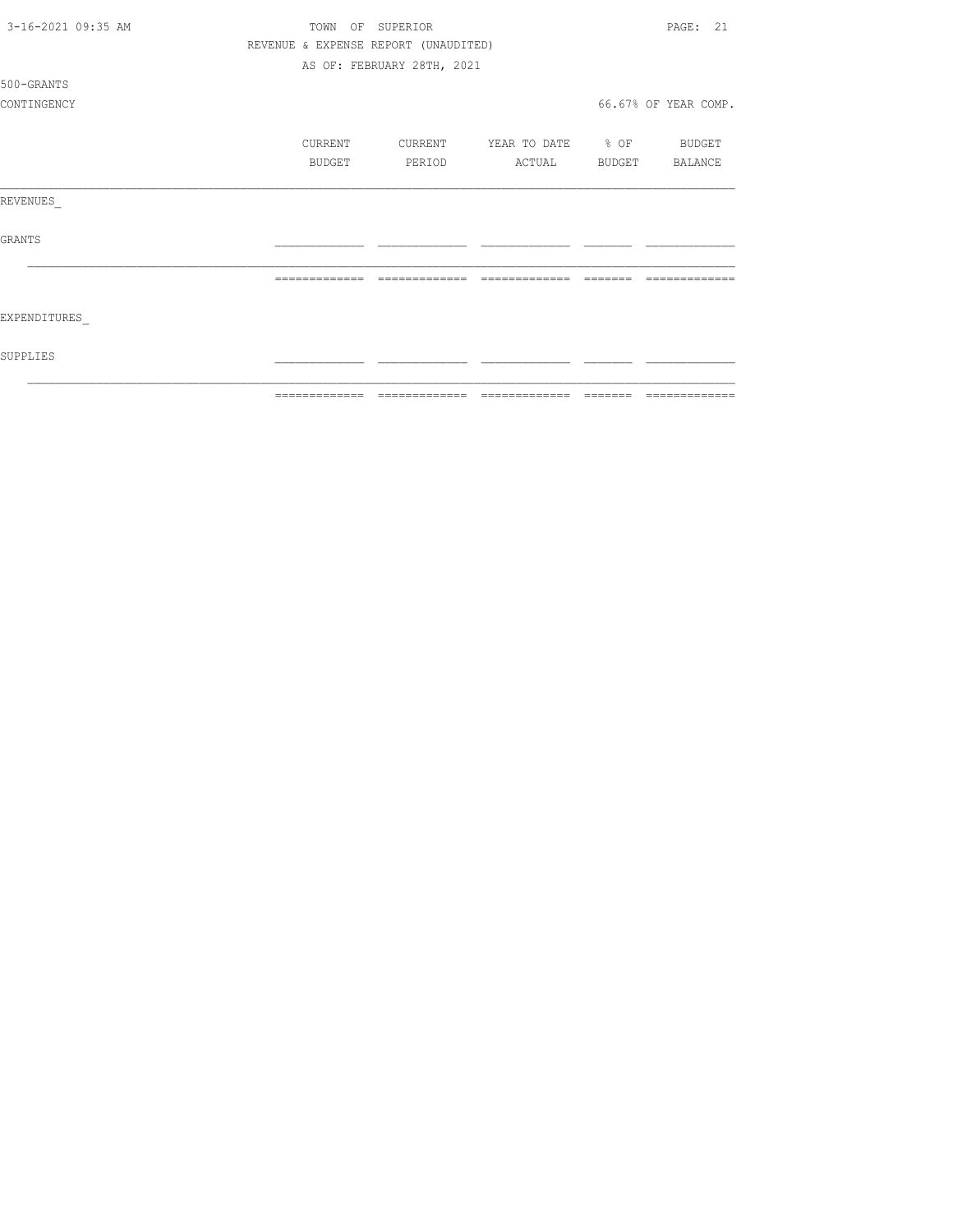#### 3-16-2021 09:35 AM TOWN OF SUPERIOR PAGE: 22 REVENUE & EXPENSE REPORT (UNAUDITED) AS OF: FEBRUARY 28TH, 2021

500-GRANTS

|                                    | <b>CURRENT</b> | <b>CURRENT</b> | YEAR TO DATE | % OF          | <b>BUDGET</b> |
|------------------------------------|----------------|----------------|--------------|---------------|---------------|
|                                    | <b>BUDGET</b>  | PERIOD         | ACTUAL       | <b>BUDGET</b> | BALANCE       |
| FUND TOTAL REVENUES                | 1,381,382.00   | 0.00           | 1,000.00     | 0.07          | 1,380,382.00  |
| FUND TOTAL EXPENDITURES            | 1,381,382.00   | 0.00           | 28,858.92    | 2.09          | 1,352,523.08  |
| REVENUES OVER/(UNDER) EXPENDITURES | 0.00           | 0.00           | 27,858.92)   |               | 27,858.92     |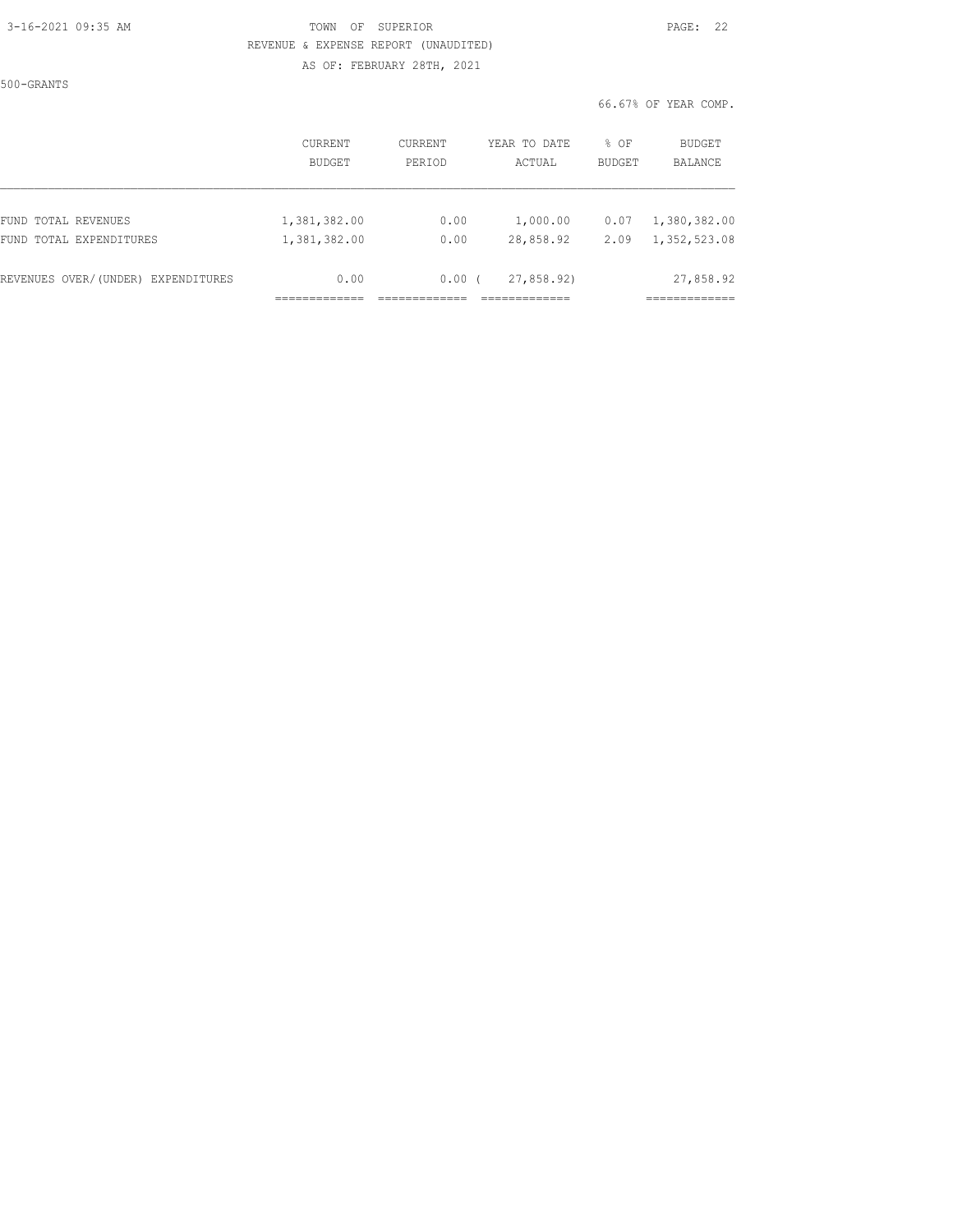| 3-16-2021 09:35 AM     | TOWN    | SUPERIOR<br>OF |                                      |              |        |                      |  |
|------------------------|---------|----------------|--------------------------------------|--------------|--------|----------------------|--|
|                        |         |                | REVENUE & EXPENSE REPORT (UNAUDITED) |              |        |                      |  |
|                        |         |                | AS OF: FEBRUARY 28TH, 2021           |              |        |                      |  |
| 510-Emergency Services |         |                |                                      |              |        |                      |  |
| NON-DEPARTMENTAL       |         |                |                                      |              |        | 66.67% OF YEAR COMP. |  |
|                        |         |                |                                      |              |        |                      |  |
|                        | CURRENT |                | CURRENT                              | YEAR TO DATE | % OF   | <b>BUDGET</b>        |  |
|                        | BUDGET  |                | PERIOD                               | ACTUAL       | BUDGET | <b>BALANCE</b>       |  |
|                        |         |                |                                      |              |        |                      |  |
| REVENUES               |         |                |                                      |              |        |                      |  |
| CONTINGENCY            |         |                |                                      |              |        |                      |  |

 $\mathcal{L}_\text{max}$ 

 $\blacksquare$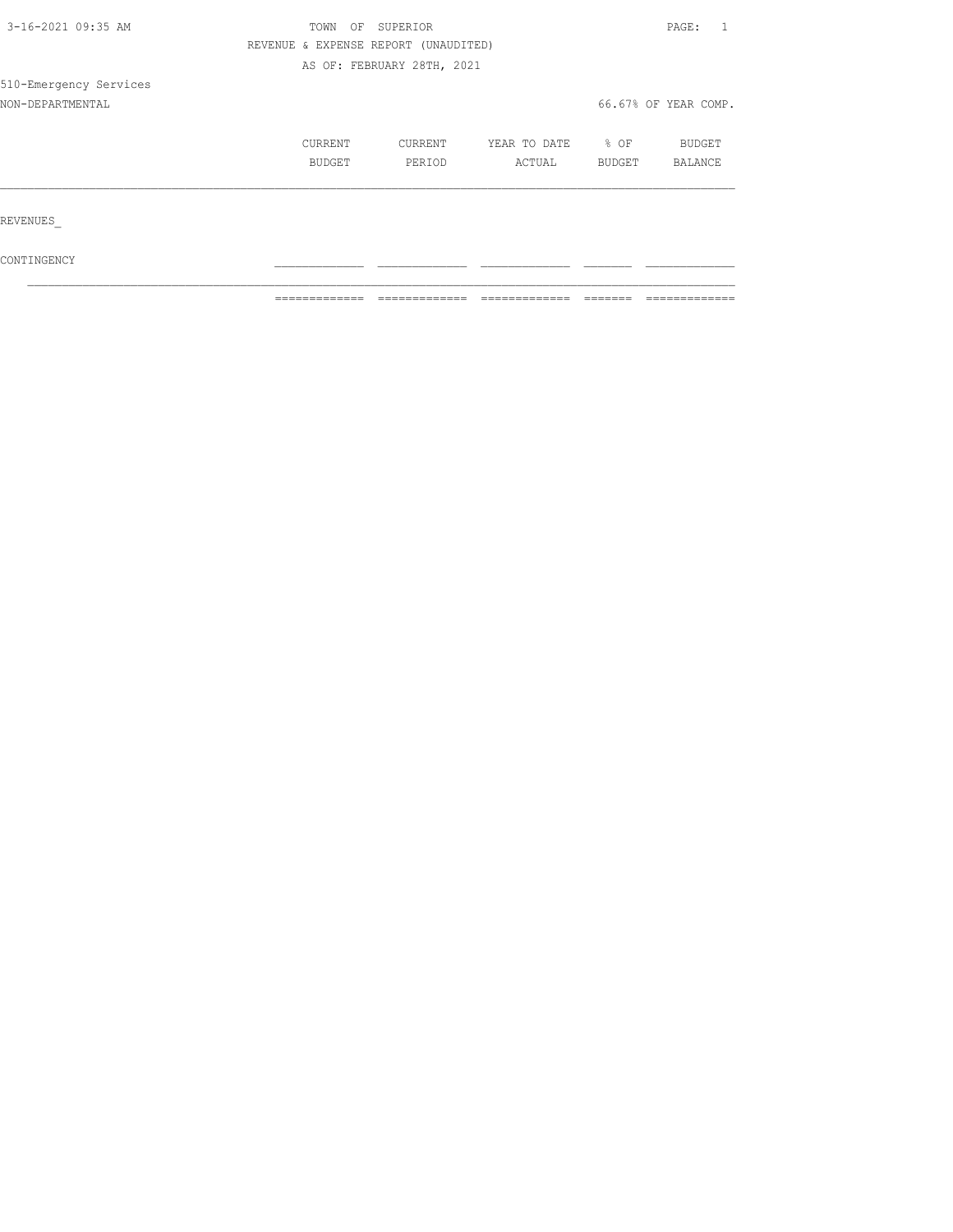|                                                                    |                          | AS OF: FEBRUARY 28TH, 2021 |                        |                               |                                                  |
|--------------------------------------------------------------------|--------------------------|----------------------------|------------------------|-------------------------------|--------------------------------------------------|
| 510-Emergency Services<br>RC EMERGENCY SERV-FIRE                   |                          |                            |                        |                               | 66.67% OF YEAR COMP.                             |
|                                                                    |                          |                            |                        |                               |                                                  |
|                                                                    | CURRENT<br><b>BUDGET</b> | CURRENT<br>PERIOD          | YEAR TO DATE<br>ACTUAL | % OF<br>BUDGET                | <b>BUDGET</b><br>BALANCE                         |
| REVENUES                                                           |                          |                            |                        |                               |                                                  |
| BUSINESS SERVICES                                                  |                          |                            |                        |                               |                                                  |
| GRANTS                                                             |                          |                            |                        |                               |                                                  |
| 510-42-4600 GRANT REVENUE                                          | 0.00                     | 0.00                       | 128,500.00             |                               | $0.00$ ( 128,500.00)                             |
| SUBTOTAL GRANTS                                                    | 0.00                     | 0.00                       | 128,500.00             |                               | $0.00$ ( 128,500.00)                             |
| TOTAL REVENUES                                                     | 0.00<br>------------     | 0.00<br>=============      |                        |                               | 128,500.00  0.00  ( 128,500.00)<br>============= |
| EXPENDITURES                                                       |                          |                            |                        |                               |                                                  |
| PERSONEL                                                           |                          |                            |                        |                               |                                                  |
| SUPPLIES                                                           |                          |                            |                        |                               |                                                  |
| 510-42-5299 OTHER OPERATING SUPPLIES<br>SUBTOTAL SUPPLIES          | 0.00<br>0.00             | 0.00<br>0.00               | 1,118.61               | $1,118.61$ 0.00 (<br>$0.00$ ( | 1, 118.61)<br>1, 118.61)                         |
| UTILITIES                                                          |                          |                            |                        |                               |                                                  |
| GENERAL BUSINESS EXPENSE                                           |                          |                            |                        |                               |                                                  |
| 510-42-5425 CONFERENCE & TRAINING                                  | 5,000.00                 | 421.00                     | 2, 186.83 43.74        |                               | 2,813.17                                         |
| 510-42-5430 PRINTING                                               | 0.00                     | 100.16                     |                        | 809.36 0.00 (                 | 809.36)                                          |
| 510-42-5450 UNIFORM PURCHASE<br>SUBTOTAL GENERAL BUSINESS EXPENSE  | 3,000.00<br>8,000.00     | 305.53<br>826.69           | 2,079.50<br>5,075.69   | 69.32<br>63.45                | 920.50<br>2,924.31                               |
| PROFESSIONAL SERVICES                                              |                          |                            |                        |                               |                                                  |
| 510-42-5550 PROFESSIONAL SERVICES                                  | 4,000.00                 | 0.00                       | 442.00                 | 11.05                         | 3,558.00                                         |
| 510-42-5555 HEALTH & SAFETY                                        | 12,500.00                | 0.00                       | 5, 154.31              | 41.23                         | 7,345.69                                         |
| SUBTOTAL PROFESSIONAL SERVICES                                     | 16,500.00                | 0.00                       | 5,596.31               | 33.92                         | 10,903.69                                        |
| REPAIR/MAINTENANCE                                                 |                          |                            |                        |                               |                                                  |
| 510-42-5640 VEHICLE REPAIRS                                        | 41,500.00                | 12,212.34                  | 36,964.62              | 89.07                         | 4,535.38                                         |
| 510-42-5650 OTHER EQUIPMENT REPAIRS<br>SUBTOTAL REPAIR/MAINTENANCE | 3,000.00<br>44,500.00    | 622.99<br>12,835.33        | 2,068.06<br>39,032.68  | 68.94<br>87.71                | 931.94<br>5,467.32                               |
| CAPITAL OUTLAY                                                     |                          |                            |                        |                               |                                                  |
| 510-42-5750 FIRE/PPE                                               | 0.00                     | 0.00                       | 44,670.28              | $0.00$ (                      | 44,670.28)                                       |
| 510-42-5780 SOFTWARE                                               | 3,500.00                 | 0.00                       | 0.00                   | 0.00                          | 3,500.00                                         |
| SUBTOTAL CAPITAL OUTLAY                                            | 3,500.00                 | 0.00                       |                        | 44,670.28 1,276.29 (          | $41, 170.28$ )                                   |
| DEBT SERVICE                                                       |                          |                            |                        |                               |                                                  |
| 510-42-5999 CAPITAL OUTLAY                                         | 56,000.00                | 0.00                       | 0.00                   | 0.00                          | 56,000.00                                        |
| SUBTOTAL DEBT SERVICE                                              | 56,000.00                | 0.00                       | 0.00                   | 0.00                          | 56,000.00                                        |
| TOTAL EXPENDITURES                                                 | 128,500.00               | 13,662.02                  | 95, 493.57             | 74.31                         | 33,006.43                                        |

 3-16-2021 09:35 AM TOWN OF SUPERIOR PAGE: 2 REVENUE & EXPENSE REPORT (UNAUDITED)

REVENUES OVER/(UNDER) EXPENDITURES ( 128,500.00)( 13,662.02) 33,006.43 ( 161,506.43)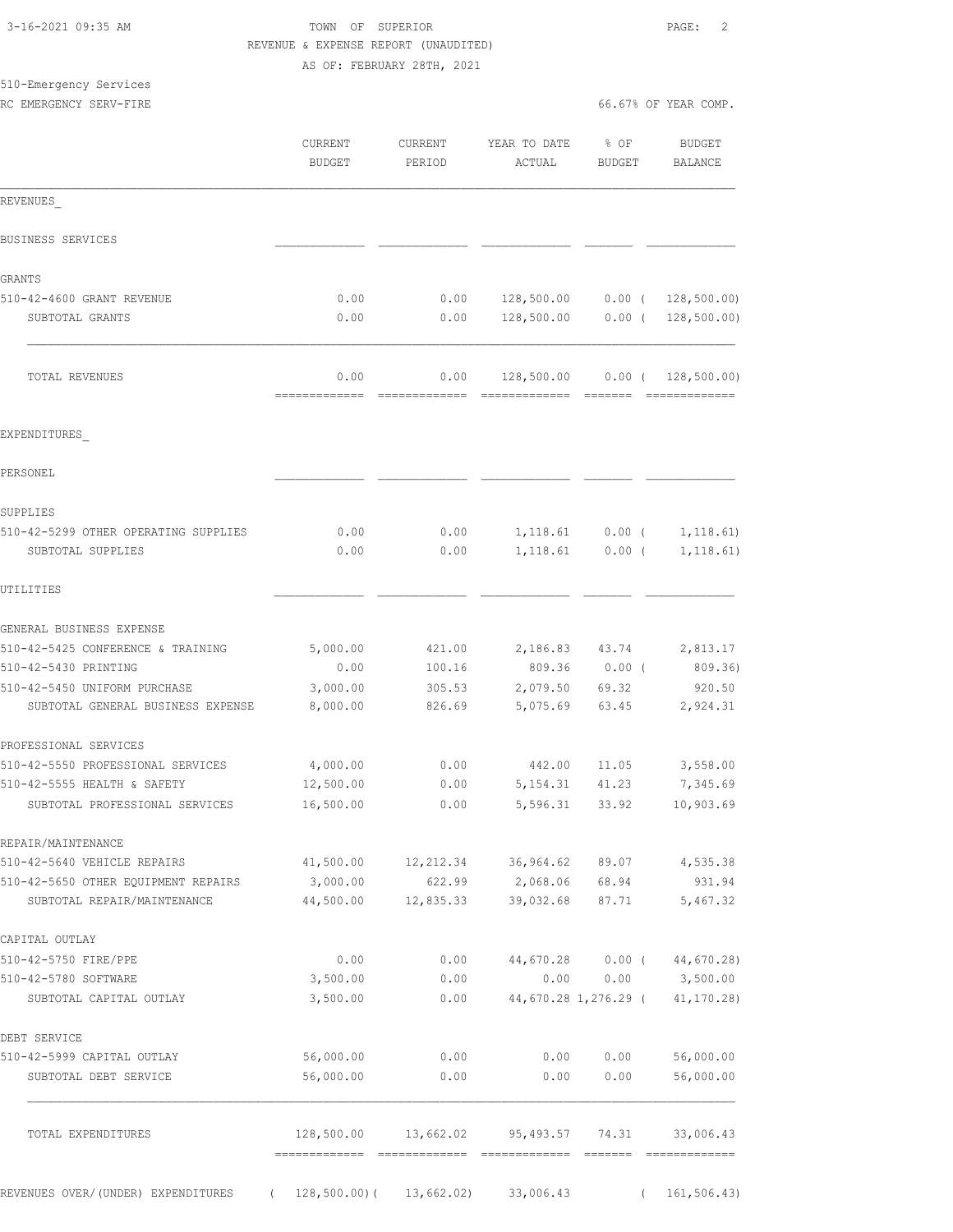#### 3-16-2021 09:35 AM TOWN OF SUPERIOR PAGE: 3 REVENUE & EXPENSE REPORT (UNAUDITED) AS OF: FEBRUARY 28TH, 2021

510-Emergency Services RC EMERGENCY SERV-POLICE **EXECUTE:**  $6.67%$  OF YEAR COMP.

|                                                               | <b>CURRENT</b><br><b>BUDGET</b> | <b>CURRENT</b><br>PERIOD | YEAR TO DATE<br>ACTUAL | % OF<br><b>BUDGET</b> | <b>BUDGET</b><br>BALANCE |
|---------------------------------------------------------------|---------------------------------|--------------------------|------------------------|-----------------------|--------------------------|
| REVENUES                                                      |                                 |                          |                        |                       |                          |
| GRANTS                                                        |                                 |                          |                        |                       |                          |
| 510-41-4600 Grant Revenue                                     | 200,000.00                      | 0.00                     | 71,500.00              | 35.75                 | 128,500.00               |
| SUBTOTAL GRANTS                                               | 200,000.00                      | 0.00                     | 71,500.00              | 35.75                 | 128,500.00               |
| CONTINGENCY                                                   |                                 |                          |                        |                       |                          |
| 510-41-4999 OTHER FINANCING SOURCE                            | 0.00                            | 0.00                     | 64,057.80              | $0.00$ (              | 64,057.80)               |
| SUBTOTAL CONTINGENCY                                          | 0.00                            | 0.00                     | 64,057.80              | $0.00$ (              | 64,057.80)               |
| TOTAL REVENUES                                                | 200,000.00<br>=============     | 0.00                     | 135,557.80             | 67.78                 | 64, 442.20               |
| EXPENDITURES                                                  |                                 |                          |                        |                       |                          |
| SUPPLIES                                                      |                                 |                          |                        |                       |                          |
| 510-41-5299 Other Operating Supplies                          | 4,000.00                        | 42.28                    | 1,664.91               | 41.62                 | 2,335.09                 |
| SUBTOTAL SUPPLIES                                             | 4,000.00                        | 42.28                    | 1,664.91               | 41.62                 | 2,335.09                 |
| UTILITIES                                                     |                                 |                          |                        |                       |                          |
| 510-41-5370 Radio Equipment                                   | 3,000.00                        | 0.00                     | 3,248.12               | $108.27$ (            | 248.12)                  |
| SUBTOTAL UTILITIES                                            | 3,000.00                        | 0.00                     | 3,248.12               | $108.27$ (            | 248.12)                  |
| GENERAL BUSINESS EXPENSE                                      |                                 |                          |                        |                       |                          |
| 510-41-5425 Conferences & Training                            | 10,000.00                       | 1,203.00                 | 3,524.61               | 35.25                 | 6,475.39                 |
| 510-41-5430 PRINTING                                          | 2,000.00                        | 234.84                   | 2,100.24               | $105.01$ (            | 100.24)                  |
| 510-41-5450 Uniform Purchases                                 | 8,500.00                        | 378.96                   | 17,033.57              | $200.39$ (            | 8, 533.57                |
| SUBTOTAL GENERAL BUSINESS EXPENSE                             | 20,500.00                       | 1,816.80                 | 22,658.42              | $110.53$ (            | 2, 158.42                |
| PROFESSIONAL SERVICES                                         |                                 |                          |                        |                       |                          |
| 510-41-5550 Professional Services                             | 0.00                            | 0.00                     | 300.00                 | $0.00$ (              | 300.00)                  |
| 510-41-5555 Health & Safety<br>SUBTOTAL PROFESSIONAL SERVICES | 1,000.00<br>1,000.00            | 0.00<br>0.00             | 432.28<br>732.28       | 43.23<br>73.23        | 567.72<br>267.72         |
| REPAIR/MAINTENANCE                                            |                                 |                          |                        |                       |                          |
| 510-41-5640 Vehicle Repairs                                   | 10,000.00                       | 0.00                     | 3,478.01               | 34.78                 | 6,521.99                 |
| 510-41-5642 Tires and Tubes                                   | 3,000.00                        | 0.00                     | 5,428.12               | 180.94 (              | 2,428.12                 |
| SUBTOTAL REPAIR/MAINTENANCE                                   | 13,000.00                       | 0.00                     | 8,906.13               | 68.51                 | 4,093.87                 |
| CAPITAL OUTLAY                                                |                                 |                          |                        |                       |                          |
| 510-41-5750 Fire/PPE                                          | 0.00                            | 0.00                     | 3,220.49               | $0.00$ (              | 3,220.49                 |
| 510-41-5780 Software                                          | 0.00                            | 0.00                     | 2,171.96               | $0.00$ (              | 2, 171.96                |
| SUBTOTAL CAPITAL OUTLAY                                       | 0.00                            | 0.00                     | 5,392.45               | $0.00$ (              | 5,392.45                 |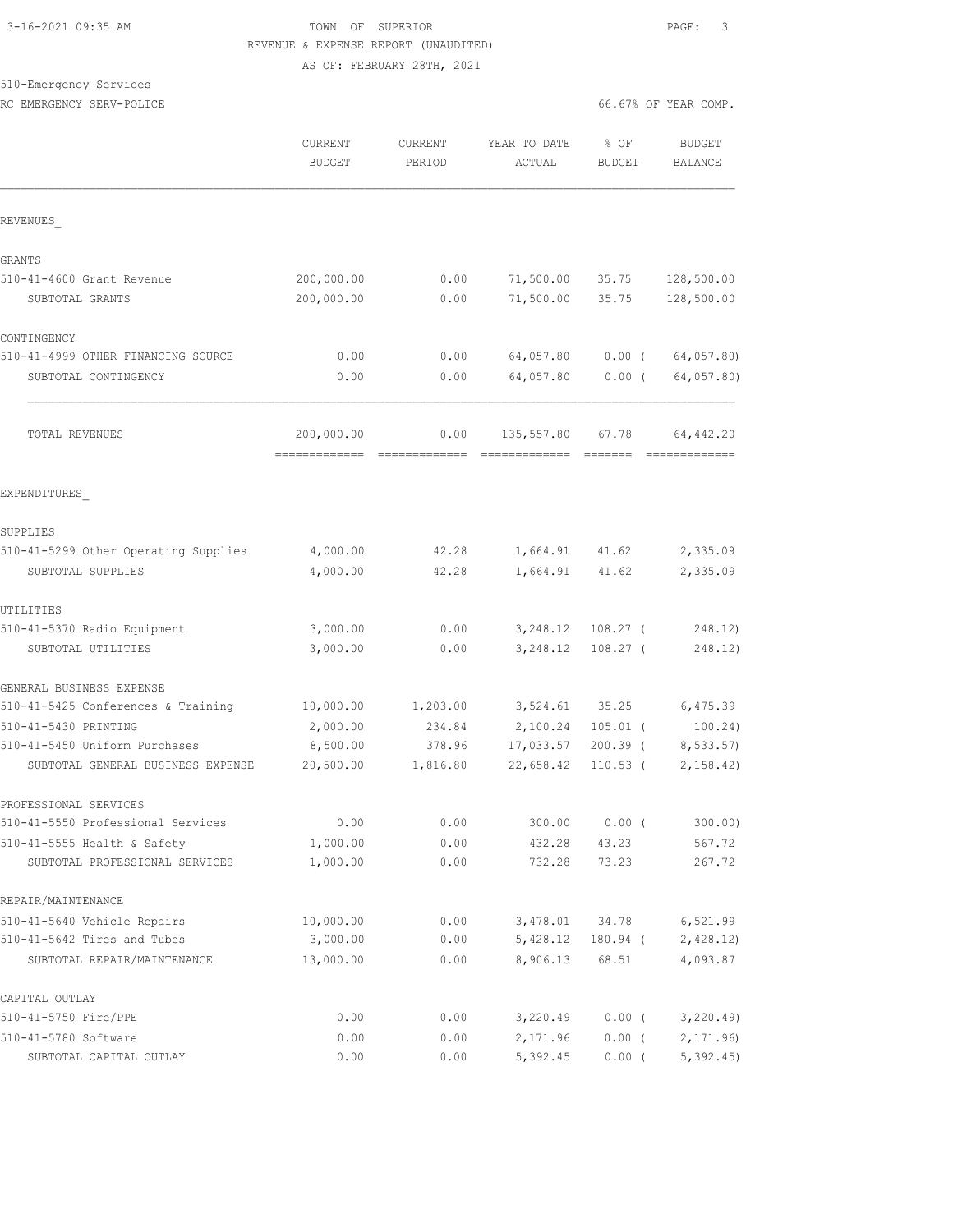# 3-16-2021 09:35 AM TOWN OF SUPERIOR PAGE: 4 REVENUE & EXPENSE REPORT (UNAUDITED) AS OF: FEBRUARY 28TH, 2021

# 510-Emergency Services

RC EMERGENCY SERV-POLICE COMP.

|                                     | CURRENT<br>BUDGET        | CURRENT<br>PERIOD | YEAR TO DATE<br>ACTUAL | $8$ OF<br><b>BUDGET</b> | BUDGET<br>BALANCE |
|-------------------------------------|--------------------------|-------------------|------------------------|-------------------------|-------------------|
| DEBT SERVICE                        |                          |                   |                        |                         |                   |
| 510-41-5900 DEBT SERVICE: PRINCIPAL | 0.00                     | 0.00              | 13,966.49              | $0.00$ (                | 13,966.49)        |
| 510-41-5999 Capital Outlay          | 30,000.00                | 0.00              | 64,057.80              | $213.53$ (              | 34,057.80)        |
| SUBTOTAL DEBT SERVICE               | 30,000.00                | 0.00              | 78,024.29              | $260.08$ (              | 48,024.29)        |
| TOTAL EXPENDITURES                  | 71,500.00<br>----------- | 1,859.08          | 120,626.60             | 168.71 (                | 49,126.60)        |
| REVENUES OVER/(UNDER) EXPENDITURES  | $128,500.00$ (           | 1,859.08)         | 14,931.20              |                         | 113,568.80        |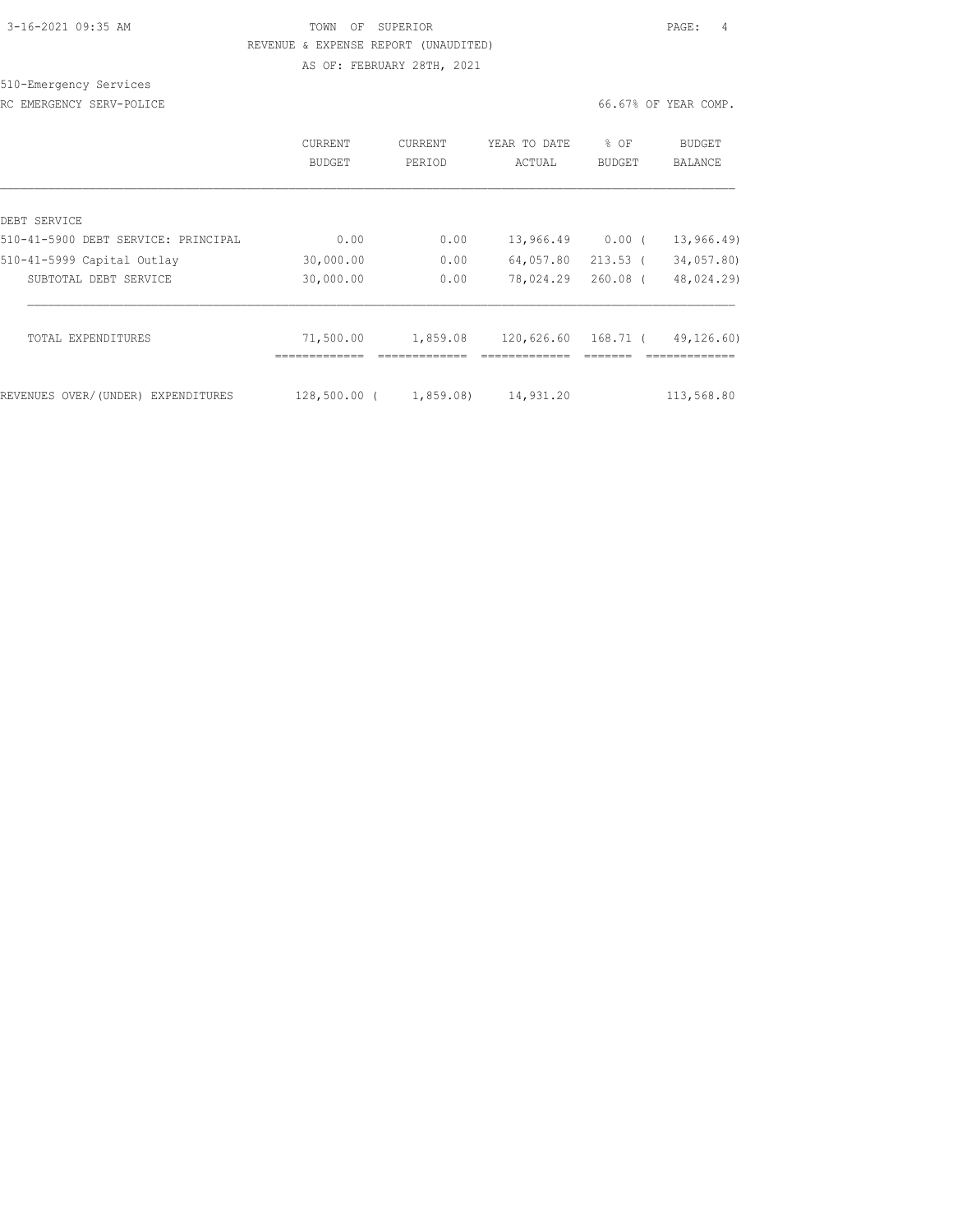| 3-16-2021 09:35 AM |  |
|--------------------|--|
|                    |  |

# TOWN OF SUPERIOR **PAGE:** 5 REVENUE & EXPENSE REPORT (UNAUDITED) AS OF: FEBRUARY 28TH, 2021

510-Emergency Services

|                                    | CURRENT<br>BUDGET | <b>CURRENT</b><br>PERIOD | YEAR TO DATE<br>ACTUAL | % OF<br><b>BUDGET</b> | <b>BUDGET</b><br><b>BALANCE</b> |
|------------------------------------|-------------------|--------------------------|------------------------|-----------------------|---------------------------------|
|                                    |                   |                          |                        |                       |                                 |
| FUND TOTAL REVENUES                | 200,000.00        | 0.00                     | 264,057.80             | 132.03 (              | 64,057.80)                      |
| FUND TOTAL EXPENDITURES            | 200,000.00        | 15,521.10                | 216, 120.17            | 108.06 (              | 16, 120, 17                     |
| REVENUES OVER/(UNDER) EXPENDITURES | 0.00(             | 15,521,10)               | 47,937.63              |                       | 47,937.63)                      |
|                                    |                   |                          |                        |                       |                                 |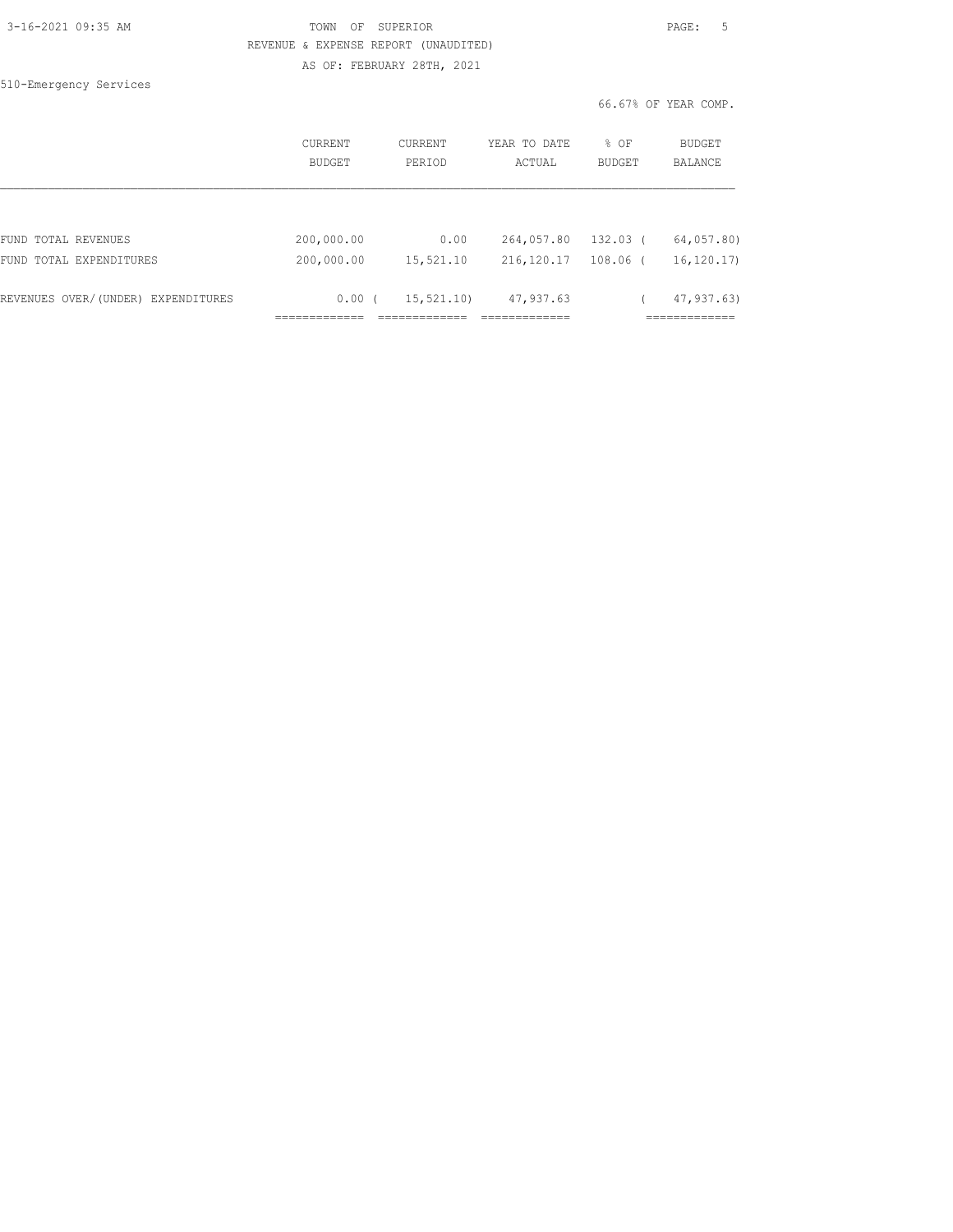| 3-16-2021 09:35 AM |  |
|--------------------|--|
|                    |  |

### TOWN OF SUPERIOR **PAGE:** 1 REVENUE & EXPENSE REPORT (UNAUDITED) AS OF: FEBRUARY 28TH, 2021

|  | 511-RESOLUTION GRANTS |
|--|-----------------------|
|  |                       |

MAYOR & COUNCIL COUNCIL COMP.

|                                    | CURRENT<br><b>BUDGET</b>                      | CURRENT<br>PERIOD | YEAR TO DATE<br>ACTUAL               | % OF<br><b>BUDGET</b> | <b>BUDGET</b><br><b>BALANCE</b> |
|------------------------------------|-----------------------------------------------|-------------------|--------------------------------------|-----------------------|---------------------------------|
| REVENUES                           |                                               |                   |                                      |                       |                                 |
| GRANTS                             |                                               |                   |                                      |                       |                                 |
| 511-01-4600 GRANT REVENUE          | 1,200,000.00                                  | 0.00              | 0.00                                 | 0.00                  | 1,200,000.00                    |
| SUBTOTAL GRANTS                    | 1,200,000.00                                  | 0.00              | 0.00                                 | 0.00                  | 1,200,000.00                    |
| TOTAL REVENUES                     | 1,200,000.00<br>-------------- -------------- | 0.00              | 0.00<br>=============                | 0.00<br>--------      | 1,200,000.00<br>=============   |
| EXPENDITURES                       |                                               |                   |                                      |                       |                                 |
| SUPPLIES                           |                                               |                   |                                      |                       |                                 |
| 511-01-5299 OPERATING SUPPLIES     | 1,200,000.00                                  |                   | 1,698.27 18,469.97 1.54 1,181,530.03 |                       |                                 |
| SUBTOTAL SUPPLIES                  | 1,200,000.00                                  | 1,698.27          | 18,469.97                            | 1.54                  | 1,181,530.03                    |
| PROFESSIONAL SERVICES              |                                               |                   |                                      |                       |                                 |
| 511-01-5530 ENGINEERING EXPENSES   | 0.00                                          | 0.00              | 5,939.35                             | $0.00$ (              | 5, 939.35                       |
| SUBTOTAL PROFESSIONAL SERVICES     | 0.00                                          | 0.00              | 5,939.35                             | $0.00$ (              | 5, 939.35                       |
| CAPITAL OUTLAY                     |                                               |                   |                                      |                       |                                 |
| 511-01-5710 BUILDING               | 0.00                                          | 0.00              | 50,000.00                            | $0.00$ (              | 50,000.00)                      |
| SUBTOTAL CAPITAL OUTLAY            | 0.00                                          | 0.00              | 50,000.00                            | $0.00$ (              | 50,000.00)                      |
| DEBT SERVICE                       |                                               |                   |                                      |                       |                                 |
| TOTAL EXPENDITURES                 | 1,200,000.00                                  |                   | 1,698.27 74,409.32 6.20 1,125,590.68 | -------               | =============                   |
| REVENUES OVER/(UNDER) EXPENDITURES | $0.00$ (                                      | $1,698.27$ ) (    | 74,409.32)                           |                       | 74,409.32                       |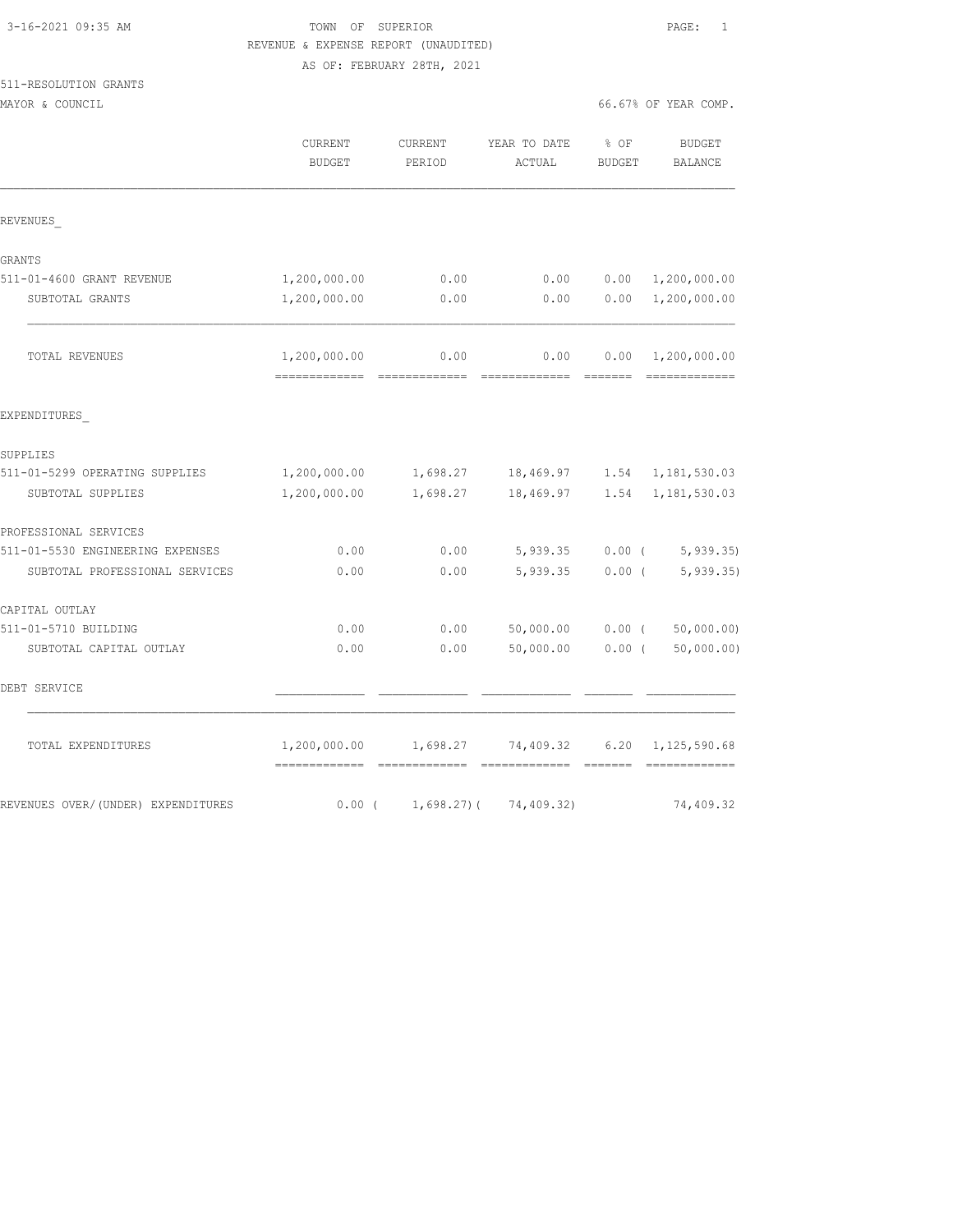| 3-16-2021 09:35 AM             | TOWN OF SUPERIOR                     |                            |                                             |               | $\overline{2}$<br>PAGE: |
|--------------------------------|--------------------------------------|----------------------------|---------------------------------------------|---------------|-------------------------|
|                                | REVENUE & EXPENSE REPORT (UNAUDITED) |                            |                                             |               |                         |
|                                |                                      | AS OF: FEBRUARY 28TH, 2021 |                                             |               |                         |
| 511-RESOLUTION GRANTS          |                                      |                            |                                             |               |                         |
| <b>RECREATION</b>              |                                      |                            |                                             |               | 66.67% OF YEAR COMP.    |
|                                |                                      |                            |                                             |               |                         |
|                                |                                      |                            | CURRENT CURRENT YEAR TO DATE % OF BUDGET    |               |                         |
|                                | BUDGET                               | PERIOD                     |                                             | ACTUAL BUDGET | BALANCE                 |
|                                |                                      |                            |                                             |               |                         |
| REVENUES                       |                                      |                            |                                             |               |                         |
| <b>GRANTS</b>                  |                                      |                            |                                             |               |                         |
|                                |                                      |                            |                                             |               |                         |
| EXPENDITURES                   |                                      |                            |                                             |               |                         |
| SUPPLIES                       |                                      |                            |                                             |               |                         |
| 511-12-5299 OPERATING SUPPLIES |                                      |                            | $0.00$ $0.00$ $300.00$ $0.00$ $($ $300.00)$ |               |                         |
| SUBTOTAL SUPPLIES              | 0.00                                 | 0.00                       |                                             | 300.00 0.00 ( | 300.00)                 |
| PROFESSIONAL SERVICES          |                                      |                            |                                             |               |                         |
| CAPITAL OUTLAY                 |                                      |                            |                                             |               |                         |
|                                |                                      |                            |                                             |               |                         |
| TOTAL EXPENDITURES             |                                      |                            | $0.00$ 0.00 300.00 0.00 (300.00)            |               |                         |
|                                |                                      |                            |                                             |               |                         |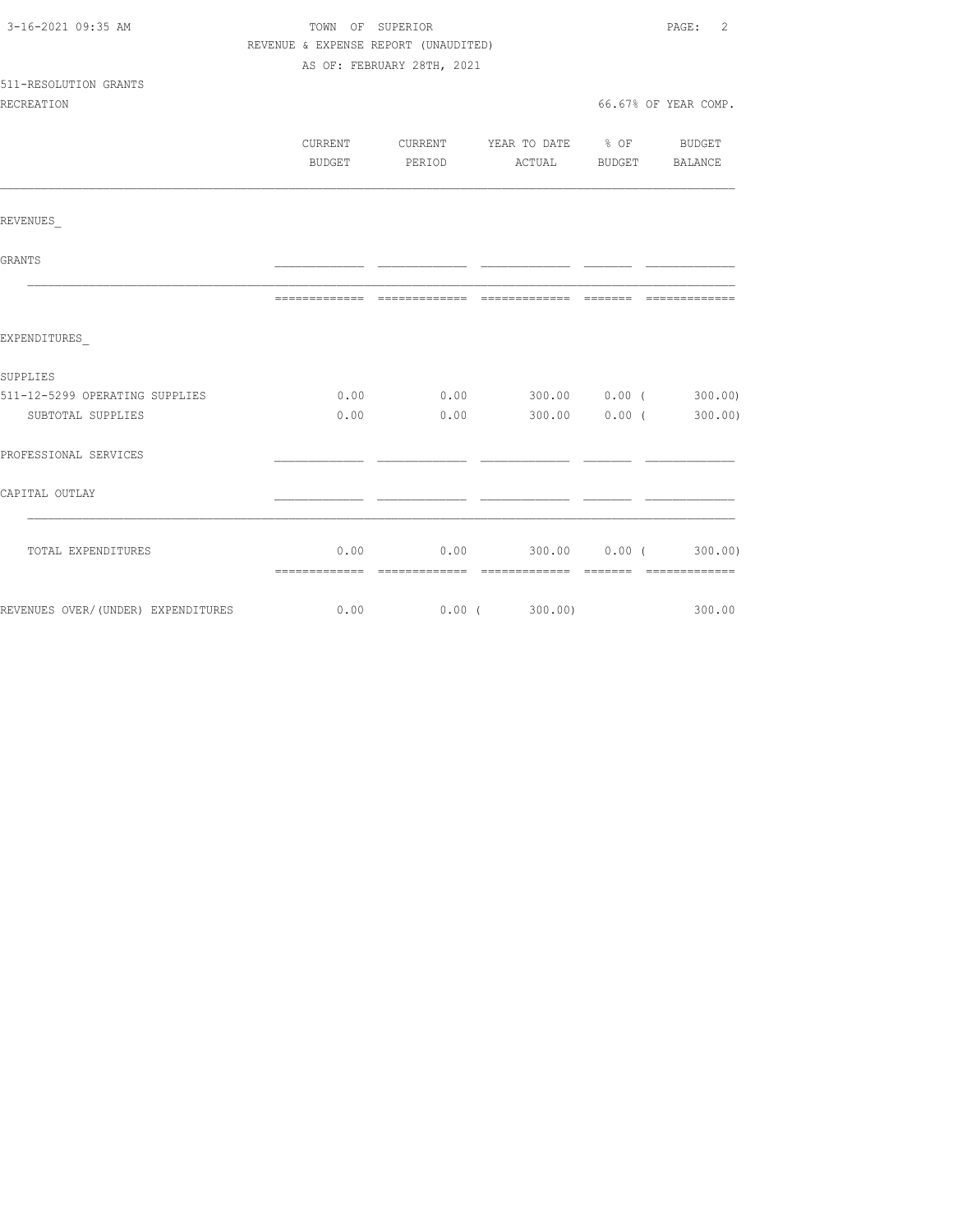511-RESOLUTION GRANTS

# TOWN OF SUPERIOR **Example 20:35 AM TOWN OF SUPERIOR**  REVENUE & EXPENSE REPORT (UNAUDITED) AS OF: FEBRUARY 28TH, 2021

ECONOMIC DEVELOPMENT 66.67% OF YEAR COMP.

|                                     | CURRENT<br><b>BUDGET</b>        | CURRENT<br>PERIOD | YEAR TO DATE<br>ACTUAL             | $\frac{1}{6}$ OF<br>BUDGET | BUDGET<br>BALANCE                                                                                                                                                                                                                                                                                                                                                                                                                                                                      |
|-------------------------------------|---------------------------------|-------------------|------------------------------------|----------------------------|----------------------------------------------------------------------------------------------------------------------------------------------------------------------------------------------------------------------------------------------------------------------------------------------------------------------------------------------------------------------------------------------------------------------------------------------------------------------------------------|
| REVENUES                            |                                 |                   |                                    |                            |                                                                                                                                                                                                                                                                                                                                                                                                                                                                                        |
| <b>GRANTS</b>                       |                                 |                   |                                    |                            |                                                                                                                                                                                                                                                                                                                                                                                                                                                                                        |
| 511-19-4600 GRANT REVENUE           | 275,000.00                      | 0.00              | 0.00                               | 0.00                       | 275,000.00                                                                                                                                                                                                                                                                                                                                                                                                                                                                             |
| SUBTOTAL GRANTS                     | 275,000.00                      | 0.00              | 0.00                               | 0.00                       | 275,000.00                                                                                                                                                                                                                                                                                                                                                                                                                                                                             |
| TOTAL REVENUES                      |                                 | 275,000.00 0.00   | 0.00                               | 0.00                       | 275,000.00                                                                                                                                                                                                                                                                                                                                                                                                                                                                             |
| EXPENDITURES                        |                                 |                   |                                    |                            |                                                                                                                                                                                                                                                                                                                                                                                                                                                                                        |
| SUPPLIES                            |                                 |                   |                                    |                            |                                                                                                                                                                                                                                                                                                                                                                                                                                                                                        |
| 511-19-5299 OPERATING SUPPLIES      | 275,000.00                      |                   | $0.00$ 139,250.00 50.64 135,750.00 |                            |                                                                                                                                                                                                                                                                                                                                                                                                                                                                                        |
| SUBTOTAL SUPPLIES                   | 275,000.00                      |                   | $0.00$ 139,250.00 50.64            |                            | 135,750.00                                                                                                                                                                                                                                                                                                                                                                                                                                                                             |
| PROFESSIONAL SERVICES               |                                 |                   |                                    |                            |                                                                                                                                                                                                                                                                                                                                                                                                                                                                                        |
| CAPITAL OUTLAY                      |                                 |                   |                                    |                            |                                                                                                                                                                                                                                                                                                                                                                                                                                                                                        |
| TOTAL EXPENDITURES                  | =============================== |                   |                                    | --------                   | $\begin{array}{cccccccccccccc} \multicolumn{2}{c}{} & \multicolumn{2}{c}{} & \multicolumn{2}{c}{} & \multicolumn{2}{c}{} & \multicolumn{2}{c}{} & \multicolumn{2}{c}{} & \multicolumn{2}{c}{} & \multicolumn{2}{c}{} & \multicolumn{2}{c}{} & \multicolumn{2}{c}{} & \multicolumn{2}{c}{} & \multicolumn{2}{c}{} & \multicolumn{2}{c}{} & \multicolumn{2}{c}{} & \multicolumn{2}{c}{} & \multicolumn{2}{c}{} & \multicolumn{2}{c}{} & \multicolumn{2}{c}{} & \multicolumn{2}{c}{} & \$ |
| REVENUES OVER/ (UNDER) EXPENDITURES | 0.00                            | $0.00$ (          | 139, 250.00                        |                            | 139,250.00                                                                                                                                                                                                                                                                                                                                                                                                                                                                             |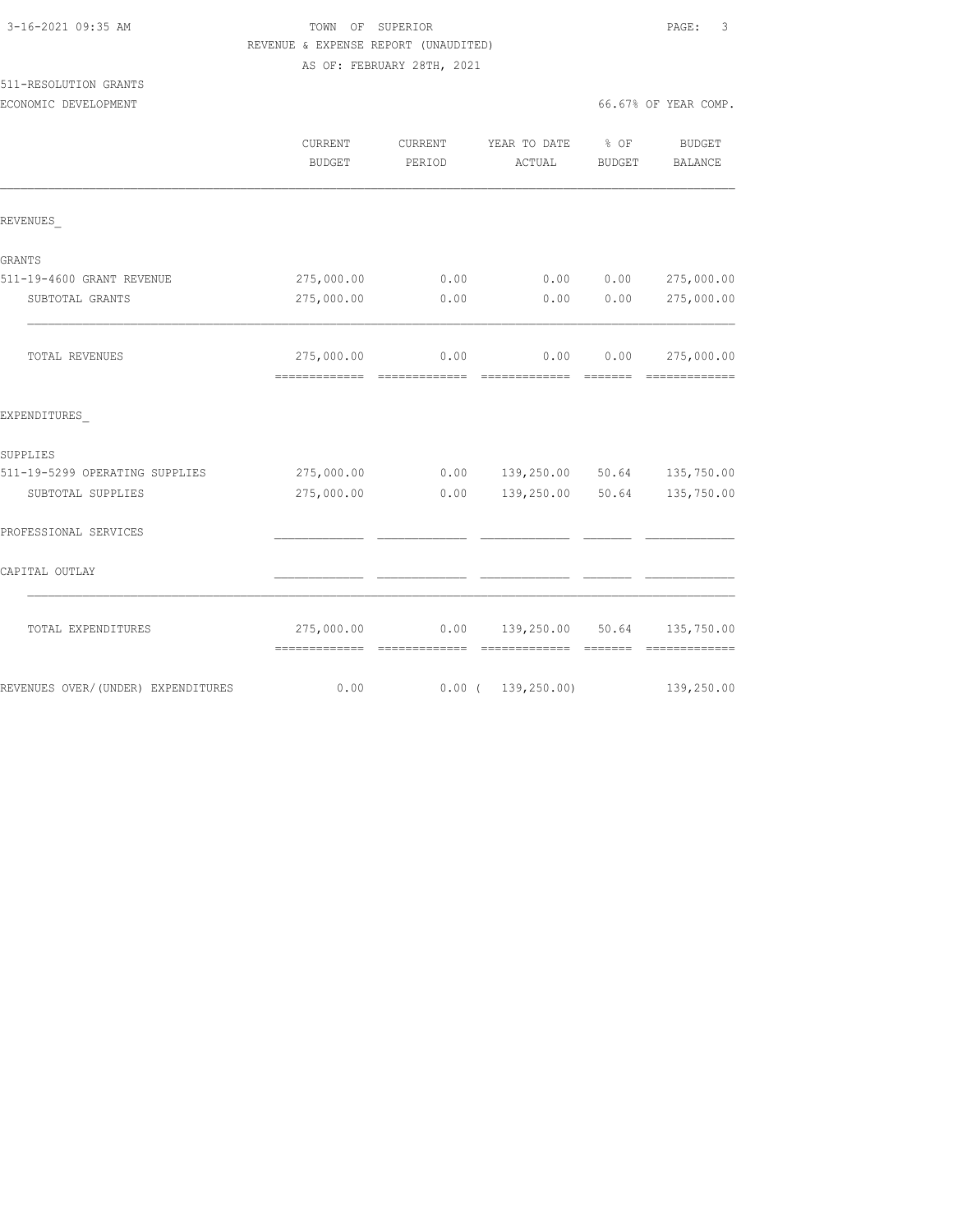| 3-16-2021 09:35 AM |  |
|--------------------|--|

511-RESOLUTION GRANTS

# TOWN OF SUPERIOR **PAGE:** 4 REVENUE & EXPENSE REPORT (UNAUDITED) AS OF: FEBRUARY 28TH, 2021

|                                    | CURRENT      | CURRENT        | YEAR TO DATE | % OF   | <b>BUDGET</b>          |
|------------------------------------|--------------|----------------|--------------|--------|------------------------|
|                                    | BUDGET       | PERIOD         | ACTUAL       | BUDGET | BALANCE                |
| FUND TOTAL REVENUES                | 1,475,000.00 | 0.00           | 0.00         | 0.00   | 1,475,000.00           |
| FUND TOTAL EXPENDITURES            | 1,475,000.00 | 1,698.27       | 213,959.32   | 14.51  | 1,261,040.68           |
| REVENUES OVER/(UNDER) EXPENDITURES | 0.00(        | $1,698,27$ ) ( | 213,959.32)  |        | 213,959.32             |
|                                    |              |                |              |        | __________<br>________ |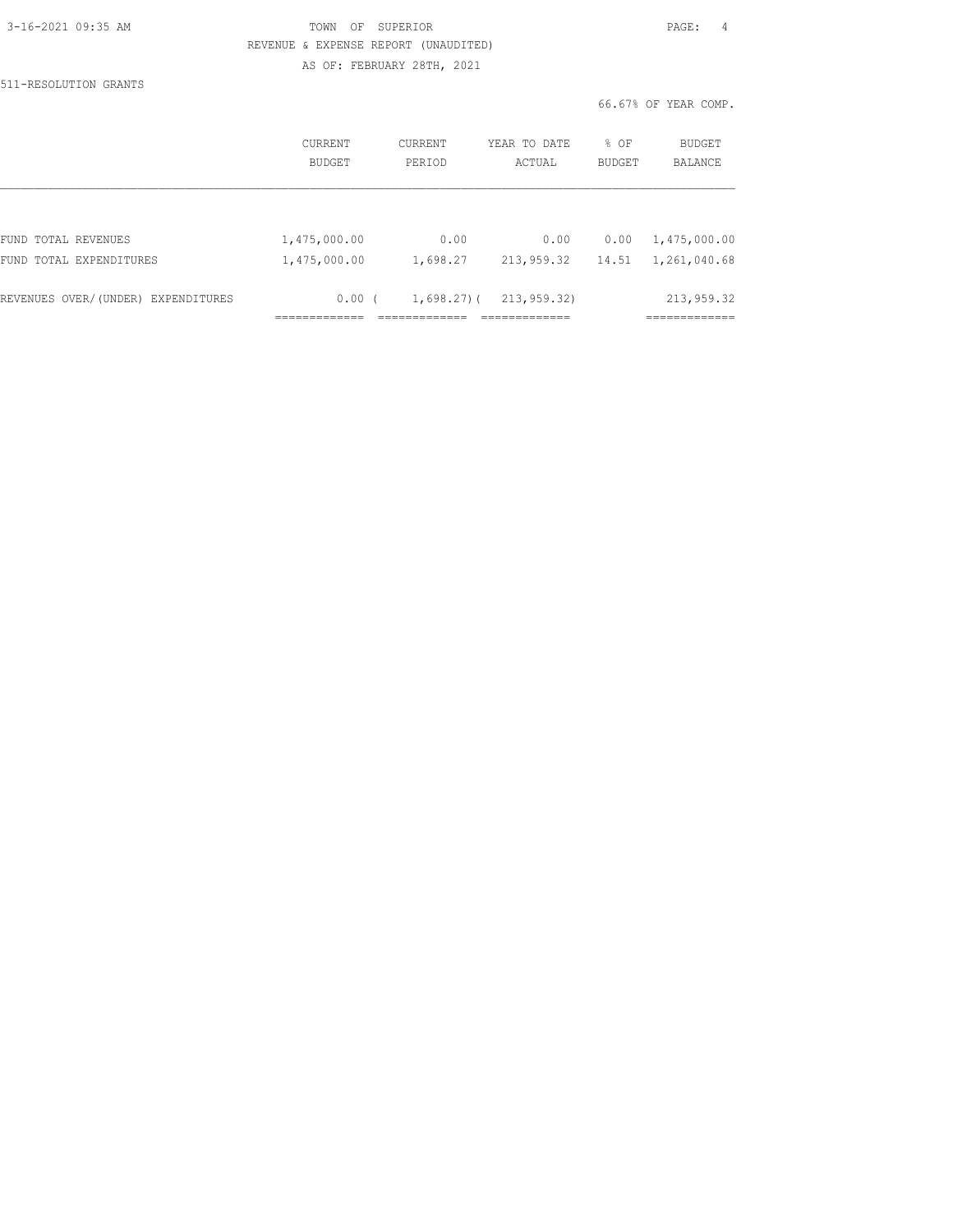| 3-16-2021 09:35 AM | TOWN OF SUPERIOR                     | PAGE: 1              |
|--------------------|--------------------------------------|----------------------|
|                    | REVENUE & EXPENSE REPORT (UNAUDITED) |                      |
|                    | AS OF: FEBRUARY 28TH, 2021           |                      |
| 512-AZCares Fund   |                                      |                      |
|                    |                                      | 66.67% OF YEAR COMP. |
|                    |                                      |                      |

| CURRENT | CURRENT | YEAR TO DATE | % OF   | BUDGET  |
|---------|---------|--------------|--------|---------|
| BUDGET  | PERIOD  | ACTUAL       | BUDGET | BALANCE |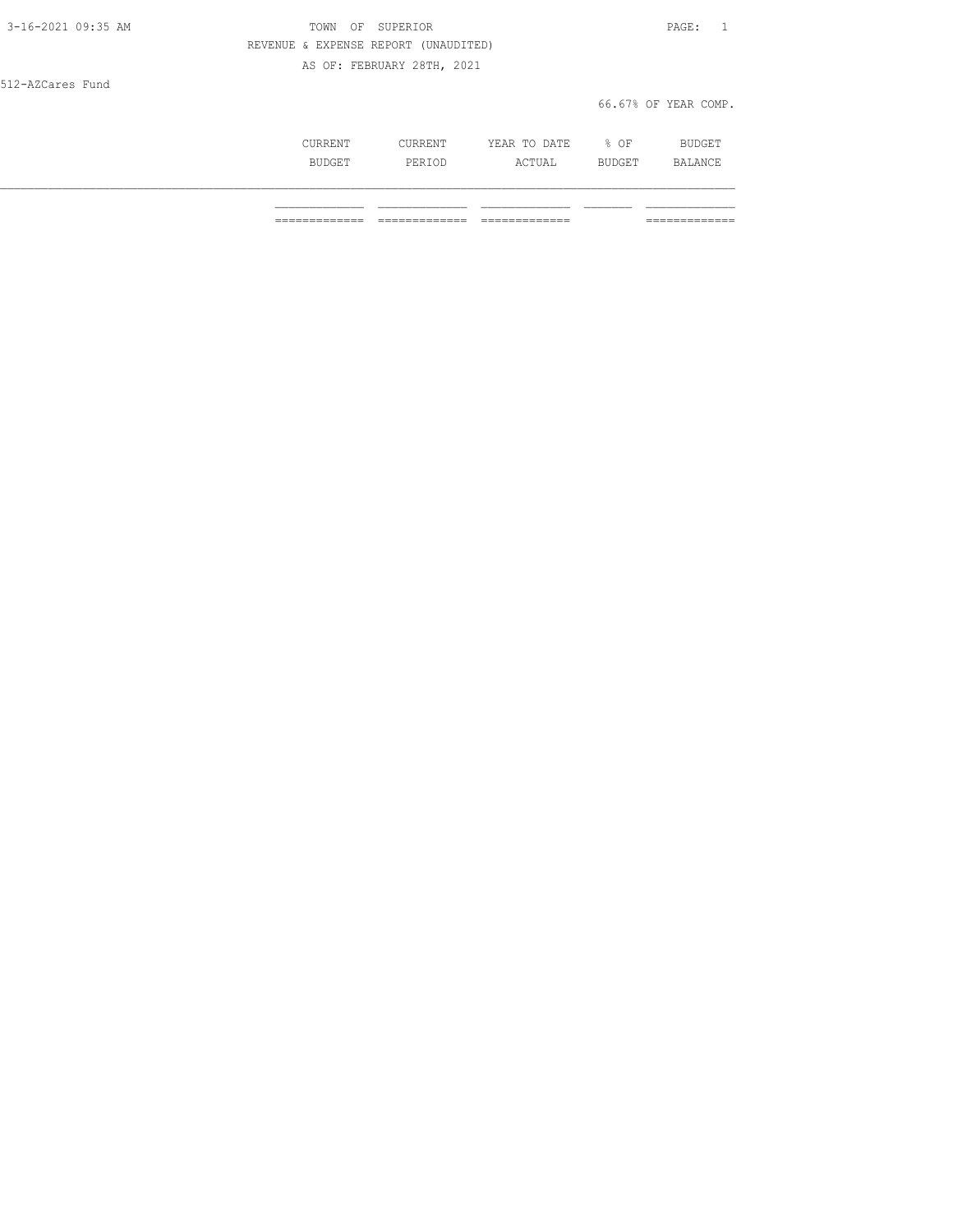| 3-16-2021 09:35 AM |  |
|--------------------|--|
|                    |  |

# TOWN OF SUPERIOR **PAGE:** 1 REVENUE & EXPENSE REPORT (UNAUDITED) AS OF: FEBRUARY 28TH, 2021

513-POLICE GRANTS

ATTORNEY GENERAL GRANTS **EXECUTE:** 66.67% OF YEAR COMP.

|                                    | CURRENT<br>BUDGET     | CURRENT<br>PERIOD | YEAR TO DATE % OF<br>ACTUAL        | BUDGET              | <b>BUDGET</b><br>BALANCE    |
|------------------------------------|-----------------------|-------------------|------------------------------------|---------------------|-----------------------------|
| REVENUES                           |                       |                   |                                    |                     |                             |
| GRANTS                             |                       |                   |                                    |                     |                             |
| 513-01-4600 GRANT REVENUE          | 0.00                  |                   | $0.00$ 20,000.00 0.00 ( 20,000.00) |                     |                             |
| SUBTOTAL GRANTS                    | 0.00                  | 0.00              | 20,000.00 0.00 (                   |                     | 20,000.00)                  |
| TOTAL REVENUES                     | 0.00                  |                   | $0.00$ 20,000.00 0.00 (            |                     | 20,000.00)                  |
| EXPENDITURES                       |                       |                   |                                    |                     |                             |
| SUPPLIES                           |                       |                   |                                    |                     |                             |
| 513-01-5299 AG GRANTS              | 0.00                  |                   | $0.00$ 19,687.92 0.00 ( 19,687.92) |                     |                             |
| SUBTOTAL SUPPLIES                  | 0.00                  | 0.00              |                                    |                     | 19,687.92 0.00 ( 19,687.92) |
| CAPITAL OUTLAY                     |                       |                   |                                    |                     |                             |
| TOTAL EXPENDITURES                 | 0.00<br>============= | =============     | $0.00$ 19,687.92 0.00 ( 19,687.92) | $=$ $=$ $=$ $=$ $=$ |                             |
| REVENUES OVER/(UNDER) EXPENDITURES | 0.00                  | 0.00              | 312.08                             | $\left($            | 312.08)                     |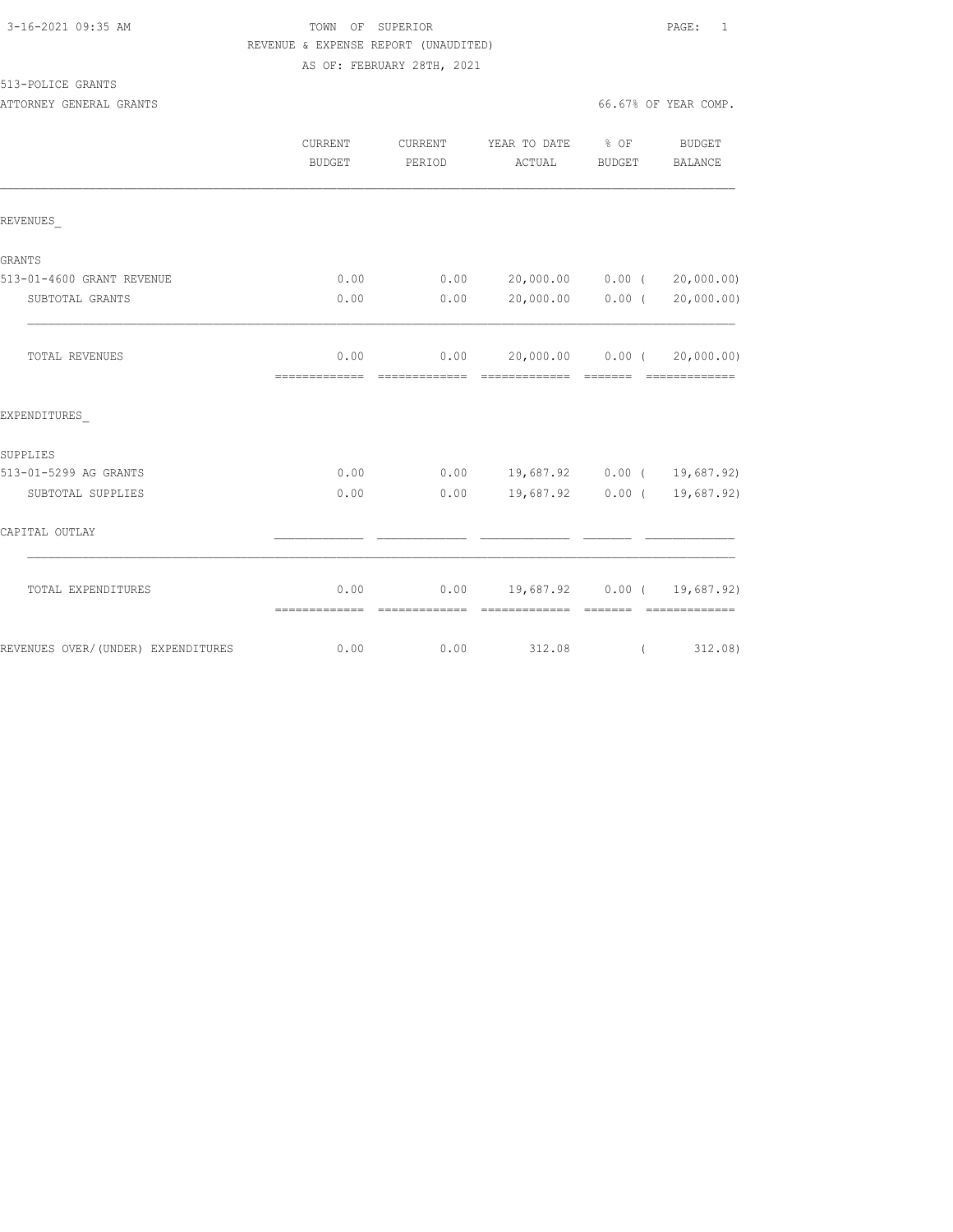| 3-16-2021 09:35 AM | TOWN OF SUPERIOR |                                      |              |                  | $\mathfrak{D}$<br>PAGE: |
|--------------------|------------------|--------------------------------------|--------------|------------------|-------------------------|
|                    |                  | REVENUE & EXPENSE REPORT (UNAUDITED) |              |                  |                         |
|                    |                  | AS OF: FEBRUARY 28TH, 2021           |              |                  |                         |
| 513-POLICE GRANTS  |                  |                                      |              |                  |                         |
| ESC GRANTS         |                  |                                      |              |                  | 66.67% OF YEAR COMP.    |
|                    | CURRENT          | CURRENT                              | YEAR TO DATE | $\frac{1}{2}$ OF | BUDGET                  |
|                    | BUDGET           | PERIOD                               | ACTUAL       | BUDGET           | BALANCE                 |
|                    |                  |                                      |              |                  |                         |
| REVENUES           |                  |                                      |              |                  |                         |
| <b>GRANTS</b>      |                  |                                      |              |                  |                         |
|                    |                  |                                      |              |                  |                         |
|                    |                  |                                      |              |                  |                         |
| EXPENDITURES       |                  |                                      |              |                  |                         |
| CAPITAL OUTLAY     |                  |                                      |              |                  |                         |
|                    |                  |                                      |              |                  |                         |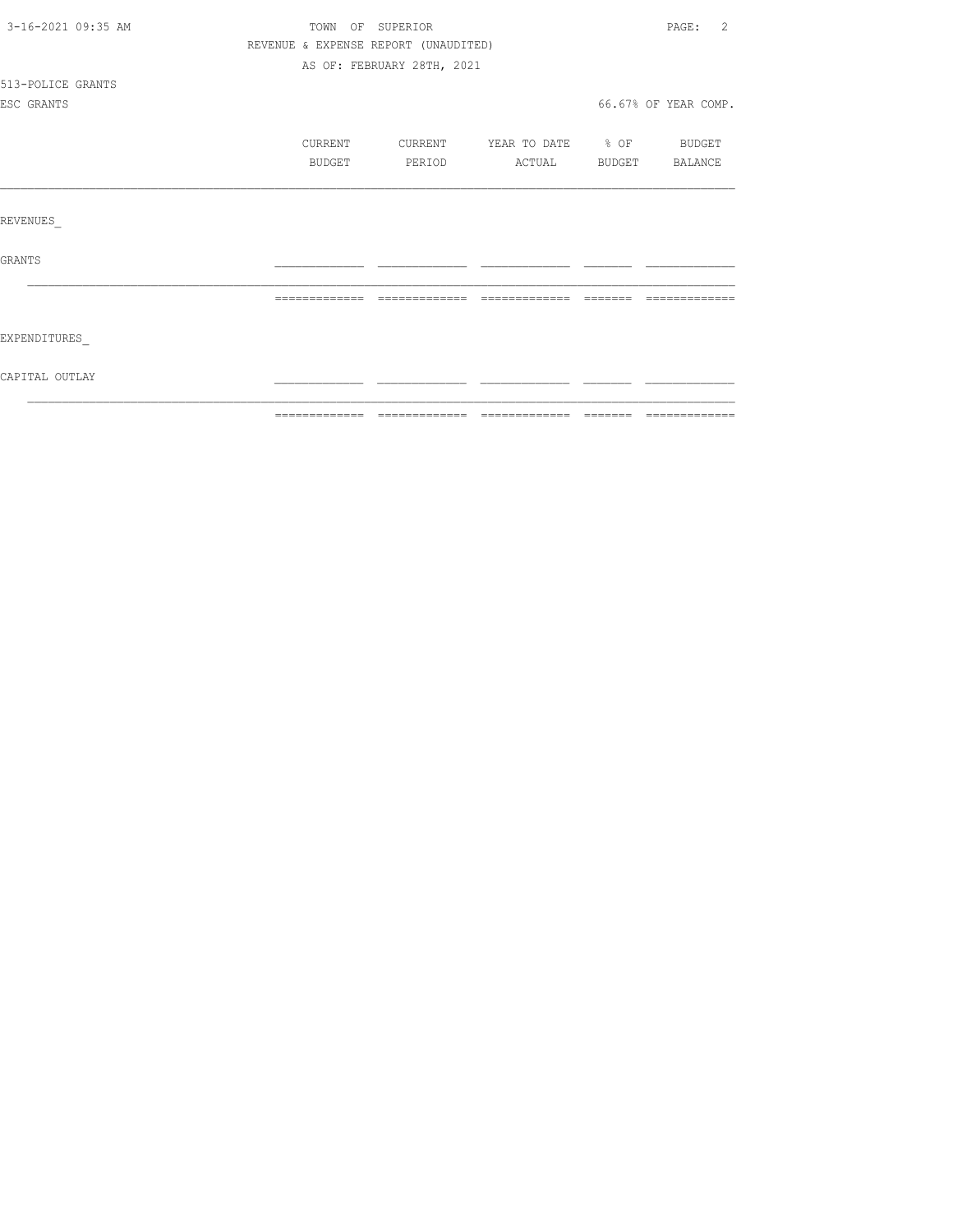| 3-16-2021 09:35 AM |  |
|--------------------|--|
|                    |  |

# TOWN OF SUPERIOR **PAGE:** 3 REVENUE & EXPENSE REPORT (UNAUDITED) AS OF: FEBRUARY 28TH, 2021

513-POLICE GRANTS

|                                     | CURRENT<br><b>BUDGET</b> | CURRENT<br>PERIOD | YEAR TO DATE<br>ACTUAL      | $\textdegree$ OF<br>BUDGET | BUDGET<br>BALANCE           |
|-------------------------------------|--------------------------|-------------------|-----------------------------|----------------------------|-----------------------------|
| REVENUES                            |                          |                   |                             |                            |                             |
| <b>GRANTS</b>                       |                          |                   |                             |                            |                             |
| 513-03-4600 GRANT REVENUE           | 0.00                     | 0.00              | $1,455.11$ 0.00 ( 1,455.11) |                            |                             |
| SUBTOTAL GRANTS                     | 0.00                     | 0.00              |                             |                            | $1,455.11$ 0.00 ( 1,455.11) |
| TOTAL REVENUES                      | 0.00<br>-------------    | 0.00              | $1,455.11$ 0.00 (           |                            | 1,455.11)                   |
| EXPENDITURES                        |                          |                   |                             |                            |                             |
| CAPITAL OUTLAY                      |                          |                   |                             |                            |                             |
|                                     |                          |                   |                             |                            |                             |
| REVENUES OVER/ (UNDER) EXPENDITURES | 0.00                     | 0.00              | 1,455.11                    | $\sqrt{2}$                 | 1,455.11)                   |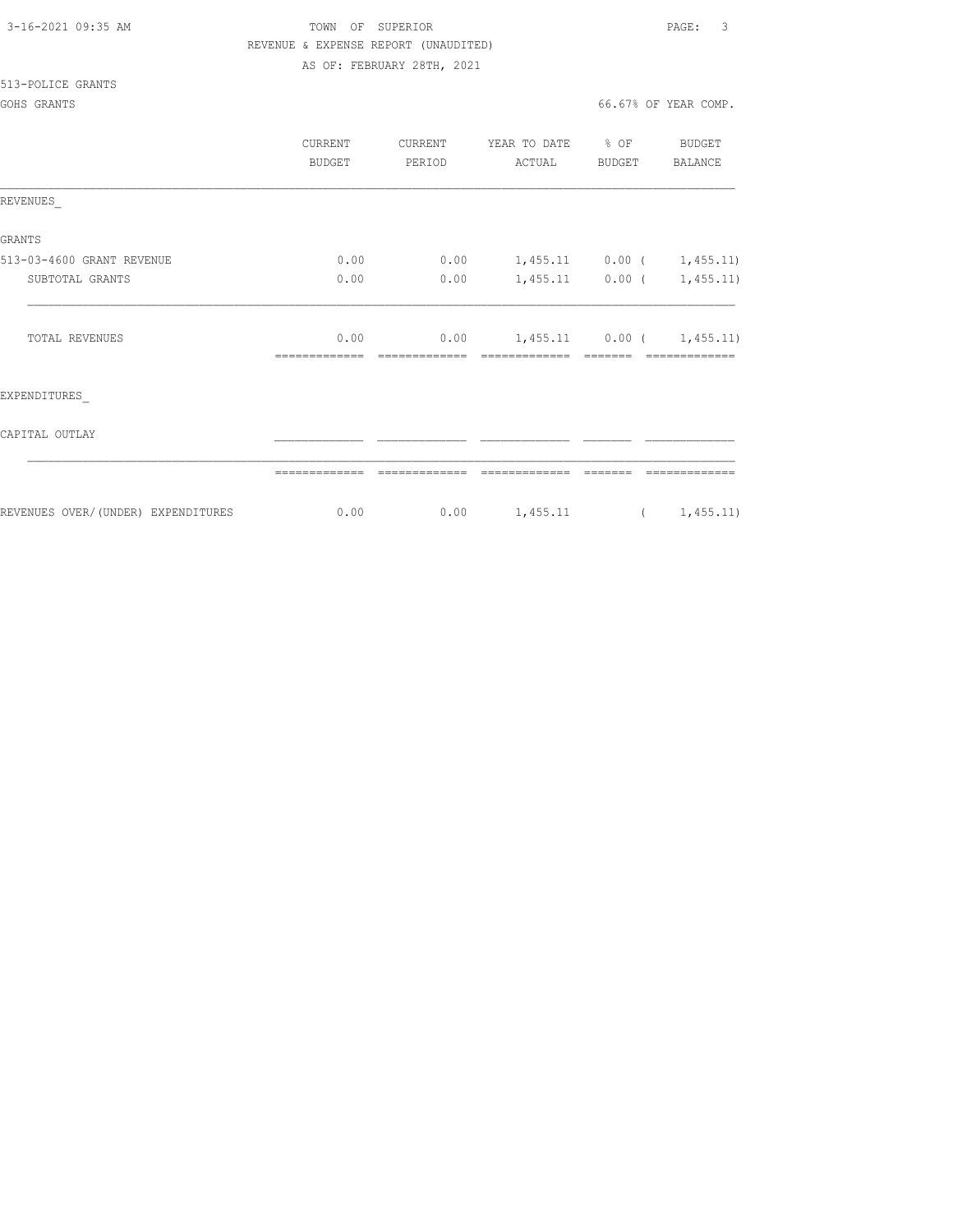| 3-16-2021 09:35 AM |  |
|--------------------|--|
|                    |  |

513-POLICE GRANTS

# TOWN OF SUPERIOR **Example 20:35 AM TOWN OF SUPERIOR**  REVENUE & EXPENSE REPORT (UNAUDITED) AS OF: FEBRUARY 28TH, 2021

DOHS GRANTS 66.67% OF YEAR COMP.

|                                    | <b>CURRENT</b><br>BUDGET | CURRENT<br>PERIOD | YEAR TO DATE % OF<br>ACTUAL                          | BUDGET   | BUDGET<br>BALANCE |
|------------------------------------|--------------------------|-------------------|------------------------------------------------------|----------|-------------------|
| REVENUES                           |                          |                   |                                                      |          |                   |
| <b>GRANTS</b>                      |                          |                   |                                                      |          |                   |
| 513-04-4600 GRANT REVENUE          | 0.00                     |                   | $0.00$ 22,833.97 0.00 ( 22,833.97)                   |          |                   |
| SUBTOTAL GRANTS                    | 0.00                     |                   | $0.00$ 22,833.97 0.00 ( 22,833.97)                   |          |                   |
| TOTAL REVENUES                     | 0.00                     |                   | $0.00$ 22,833.97 0.00 ( 22,833.97)                   |          |                   |
| EXPENDITURES                       |                          |                   |                                                      |          |                   |
| SUPPLIES                           |                          |                   |                                                      |          |                   |
| 513-04-5299 DOHS                   | 0.00                     |                   | $0.00$ 35,672.07 0.00 (35,672.07)                    |          |                   |
| SUBTOTAL SUPPLIES                  | 0.00                     | 0.00              | 35,672.07 0.00 (35,672.07)                           |          |                   |
| CAPITAL OUTLAY                     |                          |                   |                                                      |          |                   |
| TOTAL EXPENDITURES                 | 0.00<br>=============    | =============     | $0.00$ 35,672.07 0.00 (35,672.07)<br>- ============= | -------- | =============     |
| REVENUES OVER/(UNDER) EXPENDITURES |                          | 0.00              | $0.00$ ( $12,838.10$ )                               |          | 12,838.10         |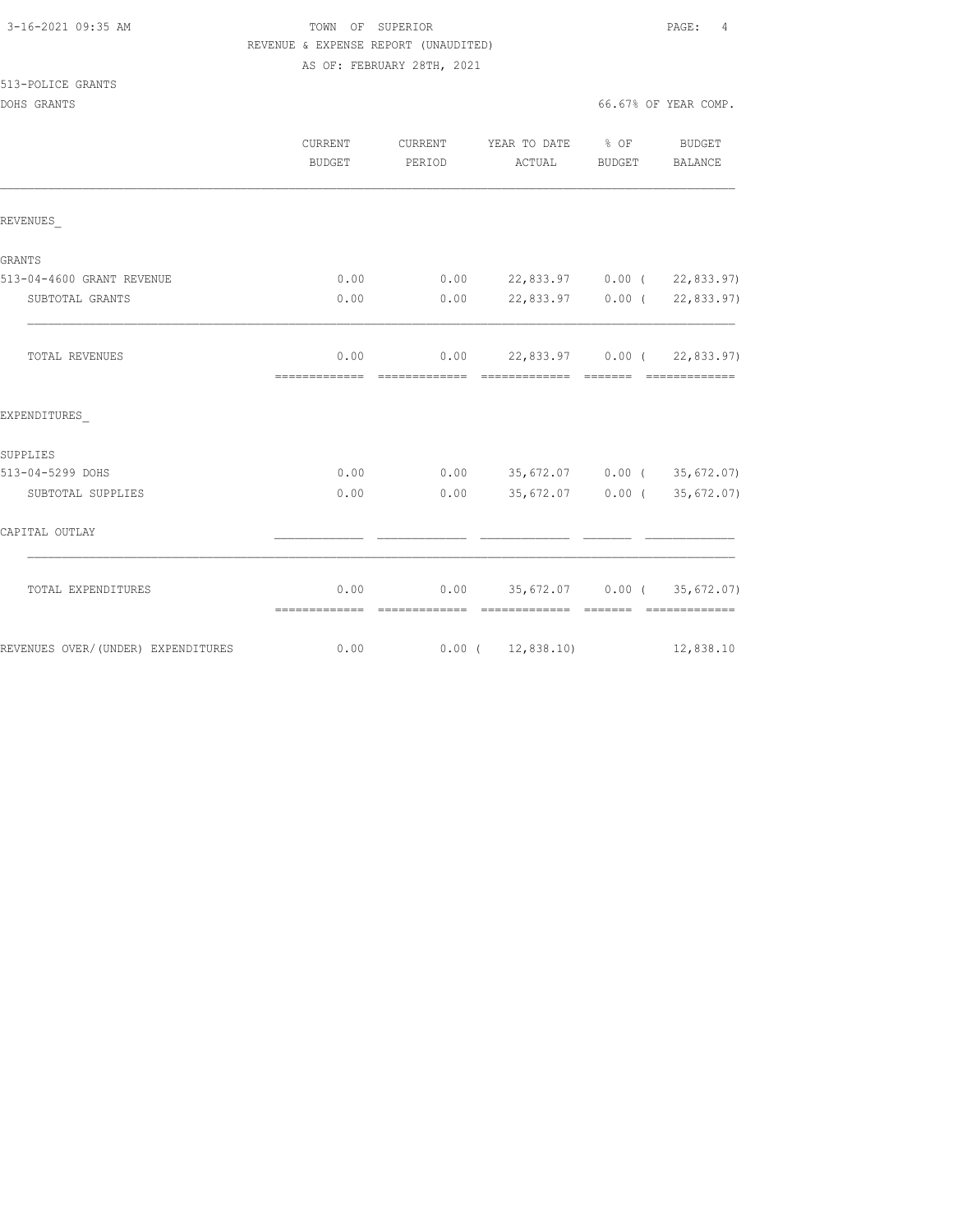#### 3-16-2021 09:35 AM TOWN OF SUPERIOR PAGE: 5 REVENUE & EXPENSE REPORT (UNAUDITED) AS OF: FEBRUARY 28TH, 2021

513-POLICE GRANTS

|                                    | CURRENT<br><b>BUDGET</b> | CURRENT<br>PERTOD | YEAR TO DATE<br>ACTUAL | % OF<br><b>BUDGET</b> | BUDGET<br>BALANCE |
|------------------------------------|--------------------------|-------------------|------------------------|-----------------------|-------------------|
|                                    |                          |                   |                        |                       |                   |
| FUND TOTAL REVENUES                | 0.00                     | 0.00              | 44,289.08              | 0.00                  | 44,289.08)        |
| FUND TOTAL EXPENDITURES            | 0.00                     | 0.00              | 55, 359.99             | 0.00                  | 55, 359.99)       |
| REVENUES OVER/(UNDER) EXPENDITURES | 0.00                     | 0.00(             | 11,070.91)             |                       | 11,070.91         |
|                                    |                          |                   |                        |                       |                   |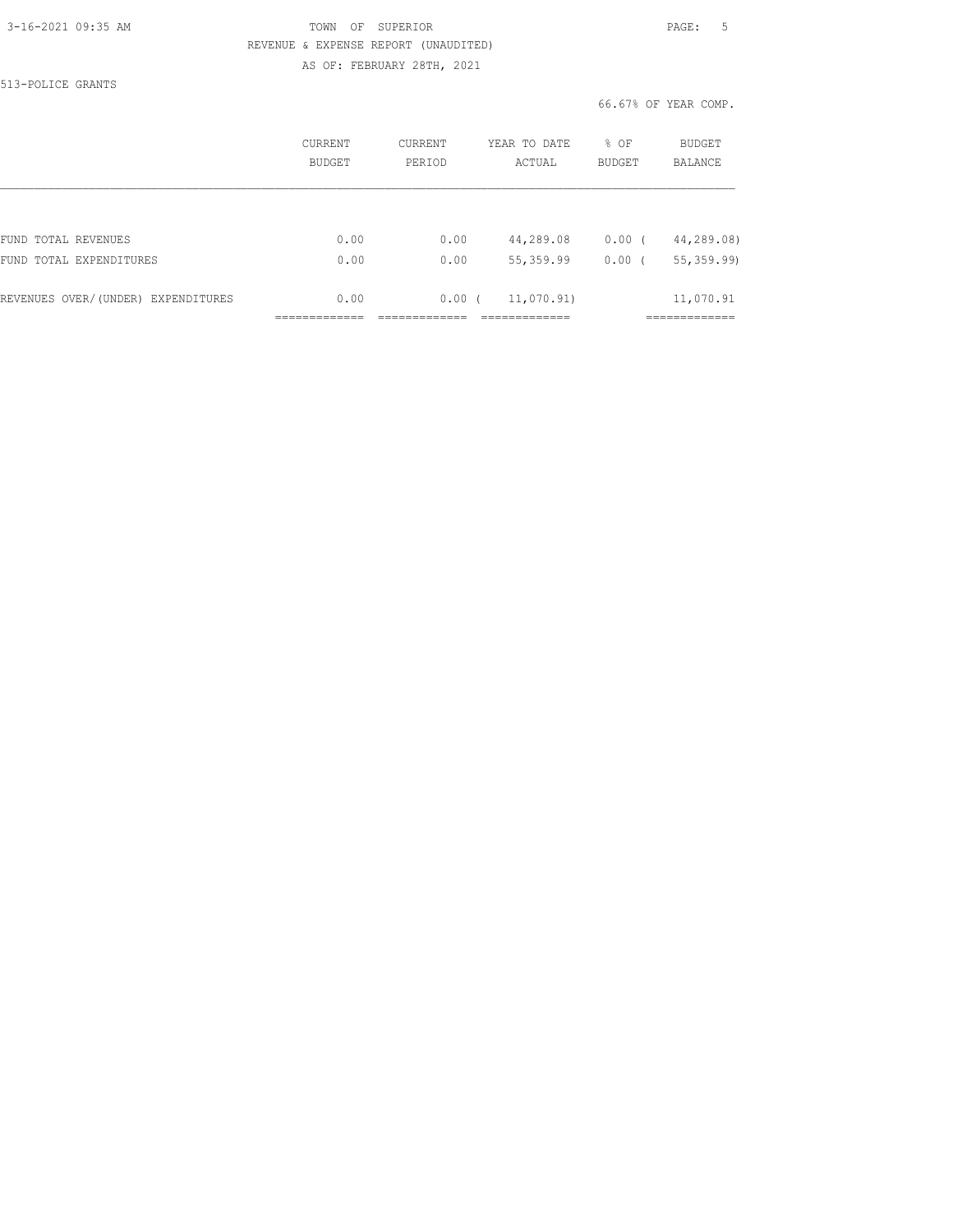| 3-16-2021 09:35 AM |  |
|--------------------|--|
|                    |  |

514-Economic Dev Grants

#### TOWN OF SUPERIOR **PAGE:** 1 REVENUE & EXPENSE REPORT (UNAUDITED) AS OF: FEBRUARY 28TH, 2021

ECONOMIC DEVELOPMENT 66.67% OF YEAR COMP.

|                                    | <b>CURRENT</b><br><b>BUDGET</b> | CURRENT<br>PERIOD     | YEAR TO DATE % OF<br>ACTUAL                       | <b>BUDGET</b> | BUDGET<br><b>BALANCE</b>        |
|------------------------------------|---------------------------------|-----------------------|---------------------------------------------------|---------------|---------------------------------|
| REVENUES                           |                                 |                       |                                                   |               |                                 |
| <b>GRANTS</b>                      |                                 |                       |                                                   |               |                                 |
| 514-19-4600 GRANTS                 | 0.00                            | 0.00                  |                                                   |               | 15,000.00   0.00 $($ 15,000.00) |
| SUBTOTAL GRANTS                    | 0.00                            | 0.00                  | 15,000.00 0.00 (                                  |               | 15,000.00)                      |
| TOTAL REVENUES                     | 0.00<br>=============           | 0.00<br>============= | - =============                                   | - =======     | --------------                  |
| EXPENDITURES                       |                                 |                       |                                                   |               |                                 |
| SUPPLIES                           |                                 |                       |                                                   |               |                                 |
| GENERAL BUSINESS EXPENSE           |                                 |                       |                                                   |               |                                 |
| 514-19-5410 ADVERTISING            | 0.00                            | 0.00                  | $4,700.00$ 0.00 ( $4,700.00$ )                    |               |                                 |
| SUBTOTAL GENERAL BUSINESS EXPENSE  | 0.00                            | 0.00                  | 4,700.00 0.00 (4,700.00)                          |               |                                 |
| PROFESSIONAL SERVICES              |                                 |                       |                                                   |               |                                 |
| TOTAL EXPENDITURES                 | 0.00                            |                       | $0.00$ $4,700.00$ $0.00$ $4,700.00)$<br>eccessess | <b>BEECEE</b> | - ==============                |
| REVENUES OVER/(UNDER) EXPENDITURES | 0.00                            | 0.00                  | 10,300.00                                         | $\sqrt{2}$    | 10, 300.00)                     |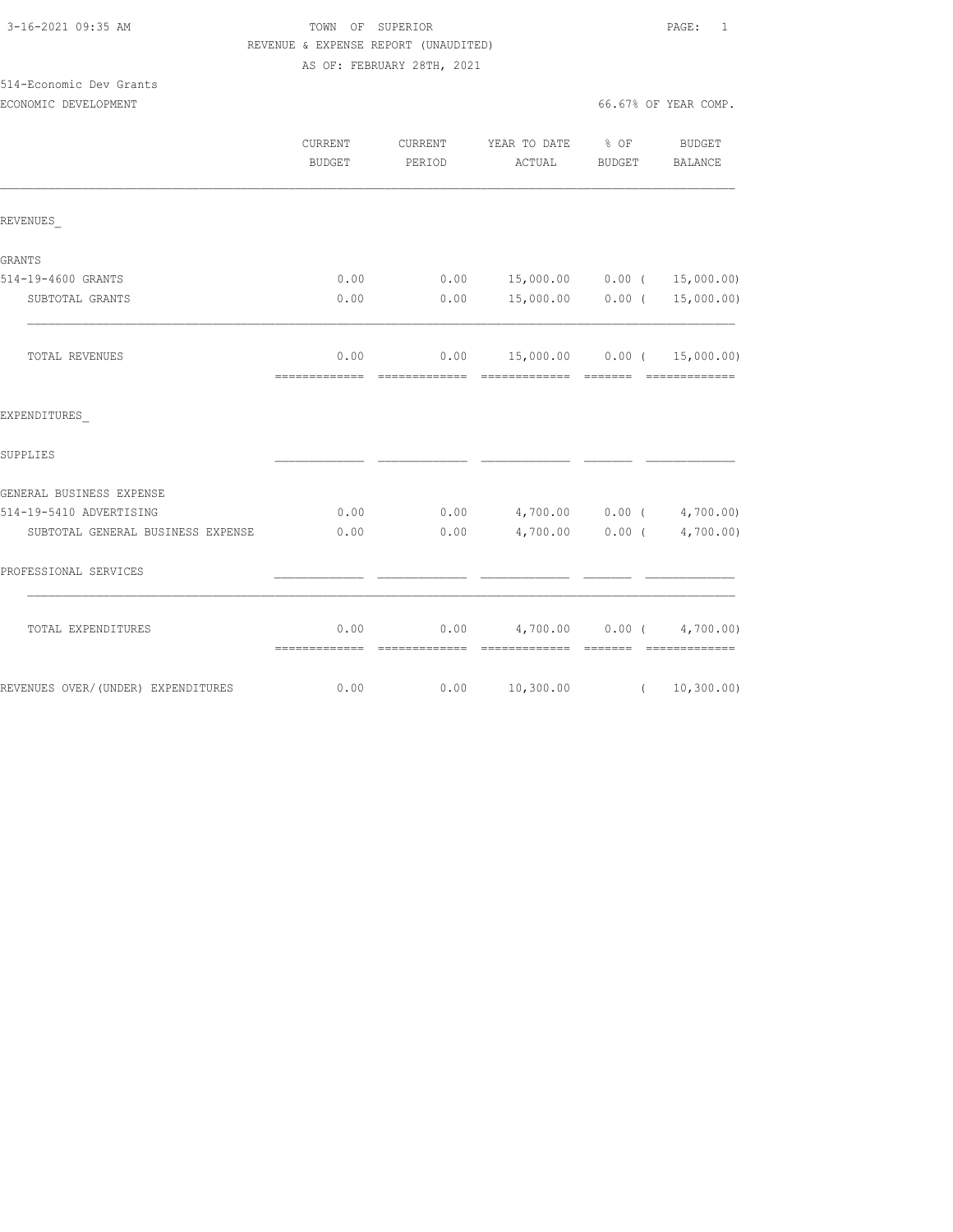#### 3-16-2021 09:35 AM TOWN OF SUPERIOR PAGE: 2 REVENUE & EXPENSE REPORT (UNAUDITED) AS OF: FEBRUARY 28TH, 2021

514-Economic Dev Grants

|                                    | <b>CURRENT</b><br>BUDGET | CURRENT<br>PERIOD | YEAR TO DATE<br>ACTUAL | % OF<br><b>BUDGET</b> | BUDGET<br><b>BALANCE</b> |
|------------------------------------|--------------------------|-------------------|------------------------|-----------------------|--------------------------|
|                                    |                          |                   |                        |                       |                          |
| FUND TOTAL REVENUES                | 0.00                     | 0.00              | 15,000.00              | 0.00<br>$\cdot$ (     | 15,000.00)               |
| FUND TOTAL EXPENDITURES            | 0.00                     | 0.00              | 4,700.00               | $0.00$ (              | 4,700.00                 |
| REVENUES OVER/(UNDER) EXPENDITURES | 0.00                     | 0.00              | 10,300.00              |                       | 10, 300, 00)             |
|                                    |                          |                   |                        |                       | __________               |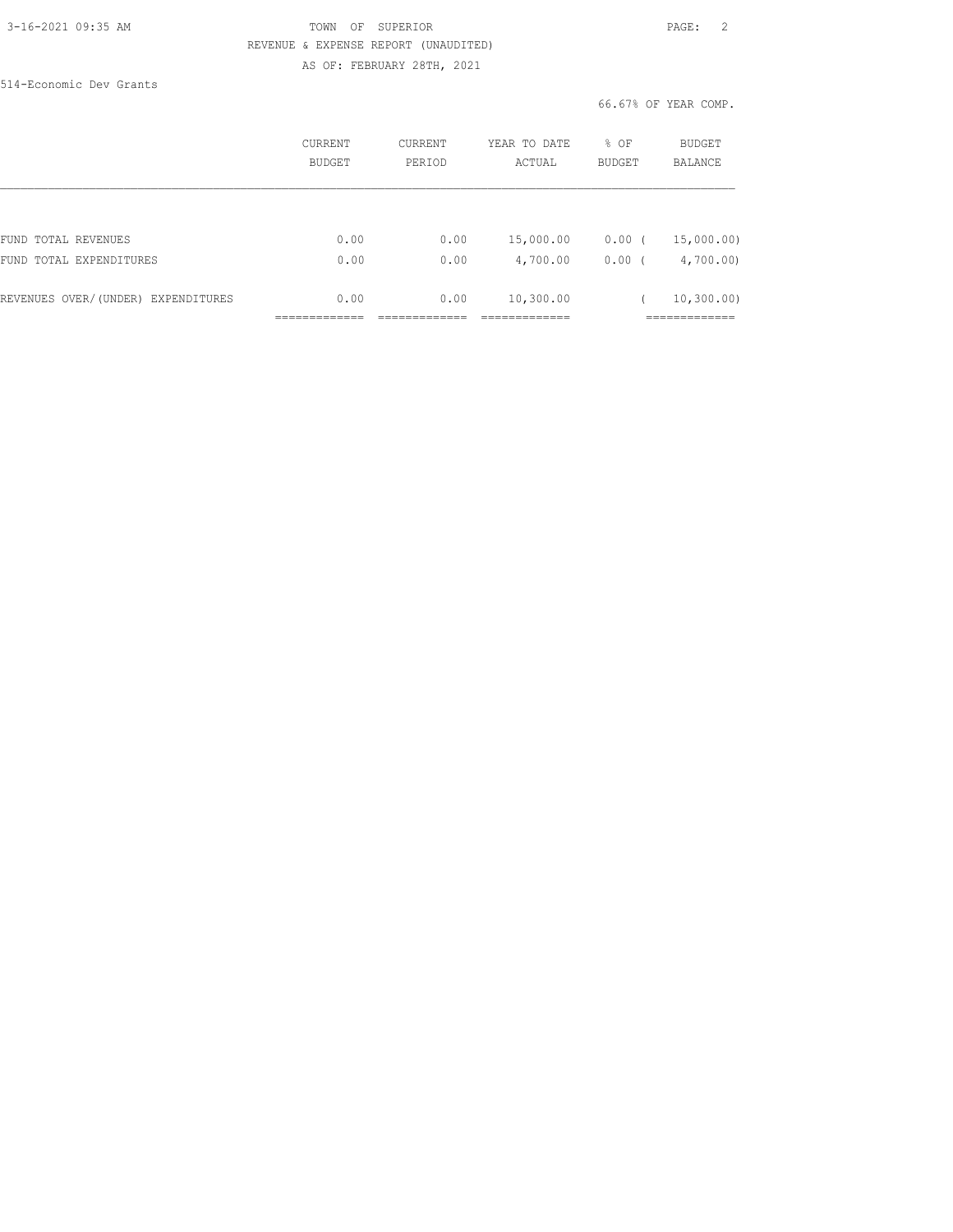| 3-16-2021 09:35 AM    | TOWN OF SUPERIOR                     |                                  |  |  | PAGE: 1              |  |
|-----------------------|--------------------------------------|----------------------------------|--|--|----------------------|--|
|                       | REVENUE & EXPENSE REPORT (UNAUDITED) |                                  |  |  |                      |  |
|                       | AS OF: FEBRUARY 28TH, 2021           |                                  |  |  |                      |  |
| 800-FIRE DEPT PENSION |                                      |                                  |  |  |                      |  |
| NON-DEPARTMENTAL      |                                      |                                  |  |  | 66.67% OF YEAR COMP. |  |
|                       |                                      |                                  |  |  |                      |  |
|                       | CURRENT                              | CURRENT YEAR TO DATE % OF BUDGET |  |  |                      |  |
|                       | BUDGET                               | PERIOD ACTUAL BUDGET BALANCE     |  |  |                      |  |
|                       |                                      |                                  |  |  |                      |  |
| REVENUES              |                                      |                                  |  |  |                      |  |
| BUSINESS SERVICES     |                                      |                                  |  |  |                      |  |
| MISCELLANEOUS         |                                      |                                  |  |  |                      |  |
| CONTINGENCY           |                                      |                                  |  |  |                      |  |
|                       |                                      |                                  |  |  |                      |  |
| EXPENDITURES          |                                      |                                  |  |  |                      |  |
| <b>SUPPLIES</b>       |                                      |                                  |  |  |                      |  |
| DEBT SERVICE          |                                      |                                  |  |  |                      |  |
|                       |                                      |                                  |  |  |                      |  |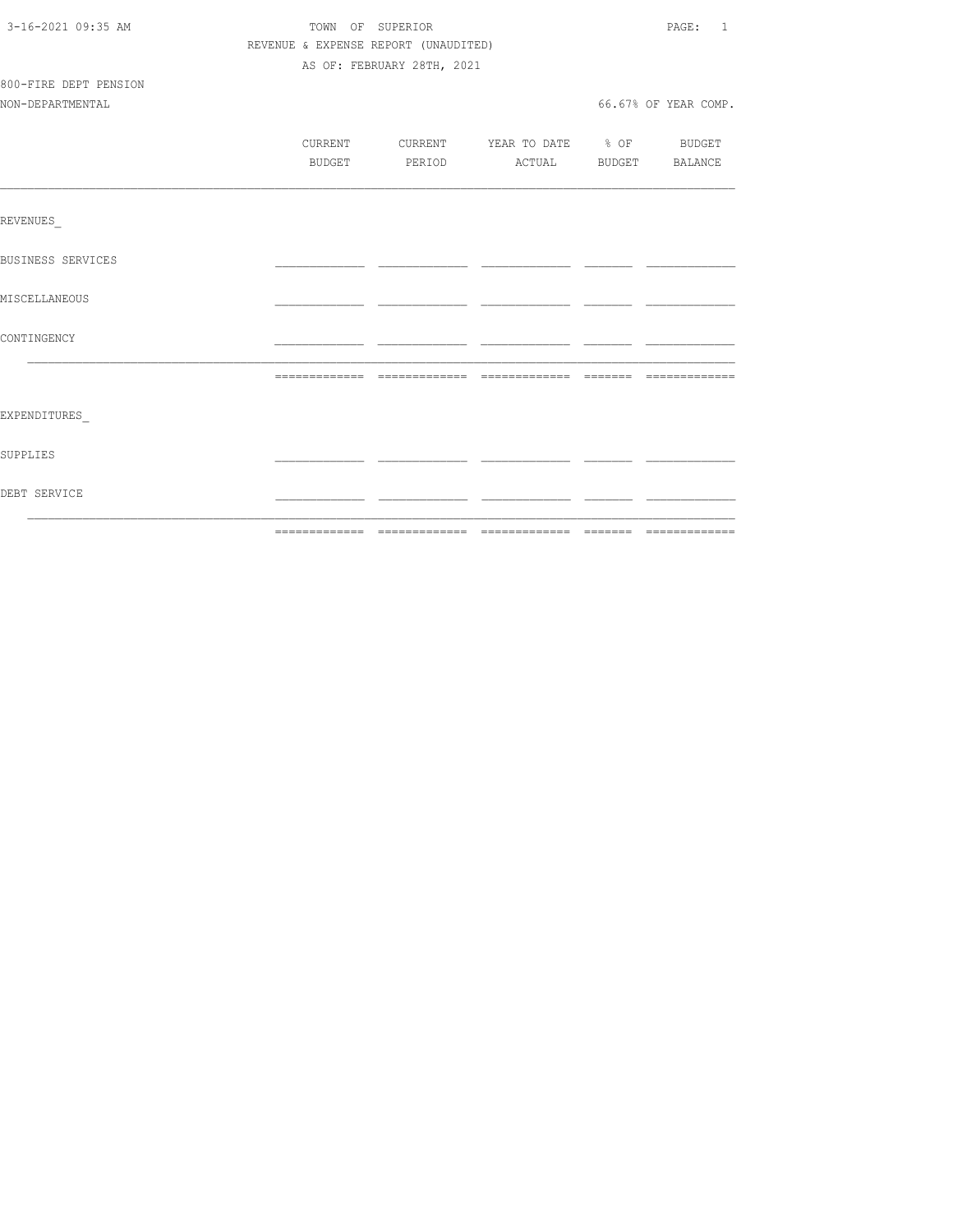| 3-16-2021 09:35 AM    | TOWN OF SUPERIOR                     | PAGE: 2              |
|-----------------------|--------------------------------------|----------------------|
|                       | REVENUE & EXPENSE REPORT (UNAUDITED) |                      |
|                       | AS OF: FEBRUARY 28TH, 2021           |                      |
| 800-FIRE DEPT PENSION |                                      |                      |
|                       |                                      | 66.67% OF YEAR COMP. |

|              | . .<br>.<br>----<br>---- | ΩF<br>-- |  |
|--------------|--------------------------|----------|--|
| -31.<br>- 14 | .                        | ---      |  |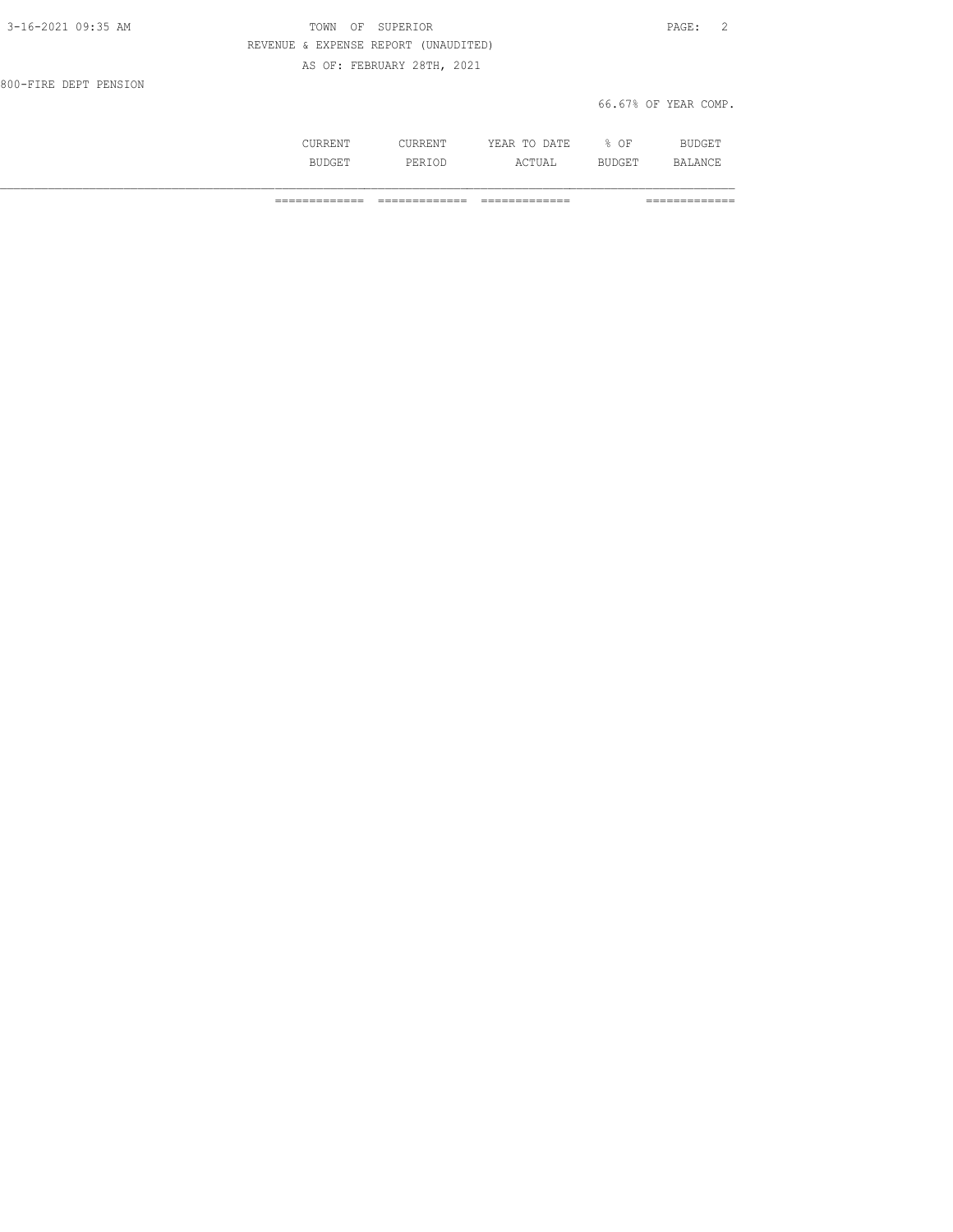| 3-16-2021 09:35 AM | TOWN OF SUPERIOR                     |                            |                   |          | PAGE:<br>$\overline{1}$ |
|--------------------|--------------------------------------|----------------------------|-------------------|----------|-------------------------|
|                    | REVENUE & EXPENSE REPORT (UNAUDITED) |                            |                   |          |                         |
|                    |                                      | AS OF: FEBRUARY 28TH, 2021 |                   |          |                         |
| 810-LGIP           |                                      |                            |                   |          |                         |
| NON-DEPARTMENTAL   |                                      |                            |                   |          | 66.67% OF YEAR COMP.    |
|                    | CURRENT                              | CURRENT                    | YEAR TO DATE % OF |          | <b>BUDGET</b>           |
|                    | <b>BUDGET</b>                        | PERIOD                     | ACTUAL            |          | BUDGET BALANCE          |
|                    |                                      |                            |                   |          |                         |
| REVENUES           |                                      |                            |                   |          |                         |
| BUSINESS SERVICES  |                                      |                            |                   |          |                         |
|                    |                                      |                            |                   | -------- | --------------          |
| EXPENDITURES       |                                      |                            |                   |          |                         |
| SUPPLIES           |                                      |                            |                   |          |                         |
|                    |                                      |                            |                   |          |                         |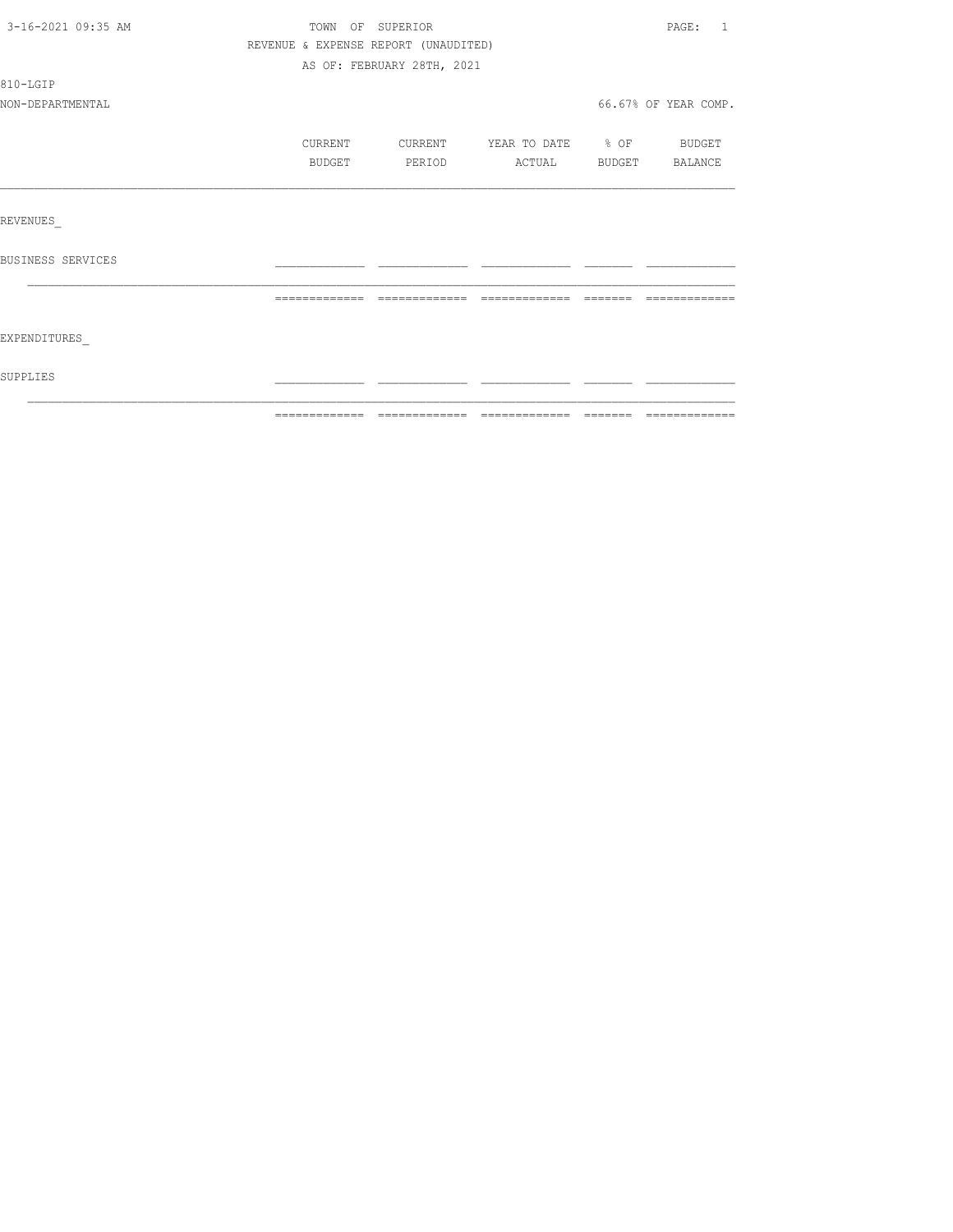| 3-16-2021 09:35 AM | OF SUPERIOR<br>TOWN                  | PAGE: 2              |
|--------------------|--------------------------------------|----------------------|
|                    | REVENUE & EXPENSE REPORT (UNAUDITED) |                      |
|                    | AS OF: FEBRUARY 28TH, 2021           |                      |
| 810-LGIP           |                                      |                      |
|                    |                                      | 66.67% OF YEAR COMP. |
|                    |                                      |                      |

 CURRENT CURRENT YEAR TO DATE % OF BUDGET BUDGET PERIOD ACTUAL BUDGET BALANCE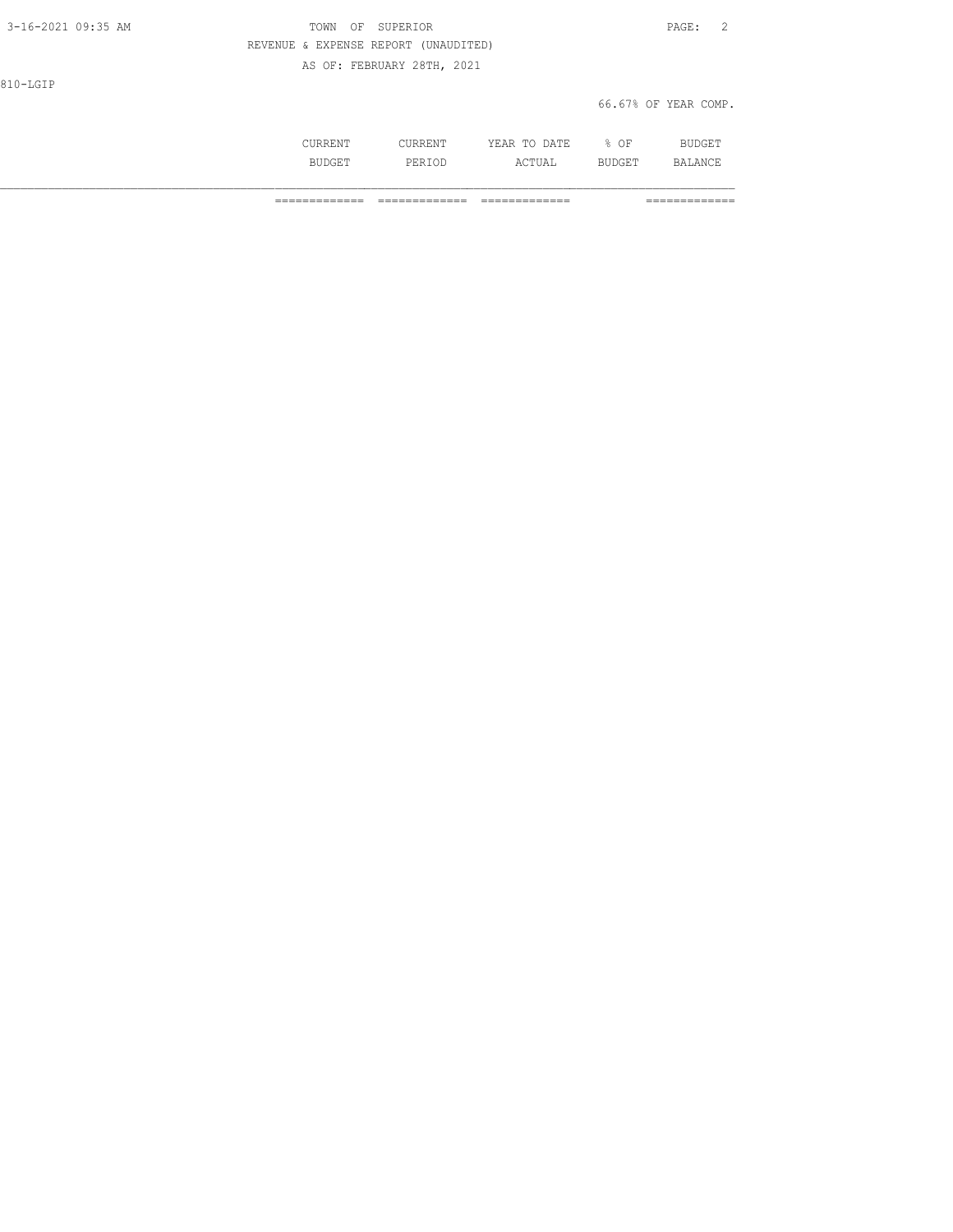| 3-16-2021 09:35 AM | TOWN OF SUPERIOR                     |                            |                          |                | PAGE:<br>1           |
|--------------------|--------------------------------------|----------------------------|--------------------------|----------------|----------------------|
|                    | REVENUE & EXPENSE REPORT (UNAUDITED) |                            |                          |                |                      |
|                    |                                      | AS OF: FEBRUARY 28TH, 2021 |                          |                |                      |
| 820-EXPLORERS      |                                      |                            |                          |                |                      |
| NON-DEPARTMENTAL   |                                      |                            |                          |                | 66.67% OF YEAR COMP. |
|                    | CURRENT                              | CURRENT                    | YEAR TO DATE % OF BUDGET |                |                      |
|                    | BUDGET                               | PERIOD                     | ACTUAL                   | BUDGET BALANCE |                      |
|                    |                                      |                            |                          |                |                      |
| REVENUES           |                                      |                            |                          |                |                      |
| MISCELLANEOUS      |                                      |                            |                          |                |                      |
|                    |                                      |                            |                          |                | --------------       |
|                    |                                      |                            |                          |                |                      |
| EXPENDITURES       |                                      |                            |                          |                |                      |
| SUPPLIES           |                                      |                            |                          |                |                      |
|                    |                                      |                            |                          |                |                      |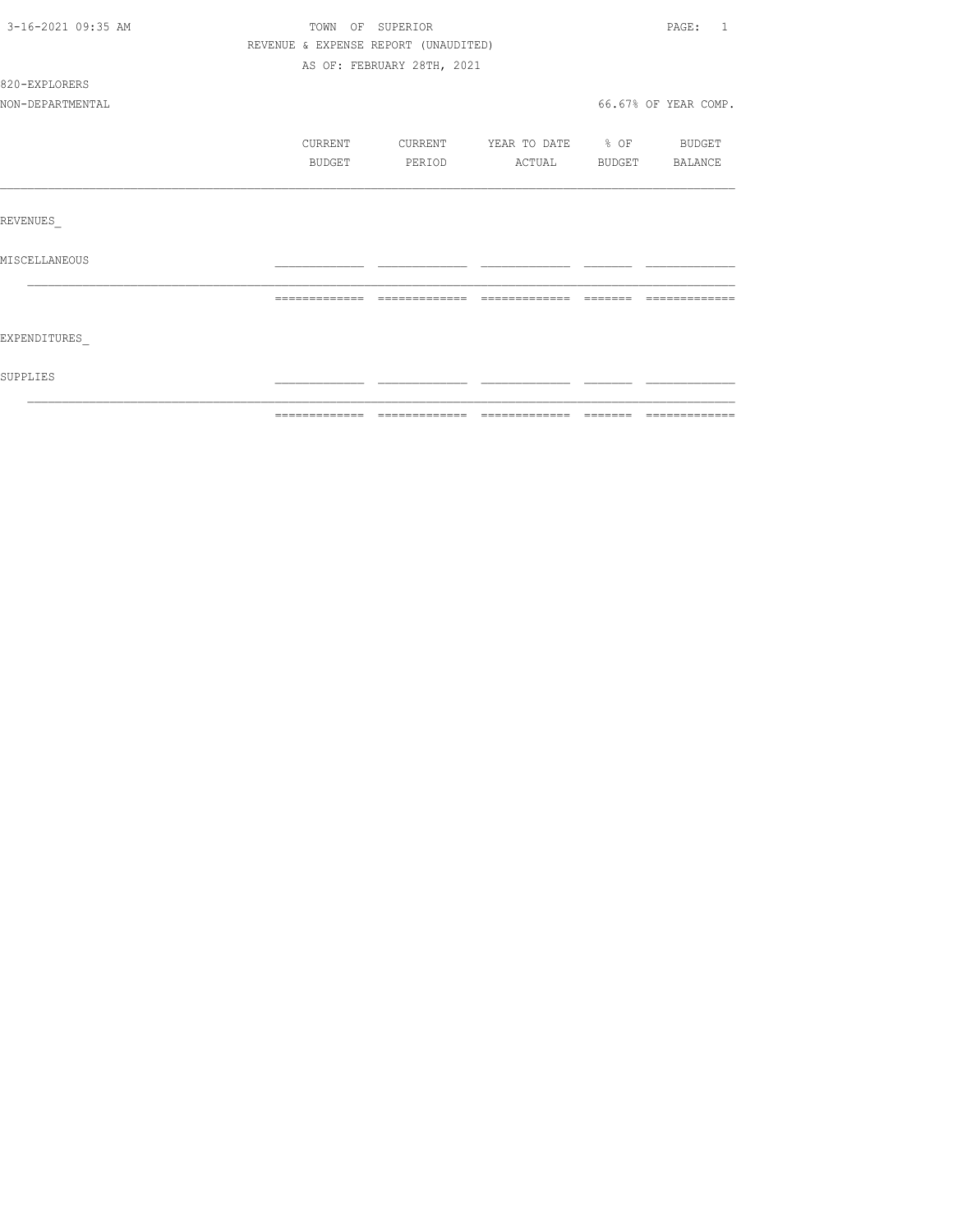| $3 - 16 - 2021$ 09:35 AM | TOWN OF SUPERIOR                     | PAGE: 2              |
|--------------------------|--------------------------------------|----------------------|
|                          | REVENUE & EXPENSE REPORT (UNAUDITED) |                      |
|                          | AS OF: FEBRUARY 28TH, 2021           |                      |
| 820-EXPLORERS            |                                      |                      |
|                          |                                      | 66.67% OF YEAR COMP. |

| . | . | - - -<br>$\Lambda$ $mT$<br>$\cdots$<br>----<br>----- | ∩F<br>◡ |              |
|---|---|------------------------------------------------------|---------|--------------|
|   |   | $\wedge$ $\wedge$ $\Box$<br>.                        |         | $\mathbf{u}$ |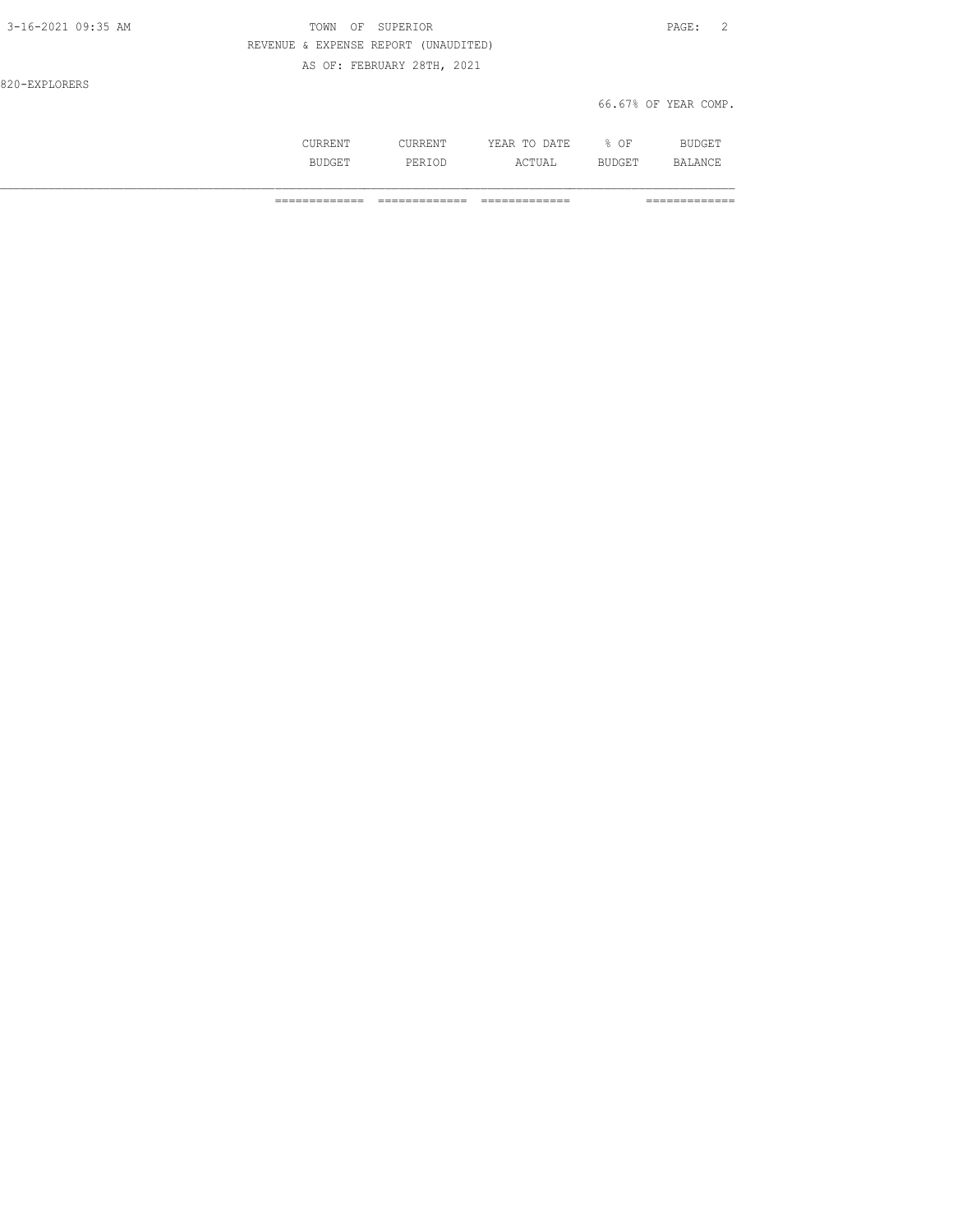830-TOYS FOR TOTS

### TOWN OF SUPERIOR **PAGE:** 1 REVENUE & EXPENSE REPORT (UNAUDITED) AS OF: FEBRUARY 28TH, 2021

NON-DEPARTMENTAL 66.67% OF YEAR COMP.

|                                    | <b>CURRENT</b><br><b>BUDGET</b> | CURRENT<br>PERIOD | YEAR TO DATE % OF<br>ACTUAL                        | BUDGET                      | <b>BUDGET</b><br>BALANCE    |
|------------------------------------|---------------------------------|-------------------|----------------------------------------------------|-----------------------------|-----------------------------|
| REVENUES                           |                                 |                   |                                                    |                             |                             |
| <b>GRANTS</b>                      |                                 |                   |                                                    |                             |                             |
| 830-00-4600 OTHER REVENUE          | 0.00                            |                   | $0.00$ 5,556.00 0.00 ( 5,556.00)                   |                             |                             |
| SUBTOTAL GRANTS                    | 0.00                            | 0.00              |                                                    |                             | $5,556.00$ 0.00 ( 5,556.00) |
| <b>TOTAL REVENUES</b>              | 0.00<br>=============           | =============     | $0.00$ 5,556.00 0.00 ( 5,556.00)<br>-------------- | $=$ $=$ $=$ $=$ $=$ $=$ $=$ | --------------              |
| EXPENDITURES                       |                                 |                   |                                                    |                             |                             |
| SUPPLIES                           |                                 |                   |                                                    |                             |                             |
| 830-00-5299 OPERATING SUPPLIES     | 0.00                            |                   | $0.00$ $3,171.86$ $0.00$ $($ $3,171.86)$           |                             |                             |
| SUBTOTAL SUPPLIES                  | 0.00                            | 0.00              |                                                    |                             | 3, 171.86 0.00 (3, 171.86)  |
| TOTAL EXPENDITURES                 | 0.00                            |                   | $0.00$ $3,171.86$ $0.00$ ( $3,171.86$ )            |                             |                             |
| REVENUES OVER/(UNDER) EXPENDITURES | 0.00                            |                   | $0.00$ 2,384.14 (2,384.14)                         |                             |                             |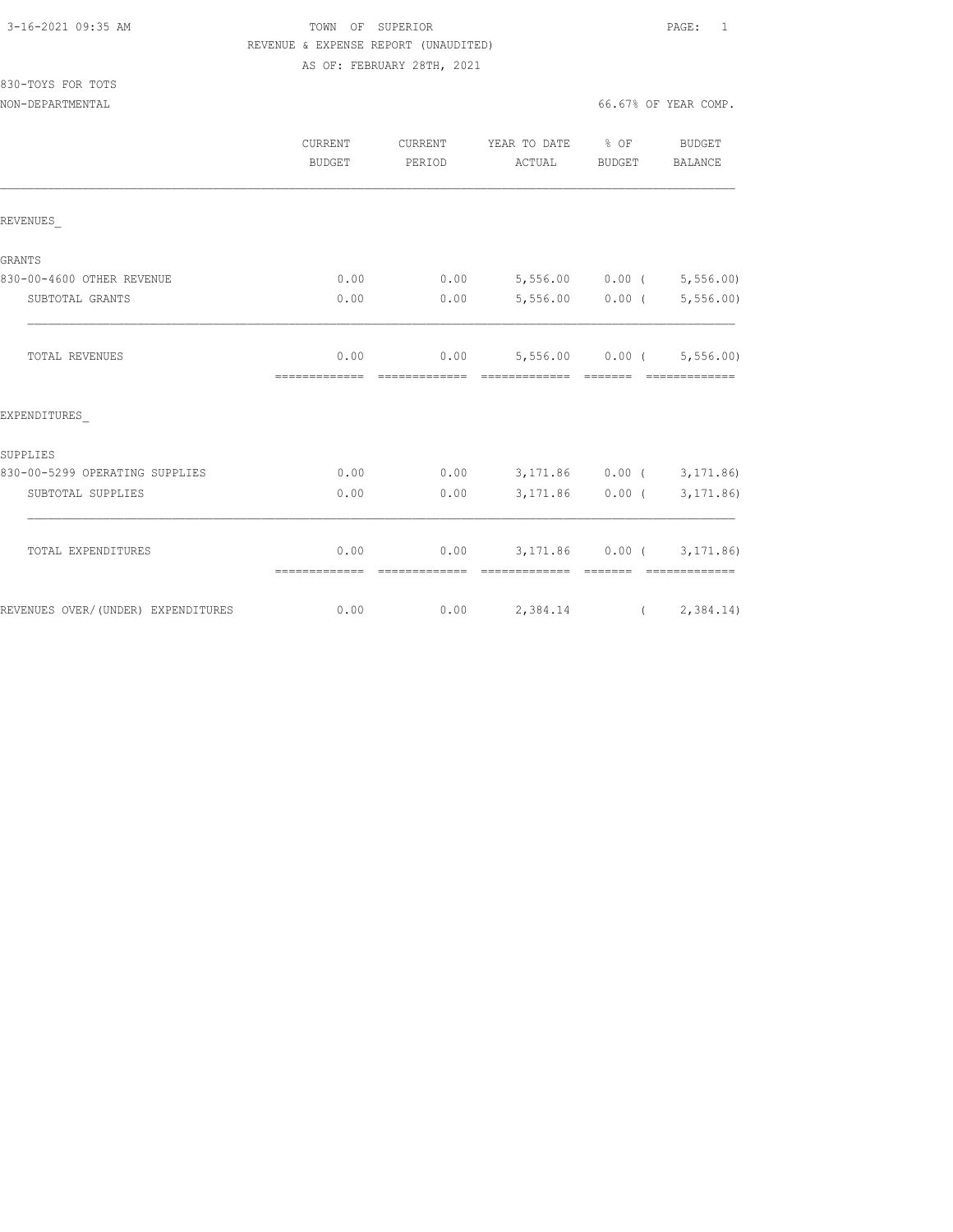830-TOYS FOR TOTS

#### 3-16-2021 09:35 AM TOWN OF SUPERIOR PAGE: 2 REVENUE & EXPENSE REPORT (UNAUDITED) AS OF: FEBRUARY 28TH, 2021

|                                    | CURRENT<br>BUDGET | CURRENT<br>PERIOD | YEAR TO DATE<br>ACTUAL | % OF<br><b>BUDGET</b> | BUDGET<br><b>BALANCE</b> |
|------------------------------------|-------------------|-------------------|------------------------|-----------------------|--------------------------|
|                                    |                   |                   |                        |                       |                          |
| FUND TOTAL REVENUES                | 0.00              | 0.00              | 5,556.00               | $0.00$ (              | 5, 556.00                |
| FUND<br>TOTAL EXPENDITURES         | 0.00              | 0.00              | 3,171.86               | 0.00                  | 3, 171.86                |
| REVENUES OVER/(UNDER) EXPENDITURES | 0.00              | 0.00              | 2,384.14               |                       | 2,384.14)                |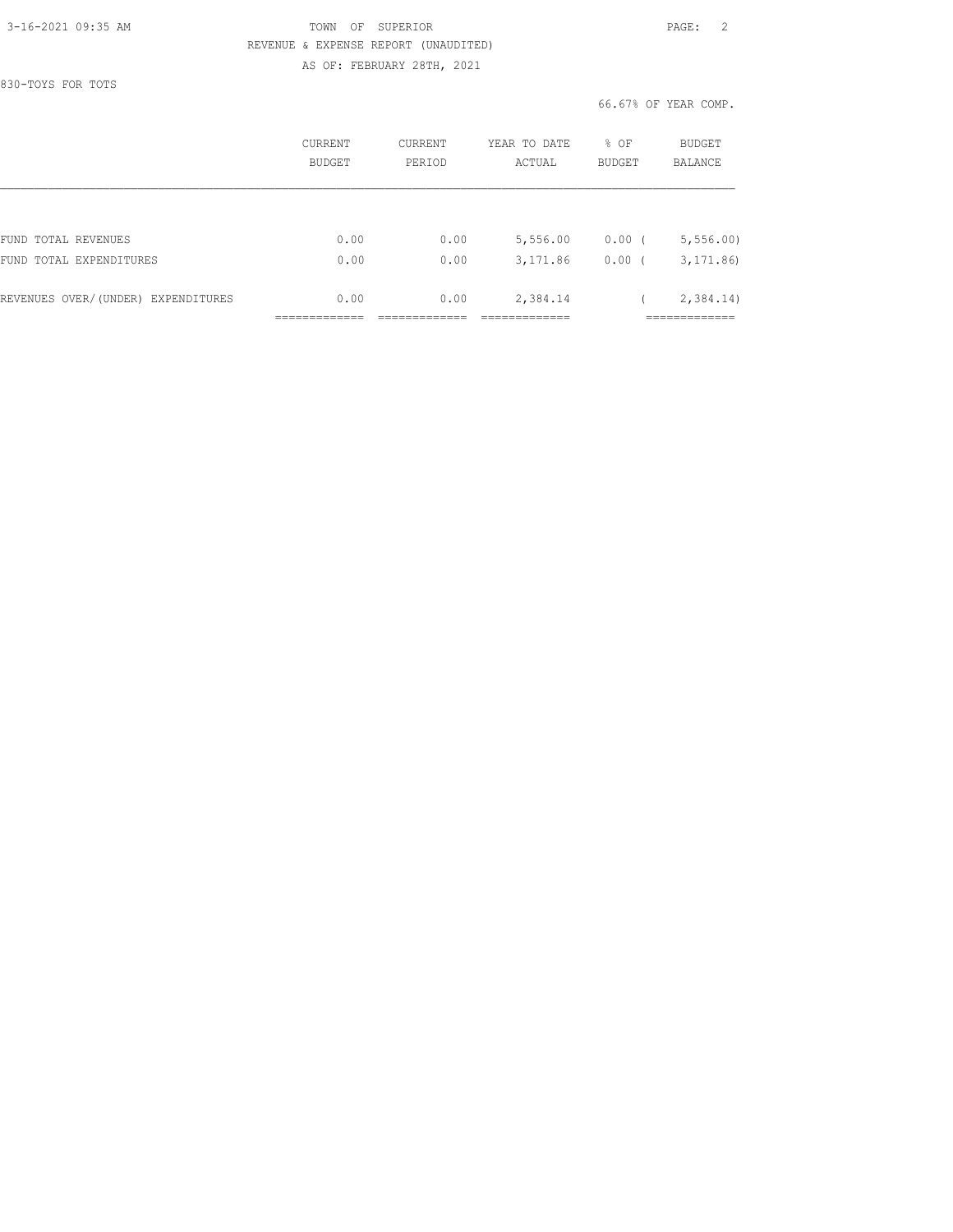|                          |                                      | ------------- ------------- | - cococococococo         | -------- | =============                       |
|--------------------------|--------------------------------------|-----------------------------|--------------------------|----------|-------------------------------------|
| NON-OPERATING            |                                      |                             |                          |          |                                     |
| SUPPLIES                 |                                      |                             |                          |          |                                     |
| EXPENDITURES             |                                      |                             |                          |          |                                     |
|                          |                                      |                             |                          |          |                                     |
|                          | BUDGET                               | PERIOD                      | ACTUAL                   | BUDGET   | BALANCE                             |
|                          | CURRENT                              | CURRENT                     | YEAR TO DATE % OF BUDGET |          |                                     |
| NON-DEPARTMENTAL         |                                      |                             |                          |          | 66.67% OF YEAR COMP.                |
| 840-GENERAL FIXED ASSETS |                                      |                             |                          |          |                                     |
|                          |                                      | AS OF: FEBRUARY 28TH, 2021  |                          |          |                                     |
|                          | REVENUE & EXPENSE REPORT (UNAUDITED) |                             |                          |          |                                     |
| 3-16-2021 09:35 AM       |                                      | TOWN OF SUPERIOR            |                          |          | $\mathtt{PAGE}$ :<br>$\overline{1}$ |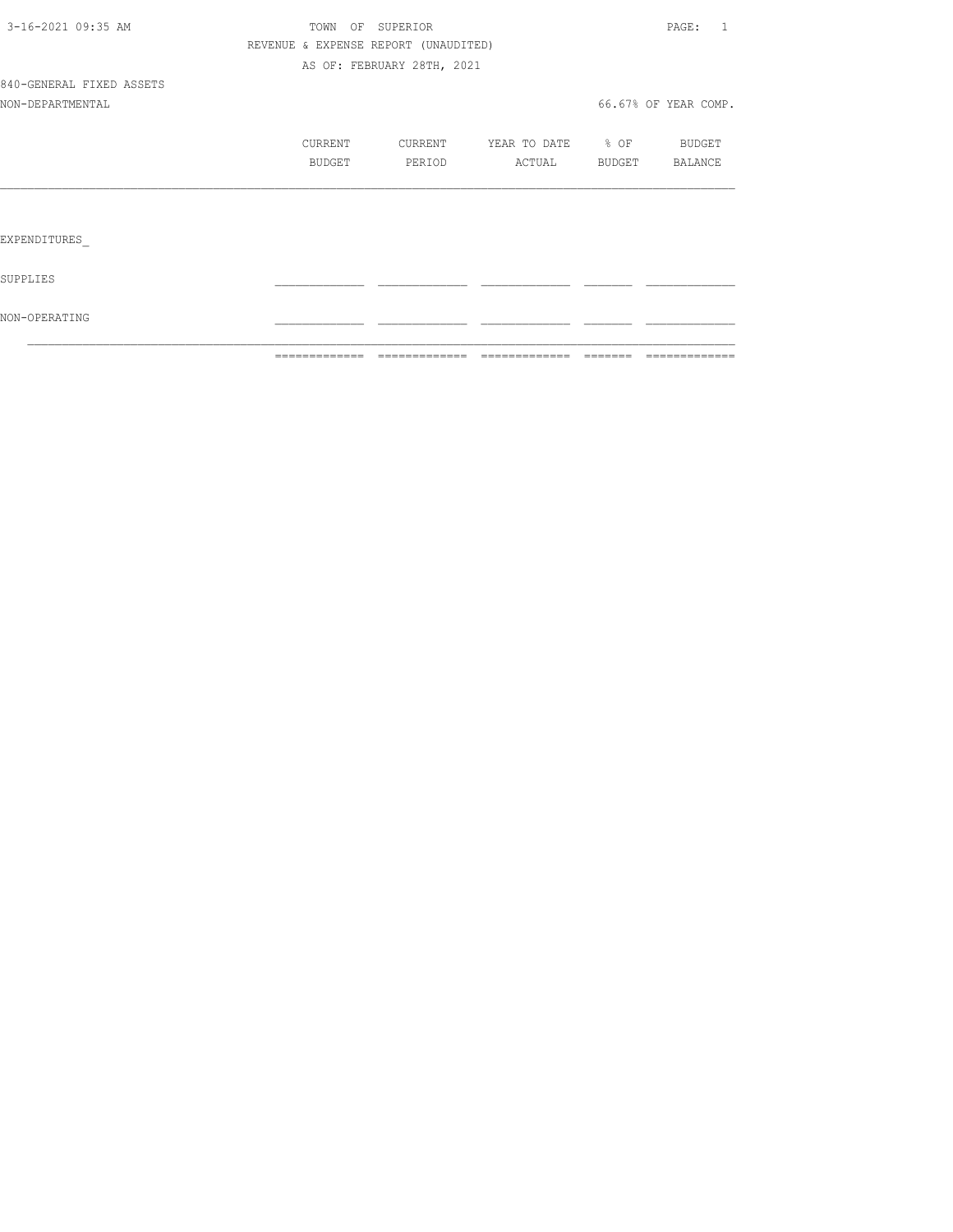| 3-16-2021 09:35 AM       | OF SUPERIOR<br>TOWN                  | PAGE: 2              |
|--------------------------|--------------------------------------|----------------------|
|                          | REVENUE & EXPENSE REPORT (UNAUDITED) |                      |
|                          | AS OF: FEBRUARY 28TH, 2021           |                      |
| 840-GENERAL FIXED ASSETS |                                      |                      |
|                          |                                      | 66.67% OF YEAR COMP. |

|   | m<br> | )F<br>◡ |   |
|---|-------|---------|---|
| . |       |         | ◡ |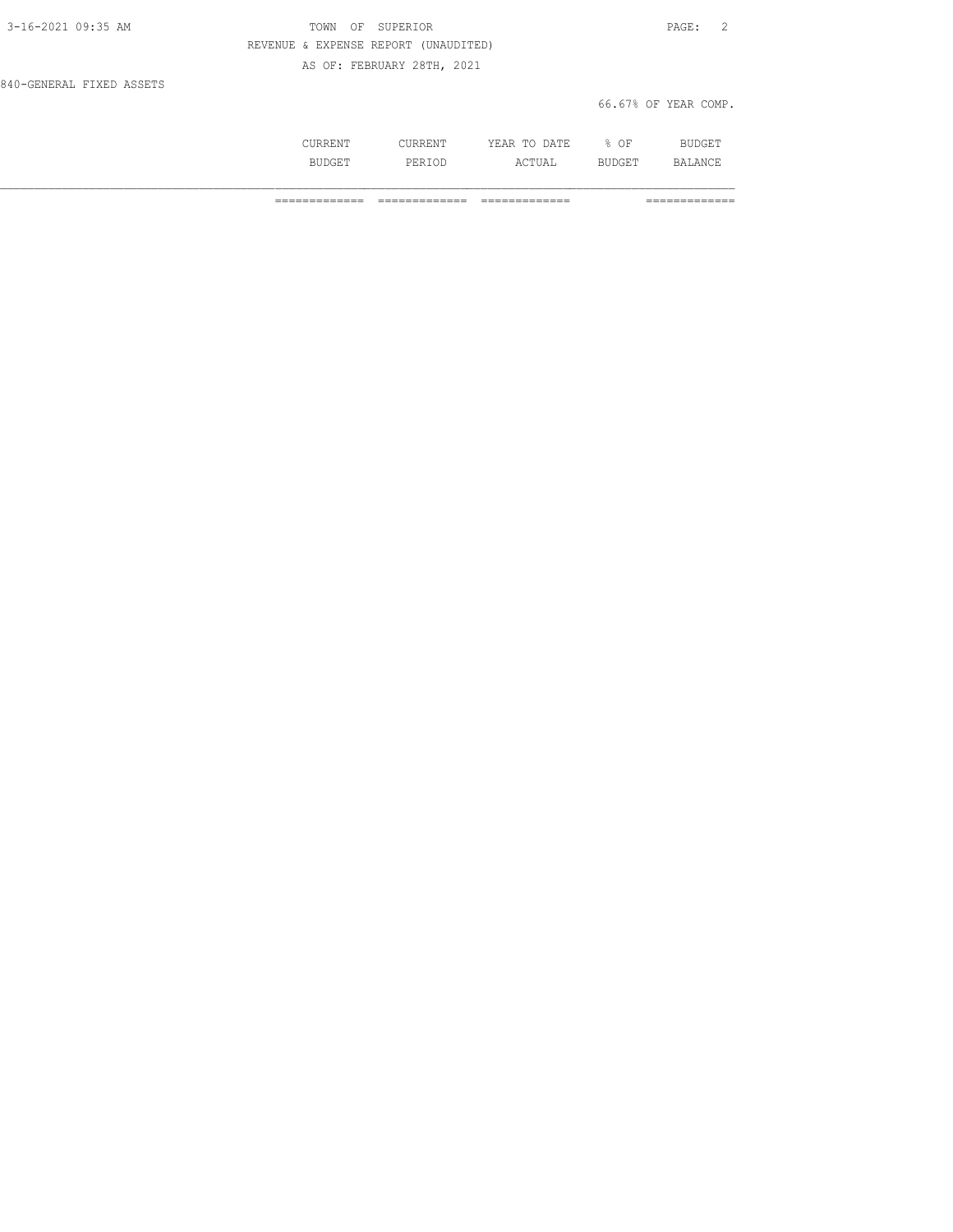| TOWN<br>OF |         |              |                                                                    | PAGE:                |
|------------|---------|--------------|--------------------------------------------------------------------|----------------------|
|            |         |              |                                                                    |                      |
|            |         |              |                                                                    |                      |
|            |         |              |                                                                    |                      |
|            |         |              |                                                                    | 66.67% OF YEAR COMP. |
| CURRENT    | CURRENT | YEAR TO DATE | % OF                                                               | BUDGET               |
| BUDGET     | PERIOD  | ACTUAL       | BUDGET                                                             | <b>BALANCE</b>       |
|            |         |              |                                                                    |                      |
|            |         |              |                                                                    |                      |
|            |         |              |                                                                    |                      |
|            |         | SUPERIOR     | REVENUE & EXPENSE REPORT (UNAUDITED)<br>AS OF: FEBRUARY 28TH, 2021 |                      |

 ${\tt SUPPLIES}$